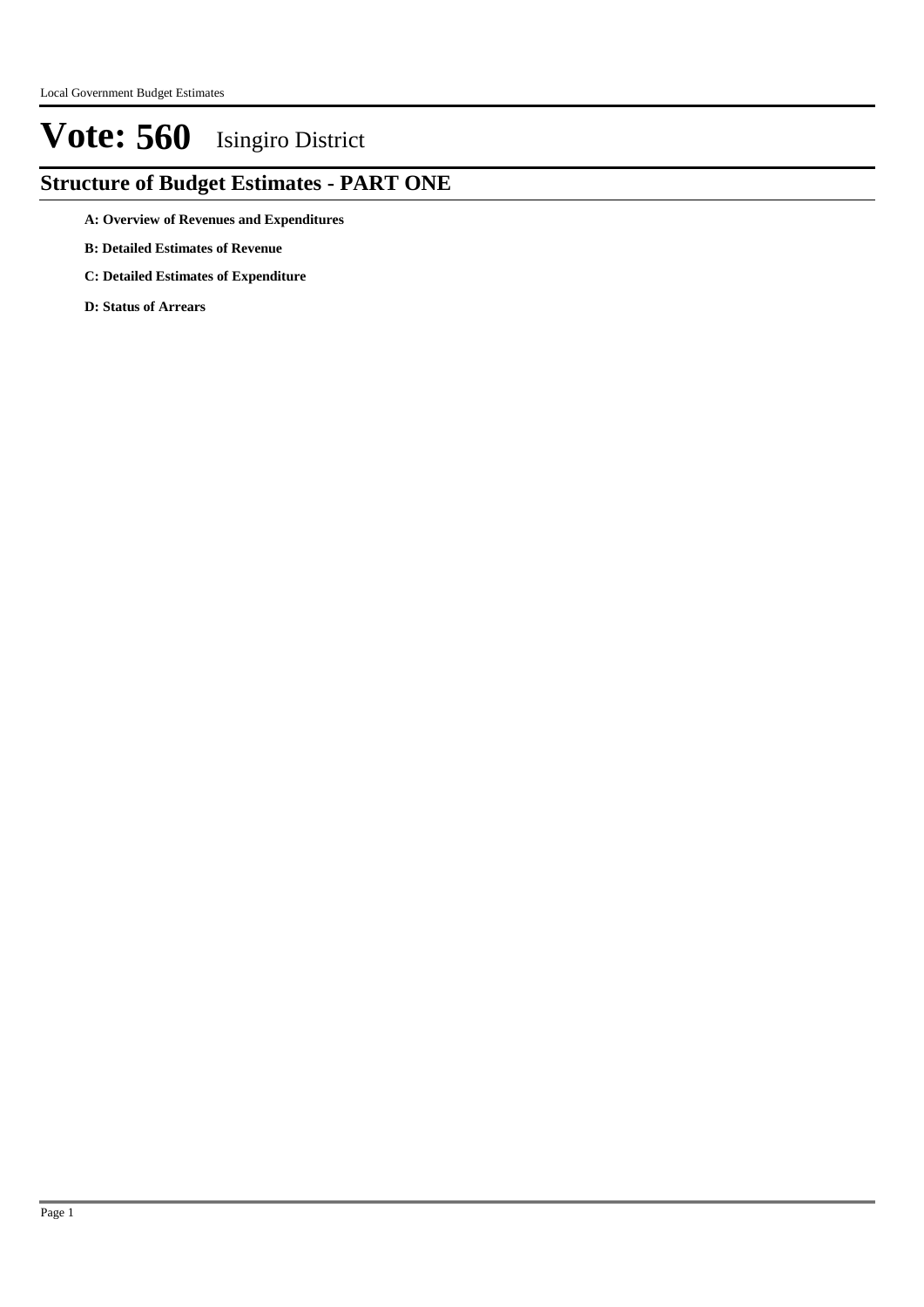### **A: Overview of Revenues and Expenditures**

### **Revenue Performance and Plans**

|                                        | 2015/16                                          | 2016/17      |                        |
|----------------------------------------|--------------------------------------------------|--------------|------------------------|
|                                        | <b>Approved Budget</b><br><b>Receipts by End</b> |              | <b>Approved Budget</b> |
| UShs $000's$                           |                                                  | <b>March</b> |                        |
| 1. Locally Raised Revenues             | 511,881                                          | 222,153      | 500,050                |
| 2a. Discretionary Government Transfers | 1,488,240                                        | 1,162,417    | 1,562,644              |
| 2b. Conditional Government Transfers   | 19,047,097                                       | 13,211,974   | 21,012,464             |
| 2c. Other Government Transfers         | 1,826,052                                        | 1,261,187    | 374,300                |
| 4. Donor Funding                       | 701.821                                          | 925,193      | 787,704                |
| <b>Total Revenues</b>                  | 23,575,090                                       | 16,782,923   | 24,237,162             |

#### **Expenditure Performance and Plans**

|                            | 2015/16                |                                                 | 2016/17                |  |
|----------------------------|------------------------|-------------------------------------------------|------------------------|--|
| UShs $000's$               | <b>Approved Budget</b> | Actual<br><b>Expenditure by</b><br>end of March | <b>Approved Budget</b> |  |
| 1a Administration          | 353,292                | 281,772                                         | 1,532,894              |  |
| 2 Finance                  | 365,300                | 272,958                                         | 264,125                |  |
| 3 Statutory Bodies         | 1,792,037              | 803,127                                         | 701,045                |  |
| 4 Production and Marketing | 463,028                | 361,631                                         | 600,534                |  |
| 5 Health                   | 3,934,177              | 3,296,248                                       | 3,984,982              |  |
| 6 Education                | 13,761,234             | 9,576,123                                       | 14,532,818             |  |
| 7a Roads and Engineering   | 1,412,725              | 716,708                                         | 1,284,852              |  |
| 7b Water                   | 729,729                | 533,139                                         | 687,034                |  |
| 8 Natural Resources        | 95,849                 | 62,196                                          | 108,521                |  |
| 9 Community Based Services | 423,575                | 148,286                                         | 309,293                |  |
| 10 Planning                | 143,087                | 87,176                                          | 135,808                |  |
| 11 Internal Audit          | 101,057                | 67,618                                          | 95,258                 |  |
| <b>Grand Total</b>         | 23,575,090             | 16,206,983                                      | 24,237,162             |  |
| Wage Rec't:                | 14,958,135             | 10,490,629                                      | 15,673,504             |  |
| Non Wage Rec't:            | 6,427,340              | 4,115,398                                       | 6,183,107              |  |
| Domestic Dev't             | 1,487,795              | 880,020                                         | 1,592,847              |  |
| Donor Dev't                | 701,821                | 720,936                                         | 787,704                |  |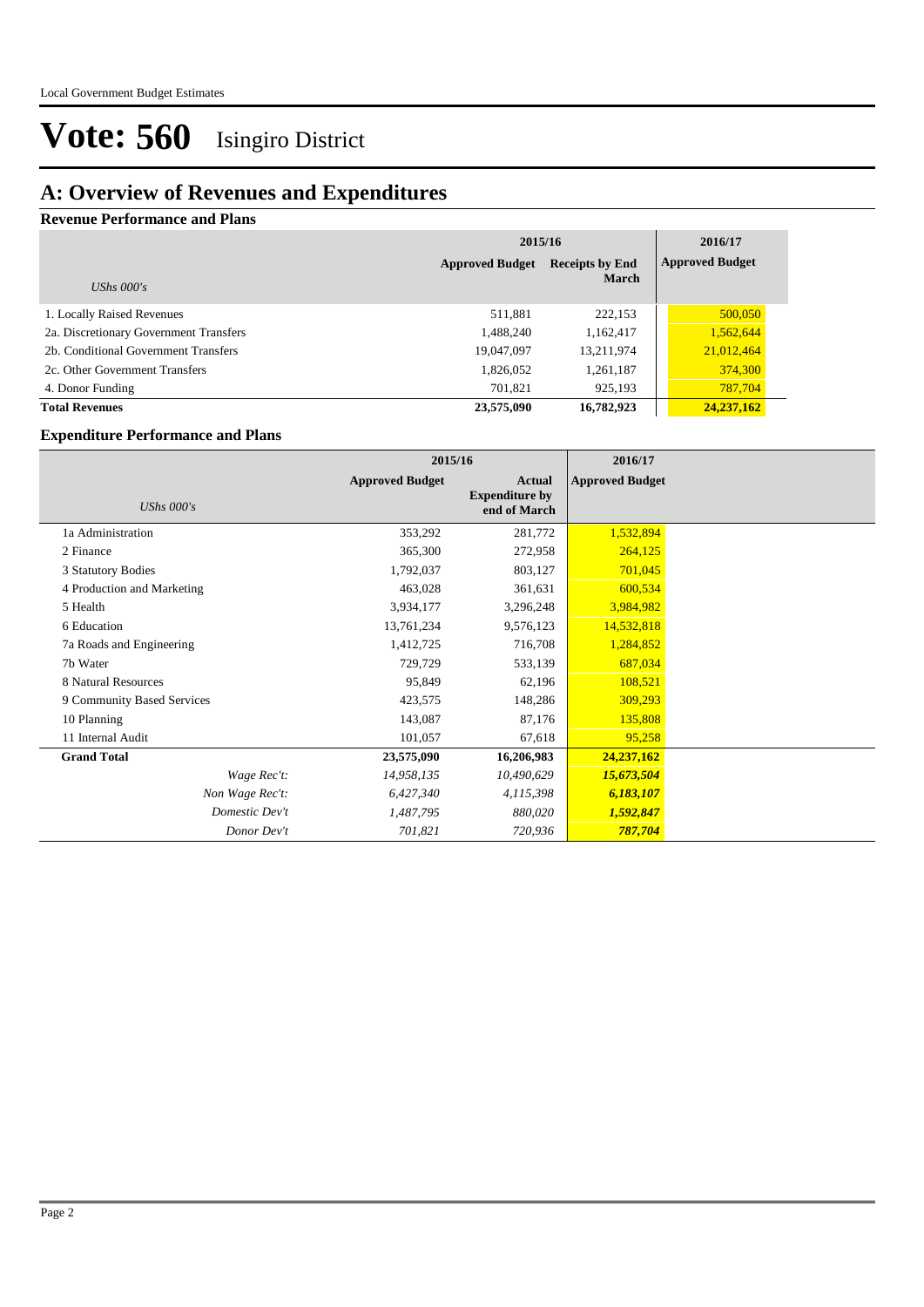### **B: Detailed Estimates of Revenue**

|                                                       | 2015/16                | 2016/17                            |                        |
|-------------------------------------------------------|------------------------|------------------------------------|------------------------|
| UShs $000's$                                          | <b>Approved Budget</b> | <b>Receipts by End</b><br>of March | <b>Approved Budget</b> |
| <b>1. Locally Raised Revenues</b>                     | 511,881                | 222,153                            | 500,050                |
| <b>Locally Raised Revenues</b>                        | 501,292                | 211,564                            | 500,050                |
| Unspent balances - Locally Raised Revenues            | 10,588                 | 10,588                             |                        |
| 2a. Discretionary Government Transfers                | 1,488,240              | 1,162,417                          | 1,562,644              |
| District Unconditional Grant (Wage)                   | 700.284                | 497.781                            | 683,317                |
| District Discretionary Development Equalization Grant | 206,540                | 196,960                            | 130,710                |
| District Unconditional Grant (Non-Wage)               | 581,415                | 467.676                            | 748,616                |
| 2b. Conditional Government Transfers                  | 19,047,097             | 13,211,974                         | 21,012,464             |
| <b>Transitional Development Grant</b>                 | 22,000                 | 16,500                             | 326,348                |
| <b>Gratuity for Local Governments</b>                 |                        | $\Omega$                           | 461,750                |
| Development Grant                                     | 914,285                | 914,285                            | 1,050,490              |
| Support Services Conditional Grant (Non-Wage)         | 1,402,363              | 655,473                            |                        |
| Sector Conditional Grant (Wage)                       | 14,237,620             | 9,943,638                          | 14,990,184             |
| Sector Conditional Grant (Non-Wage)                   | 2,470,829              | 1,682,078                          | 3,696,910              |
| Pension for Local Governments                         |                        | $\Omega$                           | 366,156                |
| General Public Service Pension Arrears (Budgeting)    |                        | $\Omega$                           | 120,628                |
| 2c. Other Government Transfers                        | 1,826,052              | 1,261,187                          | 374,300                |
| Unspent balances - UnConditional Grants               | 35,551                 | 35,551                             |                        |
| Unspent balances - Other Government Transfers         | 6,792                  | 6,792                              |                        |
| Other Transfers from Central Government               | 1,783,708              | 1,218,843                          | 374,300                |
| 4. Donor Funding                                      | 701,821                | 925,193                            | 787,704                |
| Unspent balances - donor                              | 41,160                 | 51,868                             |                        |
| Donor Funding                                         | 660,660                | 873,324                            | 787,704                |
| <b>Total Revenues</b>                                 | 23,575,090             | 16,782,923                         | 24,237,162             |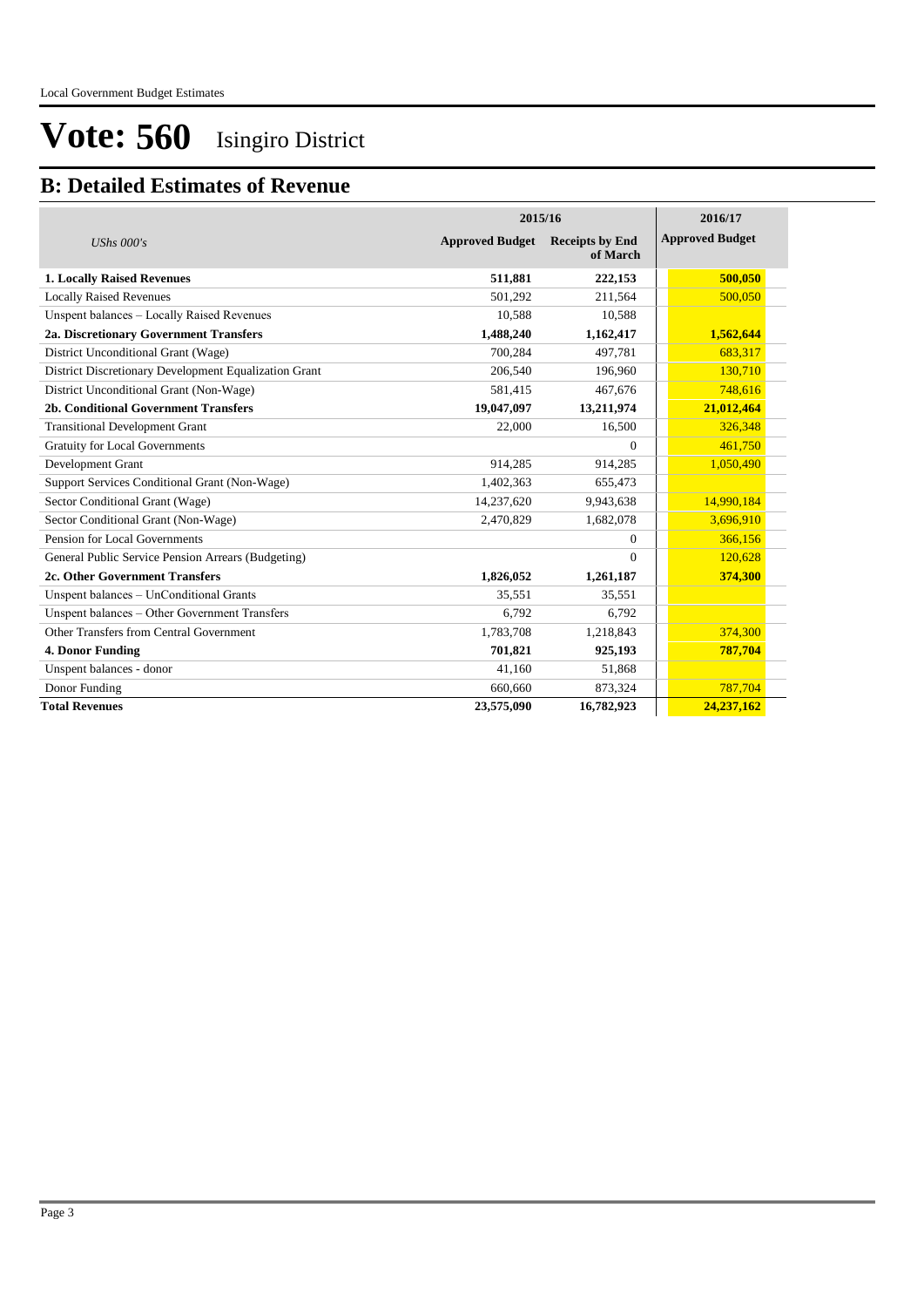### **C: Detailed Estimates of Expenditure**

### *Workplan 1a: Administration*

#### **(i) Overview of Workplan Revenue and Expenditures**

| <b>UShs Thousand</b>                                 |                                  | 2015/16                        | 2016/17                          |
|------------------------------------------------------|----------------------------------|--------------------------------|----------------------------------|
|                                                      | <b>Approved</b><br><b>Budget</b> | <b>Outturn by</b><br>end March | <b>Approved</b><br><b>Budget</b> |
| A: Breakdown of Workplan Revenues:                   |                                  |                                |                                  |
| <b>Recurrent Revenues</b>                            | 312,844                          | 257,254                        | 1,313,708                        |
| District Unconditional Grant (Non-Wage)              | 105,975                          | 104,537                        | 173,324                          |
| District Unconditional Grant (Wage)                  | 81,432                           | 73,098                         | 92,875                           |
| General Public Service Pension Arrears (Budgeting)   |                                  | $\Omega$                       | 120,628                          |
| <b>Gratuity for Local Governments</b>                |                                  | $\Omega$                       | 461,750                          |
| <b>Locally Raised Revenues</b>                       | 108,267                          | 67,053                         | 98,976                           |
| Pension for Local Governments                        |                                  | $\Omega$                       | 366,156                          |
| Support Services Conditional Grant (Non-Wage)        | 16,269                           | 11,665                         |                                  |
| Unspent balances - Locally Raised Revenues           | 901                              | 901                            |                                  |
| <b>Development Revenues</b>                          | 40.448                           | 43,734                         | 219,186                          |
| District Discretionary Development Equalization Gran | 40,448                           | 43,734                         | 16,992                           |
| Donor Funding                                        |                                  | $\Omega$                       | 202,194                          |
| <b>Total Revenues</b>                                | 353,292                          | 300,988                        | 1,532,894                        |
| <b>B: Breakdown of Workplan Expenditures:</b>        |                                  |                                |                                  |
| Recurrent Expenditure                                | 312,844                          | 259,879                        | 1,313,708                        |
| Wage                                                 | 110.034                          | 123,801                        | 92.875                           |
| Non Wage                                             | 202,810                          | 136,078                        | 1,220,833                        |
| Development Expenditure                              | 40.448                           | 21.894                         | 219,186                          |
| Domestic Development                                 | 40,448                           | 21893.672                      | 16,992                           |
| Donor Development                                    | $\Omega$                         | $\overline{0}$                 | 202,194                          |
| <b>Total Expenditure</b>                             | 353,292                          | 281,772                        | 1,532,894                        |

#### **(ii) Details of Workplan Revenues and Expenditures**

### *Expenditure Details for Workplan 1a: Administration*

#### **LG Function 1381 District and Urban Administration**

| Thousand Uganda Shillings                                 | 2015/16 Approved Budget<br>2016/17 Approved Estimates |             |         |                |                  |              |
|-----------------------------------------------------------|-------------------------------------------------------|-------------|---------|----------------|------------------|--------------|
| <b>Higher LG Services</b>                                 | <b>Total</b>                                          | <b>Wage</b> | N' Wage | <b>GoU Dev</b> | <b>Donor Dev</b> | <b>Total</b> |
| Output:138101 Operation of the Administration Department  |                                                       |             |         |                |                  |              |
| 211102 Contract Staff Salaries (Incl. Casuals, Temporary) | $\mathbf{0}$                                          |             |         |                | 202,194          | 202,194      |
| 211103 Allowances                                         | 2,000                                                 |             | 2,200   |                |                  | 2,200        |
| 213001 Medical expenses (To employees)                    | $\mathbf{0}$                                          |             | 500     |                |                  | 500          |
| 213002 Incapacity, death benefits and funeral expenses    | 2,000                                                 |             | 500     |                |                  | 500          |
| 221001 Advertising and Public Relations                   | 1,500                                                 |             | 800     |                |                  | 800          |
| 221002 Workshops and Seminars                             | 1,400                                                 |             | 500     |                |                  | 500          |
| 221003 Staff Training                                     | 1,000                                                 |             |         |                |                  | $\bf{0}$     |
| 221005 Hire of Venue (chairs, projector, etc)             | 200                                                   |             | 500     |                |                  | 500          |
| 221007 Books, Periodicals & Newspapers                    | 1,000                                                 |             | 2,700   |                |                  | 2,700        |
| 221008 Computer supplies and Information Technology (IT)  | 3,700                                                 |             | 3,000   |                |                  | 3,000        |
| 221009 Welfare and Entertainment                          | 16,000                                                |             | 10,000  |                |                  | 10,000       |
| 221011 Printing, Stationery, Photocopying and Binding     | 3,000                                                 |             | 2,500   |                |                  | 2,500        |
| 221012 Small Office Equipment                             | 1,000                                                 |             | 800     |                |                  | 800          |
| 221014 Bank Charges and other Bank related costs          | 800                                                   |             | 800     |                |                  | 800          |
|                                                           |                                                       |             |         |                |                  |              |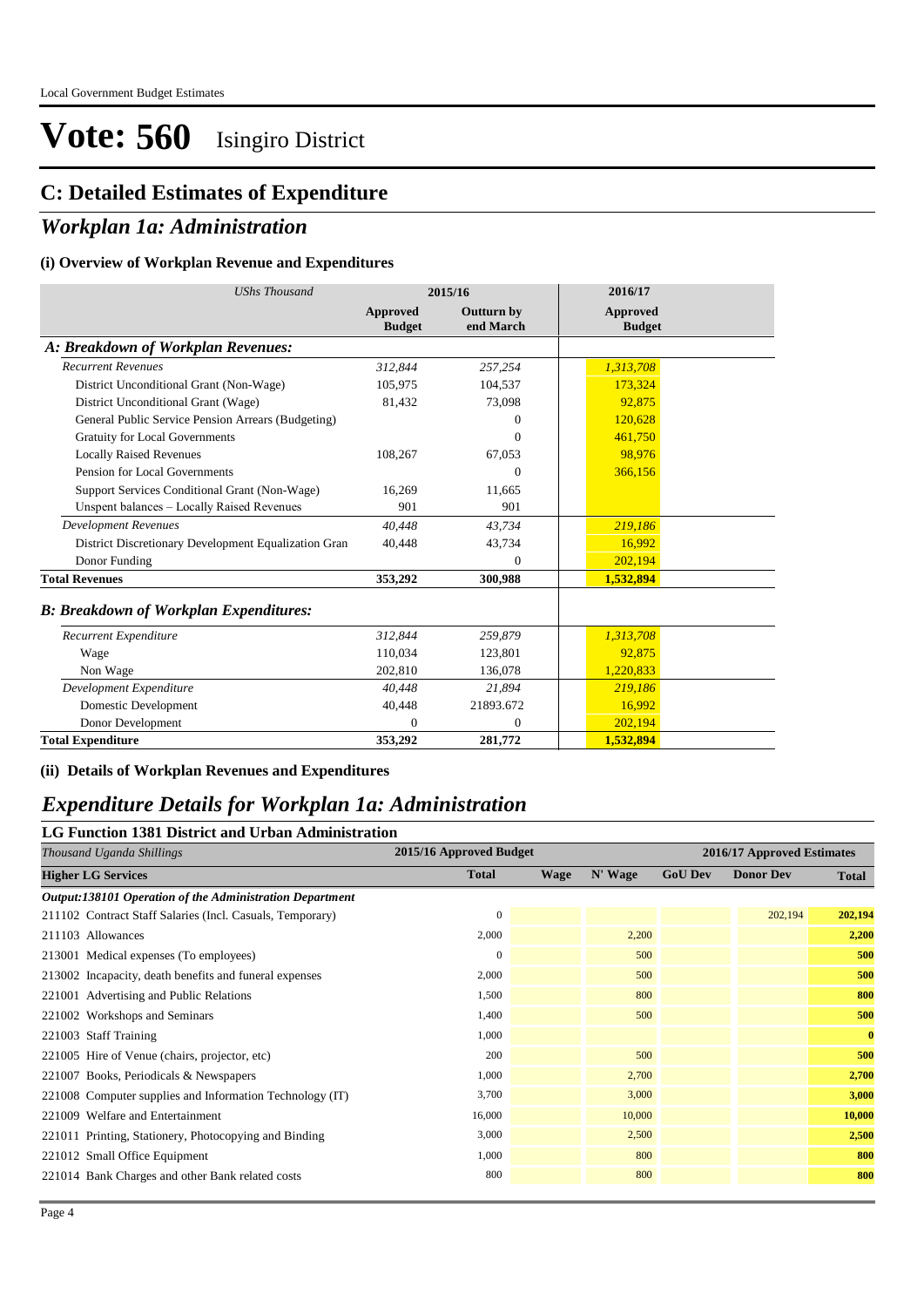### *Workplan 1a: Administration*

| Thousand Uganda Shillings                                        |                              | 2015/16 Approved Budget<br>2016/17 Approved Estimates |             |                  |                  |                  |              |  |
|------------------------------------------------------------------|------------------------------|-------------------------------------------------------|-------------|------------------|------------------|------------------|--------------|--|
| <b>Higher LG Services</b>                                        |                              | <b>Total</b>                                          | <b>Wage</b> | N' Wage          | <b>GoU Dev</b>   | <b>Donor Dev</b> | <b>Total</b> |  |
| 221017 Subscriptions                                             |                              | 3,000                                                 |             | 4,000            |                  |                  | 4,000        |  |
| 222001 Telecommunications                                        |                              | 1,000                                                 |             | 2,000            |                  |                  | 2,000        |  |
| 227001 Travel inland                                             |                              | 30,446                                                |             | 44,227           |                  |                  | 44,227       |  |
| 227002 Travel abroad                                             |                              | 1,000                                                 |             | 500              |                  |                  | 500          |  |
| 228002 Maintenance - Vehicles                                    |                              | 13,000                                                |             | 15,400           |                  |                  | 15,400       |  |
| 282102 Fines and Penalties/ Court wards                          |                              | 10                                                    |             | 229              |                  |                  | 229          |  |
| 282151 Fines and Penalties – to other govt units                 |                              | $\boldsymbol{0}$                                      |             |                  |                  |                  | $\bf{0}$     |  |
|                                                                  | Total Cost of Output 138101: | 82,056                                                |             | 91,156           |                  | 202,194          | 293,350      |  |
| Output:138102 Human Resource Management Services                 |                              |                                                       |             |                  |                  |                  |              |  |
| 211101 General Staff Salaries                                    |                              | 110,034                                               | 92,875      |                  |                  |                  | 92,875       |  |
| 211103 Allowances                                                |                              | 2,000                                                 |             | 1,680            |                  |                  | 1,680        |  |
| 212105 Pension for Local Governments                             |                              | $\boldsymbol{0}$                                      |             | 948,533          |                  |                  | 948,533      |  |
| 213001 Medical expenses (To employees)                           |                              | 1,000                                                 |             | 500              |                  |                  | 500          |  |
| 213002 Incapacity, death benefits and funeral expenses           |                              | 1,000                                                 |             | 500              |                  |                  | 500          |  |
| 221001 Advertising and Public Relations                          |                              | 1,000                                                 |             | 500              |                  |                  | 500          |  |
| 221002 Workshops and Seminars                                    |                              | 500                                                   |             | 2,000            |                  |                  | 2,000        |  |
| 221003 Staff Training                                            |                              | 1,000                                                 |             | 2,000            |                  |                  | 2,000        |  |
| 221005 Hire of Venue (chairs, projector, etc)                    |                              | 1,000                                                 |             | 500              |                  |                  | 500          |  |
| 221006 Commissions and related charges                           |                              | 100                                                   |             |                  |                  |                  | $\bf{0}$     |  |
| 221007 Books, Periodicals & Newspapers                           |                              | 200                                                   |             | 1,000            |                  |                  | 1,000        |  |
| 221008 Computer supplies and Information Technology (IT)         |                              | 5,000                                                 |             | 4,000            |                  |                  | 4,000        |  |
| 221009 Welfare and Entertainment                                 |                              | 500                                                   |             | 1,000            |                  |                  | 1,000        |  |
| 221011 Printing, Stationery, Photocopying and Binding            |                              | 15,000                                                |             | 2,000            |                  |                  | 2,000        |  |
| 221012 Small Office Equipment                                    |                              | 500                                                   |             | 1,500            |                  |                  | 1,500        |  |
| 221014 Bank Charges and other Bank related costs                 |                              | 600                                                   |             | 800              |                  |                  | 800          |  |
| 221017 Subscriptions                                             |                              | 100                                                   |             |                  |                  |                  | $\bf{0}$     |  |
| 222001 Telecommunications                                        |                              | 1,200                                                 |             | 1,200            |                  |                  | 1,200        |  |
| 222002 Postage and Courier                                       |                              | 50                                                    |             |                  |                  |                  | $\bf{0}$     |  |
| 227001 Travel inland                                             |                              | 35,737                                                |             | 30,000           |                  |                  | 30,000       |  |
| 227002 Travel abroad                                             |                              | 100                                                   |             | 500              |                  |                  | 500          |  |
| 227004 Fuel, Lubricants and Oils                                 |                              | $\overline{0}$                                        |             |                  |                  |                  | $\bf{0}$     |  |
|                                                                  | Total Cost of Output 138102: | 176,621                                               | 92,875      | 998,213          |                  |                  | 1,091,088    |  |
| Output:138103 Capacity Building for HLG                          |                              |                                                       |             |                  |                  |                  |              |  |
| 221002 Workshops and Seminars                                    |                              | 40,448                                                |             | $\boldsymbol{0}$ | 13,992           |                  | 13,992       |  |
|                                                                  | Total Cost of Output 138103: | 40,448                                                |             | $\mathbf{0}$     | 13,992           |                  | 13,992       |  |
| Output:138104 Supervision of Sub County programme implementation |                              |                                                       |             |                  |                  |                  |              |  |
| 221001 Advertising and Public Relations                          |                              | 500                                                   |             |                  |                  |                  | $\bf{0}$     |  |
| 221002 Workshops and Seminars                                    |                              | 2,000                                                 |             | 20,295           |                  |                  | 20,295       |  |
| 221005 Hire of Venue (chairs, projector, etc)                    |                              | 1,000                                                 |             |                  |                  |                  | $\bf{0}$     |  |
| 221007 Books, Periodicals & Newspapers                           |                              | 1,000                                                 |             |                  |                  |                  | $\bf{0}$     |  |
| 221008 Computer supplies and Information Technology (IT)         |                              | 3,500                                                 |             |                  |                  |                  | $\bf{0}$     |  |
| 221009 Welfare and Entertainment                                 |                              | 1,000                                                 |             |                  |                  |                  | $\bf{0}$     |  |
| 221011 Printing, Stationery, Photocopying and Binding            |                              | 1,000                                                 |             |                  |                  |                  | $\bf{0}$     |  |
| 221012 Small Office Equipment                                    |                              | 300                                                   |             |                  | $\boldsymbol{0}$ |                  | $\bf{0}$     |  |
| 221014 Bank Charges and other Bank related costs                 |                              | 300                                                   |             |                  |                  |                  | $\bf{0}$     |  |
| 222001 Telecommunications                                        |                              | 600                                                   |             |                  |                  |                  | $\bf{0}$     |  |
| 222002 Postage and Courier                                       |                              | 50                                                    |             |                  |                  |                  | $\bf{0}$     |  |
| 227001 Travel inland                                             |                              | 13,738                                                |             | 45,000           | 3,000            |                  | 48,000       |  |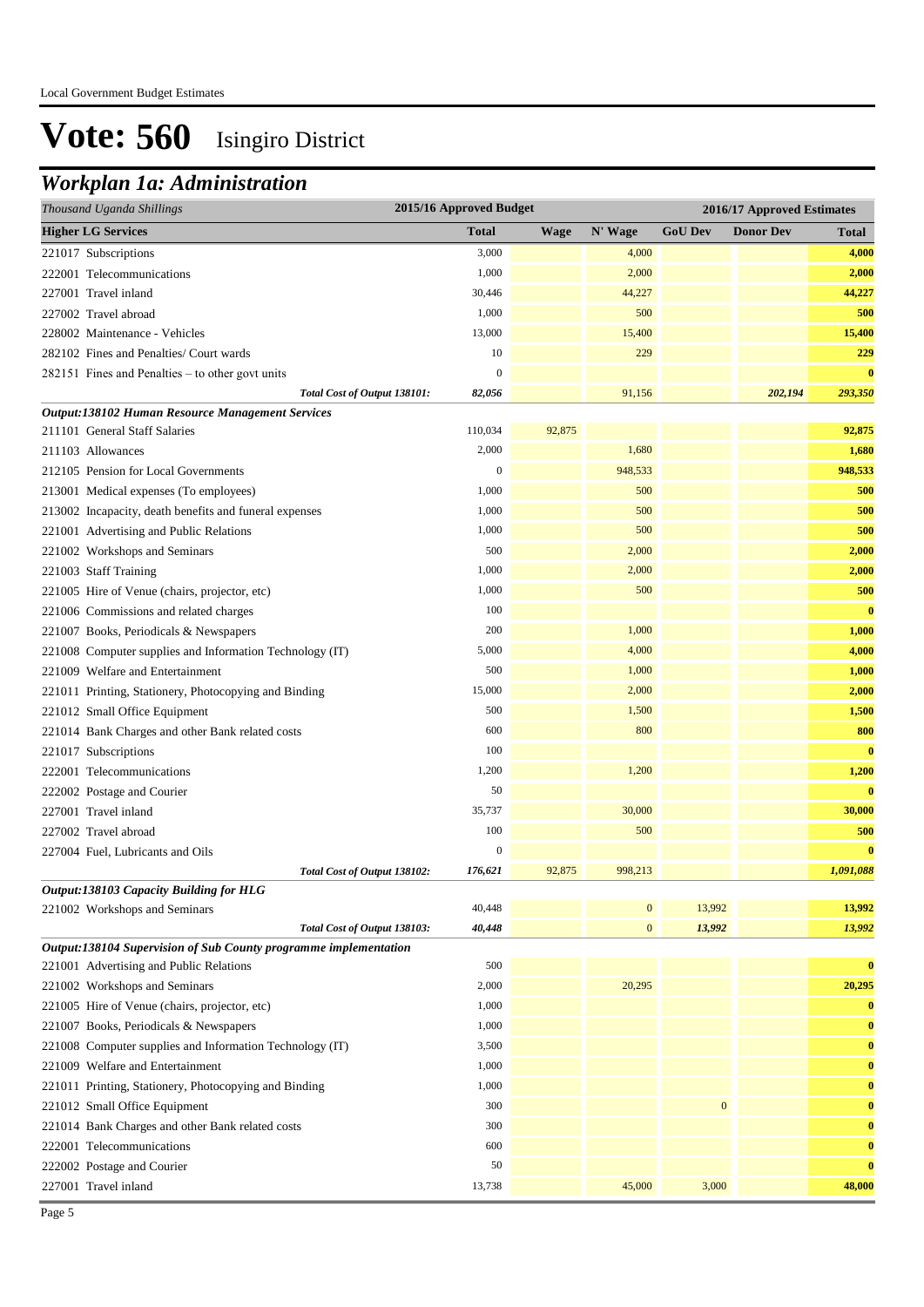### *Workplan 1a: Administration*

| Thousand Uganda Shillings                                                                                  | 2015/16 Approved Budget |                  |                        |                  | 2016/17 Approved Estimates |                        |  |  |
|------------------------------------------------------------------------------------------------------------|-------------------------|------------------|------------------------|------------------|----------------------------|------------------------|--|--|
| <b>Higher LG Services</b>                                                                                  | <b>Total</b>            | <b>Wage</b>      | N' Wage                | <b>GoU Dev</b>   | <b>Donor Dev</b>           | <b>Total</b>           |  |  |
| 227002 Travel abroad                                                                                       | 100                     |                  |                        |                  |                            | $\bf{0}$               |  |  |
| 227004 Fuel, Lubricants and Oils                                                                           | 3,000                   |                  |                        |                  |                            | $\bf{0}$               |  |  |
| 228002 Maintenance - Vehicles                                                                              | 2,000                   |                  |                        |                  |                            | $\bf{0}$               |  |  |
| Total Cost of Output 138104:                                                                               | 30,088                  |                  | 65,295                 | 3,000            |                            | 68,295                 |  |  |
| Output:138105 Public Information Dissemination                                                             |                         |                  |                        |                  |                            |                        |  |  |
| 213001 Medical expenses (To employees)                                                                     | 100                     |                  |                        |                  |                            | $\bf{0}$               |  |  |
| 213002 Incapacity, death benefits and funeral expenses                                                     | 200                     |                  |                        |                  |                            | $\bf{0}$               |  |  |
| 221001 Advertising and Public Relations                                                                    | 1,000                   |                  |                        |                  |                            | $\bf{0}$               |  |  |
| 221002 Workshops and Seminars                                                                              | 100                     |                  |                        |                  |                            | $\bf{0}$               |  |  |
| 221005 Hire of Venue (chairs, projector, etc)                                                              | 1,000                   |                  |                        |                  |                            | $\bf{0}$               |  |  |
| 221007 Books, Periodicals & Newspapers                                                                     | 500                     |                  |                        |                  |                            | $\bf{0}$               |  |  |
| 221008 Computer supplies and Information Technology (IT)                                                   | 3,000                   |                  |                        |                  |                            | $\bf{0}$               |  |  |
| 221009 Welfare and Entertainment                                                                           | 200                     |                  |                        |                  |                            | $\bf{0}$               |  |  |
| 221011 Printing, Stationery, Photocopying and Binding                                                      | 1,500                   |                  |                        |                  |                            | $\bf{0}$               |  |  |
| 221017 Subscriptions                                                                                       | 50                      |                  |                        |                  |                            | $\bf{0}$               |  |  |
| 222001 Telecommunications                                                                                  | 500                     |                  |                        |                  |                            | $\bf{0}$               |  |  |
| 227001 Travel inland                                                                                       | 2,665                   |                  | 4,124                  |                  |                            | 4,124                  |  |  |
| 227002 Travel abroad                                                                                       | 50                      |                  |                        |                  |                            | $\bf{0}$               |  |  |
| Total Cost of Output 138105:                                                                               | 10,865                  |                  | 4,124                  |                  |                            | 4,124                  |  |  |
| Output:138106 Office Support services                                                                      |                         |                  |                        |                  |                            |                        |  |  |
| 222001 Telecommunications                                                                                  | 641                     |                  |                        |                  |                            | $\bf{0}$               |  |  |
| 223002 Rates                                                                                               | $\boldsymbol{0}$        |                  | 8,400                  |                  |                            | 8,400                  |  |  |
| 223005 Electricity                                                                                         | $\boldsymbol{0}$        |                  | 9,000                  |                  |                            | 9,000                  |  |  |
| 223006 Water                                                                                               | $\mathbf{0}$            |                  | 1,000                  |                  |                            | 1,000                  |  |  |
| 224004 Cleaning and Sanitation                                                                             | $\mathbf{0}$            |                  | 12,000                 |                  |                            | 12,000                 |  |  |
| 227001 Travel inland                                                                                       | $\mathbf{0}$            |                  | 2,500                  |                  |                            | 2,500                  |  |  |
| Total Cost of Output 138106:                                                                               | 641                     |                  | 32,900                 |                  |                            | 32,900                 |  |  |
| <b>Output:138108 Assets and Facilities Management</b>                                                      |                         |                  |                        |                  |                            |                        |  |  |
| 221011 Printing, Stationery, Photocopying and Binding                                                      | 215                     |                  | 600                    |                  |                            | 600                    |  |  |
| 227001 Travel inland                                                                                       | 2,000                   |                  | 4,900                  |                  |                            | 4,900                  |  |  |
| Total Cost of Output 138108:                                                                               | 2,215                   |                  | 5,500                  |                  |                            | 5,500                  |  |  |
| <b>Output:128109 Local Policing</b>                                                                        |                         |                  |                        |                  |                            |                        |  |  |
| 211103 Allowances                                                                                          | 901                     |                  | 1,500                  |                  |                            | 1,500                  |  |  |
| 221011 Printing, Stationery, Photocopying and Binding                                                      | $\boldsymbol{0}$        |                  | 9,000                  |                  |                            | 9,000                  |  |  |
| 227001 Travel inland                                                                                       | $\boldsymbol{0}$        |                  | 5,000                  |                  |                            | 5,000                  |  |  |
| 227001 Travel inland                                                                                       | 3,232                   |                  |                        |                  |                            | $\bf{0}$               |  |  |
| Total Cost of Output 128109:                                                                               | 4,133                   |                  | 15,500                 |                  |                            | 15,500                 |  |  |
| <b>Output:138111 Records Management Services</b>                                                           | 2,400                   |                  | 2,000                  |                  |                            |                        |  |  |
| 211103 Allowances                                                                                          | $\boldsymbol{0}$        |                  |                        |                  |                            | 2,000                  |  |  |
| 213001 Medical expenses (To employees)                                                                     |                         |                  | 500                    |                  |                            | 500                    |  |  |
| 221008 Computer supplies and Information Technology (IT)                                                   | 200                     |                  |                        |                  |                            | $\bf{0}$               |  |  |
| 221011 Printing, Stationery, Photocopying and Binding                                                      | 1,225                   |                  | 1,500                  |                  |                            | 1,500                  |  |  |
| 222001 Telecommunications                                                                                  | 300                     |                  |                        |                  |                            | $\bf{0}$               |  |  |
| 222002 Postage and Courier                                                                                 | 100                     |                  |                        |                  |                            | $\bf{0}$               |  |  |
| 227001 Travel inland                                                                                       | 2,001                   |                  | 4,145                  |                  |                            | 4,145                  |  |  |
| Total Cost of Output 138111:                                                                               | 6,226                   |                  | 8,145                  |                  |                            | 8,145                  |  |  |
| <b>Total Cost of Higher LG Services</b><br><b>Total Cost of function District and Urban Administration</b> | 353,292<br>353,292      | 92,875<br>92,875 | 1,220,833<br>1,220,833 | 16,992<br>16,992 | 202,194<br>202,194         | 1,532,894<br>1,532,894 |  |  |
|                                                                                                            |                         |                  |                        |                  |                            |                        |  |  |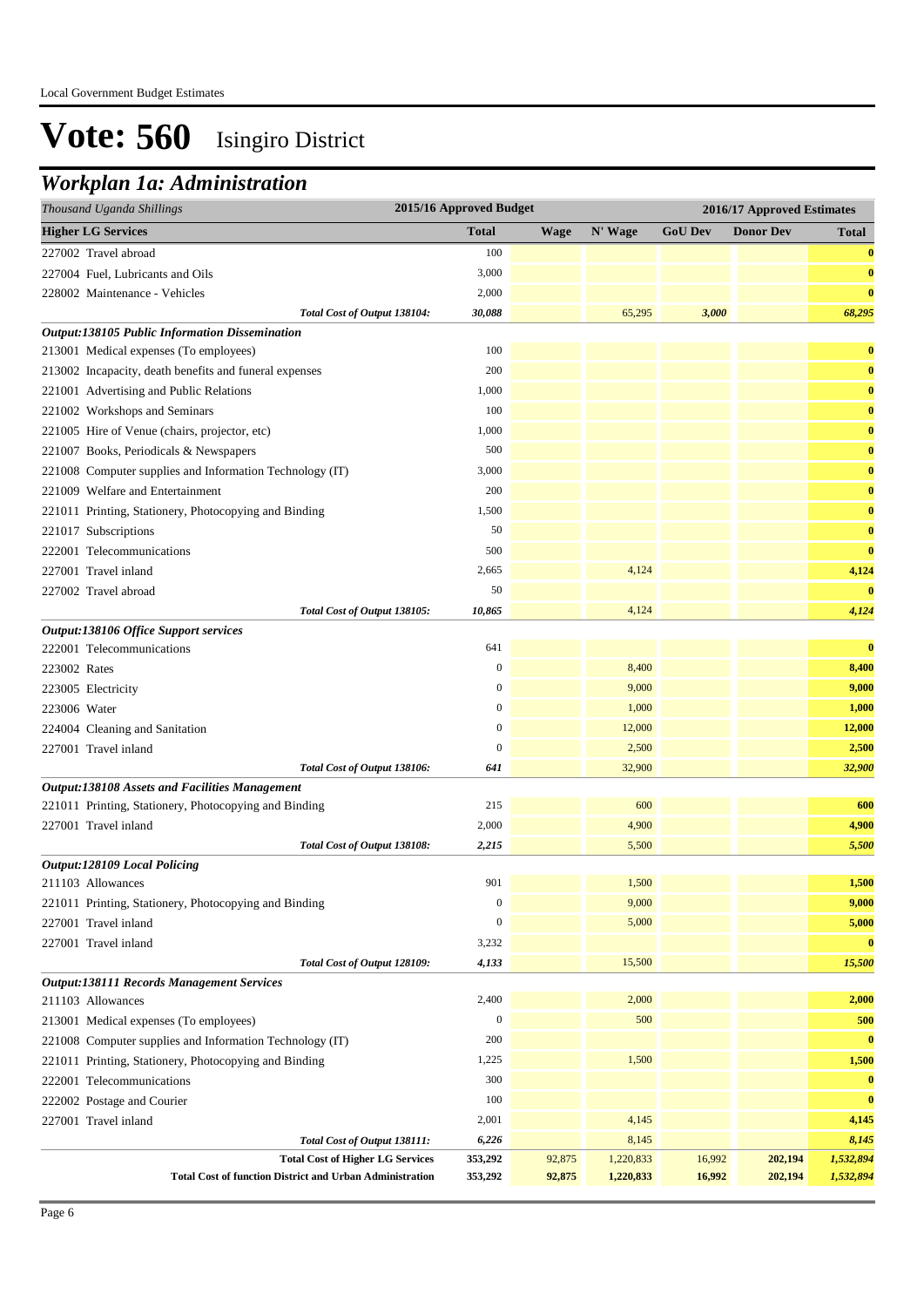### *Workplan 1a: Administration*

**Total Cost of Administration 353,292** 92,875 1,220,833 16,992 **202,194** *1,532,894*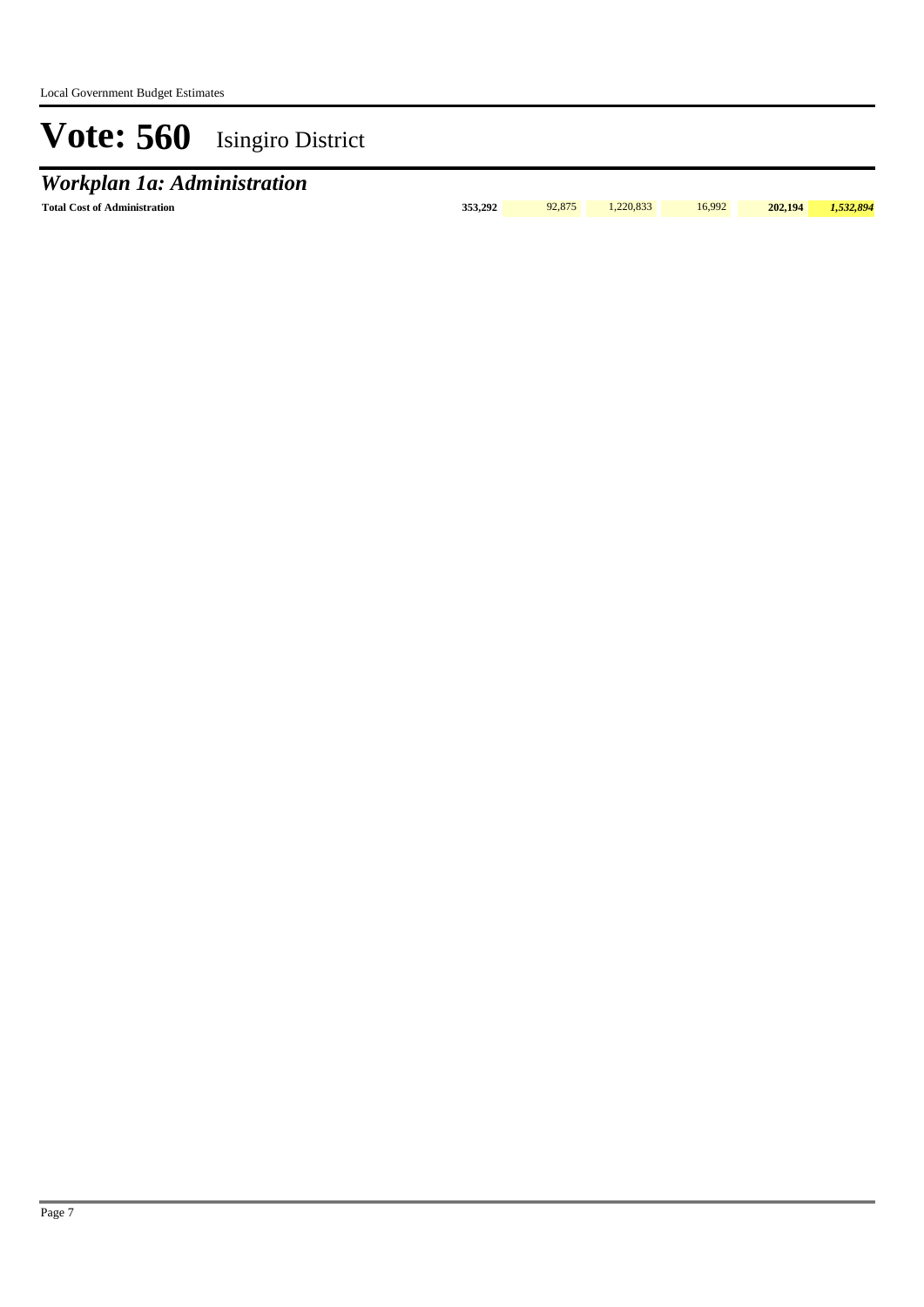### *Workplan 2: Finance*

#### **(i) Overview of Workplan Revenue and Expenditures**

| <b>UShs Thousand</b>                                 |                                  | 2015/16                        | 2016/17                   |
|------------------------------------------------------|----------------------------------|--------------------------------|---------------------------|
|                                                      | <b>Approved</b><br><b>Budget</b> | <b>Outturn by</b><br>end March | Approved<br><b>Budget</b> |
| A: Breakdown of Workplan Revenues:                   |                                  |                                |                           |
| <b>Recurrent Revenues</b>                            | 337,476                          | 252,003                        | 254,203                   |
| District Unconditional Grant (Non-Wage)              | 98.477                           | 118,077                        | 71,666                    |
| District Unconditional Grant (Wage)                  | 91,913                           | 64.510                         | 83,863                    |
| <b>Locally Raised Revenues</b>                       | 133,200                          | 54,457                         | 98,674                    |
| Support Services Conditional Grant (Non-Wage)        | 8.691                            | 9.763                          |                           |
| Unspent balances - Locally Raised Revenues           | 5,196                            | 5,196                          |                           |
| <b>Development Revenues</b>                          | 27,824                           | 21,259                         | 9,921                     |
| District Discretionary Development Equalization Gran | 25,298                           | 21,259                         | 3,921                     |
| <b>Locally Raised Revenues</b>                       | 2,526                            | $\overline{0}$                 | 6,000                     |
| <b>Total Revenues</b>                                | 365,300                          | 273,261                        | 264,125                   |
| <b>B: Breakdown of Workplan Expenditures:</b>        |                                  |                                |                           |
| Recurrent Expenditure                                | 337,476                          | 251,699                        | 254,203                   |
| Wage                                                 | 91,901                           | 64,508                         | 83,863                    |
| Non Wage                                             | 245,575                          | 187,191                        | 170,340                   |
| Development Expenditure                              | 27,824                           | 21,259                         | 9,921                     |
| Domestic Development                                 | 27,824                           | 21258.834                      | 9,921                     |
| Donor Development                                    |                                  | $\theta$                       | $\Omega$                  |
| <b>Total Expenditure</b>                             | 365,301                          | 272,958                        | 264,125                   |

#### **(ii) Details of Workplan Revenues and Expenditures**

### *Expenditure Details for Workplan 2: Finance*

| LG Function 1481 Financial Management and Accountability(LG)    |                         |             |              |                |                            |              |
|-----------------------------------------------------------------|-------------------------|-------------|--------------|----------------|----------------------------|--------------|
| Thousand Uganda Shillings                                       | 2015/16 Approved Budget |             |              |                | 2016/17 Approved Estimates |              |
| <b>Higher LG Services</b>                                       | <b>Total</b>            | <b>Wage</b> | N' Wage      | <b>GoU Dev</b> | <b>Donor Dev</b>           | <b>Total</b> |
| <b>Output:148101 LG Financial Management services</b>           |                         |             |              |                |                            |              |
| 211101 General Staff Salaries                                   | 91.901                  | 83,863      |              |                |                            | 83,863       |
| 211103 Allowances                                               | 921                     |             | 4,000        |                |                            | 4,000        |
| 213001 Medical expenses (To employees)                          | 2,000                   |             | 1,000        |                |                            | 1,000        |
| 213002 Incapacity, death benefits and funeral expenses          | 1,000                   |             | $\mathbf{0}$ |                |                            | $\bf{0}$     |
| 213003 Retrenchment costs                                       | $\mathbf{0}$            |             |              |                |                            | $\bf{0}$     |
| 213004 Gratuity Expenses                                        | 455                     |             |              |                |                            | $\bf{0}$     |
| 221002 Workshops and Seminars                                   | 4,642                   |             | 3,607        |                |                            | 3,607        |
| 221007 Books, Periodicals & Newspapers                          | 0                       |             | 2,000        |                |                            | 2,000        |
| 221008 Computer supplies and Information Technology (IT)        | $\mathbf{0}$            |             | 1,500        |                |                            | 1,500        |
| 221009 Welfare and Entertainment                                | 0                       |             | 2,000        |                |                            | 2,000        |
| 221011 Printing, Stationery, Photocopying and Binding           | 37,000                  |             | 24,000       |                |                            | 24,000       |
| 221014 Bank Charges and other Bank related costs                | 0                       |             | 1,500        |                |                            | 1,500        |
| 221017 Subscriptions                                            | 2,000                   |             | 3,000        |                |                            | 3,000        |
| 222001 Telecommunications                                       | 0                       |             | 500          |                |                            | 500          |
| 227001 Travel inland                                            | 61,924                  |             | 27,600       |                |                            | 27,600       |
| 227002 Travel abroad                                            | 10                      |             |              |                |                            | $\bf{0}$     |
| Total Cost of Output 148101:                                    | 201,854                 | 83,863      | 70,707       |                |                            | 154,571      |
| <b>Output:148102 Revenue Management and Collection Services</b> |                         |             |              |                |                            |              |
| 211103 Allowances                                               | 5,196                   |             |              |                |                            | $\bf{0}$     |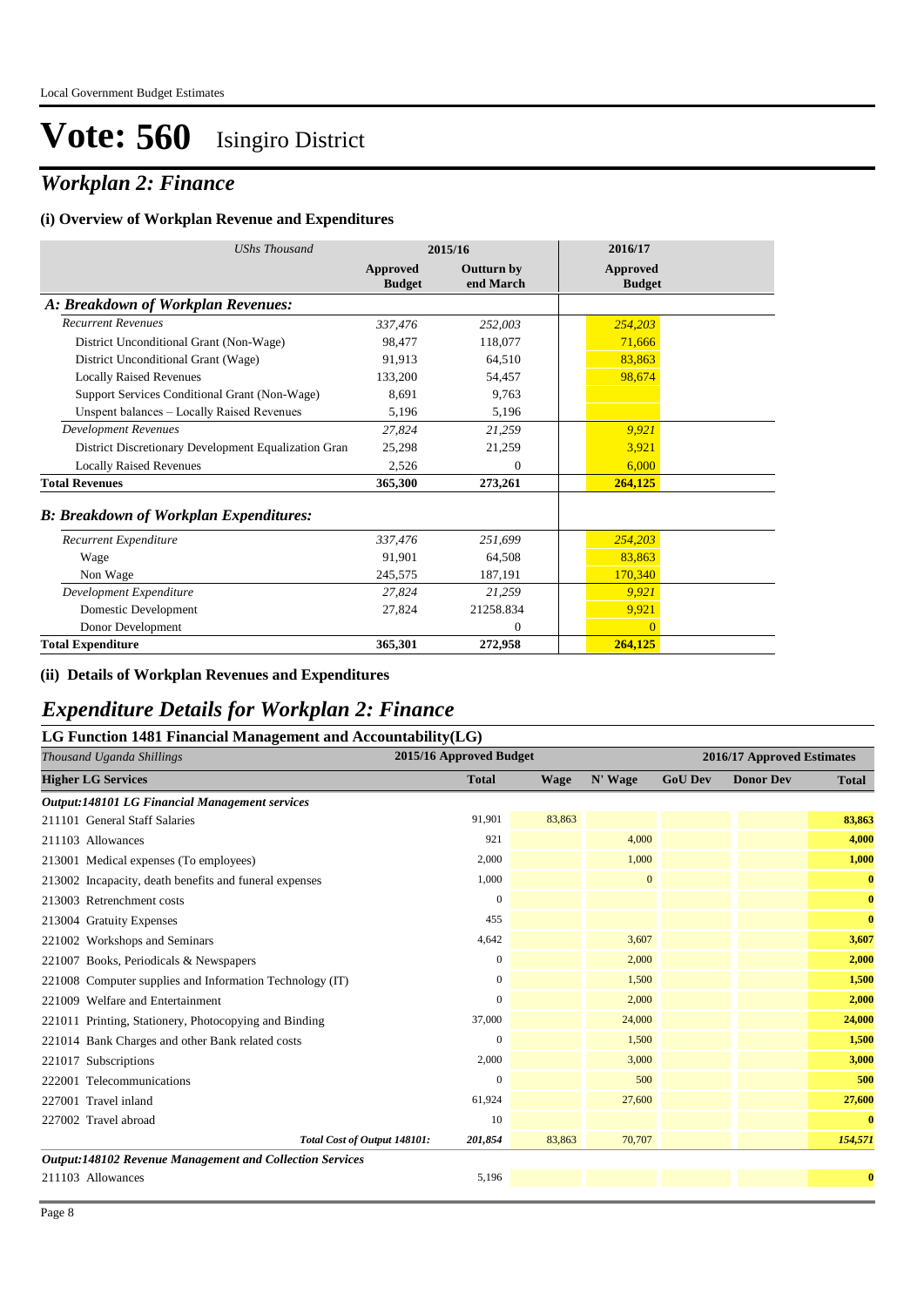### *Workplan 2: Finance*

| Thousand Uganda Shillings                   |                                                                    |                                                                                           | 2015/16 Approved Budget |                              |                              | 2016/17 Approved Estimates |                                   |                |
|---------------------------------------------|--------------------------------------------------------------------|-------------------------------------------------------------------------------------------|-------------------------|------------------------------|------------------------------|----------------------------|-----------------------------------|----------------|
| <b>Higher LG Services</b>                   |                                                                    |                                                                                           | <b>Total</b>            | <b>Wage</b>                  | N' Wage                      | <b>GoU Dev</b>             | <b>Donor Dev</b>                  | <b>Total</b>   |
| 221002 Workshops and Seminars               |                                                                    |                                                                                           | 2,000                   |                              |                              |                            |                                   | $\bf{0}$       |
|                                             | 221011 Printing, Stationery, Photocopying and Binding              |                                                                                           | 2,000                   |                              | 2,000                        |                            |                                   | 2,000          |
| 227001 Travel inland                        |                                                                    |                                                                                           | 56,000                  |                              | 18,082                       |                            |                                   | 18,082         |
|                                             |                                                                    | Total Cost of Output 148102:                                                              | 65,196                  |                              | 20,082                       |                            |                                   | 20,082         |
|                                             | <b>Output:148103 Budgeting and Planning Services</b>               |                                                                                           |                         |                              |                              |                            |                                   |                |
| 221002 Workshops and Seminars               |                                                                    |                                                                                           | 20,000                  |                              | 20,000                       |                            |                                   | 20,000         |
|                                             | 221011 Printing, Stationery, Photocopying and Binding              |                                                                                           | 7,000                   |                              | 2,000                        |                            |                                   | 2,000          |
| 227001 Travel inland                        |                                                                    |                                                                                           | 13,000                  |                              | 3,000                        |                            |                                   | 3,000          |
|                                             |                                                                    | Total Cost of Output 148103:                                                              | 40,000                  |                              | 25,000                       |                            |                                   | 25,000         |
|                                             | Output:148104 LG Expenditure management Services                   |                                                                                           |                         |                              |                              |                            |                                   |                |
| 211103 Allowances                           |                                                                    |                                                                                           | $\boldsymbol{0}$        |                              | 2,000                        |                            |                                   | 2,000          |
| 227001 Travel inland                        |                                                                    |                                                                                           | 5,000                   |                              | 4,000                        |                            |                                   | 4,000          |
|                                             |                                                                    | Total Cost of Output 148104:                                                              | 5,000                   |                              | 6,000                        |                            |                                   | 6,000          |
| <b>Output:148105 LG Accounting Services</b> |                                                                    |                                                                                           |                         |                              |                              |                            |                                   |                |
| 211103 Allowances                           |                                                                    |                                                                                           | $\boldsymbol{0}$        |                              | 2,000                        |                            |                                   | 2,000          |
| 213001 Medical expenses (To employees)      |                                                                    |                                                                                           | $\boldsymbol{0}$        |                              | 1,000                        |                            |                                   | 1,000          |
| 221007 Books, Periodicals & Newspapers      |                                                                    |                                                                                           | $\mathbf{0}$            |                              | 1,000                        |                            |                                   | 1,000          |
|                                             | 221008 Computer supplies and Information Technology (IT)           |                                                                                           | 3,000                   |                              |                              |                            |                                   | $\bf{0}$       |
|                                             | 221011 Printing, Stationery, Photocopying and Binding              |                                                                                           | 2,000                   |                              | 3,000                        |                            |                                   | 3,000          |
| 221017 Subscriptions                        |                                                                    |                                                                                           | $\boldsymbol{0}$        |                              | 1,000                        |                            |                                   | 1,000          |
| 227001 Travel inland                        |                                                                    |                                                                                           | 36,924                  |                              | 31,358                       |                            |                                   | 31,358         |
|                                             |                                                                    | Total Cost of Output 148105:                                                              | 41,924                  |                              | 39,358                       |                            |                                   | 39,358         |
|                                             | Output:148106 Integrated Financial Management System               |                                                                                           |                         |                              |                              |                            |                                   |                |
| 221016 IFMS Recurrent costs                 |                                                                    |                                                                                           | $\boldsymbol{0}$        |                              | 5,000                        |                            |                                   | 5,000          |
|                                             |                                                                    | Total Cost of Output 148106:                                                              | 0                       |                              | 5,000                        |                            |                                   | 5,000          |
|                                             | <b>Output:148108 Sector Management and Monitoring</b>              |                                                                                           |                         |                              |                              |                            |                                   |                |
| 227001 Travel inland                        |                                                                    |                                                                                           | $\boldsymbol{0}$        |                              | 4,193                        |                            |                                   | 4,193          |
|                                             |                                                                    | Total Cost of Output 148108:                                                              | 0                       |                              | 4,193                        |                            |                                   | 4,193          |
|                                             |                                                                    | <b>Total Cost of Higher LG Services</b>                                                   | 353,973                 | 83,863                       | 170,340                      |                            |                                   | 254,203        |
| <b>Capital Purchases</b>                    |                                                                    |                                                                                           | <b>Total</b>            | <b>Wage</b>                  | N' Wage                      | <b>GoU Dev</b>             | <b>Donor Dev</b>                  | Total          |
| Output:148172 Administrative Capital        |                                                                    |                                                                                           |                         |                              |                              |                            |                                   |                |
| 312213 ICT Equipment                        |                                                                    |                                                                                           | $\boldsymbol{0}$        | $\mathbf{0}$                 | $\mathbf{0}$                 | 9,921                      | $\boldsymbol{0}$                  | 9,921          |
| <b>Total LCIII: Isingiro Town Council</b>   |                                                                    |                                                                                           | LCIV: Isingiro          |                              |                              |                            |                                   | 9,921          |
| LCII: Kyabishaho                            | LCI: Not Specified                                                 | Procurement of 2 computer with printers and externa Source: Locally Raised Revenues       |                         |                              |                              |                            |                                   | 6,000          |
| LCII: Kyabishaho                            | LCI: Not Specified                                                 | Procure 1 computer with printer and external disk for Source: District Equalisation Grant |                         |                              |                              |                            |                                   | 3,921          |
|                                             |                                                                    | Total Cost of Output 148172:                                                              | 0<br>$\bf{0}$           | $\mathbf{0}$<br>$\mathbf{0}$ | $\mathbf{0}$<br>$\mathbf{0}$ | 9,921<br>9,921             | $\boldsymbol{\theta}$<br>$\bf{0}$ | 9,921<br>9,921 |
|                                             | Total Cost of function Financial Management and Accountability(LG) | <b>Total Cost of Capital Purchases</b>                                                    | 353,973                 | 83,863                       | 170,340                      | 9,921                      | $\bf{0}$                          | 264,125        |
| <b>Total Cost of Finance</b>                |                                                                    |                                                                                           | 353,973                 | 83,863                       | 170,340                      | 9,921                      | $\bf{0}$                          | 264,125        |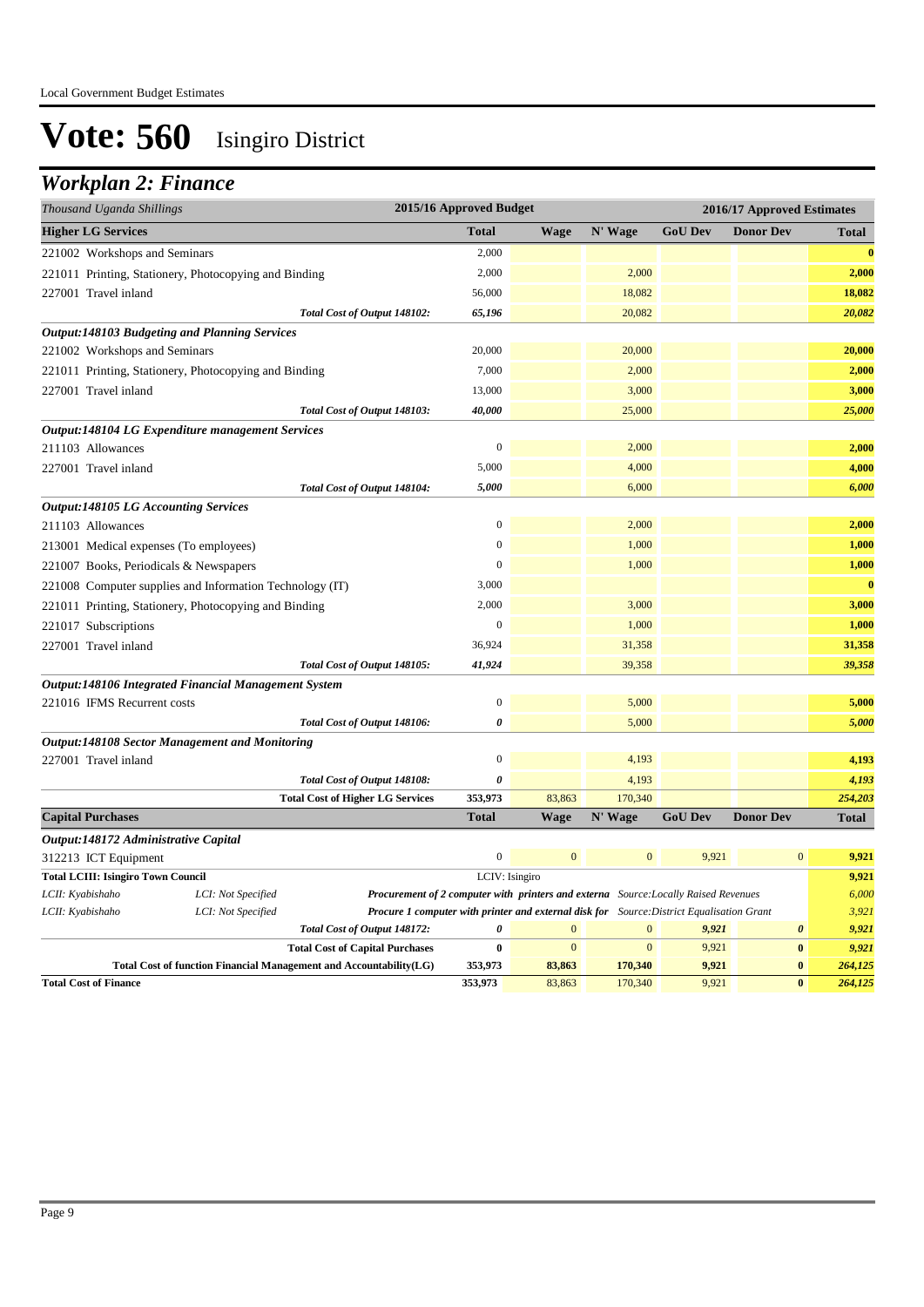### *Workplan 3: Statutory Bodies*

#### **(i) Overview of Workplan Revenue and Expenditures**

| <b>UShs Thousand</b>                           | 2015/16                   |                                | 2016/17                   |
|------------------------------------------------|---------------------------|--------------------------------|---------------------------|
|                                                | Approved<br><b>Budget</b> | <b>Outturn by</b><br>end March | Approved<br><b>Budget</b> |
| A: Breakdown of Workplan Revenues:             |                           |                                |                           |
| <b>Recurrent Revenues</b>                      | 1,792,037                 | 884,209                        | 701,045                   |
| District Unconditional Grant (Non-Wage)        | 105,010                   | 75,606                         | 386,017                   |
| District Unconditional Grant (Wage)            | 237,882                   | 142,894                        | 201,751                   |
| <b>Locally Raised Revenues</b>                 | 94,141                    | 45,463                         | 113,277                   |
| Support Services Conditional Grant (Non-Wage)  | 1,355,004                 | 620,246                        |                           |
| <b>Total Revenues</b>                          | 1,792,037                 | 884,209                        | 701,045                   |
| <b>B</b> : Breakdown of Workplan Expenditures: |                           |                                |                           |
| Recurrent Expenditure                          | 1,792,037                 | 803,127                        | 701,045                   |
| Wage                                           | 234,891                   | 142,893                        | 201,751                   |
| Non Wage                                       | 1,557,147                 | 660,233                        | 499,294                   |
| Development Expenditure                        | 0                         | 0                              | $\Omega$                  |
| Domestic Development                           |                           | $\Omega$                       | $\Omega$                  |
| Donor Development                              |                           | $\Omega$                       | $\Omega$                  |
| <b>Total Expenditure</b>                       | 1,792,037                 | 803,127                        | 701,045                   |

#### **(ii) Details of Workplan Revenues and Expenditures**

### *Expenditure Details for Workplan 3: Statutory Bodies*

#### **LG Function 1382 Local Statutory Bodies**

| Thousand Uganda Shillings                              | 2015/16 Approved Budget |             |         | 2016/17 Approved Estimates |                  |              |
|--------------------------------------------------------|-------------------------|-------------|---------|----------------------------|------------------|--------------|
| <b>Higher LG Services</b>                              | <b>Total</b>            | <b>Wage</b> | N' Wage | <b>GoU Dev</b>             | <b>Donor Dev</b> | <b>Total</b> |
| <b>Output:138201 LG Council Adminstration services</b> |                         |             |         |                            |                  |              |
| 211101 General Staff Salaries                          | 54,804                  | 45,012      |         |                            |                  | 45,012       |
| 211103 Allowances                                      | $\theta$                |             | 2,000   |                            |                  | 2,000        |
| 212103 Pension for Teachers                            | 86,819                  |             |         |                            |                  | $\bf{0}$     |
| 212105 Pension for Local Governments                   | 971,582                 |             |         |                            |                  | $\bf{0}$     |
| 213001 Medical expenses (To employees)                 | $\boldsymbol{0}$        |             | 2,000   |                            |                  | 2,000        |
| 213002 Incapacity, death benefits and funeral expenses | $\mathbf{0}$            |             | 1,500   |                            |                  | 1,500        |
| 213004 Gratuity Expenses                               | 159                     |             |         |                            |                  | $\bf{0}$     |
| 221001 Advertising and Public Relations                | $\mathbf{0}$            |             | 2,000   |                            |                  | 2,000        |
| 221002 Workshops and Seminars                          |                         |             |         |                            |                  | $\bf{0}$     |
| 221007 Books, Periodicals & Newspapers                 | $\boldsymbol{0}$        |             | 2,000   |                            |                  | 2,000        |
| 221009 Welfare and Entertainment                       |                         |             | 1,000   |                            |                  | 1,000        |
| 221011 Printing, Stationery, Photocopying and Binding  | 811                     |             | 4,000   |                            |                  | 4,000        |
| 221014 Bank Charges and other Bank related costs       | 780                     |             | 1,200   |                            |                  | 1,200        |
| 222001 Telecommunications                              | 2,000                   |             | 1,200   |                            |                  | 1,200        |
| 222003 Information and communications technology (ICT) | $\mathbf{0}$            |             | 2,400   |                            |                  | 2,400        |
| 227001 Travel inland                                   | 43,486                  |             | 10,690  |                            |                  | 10,690       |
| 227002 Travel abroad                                   | $\overline{0}$          |             | 10      |                            |                  | 10           |
| 227004 Fuel, Lubricants and Oils                       |                         |             |         |                            |                  | $\bf{0}$     |
| Total Cost of Output 138201:                           | 1,160,445               | 45,012      | 30,000  |                            |                  | 75,012       |
| Output:138202 LG procurement management services       |                         |             |         |                            |                  |              |
| 211103 Allowances                                      | 8,028                   |             | 2,000   |                            |                  | 2,000        |
| 213001 Medical expenses (To employees)                 | 200                     |             |         |                            |                  | $\bf{0}$     |
| 221001 Advertising and Public Relations                | 16,000                  |             | 16,500  |                            |                  | 16,500       |

Page 10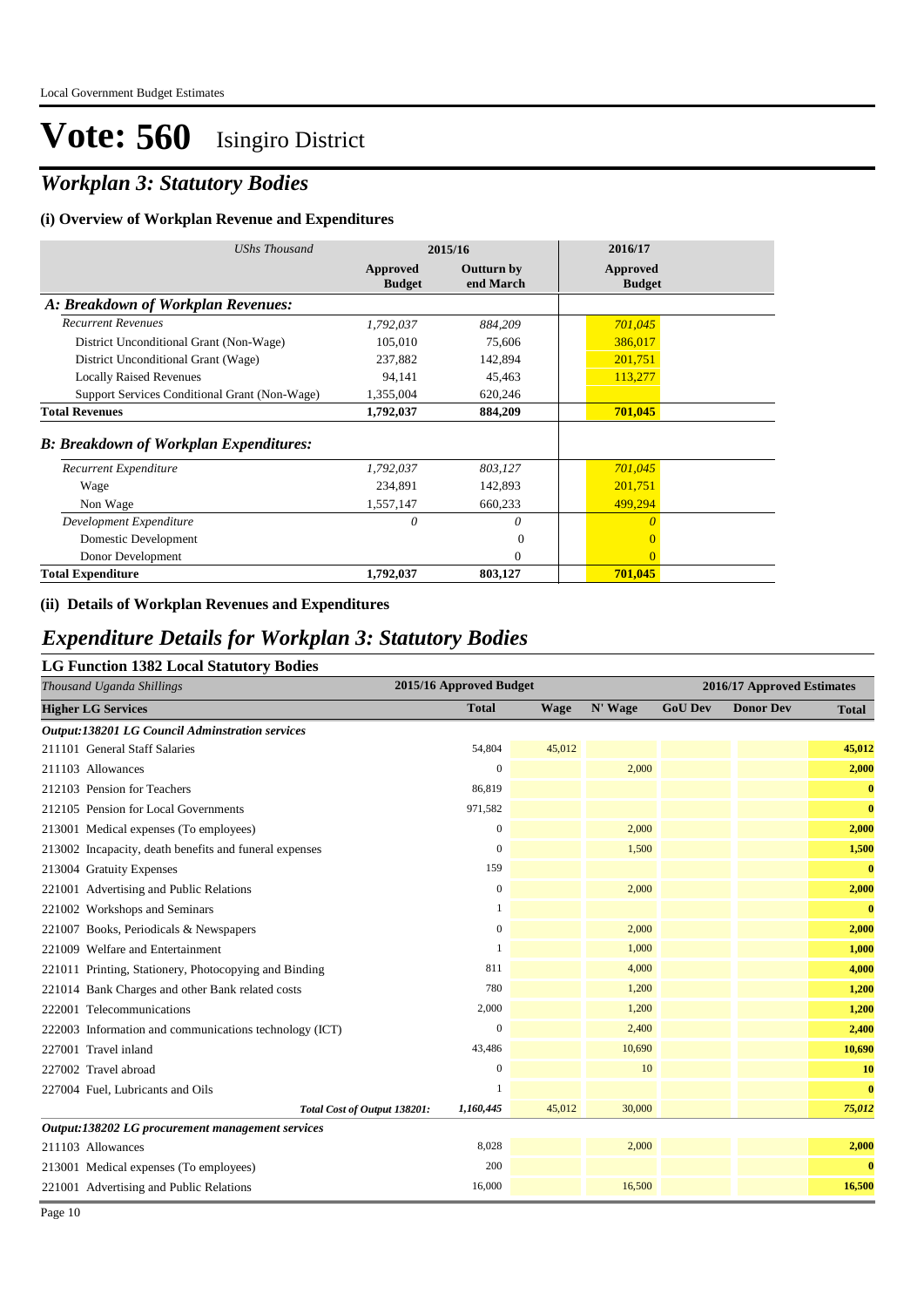### *Workplan 3: Statutory Bodies*

| <b>Total</b><br>N' Wage<br><b>GoU Dev</b><br><b>Donor Dev</b><br><b>Wage</b><br><b>Total</b><br>313<br>1,654<br>1,654<br>9,450<br>6,567<br>6,567<br>$\boldsymbol{0}$<br>1,500<br>1,500<br>$\mathbf{0}$<br>1,625<br>1,625<br>3,070<br>17,395<br>17,395<br>47,241<br>47,241<br>Total Cost of Output 138202:<br>37,061<br>211101 General Staff Salaries<br>22,807<br>22,807<br>24,336<br>2,650<br>3,500<br>3,500<br>$\bf{0}$<br>500<br>213001 Medical expenses (To employees)<br>$\mathbf{0}$<br>2,000<br>2,000<br>221002 Workshops and Seminars<br>25,640<br>221004 Recruitment Expenses<br>35,213<br>25,640<br>1,000<br>1,000<br>221007 Books, Periodicals & Newspapers<br>1,424<br>1,006<br>1,500<br>221008 Computer supplies and Information Technology (IT)<br>1,500<br>3,200<br>$\bf{0}$<br>221009 Welfare and Entertainment<br>1,000<br>$\bf{0}$<br>221011 Printing, Stationery, Photocopying and Binding<br>$\mathbf{0}$<br>600<br>600<br>221017 Subscriptions<br>11,997<br>8,197<br>8,197<br>227001 Travel inland<br>22,807<br>81,326<br>42,437<br>65,244<br>Total Cost of Output 138203:<br>Output:138204 LG Land management services<br>270<br>$\bf{0}$<br>221009 Welfare and Entertainment<br>30<br>500<br>500<br>221011 Printing, Stationery, Photocopying and Binding<br>300<br>$\bf{0}$<br>222001 Telecommunications<br>7,620<br>227001 Travel inland<br>7,057<br>7,620<br>8,120<br>8,120<br>Total Cost of Output 138204:<br>7,657<br>Output:138205 LG Financial Accountability<br>6,658<br>$\bf{0}$<br>211103 Allowances<br>1,000<br>$\boldsymbol{0}$<br>1,000<br>221009 Welfare and Entertainment<br>1,600<br>700<br>1,600<br>221011 Printing, Stationery, Photocopying and Binding<br>222001 Telecommunications<br>300<br>200<br>200<br>12,200<br>12,200<br>227001 Travel inland<br>7,057<br>15,000<br>14,715<br>15,000<br>Total Cost of Output 138205:<br>Output:138206 LG Political and executive oversight<br>155,750<br>133,931<br>133,931<br>34,392<br>34,600<br>34,392<br>$\boldsymbol{0}$<br>216,831<br>216,831<br>3,000<br>$\bf{0}$<br>$\bf{0}$<br>6,000<br>6,000<br>10,303<br>6,000<br>23,000<br>$\bf{0}$<br>1,200<br>$\bf{0}$<br>$\bf{0}$<br>2,600<br>4,000<br>1,500<br>4,000<br>2,200<br>$\bf{0}$<br>2,500<br>$\bf{0}$<br>2,000<br>$\bf{0}$<br>$\boldsymbol{0}$<br>2,000<br>2,000 | Thousand Uganda Shillings                                | 2015/16 Approved Budget |  | 2016/17 Approved Estimates |          |
|-------------------------------------------------------------------------------------------------------------------------------------------------------------------------------------------------------------------------------------------------------------------------------------------------------------------------------------------------------------------------------------------------------------------------------------------------------------------------------------------------------------------------------------------------------------------------------------------------------------------------------------------------------------------------------------------------------------------------------------------------------------------------------------------------------------------------------------------------------------------------------------------------------------------------------------------------------------------------------------------------------------------------------------------------------------------------------------------------------------------------------------------------------------------------------------------------------------------------------------------------------------------------------------------------------------------------------------------------------------------------------------------------------------------------------------------------------------------------------------------------------------------------------------------------------------------------------------------------------------------------------------------------------------------------------------------------------------------------------------------------------------------------------------------------------------------------------------------------------------------------------------------------------------------------------------------------------------------------------------------------------------------------------------------------------------------------------------------------------------------------------------------------------------------------------------------------------------------------------------------------------------------------------------------------------------|----------------------------------------------------------|-------------------------|--|----------------------------|----------|
|                                                                                                                                                                                                                                                                                                                                                                                                                                                                                                                                                                                                                                                                                                                                                                                                                                                                                                                                                                                                                                                                                                                                                                                                                                                                                                                                                                                                                                                                                                                                                                                                                                                                                                                                                                                                                                                                                                                                                                                                                                                                                                                                                                                                                                                                                                             | <b>Higher LG Services</b>                                |                         |  |                            |          |
|                                                                                                                                                                                                                                                                                                                                                                                                                                                                                                                                                                                                                                                                                                                                                                                                                                                                                                                                                                                                                                                                                                                                                                                                                                                                                                                                                                                                                                                                                                                                                                                                                                                                                                                                                                                                                                                                                                                                                                                                                                                                                                                                                                                                                                                                                                             | 221008 Computer supplies and Information Technology (IT) |                         |  |                            |          |
|                                                                                                                                                                                                                                                                                                                                                                                                                                                                                                                                                                                                                                                                                                                                                                                                                                                                                                                                                                                                                                                                                                                                                                                                                                                                                                                                                                                                                                                                                                                                                                                                                                                                                                                                                                                                                                                                                                                                                                                                                                                                                                                                                                                                                                                                                                             | 221011 Printing, Stationery, Photocopying and Binding    |                         |  |                            |          |
|                                                                                                                                                                                                                                                                                                                                                                                                                                                                                                                                                                                                                                                                                                                                                                                                                                                                                                                                                                                                                                                                                                                                                                                                                                                                                                                                                                                                                                                                                                                                                                                                                                                                                                                                                                                                                                                                                                                                                                                                                                                                                                                                                                                                                                                                                                             | 221012 Small Office Equipment                            |                         |  |                            |          |
|                                                                                                                                                                                                                                                                                                                                                                                                                                                                                                                                                                                                                                                                                                                                                                                                                                                                                                                                                                                                                                                                                                                                                                                                                                                                                                                                                                                                                                                                                                                                                                                                                                                                                                                                                                                                                                                                                                                                                                                                                                                                                                                                                                                                                                                                                                             | 222003 Information and communications technology (ICT)   |                         |  |                            |          |
|                                                                                                                                                                                                                                                                                                                                                                                                                                                                                                                                                                                                                                                                                                                                                                                                                                                                                                                                                                                                                                                                                                                                                                                                                                                                                                                                                                                                                                                                                                                                                                                                                                                                                                                                                                                                                                                                                                                                                                                                                                                                                                                                                                                                                                                                                                             | 227001 Travel inland                                     |                         |  |                            |          |
|                                                                                                                                                                                                                                                                                                                                                                                                                                                                                                                                                                                                                                                                                                                                                                                                                                                                                                                                                                                                                                                                                                                                                                                                                                                                                                                                                                                                                                                                                                                                                                                                                                                                                                                                                                                                                                                                                                                                                                                                                                                                                                                                                                                                                                                                                                             |                                                          |                         |  |                            |          |
|                                                                                                                                                                                                                                                                                                                                                                                                                                                                                                                                                                                                                                                                                                                                                                                                                                                                                                                                                                                                                                                                                                                                                                                                                                                                                                                                                                                                                                                                                                                                                                                                                                                                                                                                                                                                                                                                                                                                                                                                                                                                                                                                                                                                                                                                                                             | Output:138203 LG staff recruitment services              |                         |  |                            |          |
|                                                                                                                                                                                                                                                                                                                                                                                                                                                                                                                                                                                                                                                                                                                                                                                                                                                                                                                                                                                                                                                                                                                                                                                                                                                                                                                                                                                                                                                                                                                                                                                                                                                                                                                                                                                                                                                                                                                                                                                                                                                                                                                                                                                                                                                                                                             |                                                          |                         |  |                            |          |
|                                                                                                                                                                                                                                                                                                                                                                                                                                                                                                                                                                                                                                                                                                                                                                                                                                                                                                                                                                                                                                                                                                                                                                                                                                                                                                                                                                                                                                                                                                                                                                                                                                                                                                                                                                                                                                                                                                                                                                                                                                                                                                                                                                                                                                                                                                             | 211103 Allowances                                        |                         |  |                            |          |
|                                                                                                                                                                                                                                                                                                                                                                                                                                                                                                                                                                                                                                                                                                                                                                                                                                                                                                                                                                                                                                                                                                                                                                                                                                                                                                                                                                                                                                                                                                                                                                                                                                                                                                                                                                                                                                                                                                                                                                                                                                                                                                                                                                                                                                                                                                             |                                                          |                         |  |                            |          |
|                                                                                                                                                                                                                                                                                                                                                                                                                                                                                                                                                                                                                                                                                                                                                                                                                                                                                                                                                                                                                                                                                                                                                                                                                                                                                                                                                                                                                                                                                                                                                                                                                                                                                                                                                                                                                                                                                                                                                                                                                                                                                                                                                                                                                                                                                                             |                                                          |                         |  |                            |          |
|                                                                                                                                                                                                                                                                                                                                                                                                                                                                                                                                                                                                                                                                                                                                                                                                                                                                                                                                                                                                                                                                                                                                                                                                                                                                                                                                                                                                                                                                                                                                                                                                                                                                                                                                                                                                                                                                                                                                                                                                                                                                                                                                                                                                                                                                                                             |                                                          |                         |  |                            |          |
|                                                                                                                                                                                                                                                                                                                                                                                                                                                                                                                                                                                                                                                                                                                                                                                                                                                                                                                                                                                                                                                                                                                                                                                                                                                                                                                                                                                                                                                                                                                                                                                                                                                                                                                                                                                                                                                                                                                                                                                                                                                                                                                                                                                                                                                                                                             |                                                          |                         |  |                            |          |
|                                                                                                                                                                                                                                                                                                                                                                                                                                                                                                                                                                                                                                                                                                                                                                                                                                                                                                                                                                                                                                                                                                                                                                                                                                                                                                                                                                                                                                                                                                                                                                                                                                                                                                                                                                                                                                                                                                                                                                                                                                                                                                                                                                                                                                                                                                             |                                                          |                         |  |                            |          |
|                                                                                                                                                                                                                                                                                                                                                                                                                                                                                                                                                                                                                                                                                                                                                                                                                                                                                                                                                                                                                                                                                                                                                                                                                                                                                                                                                                                                                                                                                                                                                                                                                                                                                                                                                                                                                                                                                                                                                                                                                                                                                                                                                                                                                                                                                                             |                                                          |                         |  |                            |          |
|                                                                                                                                                                                                                                                                                                                                                                                                                                                                                                                                                                                                                                                                                                                                                                                                                                                                                                                                                                                                                                                                                                                                                                                                                                                                                                                                                                                                                                                                                                                                                                                                                                                                                                                                                                                                                                                                                                                                                                                                                                                                                                                                                                                                                                                                                                             |                                                          |                         |  |                            |          |
|                                                                                                                                                                                                                                                                                                                                                                                                                                                                                                                                                                                                                                                                                                                                                                                                                                                                                                                                                                                                                                                                                                                                                                                                                                                                                                                                                                                                                                                                                                                                                                                                                                                                                                                                                                                                                                                                                                                                                                                                                                                                                                                                                                                                                                                                                                             |                                                          |                         |  |                            |          |
|                                                                                                                                                                                                                                                                                                                                                                                                                                                                                                                                                                                                                                                                                                                                                                                                                                                                                                                                                                                                                                                                                                                                                                                                                                                                                                                                                                                                                                                                                                                                                                                                                                                                                                                                                                                                                                                                                                                                                                                                                                                                                                                                                                                                                                                                                                             |                                                          |                         |  |                            |          |
|                                                                                                                                                                                                                                                                                                                                                                                                                                                                                                                                                                                                                                                                                                                                                                                                                                                                                                                                                                                                                                                                                                                                                                                                                                                                                                                                                                                                                                                                                                                                                                                                                                                                                                                                                                                                                                                                                                                                                                                                                                                                                                                                                                                                                                                                                                             |                                                          |                         |  |                            |          |
|                                                                                                                                                                                                                                                                                                                                                                                                                                                                                                                                                                                                                                                                                                                                                                                                                                                                                                                                                                                                                                                                                                                                                                                                                                                                                                                                                                                                                                                                                                                                                                                                                                                                                                                                                                                                                                                                                                                                                                                                                                                                                                                                                                                                                                                                                                             |                                                          |                         |  |                            |          |
|                                                                                                                                                                                                                                                                                                                                                                                                                                                                                                                                                                                                                                                                                                                                                                                                                                                                                                                                                                                                                                                                                                                                                                                                                                                                                                                                                                                                                                                                                                                                                                                                                                                                                                                                                                                                                                                                                                                                                                                                                                                                                                                                                                                                                                                                                                             |                                                          |                         |  |                            |          |
|                                                                                                                                                                                                                                                                                                                                                                                                                                                                                                                                                                                                                                                                                                                                                                                                                                                                                                                                                                                                                                                                                                                                                                                                                                                                                                                                                                                                                                                                                                                                                                                                                                                                                                                                                                                                                                                                                                                                                                                                                                                                                                                                                                                                                                                                                                             |                                                          |                         |  |                            |          |
|                                                                                                                                                                                                                                                                                                                                                                                                                                                                                                                                                                                                                                                                                                                                                                                                                                                                                                                                                                                                                                                                                                                                                                                                                                                                                                                                                                                                                                                                                                                                                                                                                                                                                                                                                                                                                                                                                                                                                                                                                                                                                                                                                                                                                                                                                                             |                                                          |                         |  |                            |          |
|                                                                                                                                                                                                                                                                                                                                                                                                                                                                                                                                                                                                                                                                                                                                                                                                                                                                                                                                                                                                                                                                                                                                                                                                                                                                                                                                                                                                                                                                                                                                                                                                                                                                                                                                                                                                                                                                                                                                                                                                                                                                                                                                                                                                                                                                                                             |                                                          |                         |  |                            |          |
|                                                                                                                                                                                                                                                                                                                                                                                                                                                                                                                                                                                                                                                                                                                                                                                                                                                                                                                                                                                                                                                                                                                                                                                                                                                                                                                                                                                                                                                                                                                                                                                                                                                                                                                                                                                                                                                                                                                                                                                                                                                                                                                                                                                                                                                                                                             |                                                          |                         |  |                            |          |
|                                                                                                                                                                                                                                                                                                                                                                                                                                                                                                                                                                                                                                                                                                                                                                                                                                                                                                                                                                                                                                                                                                                                                                                                                                                                                                                                                                                                                                                                                                                                                                                                                                                                                                                                                                                                                                                                                                                                                                                                                                                                                                                                                                                                                                                                                                             |                                                          |                         |  |                            |          |
|                                                                                                                                                                                                                                                                                                                                                                                                                                                                                                                                                                                                                                                                                                                                                                                                                                                                                                                                                                                                                                                                                                                                                                                                                                                                                                                                                                                                                                                                                                                                                                                                                                                                                                                                                                                                                                                                                                                                                                                                                                                                                                                                                                                                                                                                                                             |                                                          |                         |  |                            |          |
|                                                                                                                                                                                                                                                                                                                                                                                                                                                                                                                                                                                                                                                                                                                                                                                                                                                                                                                                                                                                                                                                                                                                                                                                                                                                                                                                                                                                                                                                                                                                                                                                                                                                                                                                                                                                                                                                                                                                                                                                                                                                                                                                                                                                                                                                                                             |                                                          |                         |  |                            |          |
|                                                                                                                                                                                                                                                                                                                                                                                                                                                                                                                                                                                                                                                                                                                                                                                                                                                                                                                                                                                                                                                                                                                                                                                                                                                                                                                                                                                                                                                                                                                                                                                                                                                                                                                                                                                                                                                                                                                                                                                                                                                                                                                                                                                                                                                                                                             |                                                          |                         |  |                            |          |
|                                                                                                                                                                                                                                                                                                                                                                                                                                                                                                                                                                                                                                                                                                                                                                                                                                                                                                                                                                                                                                                                                                                                                                                                                                                                                                                                                                                                                                                                                                                                                                                                                                                                                                                                                                                                                                                                                                                                                                                                                                                                                                                                                                                                                                                                                                             |                                                          |                         |  |                            |          |
|                                                                                                                                                                                                                                                                                                                                                                                                                                                                                                                                                                                                                                                                                                                                                                                                                                                                                                                                                                                                                                                                                                                                                                                                                                                                                                                                                                                                                                                                                                                                                                                                                                                                                                                                                                                                                                                                                                                                                                                                                                                                                                                                                                                                                                                                                                             |                                                          |                         |  |                            |          |
|                                                                                                                                                                                                                                                                                                                                                                                                                                                                                                                                                                                                                                                                                                                                                                                                                                                                                                                                                                                                                                                                                                                                                                                                                                                                                                                                                                                                                                                                                                                                                                                                                                                                                                                                                                                                                                                                                                                                                                                                                                                                                                                                                                                                                                                                                                             |                                                          |                         |  |                            |          |
|                                                                                                                                                                                                                                                                                                                                                                                                                                                                                                                                                                                                                                                                                                                                                                                                                                                                                                                                                                                                                                                                                                                                                                                                                                                                                                                                                                                                                                                                                                                                                                                                                                                                                                                                                                                                                                                                                                                                                                                                                                                                                                                                                                                                                                                                                                             | 211101 General Staff Salaries                            |                         |  |                            |          |
|                                                                                                                                                                                                                                                                                                                                                                                                                                                                                                                                                                                                                                                                                                                                                                                                                                                                                                                                                                                                                                                                                                                                                                                                                                                                                                                                                                                                                                                                                                                                                                                                                                                                                                                                                                                                                                                                                                                                                                                                                                                                                                                                                                                                                                                                                                             | 211103 Allowances                                        |                         |  |                            |          |
|                                                                                                                                                                                                                                                                                                                                                                                                                                                                                                                                                                                                                                                                                                                                                                                                                                                                                                                                                                                                                                                                                                                                                                                                                                                                                                                                                                                                                                                                                                                                                                                                                                                                                                                                                                                                                                                                                                                                                                                                                                                                                                                                                                                                                                                                                                             | 212107 Gratuity for Local Governments                    |                         |  |                            |          |
|                                                                                                                                                                                                                                                                                                                                                                                                                                                                                                                                                                                                                                                                                                                                                                                                                                                                                                                                                                                                                                                                                                                                                                                                                                                                                                                                                                                                                                                                                                                                                                                                                                                                                                                                                                                                                                                                                                                                                                                                                                                                                                                                                                                                                                                                                                             | 213001 Medical expenses (To employees)                   |                         |  |                            |          |
|                                                                                                                                                                                                                                                                                                                                                                                                                                                                                                                                                                                                                                                                                                                                                                                                                                                                                                                                                                                                                                                                                                                                                                                                                                                                                                                                                                                                                                                                                                                                                                                                                                                                                                                                                                                                                                                                                                                                                                                                                                                                                                                                                                                                                                                                                                             | 221001 Advertising and Public Relations                  |                         |  |                            |          |
|                                                                                                                                                                                                                                                                                                                                                                                                                                                                                                                                                                                                                                                                                                                                                                                                                                                                                                                                                                                                                                                                                                                                                                                                                                                                                                                                                                                                                                                                                                                                                                                                                                                                                                                                                                                                                                                                                                                                                                                                                                                                                                                                                                                                                                                                                                             | 221002 Workshops and Seminars                            |                         |  |                            |          |
|                                                                                                                                                                                                                                                                                                                                                                                                                                                                                                                                                                                                                                                                                                                                                                                                                                                                                                                                                                                                                                                                                                                                                                                                                                                                                                                                                                                                                                                                                                                                                                                                                                                                                                                                                                                                                                                                                                                                                                                                                                                                                                                                                                                                                                                                                                             | 221003 Staff Training                                    |                         |  |                            |          |
|                                                                                                                                                                                                                                                                                                                                                                                                                                                                                                                                                                                                                                                                                                                                                                                                                                                                                                                                                                                                                                                                                                                                                                                                                                                                                                                                                                                                                                                                                                                                                                                                                                                                                                                                                                                                                                                                                                                                                                                                                                                                                                                                                                                                                                                                                                             | 221007 Books, Periodicals & Newspapers                   |                         |  |                            |          |
|                                                                                                                                                                                                                                                                                                                                                                                                                                                                                                                                                                                                                                                                                                                                                                                                                                                                                                                                                                                                                                                                                                                                                                                                                                                                                                                                                                                                                                                                                                                                                                                                                                                                                                                                                                                                                                                                                                                                                                                                                                                                                                                                                                                                                                                                                                             | 221008 Computer supplies and Information Technology (IT) |                         |  |                            |          |
|                                                                                                                                                                                                                                                                                                                                                                                                                                                                                                                                                                                                                                                                                                                                                                                                                                                                                                                                                                                                                                                                                                                                                                                                                                                                                                                                                                                                                                                                                                                                                                                                                                                                                                                                                                                                                                                                                                                                                                                                                                                                                                                                                                                                                                                                                                             | 221009 Welfare and Entertainment                         |                         |  |                            |          |
|                                                                                                                                                                                                                                                                                                                                                                                                                                                                                                                                                                                                                                                                                                                                                                                                                                                                                                                                                                                                                                                                                                                                                                                                                                                                                                                                                                                                                                                                                                                                                                                                                                                                                                                                                                                                                                                                                                                                                                                                                                                                                                                                                                                                                                                                                                             | 221011 Printing, Stationery, Photocopying and Binding    |                         |  |                            |          |
|                                                                                                                                                                                                                                                                                                                                                                                                                                                                                                                                                                                                                                                                                                                                                                                                                                                                                                                                                                                                                                                                                                                                                                                                                                                                                                                                                                                                                                                                                                                                                                                                                                                                                                                                                                                                                                                                                                                                                                                                                                                                                                                                                                                                                                                                                                             | 221012 Small Office Equipment                            |                         |  |                            |          |
|                                                                                                                                                                                                                                                                                                                                                                                                                                                                                                                                                                                                                                                                                                                                                                                                                                                                                                                                                                                                                                                                                                                                                                                                                                                                                                                                                                                                                                                                                                                                                                                                                                                                                                                                                                                                                                                                                                                                                                                                                                                                                                                                                                                                                                                                                                             | 221014 Bank Charges and other Bank related costs         |                         |  |                            |          |
|                                                                                                                                                                                                                                                                                                                                                                                                                                                                                                                                                                                                                                                                                                                                                                                                                                                                                                                                                                                                                                                                                                                                                                                                                                                                                                                                                                                                                                                                                                                                                                                                                                                                                                                                                                                                                                                                                                                                                                                                                                                                                                                                                                                                                                                                                                             | 221017 Subscriptions                                     |                         |  |                            |          |
|                                                                                                                                                                                                                                                                                                                                                                                                                                                                                                                                                                                                                                                                                                                                                                                                                                                                                                                                                                                                                                                                                                                                                                                                                                                                                                                                                                                                                                                                                                                                                                                                                                                                                                                                                                                                                                                                                                                                                                                                                                                                                                                                                                                                                                                                                                             | 222001 Telecommunications                                | 2,000                   |  |                            | $\bf{0}$ |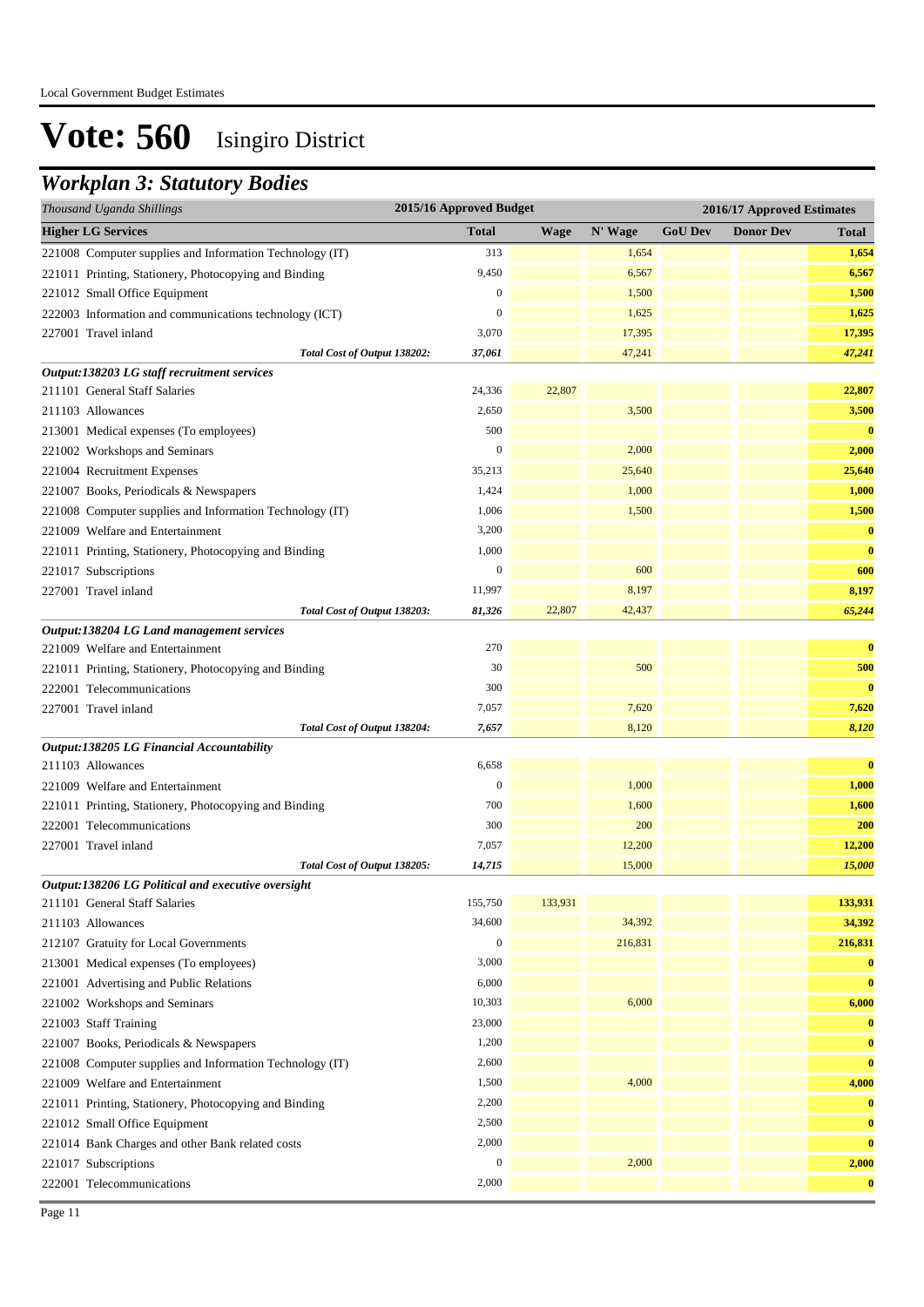## *Workplan 3: Statutory Bodies*

| Thousand Uganda Shillings                              | 2015/16 Approved Budget | 2016/17 Approved Estimates |         |                |                  |              |
|--------------------------------------------------------|-------------------------|----------------------------|---------|----------------|------------------|--------------|
| <b>Higher LG Services</b>                              | <b>Total</b>            | Wage                       | N' Wage | <b>GoU Dev</b> | <b>Donor Dev</b> | <b>Total</b> |
| 222003 Information and communications technology (ICT) | 4,000                   |                            |         |                |                  | $\bf{0}$     |
| 227001 Travel inland                                   | 133,459                 |                            | 44,784  |                |                  | 44,784       |
| 227002 Travel abroad                                   | 15,000                  |                            | 2,000   |                |                  | 2,000        |
| 227004 Fuel, Lubricants and Oils                       | 2,650                   |                            |         |                |                  | $\bf{0}$     |
| 228002 Maintenance - Vehicles                          | 26,000                  |                            | 12,033  |                |                  | 12,033       |
| 228003 Maintenance – Machinery, Equipment & Furniture  | 4,000                   |                            |         |                |                  | $\bf{0}$     |
| 273102 Incapacity, death benefits and funeral expenses | 10,000                  |                            |         |                |                  | $\bf{0}$     |
| Total Cost of Output 138206:                           | 441,763                 | 133,931                    | 322,040 |                |                  | 455,971      |
| <b>Output:138207 Standing Committees Services</b>      |                         |                            |         |                |                  |              |
| 211103 Allowances                                      | $\mathbf{0}$            |                            | 20,000  |                |                  | 20,000       |
| 221009 Welfare and Entertainment                       | $\mathbf{0}$            |                            | 2,000   |                |                  | 2,000        |
| 221011 Printing, Stationery, Photocopying and Binding  | 70                      |                            | 1,456   |                |                  | 1,456        |
| 222001 Telecommunications                              | $\mathbf{0}$            |                            | 1,000   |                |                  | 1,000        |
| 227001 Travel inland                                   | 49,000                  |                            | 10,000  |                |                  | 10,000       |
| Total Cost of Output 138207:                           | 49,070                  |                            | 34,456  |                |                  | 34,456       |
| <b>Total Cost of Higher LG Services</b>                | 1,792,037               | 201,751                    | 499,294 |                |                  | 701,044      |
| <b>Total Cost of function Local Statutory Bodies</b>   | 1,792,037               | 201,751                    | 499,294 |                |                  | 701,044      |
| <b>Total Cost of Statutory Bodies</b>                  | 1,792,037               | 201,751                    | 499,294 |                |                  | 701,044      |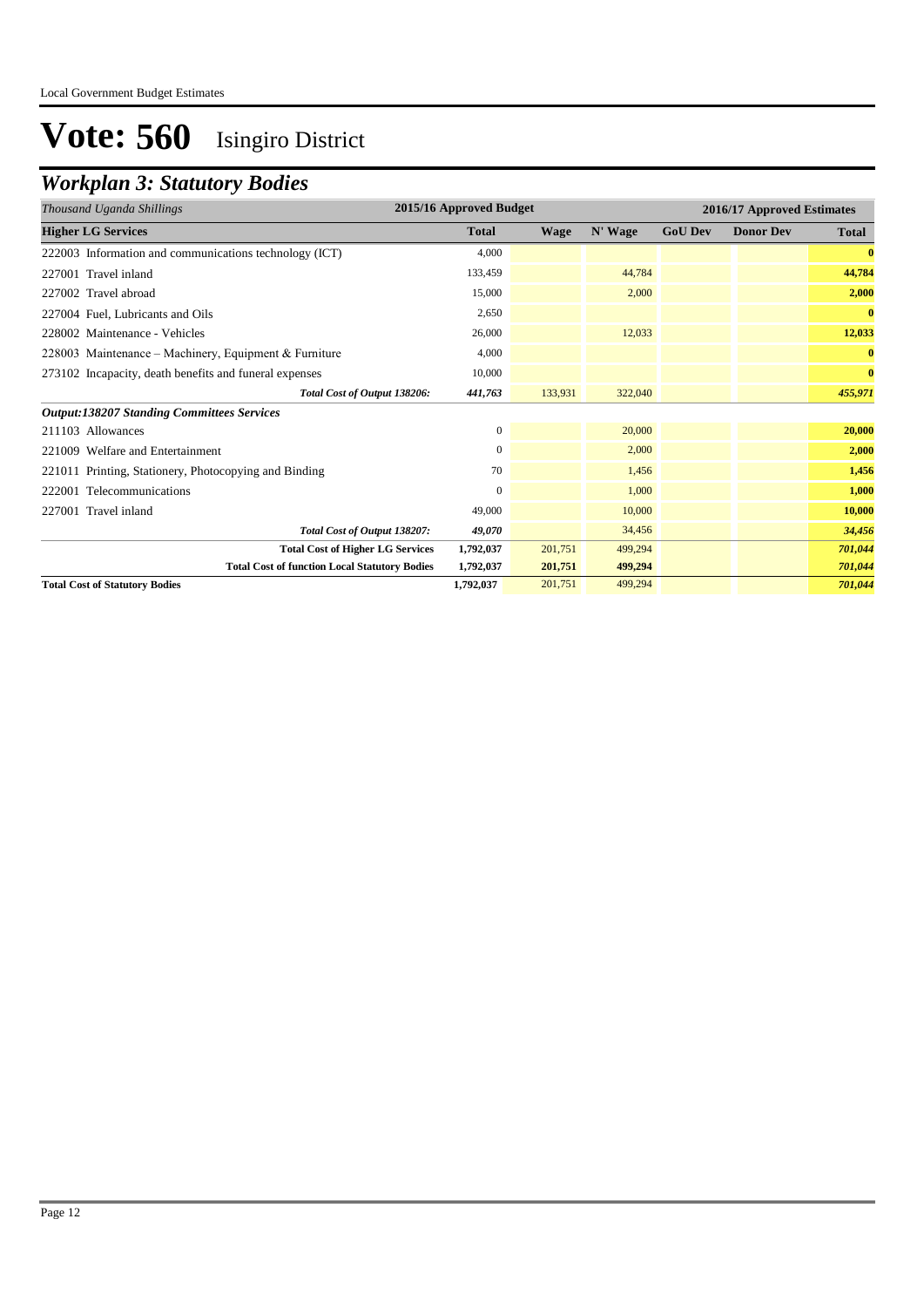### *Workplan 4: Production and Marketing*

#### **(i) Overview of Workplan Revenue and Expenditures**

| <b>UShs Thousand</b>                                 | 2015/16                   |                                | 2016/17                          |
|------------------------------------------------------|---------------------------|--------------------------------|----------------------------------|
|                                                      | Approved<br><b>Budget</b> | <b>Outturn by</b><br>end March | <b>Approved</b><br><b>Budget</b> |
| A: Breakdown of Workplan Revenues:                   |                           |                                |                                  |
| <b>Recurrent Revenues</b>                            | 463,028                   | 381,880                        | 537,216                          |
| District Unconditional Grant (Non-Wage)              | 10.702                    | 18.607                         |                                  |
| District Unconditional Grant (Wage)                  | 9.548                     | 1.889                          | 2,845                            |
| <b>Locally Raised Revenues</b>                       | 13,837                    | 10,542                         | 13,837                           |
| Other Transfers from Central Government              | 26,000                    | 62,693                         |                                  |
| Sector Conditional Grant (Non-Wage)                  | 109,154                   | 81,865                         | 72,375                           |
| Sector Conditional Grant (Wage)                      | 289,913                   | 202,410                        | 448,158                          |
| Unspent balances - Locally Raised Revenues           | 3,874                     | 3,874                          |                                  |
| <b>Development Revenues</b>                          | $\theta$                  | 19,300                         | 63,318                           |
| Development Grant                                    | $\Omega$                  | $\Omega$                       | 59,397                           |
| District Discretionary Development Equalization Gran |                           | $\Omega$                       | 3,921                            |
| Other Transfers from Central Government              |                           | 19,300                         |                                  |
| <b>Total Revenues</b>                                | 463,028                   | 401,180                        | 600,534                          |
| <b>B: Breakdown of Workplan Expenditures:</b>        |                           |                                |                                  |
| Recurrent Expenditure                                | 463.028                   | 344,831                        | 537,216                          |
| Wage                                                 | 294,096                   | 203,039                        | 451,006                          |
| Non Wage                                             | 168,932                   | 141,792                        | 86,210                           |
| Development Expenditure                              | $\theta$                  | 16,800                         | 63,318                           |
| Domestic Development                                 |                           | 16800                          | 63,318                           |
| Donor Development                                    |                           | $\Omega$                       | $\Omega$                         |
| <b>Total Expenditure</b>                             | 463,028                   | 361,631                        | 600,534                          |

#### **(ii) Details of Workplan Revenues and Expenditures**

### *Expenditure Details for Workplan 4: Production and Marketing*

| LG Function 0181 Agricultural Extension Services |                         |             |         |                            |                  |              |
|--------------------------------------------------|-------------------------|-------------|---------|----------------------------|------------------|--------------|
| Thousand Uganda Shillings                        | 2015/16 Approved Budget |             |         | 2016/17 Approved Estimates |                  |              |
| <b>Lower Local Services</b>                      | <b>Total</b>            | <b>Wage</b> | N' Wage | <b>GoU Dev</b>             | <b>Donor Dev</b> | <b>Total</b> |
|                                                  |                         |             |         |                            |                  |              |

*Output:018151 LLG Extension Services (LLS)*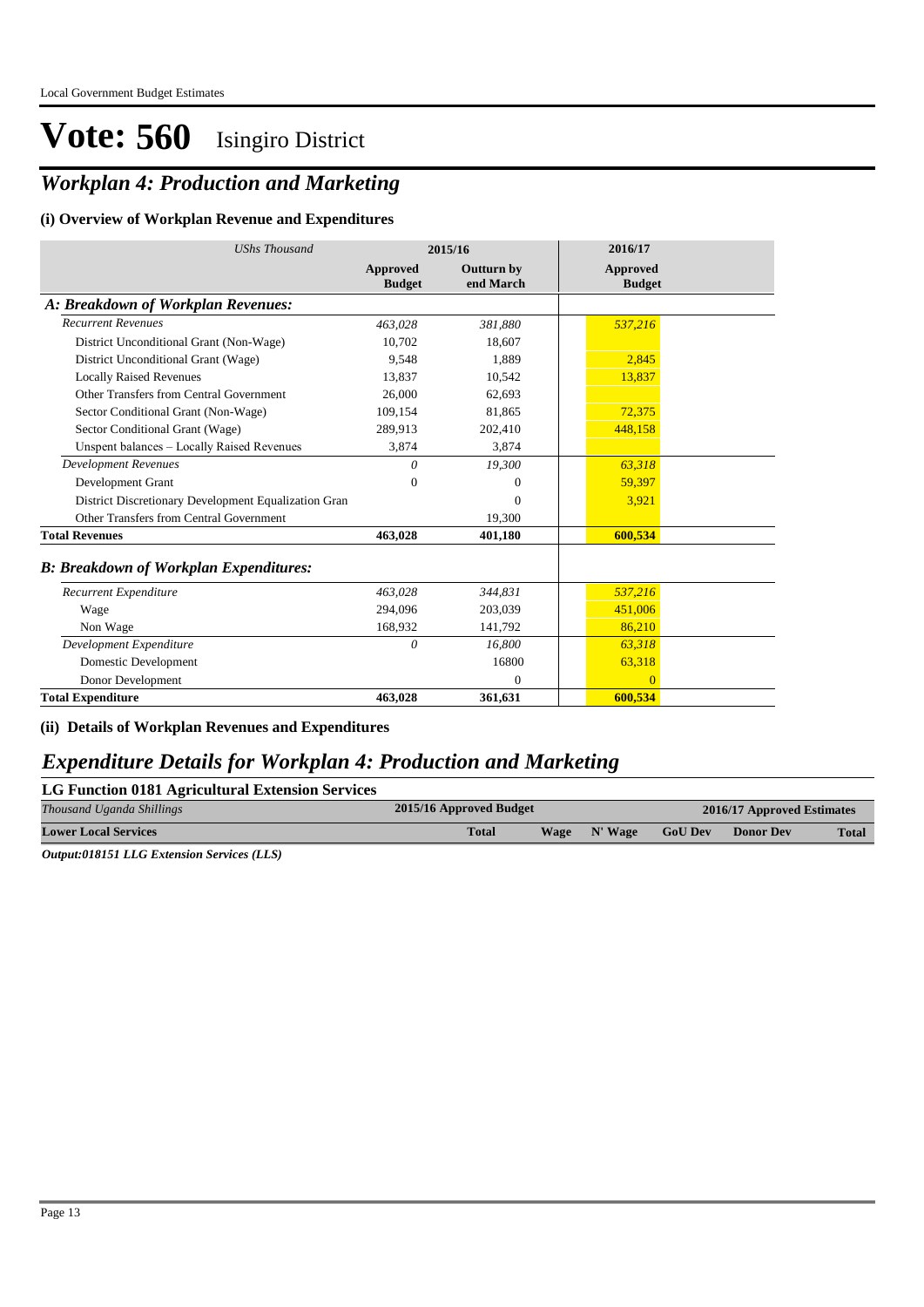| Thousand Uganda Shillings                      |                                                               |                                           | 2015/16 Approved Budget |                  |         |                | 2016/17 Approved Estimates                |                                |
|------------------------------------------------|---------------------------------------------------------------|-------------------------------------------|-------------------------|------------------|---------|----------------|-------------------------------------------|--------------------------------|
| <b>Lower Local Services</b>                    |                                                               |                                           | <b>Total</b>            | <b>Wage</b>      | N' Wage | <b>GoU Dev</b> | <b>Donor Dev</b>                          | Total                          |
| 263367 Sector Conditional Grant (Non-Wage)     |                                                               |                                           | $\boldsymbol{0}$        | $\bf{0}$         | 15,480  |                | $\mathbf{0}$                              | $\boldsymbol{0}$<br>15,480     |
| <b>Total LCIII: Endiinzi</b>                   |                                                               |                                           |                         | LCIV: Bukanga    |         |                |                                           | 860                            |
| LCII: Endiinzi Town Board                      | LCI: Endinzi Sub-county                                       | <b>Sub-county</b>                         |                         |                  |         |                | Source: Conditional transfers to Producti | 860                            |
| <b>Total LCIII: Endiinzi Town Council</b>      |                                                               |                                           |                         | LCIV: Bukanga    |         |                |                                           | 860                            |
| LCII: Endiinzi B                               | LCI: Endinzi Town Council                                     | <b>Town Council</b>                       |                         |                  |         |                | Source: Conditional transfers to Producti | 860                            |
| <b>Total LCIII: Kashumba</b>                   |                                                               |                                           |                         | LCIV: Bukanga    |         |                |                                           | 860                            |
| LCII: Kashumba                                 | LCI: Kashumba Sub-county                                      | Sub-county                                |                         |                  |         |                | Source: Conditional transfers to Producti | 860                            |
| <b>Total LCIII: Mbaare</b>                     |                                                               |                                           |                         | LCIV: Bukanga    |         |                |                                           | 860                            |
| LCII: Ruteete                                  | LCI: Mbaare Sub-county                                        | Sub-county                                |                         |                  |         |                | Source: Conditional transfers to Producti | 860                            |
| <b>Total LCIII: Ngarama</b>                    |                                                               |                                           |                         | LCIV: Bukanga    |         |                |                                           | 860                            |
| LCII: Ngarama                                  | LCI: Ngarama Sub-county                                       | Sub-county                                |                         |                  |         |                | Source: Conditional transfers to Producti | 860                            |
| <b>Total LCIII: Rugaaga</b>                    |                                                               |                                           |                         | LCIV: Bukanga    |         |                |                                           | 860                            |
| LCII: Kyampango                                | LCI: Not Specified                                            | Sub-county                                |                         |                  |         |                | Source: Conditional transfers to Producti | 860                            |
| <b>Total LCIII: Rushasha</b>                   |                                                               |                                           |                         | LCIV: Bukanga    |         |                |                                           | 860                            |
| LCII: Rushasha                                 | LCI: Rushasha Sub-county                                      | Sub-county                                |                         |                  |         |                | Source: Conditional transfers to Producti | 860                            |
| <b>Total LCIII: Birere</b>                     |                                                               |                                           | LCIV: Isingiro          |                  |         |                |                                           | 860                            |
| LCII: Kasaana                                  | LCI: Birere Sub-county                                        | Sub-county                                |                         |                  |         |                | Source: Conditional transfers to Producti | 860                            |
| <b>Total LCIII: Isingiro Town Council</b>      |                                                               |                                           | LCIV: Isingiro          |                  |         |                |                                           | 860                            |
| LCII: Kaharo                                   | LCI: Isingiro Town Council                                    | <b>Town Council</b>                       |                         |                  |         |                | Source: Conditional transfers to Producti | 860                            |
| <b>Total LCIII: Kaberebere Town Council</b>    |                                                               |                                           | LCIV: Isingiro          |                  |         |                |                                           | 860                            |
| LCII: Kaberebere East                          | LCI: Kaberebere Town Council                                  | <b>Town Council</b>                       |                         |                  |         |                | Source: Conditional transfers to Producti | 860                            |
| <b>Total LCIII: Kabingo</b>                    |                                                               |                                           | LCIV: Isingiro          |                  |         |                |                                           | 860                            |
| LCII: Kyeirumba                                | LCI: Kabingo Sub-county                                       | <b>Subcounty</b>                          |                         |                  |         |                | Source: Conditional transfers to Producti | 860                            |
| Total LCIII: Kabuyanda                         |                                                               |                                           | LCIV: Isingiro          |                  |         |                |                                           | 860                            |
| LCII: Kanywamaizi                              | LCI: Kabuyanda Sub-countyl                                    | Subcounty                                 |                         |                  |         |                | Source: Conditional transfers to Producti | 860                            |
| Total LCIII: Kabuyanda Town Council            |                                                               |                                           | LCIV: Isingiro          |                  |         |                |                                           | 860                            |
| LCII: Central Ward                             | LCI: Kabuyanda Town Council                                   | <b>Town Council</b>                       |                         |                  |         |                | Source: Conditional transfers to Producti | 860                            |
| <b>Total LCIII: Kikagate</b>                   |                                                               |                                           | LCIV: Isingiro          |                  |         |                |                                           | 860                            |
| LCII: Ntundu                                   | LCI: Kikagate Sub-county                                      | Sub-county                                |                         |                  |         |                | Source: Conditional transfers to Producti | 860                            |
| <b>Total LCIII: Masha</b>                      |                                                               |                                           | LCIV: Isingiro          |                  |         |                |                                           | 860                            |
| LCII: Nyarubungo                               | LCI: Masha Sub-county                                         | Sub-county                                |                         |                  |         |                | Source: Conditional transfers to Producti | 860                            |
| Total LCIII: Nyakitunda                        |                                                               |                                           | LCIV: Isingiro          |                  |         |                |                                           | 860                            |
| LCII: Bugongi                                  | LCI: Nyakitunda Sub-county                                    | Sub-county                                |                         |                  |         |                | Source: Conditional transfers to Producti | 860                            |
| Total LCIII: Nyamuyanja                        |                                                               |                                           | LCIV: Isingiro          |                  |         |                |                                           | 860                            |
| LCII: Nyamuyanja                               | LCI: Nyamuyanja Sub-county                                    | Sub-county                                |                         |                  |         |                | Source: Conditional transfers to Producti | 860                            |
| <b>Total LCIII: Ruborogota</b>                 |                                                               |                                           | LCIV: Isingiro          |                  |         |                |                                           | 860                            |
| LCII: Ruborogota                               | LCI: Ruborogota Sub-county                                    | Sub-county                                |                         |                  |         |                | Source: Conditional transfers to Producti | 860                            |
|                                                |                                                               | Total Cost of Output 018151:              | 0                       | $\boldsymbol{0}$ | 15,480  |                | $\boldsymbol{\theta}$                     | $\pmb{\theta}$<br>15,480       |
|                                                |                                                               | <b>Total Cost of Lower Local Services</b> | $\bf{0}$                | $\mathbf{0}$     | 15,480  |                | $\mathbf{0}$                              | $\bf{0}$<br>15,480             |
| <b>Higher LG Services</b>                      |                                                               |                                           | <b>Total</b>            | Wage             | N' Wage | <b>GoU Dev</b> | <b>Donor Dev</b>                          | <b>Total</b>                   |
| <b>Output:018101 Extension Worker Services</b> |                                                               |                                           |                         |                  |         |                |                                           |                                |
| 211101 General Staff Salaries                  |                                                               |                                           | $\boldsymbol{0}$        | 448,158          |         |                |                                           | 448,158                        |
|                                                |                                                               | Total Cost of Output 018101:              | 0                       | 448,158          |         |                |                                           | 448,158                        |
|                                                |                                                               | <b>Total Cost of Higher LG Services</b>   | 0                       | 448,158          |         |                |                                           |                                |
|                                                | <b>Total Cost of function Agricultural Extension Services</b> |                                           | $\bf{0}$                | 448,158          | 15,480  |                | $\bf{0}$                                  | 448,158<br>$\bf{0}$<br>463,638 |
|                                                |                                                               |                                           |                         |                  |         |                |                                           |                                |
|                                                | <b>LG Function 0182 District Production Services</b>          |                                           | 2015/16 Approved Budget |                  |         |                |                                           |                                |
| Thousand Uganda Shillings                      |                                                               |                                           |                         |                  |         |                | 2016/17 Approved Estimates                |                                |

| <b>Higher LG Services</b>                                    | <b>Total</b> | Wage  | N' Wage | <b>GoU Dev</b> | <b>Donor Dev</b> | <b>Total</b> |
|--------------------------------------------------------------|--------------|-------|---------|----------------|------------------|--------------|
| <b>Output:018201 District Production Management Services</b> |              |       |         |                |                  |              |
| 211101 General Staff Salaries                                | 294,096      | 2.847 |         |                |                  | 2.847        |
| 211103 Allowances                                            | 540          |       |         |                |                  | $\mathbf{0}$ |
| 213001 Medical expenses (To employees)                       | 50           |       |         |                |                  | $\mathbf{0}$ |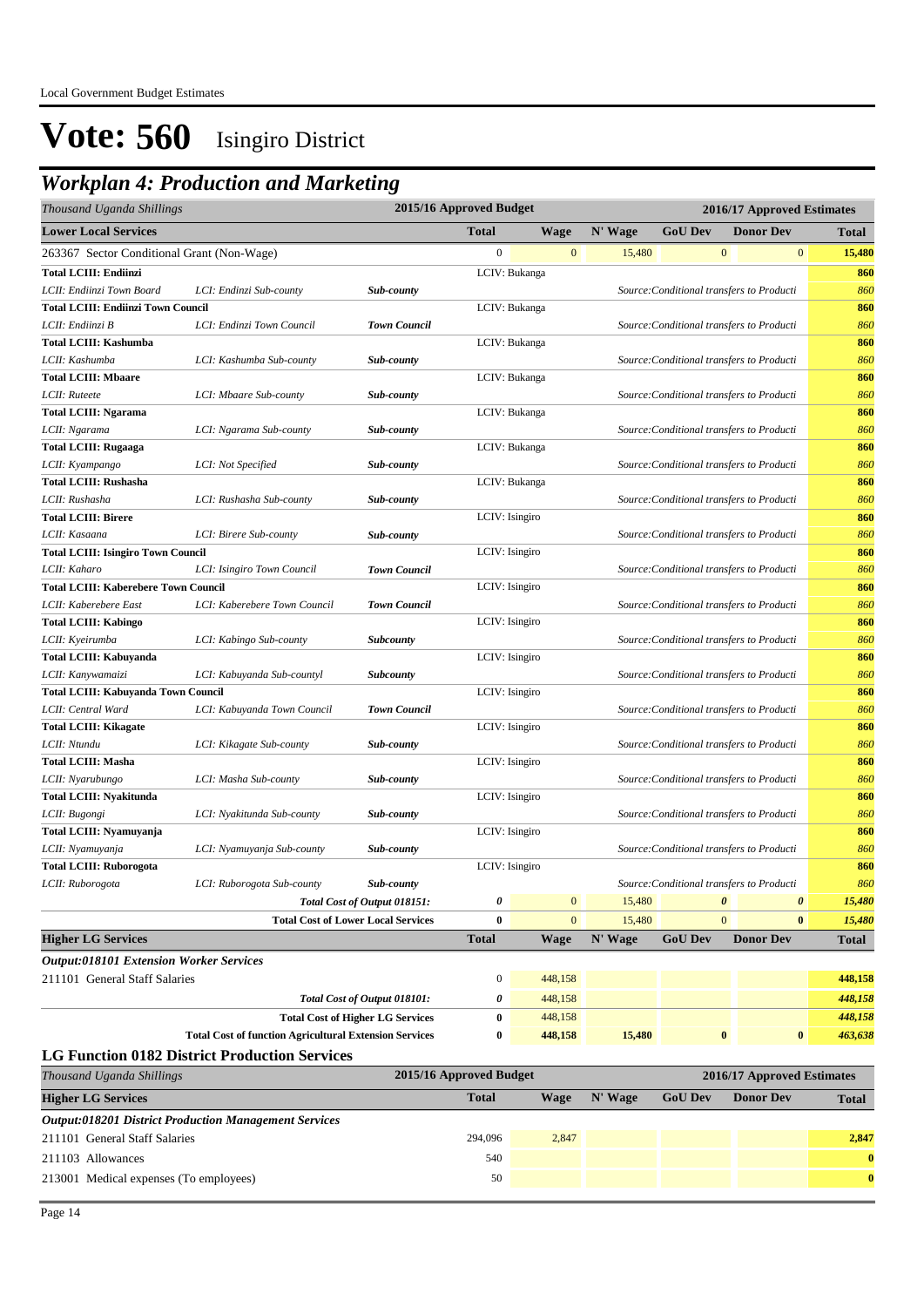| 2015/16 Approved Budget<br>Thousand Uganda Shillings<br>2016/17 Approved Estimates |                  |             |              |                |                  |              |
|------------------------------------------------------------------------------------|------------------|-------------|--------------|----------------|------------------|--------------|
| <b>Higher LG Services</b>                                                          | <b>Total</b>     | <b>Wage</b> | N' Wage      | <b>GoU Dev</b> | <b>Donor Dev</b> | <b>Total</b> |
| 221001 Advertising and Public Relations                                            | 1,103            |             |              |                |                  | $\bf{0}$     |
| 221002 Workshops and Seminars                                                      | 1,500            |             |              |                |                  | $\bf{0}$     |
| 221003 Staff Training                                                              | 200              |             |              |                |                  | $\bf{0}$     |
| 221008 Computer supplies and Information Technology (IT)                           | 2,000            |             |              |                |                  | $\bf{0}$     |
| 221011 Printing, Stationery, Photocopying and Binding                              | 812              |             |              |                |                  | $\bf{0}$     |
| 221014 Bank Charges and other Bank related costs                                   | 400              |             |              |                |                  | $\bf{0}$     |
| 222001 Telecommunications                                                          | 100              |             |              |                |                  | $\bf{0}$     |
| 224006 Agricultural Supplies                                                       | 8,000            |             |              |                |                  | $\bf{0}$     |
| 226001 Insurances                                                                  | 200              |             |              |                |                  | $\bf{0}$     |
| 227001 Travel inland                                                               | 20,824           |             |              |                |                  | $\bf{0}$     |
| 227004 Fuel, Lubricants and Oils                                                   | 3,038            |             |              |                |                  | $\bf{0}$     |
| 228002 Maintenance - Vehicles                                                      | 3,000            |             |              |                |                  | $\bf{0}$     |
| Total Cost of Output 018201:                                                       | 335,863          | 2,847       |              |                |                  | 2,847        |
| Output:018202 Crop disease control and marketing                                   |                  |             |              |                |                  |              |
| 221002 Workshops and Seminars                                                      | 2,000            |             | 1,997        |                |                  | 1,997        |
| 221011 Printing, Stationery, Photocopying and Binding                              | 600              |             | 536          |                |                  | 536          |
| 221014 Bank Charges and other Bank related costs                                   | 120              |             | 200          |                |                  | 200          |
| 224006 Agricultural Supplies                                                       | 13,000           |             |              | 19,729         |                  | 19,729       |
| 227001 Travel inland                                                               | 8,562            |             | 6,455        | 1,836          |                  | 8,291        |
| 227004 Fuel, Lubricants and Oils                                                   | 2,740            |             |              |                |                  | $\bf{0}$     |
| 228002 Maintenance - Vehicles                                                      | 2,000            |             | 2,980        |                |                  | 2,980        |
| Total Cost of Output 018202:                                                       | 29,022           |             | 12,168       | 21,565         |                  | 33,734       |
| Output:018203 Farmer Institution Development                                       |                  |             |              |                |                  |              |
| 221002 Workshops and Seminars                                                      | $\boldsymbol{0}$ |             | 2,000        |                |                  | 2,000        |
| 221003 Staff Training                                                              | $\mathbf{0}$     |             |              | 4,030          |                  | 4,030        |
| 221008 Computer supplies and Information Technology (IT)                           | $\boldsymbol{0}$ |             |              | 3,000          |                  | 3,000        |
| 221011 Printing, Stationery, Photocopying and Binding                              | $\boldsymbol{0}$ |             | 562          |                |                  | 562          |
| 227001 Travel inland                                                               | $\mathbf{0}$     |             | 7,175        | 2,970          |                  | 10,145       |
| Total Cost of Output 018203:                                                       | 0                |             | 9,737        | 10,000         |                  | 19,737       |
| Output:018204 Livestock Health and Marketing                                       |                  |             |              |                |                  |              |
| 211103 Allowances                                                                  | 540              |             | 748          |                |                  | 748          |
| 221002 Workshops and Seminars                                                      | $\boldsymbol{0}$ |             | 2,000        |                |                  | 2,000        |
| 221011 Printing, Stationery, Photocopying and Binding                              | 546              |             | 588          |                |                  | 588          |
| 224006 Agricultural Supplies                                                       | 11,500           |             |              | 11,397         |                  | 11,397       |
| 227001 Travel inland                                                               | 17,460           |             | 4,835        |                |                  | 4,835        |
| 227004 Fuel, Lubricants and Oils                                                   | 2,000            |             |              |                |                  | $\bf{0}$     |
| 228002 Maintenance - Vehicles                                                      | 3,000            |             | 4,000        |                |                  | 4,000        |
| Total Cost of Output 018204:                                                       | 35,046           |             | 12,171       | 11,397         |                  | 23,568       |
| Output:018205 Fisheries regulation                                                 |                  |             |              |                |                  |              |
| 221002 Workshops and Seminars                                                      | 1,000            |             | $\mathbf{0}$ |                |                  | $\bf{0}$     |
| 221011 Printing, Stationery, Photocopying and Binding                              | 300              |             | 349          |                |                  | 349          |
| 221014 Bank Charges and other Bank related costs                                   | $\boldsymbol{0}$ |             | 200          |                |                  | 200          |
| 222001 Telecommunications                                                          | 126              |             |              |                |                  | $\bf{0}$     |
| 224006 Agricultural Supplies                                                       | 8,000            |             |              | 4,000          |                  | 4,000        |
| 227001 Travel inland                                                               | 15,000           |             | 4,954        | 356            |                  | 5,310        |
| 227002 Travel abroad                                                               | 100              |             |              |                |                  | $\bf{0}$     |
| 227004 Fuel, Lubricants and Oils                                                   | 2,000            |             | 800          |                |                  | 800          |
| 228002 Maintenance - Vehicles                                                      | 500              |             | 1,000        |                |                  | 1,000        |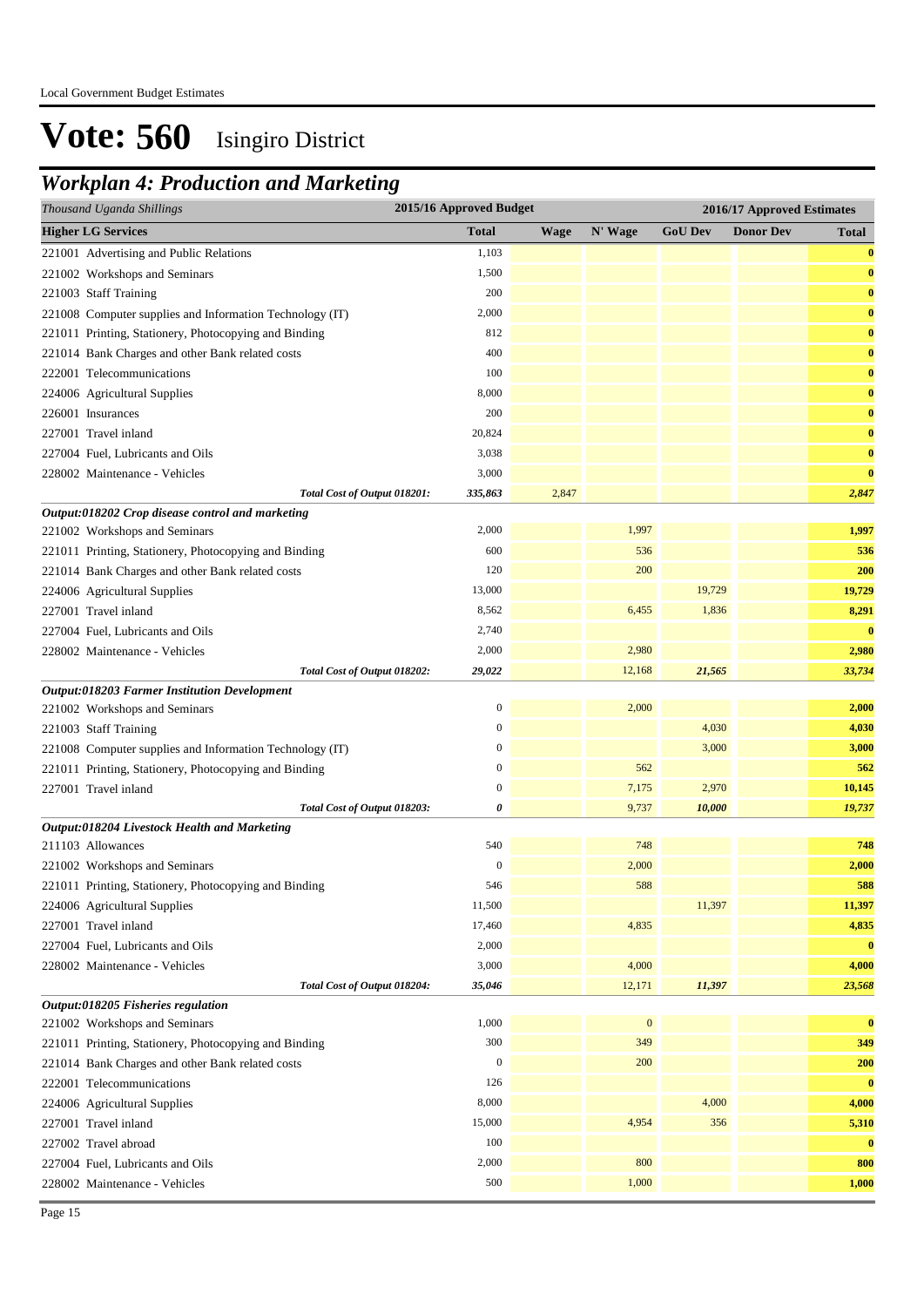| Thousand Uganda Shillings                                       |                    |                                                                           | 2015/16 Approved Budget |                |                |                                                    | 2016/17 Approved Estimates |              |
|-----------------------------------------------------------------|--------------------|---------------------------------------------------------------------------|-------------------------|----------------|----------------|----------------------------------------------------|----------------------------|--------------|
| <b>Higher LG Services</b>                                       |                    |                                                                           | <b>Total</b>            | <b>Wage</b>    | N' Wage        | <b>GoU Dev</b>                                     | <b>Donor Dev</b>           | <b>Total</b> |
|                                                                 |                    | Total Cost of Output 018205:                                              | 27,026                  |                | 7,303          | 4,356                                              |                            | 11,659       |
| <i><b>Output:018206 Vermin control services</b></i>             |                    |                                                                           |                         |                |                |                                                    |                            |              |
| 221002 Workshops and Seminars                                   |                    |                                                                           | $\boldsymbol{0}$        |                | 1,500          |                                                    |                            | 1,500        |
| 221011 Printing, Stationery, Photocopying and Binding           |                    |                                                                           | $\mathbf{0}$            |                | 668            |                                                    |                            | 668          |
| 227001 Travel inland                                            |                    |                                                                           | 1,000                   |                | 2,000          |                                                    |                            | 2,000        |
| 227004 Fuel, Lubricants and Oils                                |                    |                                                                           | $\mathbf{0}$            |                | 700            |                                                    |                            | 700          |
|                                                                 |                    | Total Cost of Output 018206:                                              | 1,000                   |                | 4,868          |                                                    |                            | 4,868        |
|                                                                 |                    | Output:018207 Tsetse vector control and commercial insects farm promotion |                         |                |                |                                                    |                            |              |
| 221002 Workshops and Seminars                                   |                    |                                                                           | $\mathbf{0}$            |                | 1,000          |                                                    |                            | 1,000        |
| 221014 Bank Charges and other Bank related costs                |                    |                                                                           | $\overline{0}$          |                | 234            |                                                    |                            | 234          |
| 227001 Travel inland                                            |                    |                                                                           | 1,000                   |                | 1,200          |                                                    |                            | 1,200        |
|                                                                 |                    | Total Cost of Output 018207:                                              | 1,000                   |                | 2,434          |                                                    |                            | 2,434        |
|                                                                 |                    | <b>Total Cost of Higher LG Services</b>                                   | 428,957                 | 2,847          | 48,681         | 47,318                                             |                            | 98,847       |
| <b>Capital Purchases</b>                                        |                    |                                                                           | <b>Total</b>            | <b>Wage</b>    | N' Wage        | <b>GoU Dev</b>                                     | <b>Donor Dev</b>           | <b>Total</b> |
| Output:018282 Slaughter slab construction                       |                    |                                                                           |                         |                |                |                                                    |                            |              |
| 281501 Environment Impact Assessment for Capital Works          |                    |                                                                           | $\boldsymbol{0}$        | $\mathbf{0}$   | $\overline{0}$ | 250                                                | $\mathbf{0}$               | 250          |
| <b>Total LCIII: Endiinzi Town Council</b>                       |                    |                                                                           |                         | LCIV: Bukanga  |                |                                                    |                            | 250          |
| LCII: Endiinzi B                                                | LCI: Not Specified | <b>Slaughter Slab</b>                                                     |                         |                |                | Source: Conditional transfers to Producti          |                            | 250          |
| 281502 Feasibility Studies for Capital Works                    |                    |                                                                           | $\mathbf{0}$            | $\overline{0}$ | $\overline{0}$ | 250                                                | $\mathbf{0}$               | 250          |
| <b>Total LCIII: Endiinzi Town Council</b>                       |                    |                                                                           |                         | LCIV: Bukanga  |                |                                                    |                            | 250          |
| LCII: Endiinzi B                                                | LCI: Not Specified | <b>Slaughter Slab</b>                                                     |                         |                |                | Source: Conditional transfers to Producti          |                            | 250          |
| 281503 Engineering and Design Studies & Plans for capital works |                    |                                                                           | $\boldsymbol{0}$        | $\mathbf{0}$   | $\theta$       | 250                                                | $\mathbf{0}$               | 250          |
| <b>Total LCIII: Endiinzi Town Council</b>                       |                    |                                                                           |                         | LCIV: Bukanga  |                |                                                    |                            | 250          |
| LCII: Endiinzi B                                                | LCI: Not Specified | <b>Slaughter Slab</b>                                                     |                         |                |                | Source: Conditional transfers to Producti          |                            | 250          |
| 281504 Monitoring, Supervision & Appraisal of capital works     |                    |                                                                           | $\boldsymbol{0}$        | $\mathbf{0}$   | $\mathbf{0}$   | 500                                                | $\overline{0}$             | 500          |
| <b>Total LCIII: Endiinzi Town Council</b>                       |                    |                                                                           |                         | LCIV: Bukanga  |                |                                                    |                            | 500<br>500   |
| LCII: Endiinzi B<br>312104 Other Structures                     | LCI: Not Specified | <b>Slaughter Slab</b>                                                     | $\boldsymbol{0}$        | $\mathbf{0}$   | $\overline{0}$ | Source: Conditional transfers to Producti<br>8,750 | $\mathbf{0}$               | 8,750        |
| <b>Total LCIII: Endiinzi Town Council</b>                       |                    |                                                                           |                         | LCIV: Bukanga  |                |                                                    |                            | 8,750        |
| LCII: Endiinzi B                                                | LCI: Not Specified | <b>Slaughter Slab</b>                                                     |                         |                |                | Source: Conditional transfers to Producti          |                            | 8,750        |
|                                                                 |                    | Total Cost of Output 018282:                                              | 0                       | $\mathbf{0}$   | $\mathbf{0}$   | 10,000                                             | 0                          | 10,000       |
| Output:018284 Plant clinic/mini laboratory construction         |                    |                                                                           |                         |                |                |                                                    |                            |              |
| 312104 Other Structures                                         |                    |                                                                           | $\boldsymbol{0}$        | $\overline{0}$ | $\mathbf{0}$   | 6,000                                              | $\overline{0}$             | 6,000        |
| <b>Total LCIII: Isingiro Town Council</b>                       |                    |                                                                           | LCIV: Isingiro          |                |                |                                                    |                            | 6,000        |
| LCII: Kyabishaho                                                | LCI: Not Specified | Mechanical Works at Mini Lab                                              |                         |                |                | Source: Conditional transfers to Producti          |                            | 6,000        |
|                                                                 |                    | Total Cost of Output 018284:                                              | 0                       | $\mathbf{0}$   | $\mathbf{0}$   | 6,000                                              | $\boldsymbol{\theta}$      | 6,000        |
|                                                                 |                    | <b>Total Cost of Capital Purchases</b>                                    | $\bf{0}$                | $\overline{0}$ | $\overline{0}$ | 16,000                                             | $\boldsymbol{0}$           | 16,000       |
|                                                                 |                    | <b>Total Cost of function District Production Services</b>                | 428,957                 | 2,847          | 48,681         | 63,318                                             | $\bf{0}$                   | 114,847      |
| <b>LG Function 0183 District Commercial Services</b>            |                    |                                                                           |                         |                |                |                                                    |                            |              |
| Thousand Uganda Shillings                                       |                    |                                                                           | 2015/16 Approved Budget |                |                |                                                    | 2016/17 Approved Estimates |              |

| <b>Total</b> | Wage                                                                                                                                                                       | N' Wage | <b>GoU Dev</b> | <b>Donor Dev</b> | <b>Total</b> |
|--------------|----------------------------------------------------------------------------------------------------------------------------------------------------------------------------|---------|----------------|------------------|--------------|
|              |                                                                                                                                                                            |         |                |                  |              |
| 2,000        |                                                                                                                                                                            |         |                |                  | $\bf{0}$     |
| 2,771        |                                                                                                                                                                            | 1,000   |                |                  | 1,000        |
| 300          |                                                                                                                                                                            | 300     |                |                  | 300          |
| 50           |                                                                                                                                                                            |         |                |                  | $\mathbf{0}$ |
| 1,500        |                                                                                                                                                                            | 500     |                |                  | 500          |
| 1,300        |                                                                                                                                                                            | 1,500   |                |                  | 1,500        |
| 1,000        |                                                                                                                                                                            |         |                |                  | $\bf{0}$     |
|              | <b>Output:018301 Trade Development and Promotion Services</b><br>221011 Printing, Stationery, Photocopying and Binding<br>221014 Bank Charges and other Bank related costs |         |                |                  |              |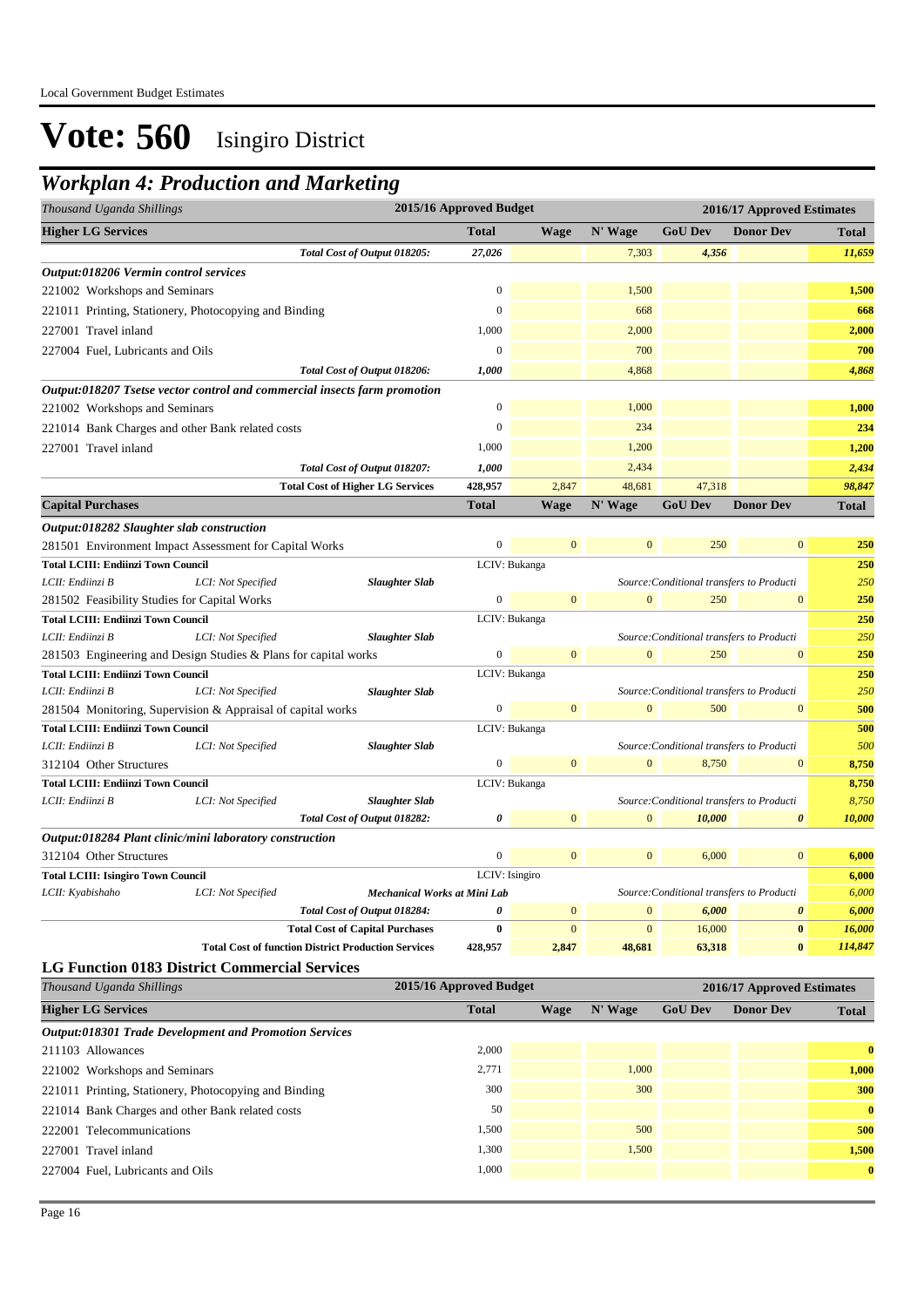| <b>Total</b><br>N' Wage<br><b>GoU Dev</b><br><b>Donor Dev</b><br><b>Wage</b><br><b>Total</b><br>150<br>$\bf{0}$<br>3,300<br>Total Cost of Output 018301:<br>9,071<br>3,300<br>1,550<br>$\bf{0}$<br>850<br>1,000<br>1,000<br>100<br>500<br>500<br>50<br>$\bf{0}$<br>800<br>500<br>500<br>500<br>700<br>700<br>$\bf{0}$<br>228002 Maintenance - Vehicles<br>150<br>4,000<br>2,700<br>2,700<br>Total Cost of Output 018302:<br>$\bf{0}$<br>1,550<br>211103 Allowances<br>1,000<br>1,000<br>850<br>221002 Workshops and Seminars<br>$\boldsymbol{0}$<br>200<br>200<br>221011 Printing, Stationery, Photocopying and Binding<br>$\bf{0}$<br>50<br>221014 Bank Charges and other Bank related costs<br>800<br>800<br>$\mathbf{0}$<br>222001 Telecommunications<br>1,000<br>1,200<br>1,200<br>227001 Travel inland<br>300<br>$\bf{0}$<br>227004 Fuel, Lubricants and Oils<br>$\bf{0}$<br>150<br>228002 Maintenance - Vehicles<br>3,200<br>3,200<br>Total Cost of Output 018303:<br>3,900<br>Output:018304 Cooperatives Mobilisation and Outreach Services<br>$\bf{0}$<br>211103 Allowances<br>2,000<br>1,000<br>2,000<br>2,000<br>221002 Workshops and Seminars<br>300<br>300<br>300<br>221011 Printing, Stationery, Photocopying and Binding<br>200<br>50<br>200<br>221014 Bank Charges and other Bank related costs<br>$\bf{0}$<br>3,000<br>227001 Travel inland<br>$\boldsymbol{0}$<br>2,000<br>2,000<br>227002 Travel abroad<br>$\bf{0}$<br>500<br>227004 Fuel, Lubricants and Oils<br>$\bf{0}$<br>228002 Maintenance - Vehicles<br>250<br>4,500<br>Total Cost of Output 018304:<br>7,100<br>4,500<br><b>Output:018305 Tourism Promotional Services</b><br>$\bf{0}$<br>1,550<br>211103 Allowances<br>1,000<br>550<br>1,000<br>221002 Workshops and Seminars<br>200<br>200<br>221011 Printing, Stationery, Photocopying and Binding<br>100<br>200<br>50<br>200<br>221014 Bank Charges and other Bank related costs<br>$\boldsymbol{0}$<br>600<br>222001 Telecommunications<br>600<br>500<br>800<br>800<br>227001 Travel inland<br>250<br>$\bf{0}$<br>228002 Maintenance - Vehicles<br>Total Cost of Output 018305:<br>3,000<br>2,800<br>2,800<br>Output:018306 Industrial Development Services<br>1,550<br>$\bf{0}$<br>1,500<br>550<br>1,500<br>300<br>200<br>300<br>221011 Printing, Stationery, Photocopying and Binding<br>$\bf{0}$<br>50<br>221014 Bank Charges and other Bank related costs<br>$\boldsymbol{0}$<br>500<br>500<br>500<br>1,100<br>1,100 | Thousand Uganda Shillings                             | 2015/16 Approved Budget |  |  | 2016/17 Approved Estimates |  |          |  |
|---------------------------------------------------------------------------------------------------------------------------------------------------------------------------------------------------------------------------------------------------------------------------------------------------------------------------------------------------------------------------------------------------------------------------------------------------------------------------------------------------------------------------------------------------------------------------------------------------------------------------------------------------------------------------------------------------------------------------------------------------------------------------------------------------------------------------------------------------------------------------------------------------------------------------------------------------------------------------------------------------------------------------------------------------------------------------------------------------------------------------------------------------------------------------------------------------------------------------------------------------------------------------------------------------------------------------------------------------------------------------------------------------------------------------------------------------------------------------------------------------------------------------------------------------------------------------------------------------------------------------------------------------------------------------------------------------------------------------------------------------------------------------------------------------------------------------------------------------------------------------------------------------------------------------------------------------------------------------------------------------------------------------------------------------------------------------------------------------------------------------------------------------------------------------------------------------------------------------------------------------------------------------------------------------------------------------------------------------------------------------------------------------------------------------------------------------------|-------------------------------------------------------|-------------------------|--|--|----------------------------|--|----------|--|
|                                                                                                                                                                                                                                                                                                                                                                                                                                                                                                                                                                                                                                                                                                                                                                                                                                                                                                                                                                                                                                                                                                                                                                                                                                                                                                                                                                                                                                                                                                                                                                                                                                                                                                                                                                                                                                                                                                                                                                                                                                                                                                                                                                                                                                                                                                                                                                                                                                                         | <b>Higher LG Services</b>                             |                         |  |  |                            |  |          |  |
|                                                                                                                                                                                                                                                                                                                                                                                                                                                                                                                                                                                                                                                                                                                                                                                                                                                                                                                                                                                                                                                                                                                                                                                                                                                                                                                                                                                                                                                                                                                                                                                                                                                                                                                                                                                                                                                                                                                                                                                                                                                                                                                                                                                                                                                                                                                                                                                                                                                         | 228002 Maintenance - Vehicles                         |                         |  |  |                            |  |          |  |
|                                                                                                                                                                                                                                                                                                                                                                                                                                                                                                                                                                                                                                                                                                                                                                                                                                                                                                                                                                                                                                                                                                                                                                                                                                                                                                                                                                                                                                                                                                                                                                                                                                                                                                                                                                                                                                                                                                                                                                                                                                                                                                                                                                                                                                                                                                                                                                                                                                                         |                                                       |                         |  |  |                            |  |          |  |
|                                                                                                                                                                                                                                                                                                                                                                                                                                                                                                                                                                                                                                                                                                                                                                                                                                                                                                                                                                                                                                                                                                                                                                                                                                                                                                                                                                                                                                                                                                                                                                                                                                                                                                                                                                                                                                                                                                                                                                                                                                                                                                                                                                                                                                                                                                                                                                                                                                                         | <b>Output:018302 Enterprise Development Services</b>  |                         |  |  |                            |  |          |  |
|                                                                                                                                                                                                                                                                                                                                                                                                                                                                                                                                                                                                                                                                                                                                                                                                                                                                                                                                                                                                                                                                                                                                                                                                                                                                                                                                                                                                                                                                                                                                                                                                                                                                                                                                                                                                                                                                                                                                                                                                                                                                                                                                                                                                                                                                                                                                                                                                                                                         | 211103 Allowances                                     |                         |  |  |                            |  |          |  |
|                                                                                                                                                                                                                                                                                                                                                                                                                                                                                                                                                                                                                                                                                                                                                                                                                                                                                                                                                                                                                                                                                                                                                                                                                                                                                                                                                                                                                                                                                                                                                                                                                                                                                                                                                                                                                                                                                                                                                                                                                                                                                                                                                                                                                                                                                                                                                                                                                                                         | 221002 Workshops and Seminars                         |                         |  |  |                            |  |          |  |
|                                                                                                                                                                                                                                                                                                                                                                                                                                                                                                                                                                                                                                                                                                                                                                                                                                                                                                                                                                                                                                                                                                                                                                                                                                                                                                                                                                                                                                                                                                                                                                                                                                                                                                                                                                                                                                                                                                                                                                                                                                                                                                                                                                                                                                                                                                                                                                                                                                                         | 221011 Printing, Stationery, Photocopying and Binding |                         |  |  |                            |  |          |  |
|                                                                                                                                                                                                                                                                                                                                                                                                                                                                                                                                                                                                                                                                                                                                                                                                                                                                                                                                                                                                                                                                                                                                                                                                                                                                                                                                                                                                                                                                                                                                                                                                                                                                                                                                                                                                                                                                                                                                                                                                                                                                                                                                                                                                                                                                                                                                                                                                                                                         | 221014 Bank Charges and other Bank related costs      |                         |  |  |                            |  |          |  |
|                                                                                                                                                                                                                                                                                                                                                                                                                                                                                                                                                                                                                                                                                                                                                                                                                                                                                                                                                                                                                                                                                                                                                                                                                                                                                                                                                                                                                                                                                                                                                                                                                                                                                                                                                                                                                                                                                                                                                                                                                                                                                                                                                                                                                                                                                                                                                                                                                                                         | 222001 Telecommunications                             |                         |  |  |                            |  |          |  |
|                                                                                                                                                                                                                                                                                                                                                                                                                                                                                                                                                                                                                                                                                                                                                                                                                                                                                                                                                                                                                                                                                                                                                                                                                                                                                                                                                                                                                                                                                                                                                                                                                                                                                                                                                                                                                                                                                                                                                                                                                                                                                                                                                                                                                                                                                                                                                                                                                                                         | 227001 Travel inland                                  |                         |  |  |                            |  |          |  |
|                                                                                                                                                                                                                                                                                                                                                                                                                                                                                                                                                                                                                                                                                                                                                                                                                                                                                                                                                                                                                                                                                                                                                                                                                                                                                                                                                                                                                                                                                                                                                                                                                                                                                                                                                                                                                                                                                                                                                                                                                                                                                                                                                                                                                                                                                                                                                                                                                                                         |                                                       |                         |  |  |                            |  |          |  |
|                                                                                                                                                                                                                                                                                                                                                                                                                                                                                                                                                                                                                                                                                                                                                                                                                                                                                                                                                                                                                                                                                                                                                                                                                                                                                                                                                                                                                                                                                                                                                                                                                                                                                                                                                                                                                                                                                                                                                                                                                                                                                                                                                                                                                                                                                                                                                                                                                                                         |                                                       |                         |  |  |                            |  |          |  |
|                                                                                                                                                                                                                                                                                                                                                                                                                                                                                                                                                                                                                                                                                                                                                                                                                                                                                                                                                                                                                                                                                                                                                                                                                                                                                                                                                                                                                                                                                                                                                                                                                                                                                                                                                                                                                                                                                                                                                                                                                                                                                                                                                                                                                                                                                                                                                                                                                                                         | Output:018303 Market Linkage Services                 |                         |  |  |                            |  |          |  |
|                                                                                                                                                                                                                                                                                                                                                                                                                                                                                                                                                                                                                                                                                                                                                                                                                                                                                                                                                                                                                                                                                                                                                                                                                                                                                                                                                                                                                                                                                                                                                                                                                                                                                                                                                                                                                                                                                                                                                                                                                                                                                                                                                                                                                                                                                                                                                                                                                                                         |                                                       |                         |  |  |                            |  |          |  |
|                                                                                                                                                                                                                                                                                                                                                                                                                                                                                                                                                                                                                                                                                                                                                                                                                                                                                                                                                                                                                                                                                                                                                                                                                                                                                                                                                                                                                                                                                                                                                                                                                                                                                                                                                                                                                                                                                                                                                                                                                                                                                                                                                                                                                                                                                                                                                                                                                                                         |                                                       |                         |  |  |                            |  |          |  |
|                                                                                                                                                                                                                                                                                                                                                                                                                                                                                                                                                                                                                                                                                                                                                                                                                                                                                                                                                                                                                                                                                                                                                                                                                                                                                                                                                                                                                                                                                                                                                                                                                                                                                                                                                                                                                                                                                                                                                                                                                                                                                                                                                                                                                                                                                                                                                                                                                                                         |                                                       |                         |  |  |                            |  |          |  |
|                                                                                                                                                                                                                                                                                                                                                                                                                                                                                                                                                                                                                                                                                                                                                                                                                                                                                                                                                                                                                                                                                                                                                                                                                                                                                                                                                                                                                                                                                                                                                                                                                                                                                                                                                                                                                                                                                                                                                                                                                                                                                                                                                                                                                                                                                                                                                                                                                                                         |                                                       |                         |  |  |                            |  |          |  |
|                                                                                                                                                                                                                                                                                                                                                                                                                                                                                                                                                                                                                                                                                                                                                                                                                                                                                                                                                                                                                                                                                                                                                                                                                                                                                                                                                                                                                                                                                                                                                                                                                                                                                                                                                                                                                                                                                                                                                                                                                                                                                                                                                                                                                                                                                                                                                                                                                                                         |                                                       |                         |  |  |                            |  |          |  |
|                                                                                                                                                                                                                                                                                                                                                                                                                                                                                                                                                                                                                                                                                                                                                                                                                                                                                                                                                                                                                                                                                                                                                                                                                                                                                                                                                                                                                                                                                                                                                                                                                                                                                                                                                                                                                                                                                                                                                                                                                                                                                                                                                                                                                                                                                                                                                                                                                                                         |                                                       |                         |  |  |                            |  |          |  |
|                                                                                                                                                                                                                                                                                                                                                                                                                                                                                                                                                                                                                                                                                                                                                                                                                                                                                                                                                                                                                                                                                                                                                                                                                                                                                                                                                                                                                                                                                                                                                                                                                                                                                                                                                                                                                                                                                                                                                                                                                                                                                                                                                                                                                                                                                                                                                                                                                                                         |                                                       |                         |  |  |                            |  |          |  |
|                                                                                                                                                                                                                                                                                                                                                                                                                                                                                                                                                                                                                                                                                                                                                                                                                                                                                                                                                                                                                                                                                                                                                                                                                                                                                                                                                                                                                                                                                                                                                                                                                                                                                                                                                                                                                                                                                                                                                                                                                                                                                                                                                                                                                                                                                                                                                                                                                                                         |                                                       |                         |  |  |                            |  |          |  |
|                                                                                                                                                                                                                                                                                                                                                                                                                                                                                                                                                                                                                                                                                                                                                                                                                                                                                                                                                                                                                                                                                                                                                                                                                                                                                                                                                                                                                                                                                                                                                                                                                                                                                                                                                                                                                                                                                                                                                                                                                                                                                                                                                                                                                                                                                                                                                                                                                                                         |                                                       |                         |  |  |                            |  |          |  |
|                                                                                                                                                                                                                                                                                                                                                                                                                                                                                                                                                                                                                                                                                                                                                                                                                                                                                                                                                                                                                                                                                                                                                                                                                                                                                                                                                                                                                                                                                                                                                                                                                                                                                                                                                                                                                                                                                                                                                                                                                                                                                                                                                                                                                                                                                                                                                                                                                                                         |                                                       |                         |  |  |                            |  |          |  |
|                                                                                                                                                                                                                                                                                                                                                                                                                                                                                                                                                                                                                                                                                                                                                                                                                                                                                                                                                                                                                                                                                                                                                                                                                                                                                                                                                                                                                                                                                                                                                                                                                                                                                                                                                                                                                                                                                                                                                                                                                                                                                                                                                                                                                                                                                                                                                                                                                                                         |                                                       |                         |  |  |                            |  |          |  |
|                                                                                                                                                                                                                                                                                                                                                                                                                                                                                                                                                                                                                                                                                                                                                                                                                                                                                                                                                                                                                                                                                                                                                                                                                                                                                                                                                                                                                                                                                                                                                                                                                                                                                                                                                                                                                                                                                                                                                                                                                                                                                                                                                                                                                                                                                                                                                                                                                                                         |                                                       |                         |  |  |                            |  |          |  |
|                                                                                                                                                                                                                                                                                                                                                                                                                                                                                                                                                                                                                                                                                                                                                                                                                                                                                                                                                                                                                                                                                                                                                                                                                                                                                                                                                                                                                                                                                                                                                                                                                                                                                                                                                                                                                                                                                                                                                                                                                                                                                                                                                                                                                                                                                                                                                                                                                                                         |                                                       |                         |  |  |                            |  |          |  |
|                                                                                                                                                                                                                                                                                                                                                                                                                                                                                                                                                                                                                                                                                                                                                                                                                                                                                                                                                                                                                                                                                                                                                                                                                                                                                                                                                                                                                                                                                                                                                                                                                                                                                                                                                                                                                                                                                                                                                                                                                                                                                                                                                                                                                                                                                                                                                                                                                                                         |                                                       |                         |  |  |                            |  |          |  |
|                                                                                                                                                                                                                                                                                                                                                                                                                                                                                                                                                                                                                                                                                                                                                                                                                                                                                                                                                                                                                                                                                                                                                                                                                                                                                                                                                                                                                                                                                                                                                                                                                                                                                                                                                                                                                                                                                                                                                                                                                                                                                                                                                                                                                                                                                                                                                                                                                                                         |                                                       |                         |  |  |                            |  |          |  |
|                                                                                                                                                                                                                                                                                                                                                                                                                                                                                                                                                                                                                                                                                                                                                                                                                                                                                                                                                                                                                                                                                                                                                                                                                                                                                                                                                                                                                                                                                                                                                                                                                                                                                                                                                                                                                                                                                                                                                                                                                                                                                                                                                                                                                                                                                                                                                                                                                                                         |                                                       |                         |  |  |                            |  |          |  |
|                                                                                                                                                                                                                                                                                                                                                                                                                                                                                                                                                                                                                                                                                                                                                                                                                                                                                                                                                                                                                                                                                                                                                                                                                                                                                                                                                                                                                                                                                                                                                                                                                                                                                                                                                                                                                                                                                                                                                                                                                                                                                                                                                                                                                                                                                                                                                                                                                                                         |                                                       |                         |  |  |                            |  |          |  |
|                                                                                                                                                                                                                                                                                                                                                                                                                                                                                                                                                                                                                                                                                                                                                                                                                                                                                                                                                                                                                                                                                                                                                                                                                                                                                                                                                                                                                                                                                                                                                                                                                                                                                                                                                                                                                                                                                                                                                                                                                                                                                                                                                                                                                                                                                                                                                                                                                                                         |                                                       |                         |  |  |                            |  |          |  |
|                                                                                                                                                                                                                                                                                                                                                                                                                                                                                                                                                                                                                                                                                                                                                                                                                                                                                                                                                                                                                                                                                                                                                                                                                                                                                                                                                                                                                                                                                                                                                                                                                                                                                                                                                                                                                                                                                                                                                                                                                                                                                                                                                                                                                                                                                                                                                                                                                                                         |                                                       |                         |  |  |                            |  |          |  |
|                                                                                                                                                                                                                                                                                                                                                                                                                                                                                                                                                                                                                                                                                                                                                                                                                                                                                                                                                                                                                                                                                                                                                                                                                                                                                                                                                                                                                                                                                                                                                                                                                                                                                                                                                                                                                                                                                                                                                                                                                                                                                                                                                                                                                                                                                                                                                                                                                                                         |                                                       |                         |  |  |                            |  |          |  |
|                                                                                                                                                                                                                                                                                                                                                                                                                                                                                                                                                                                                                                                                                                                                                                                                                                                                                                                                                                                                                                                                                                                                                                                                                                                                                                                                                                                                                                                                                                                                                                                                                                                                                                                                                                                                                                                                                                                                                                                                                                                                                                                                                                                                                                                                                                                                                                                                                                                         |                                                       |                         |  |  |                            |  |          |  |
|                                                                                                                                                                                                                                                                                                                                                                                                                                                                                                                                                                                                                                                                                                                                                                                                                                                                                                                                                                                                                                                                                                                                                                                                                                                                                                                                                                                                                                                                                                                                                                                                                                                                                                                                                                                                                                                                                                                                                                                                                                                                                                                                                                                                                                                                                                                                                                                                                                                         |                                                       |                         |  |  |                            |  |          |  |
|                                                                                                                                                                                                                                                                                                                                                                                                                                                                                                                                                                                                                                                                                                                                                                                                                                                                                                                                                                                                                                                                                                                                                                                                                                                                                                                                                                                                                                                                                                                                                                                                                                                                                                                                                                                                                                                                                                                                                                                                                                                                                                                                                                                                                                                                                                                                                                                                                                                         |                                                       |                         |  |  |                            |  |          |  |
|                                                                                                                                                                                                                                                                                                                                                                                                                                                                                                                                                                                                                                                                                                                                                                                                                                                                                                                                                                                                                                                                                                                                                                                                                                                                                                                                                                                                                                                                                                                                                                                                                                                                                                                                                                                                                                                                                                                                                                                                                                                                                                                                                                                                                                                                                                                                                                                                                                                         |                                                       |                         |  |  |                            |  |          |  |
|                                                                                                                                                                                                                                                                                                                                                                                                                                                                                                                                                                                                                                                                                                                                                                                                                                                                                                                                                                                                                                                                                                                                                                                                                                                                                                                                                                                                                                                                                                                                                                                                                                                                                                                                                                                                                                                                                                                                                                                                                                                                                                                                                                                                                                                                                                                                                                                                                                                         |                                                       |                         |  |  |                            |  |          |  |
|                                                                                                                                                                                                                                                                                                                                                                                                                                                                                                                                                                                                                                                                                                                                                                                                                                                                                                                                                                                                                                                                                                                                                                                                                                                                                                                                                                                                                                                                                                                                                                                                                                                                                                                                                                                                                                                                                                                                                                                                                                                                                                                                                                                                                                                                                                                                                                                                                                                         |                                                       |                         |  |  |                            |  |          |  |
|                                                                                                                                                                                                                                                                                                                                                                                                                                                                                                                                                                                                                                                                                                                                                                                                                                                                                                                                                                                                                                                                                                                                                                                                                                                                                                                                                                                                                                                                                                                                                                                                                                                                                                                                                                                                                                                                                                                                                                                                                                                                                                                                                                                                                                                                                                                                                                                                                                                         |                                                       |                         |  |  |                            |  |          |  |
|                                                                                                                                                                                                                                                                                                                                                                                                                                                                                                                                                                                                                                                                                                                                                                                                                                                                                                                                                                                                                                                                                                                                                                                                                                                                                                                                                                                                                                                                                                                                                                                                                                                                                                                                                                                                                                                                                                                                                                                                                                                                                                                                                                                                                                                                                                                                                                                                                                                         |                                                       |                         |  |  |                            |  |          |  |
|                                                                                                                                                                                                                                                                                                                                                                                                                                                                                                                                                                                                                                                                                                                                                                                                                                                                                                                                                                                                                                                                                                                                                                                                                                                                                                                                                                                                                                                                                                                                                                                                                                                                                                                                                                                                                                                                                                                                                                                                                                                                                                                                                                                                                                                                                                                                                                                                                                                         | 211103 Allowances                                     |                         |  |  |                            |  |          |  |
|                                                                                                                                                                                                                                                                                                                                                                                                                                                                                                                                                                                                                                                                                                                                                                                                                                                                                                                                                                                                                                                                                                                                                                                                                                                                                                                                                                                                                                                                                                                                                                                                                                                                                                                                                                                                                                                                                                                                                                                                                                                                                                                                                                                                                                                                                                                                                                                                                                                         | 221002 Workshops and Seminars                         |                         |  |  |                            |  |          |  |
|                                                                                                                                                                                                                                                                                                                                                                                                                                                                                                                                                                                                                                                                                                                                                                                                                                                                                                                                                                                                                                                                                                                                                                                                                                                                                                                                                                                                                                                                                                                                                                                                                                                                                                                                                                                                                                                                                                                                                                                                                                                                                                                                                                                                                                                                                                                                                                                                                                                         |                                                       |                         |  |  |                            |  |          |  |
|                                                                                                                                                                                                                                                                                                                                                                                                                                                                                                                                                                                                                                                                                                                                                                                                                                                                                                                                                                                                                                                                                                                                                                                                                                                                                                                                                                                                                                                                                                                                                                                                                                                                                                                                                                                                                                                                                                                                                                                                                                                                                                                                                                                                                                                                                                                                                                                                                                                         |                                                       |                         |  |  |                            |  |          |  |
|                                                                                                                                                                                                                                                                                                                                                                                                                                                                                                                                                                                                                                                                                                                                                                                                                                                                                                                                                                                                                                                                                                                                                                                                                                                                                                                                                                                                                                                                                                                                                                                                                                                                                                                                                                                                                                                                                                                                                                                                                                                                                                                                                                                                                                                                                                                                                                                                                                                         | 222001 Telecommunications                             |                         |  |  |                            |  |          |  |
|                                                                                                                                                                                                                                                                                                                                                                                                                                                                                                                                                                                                                                                                                                                                                                                                                                                                                                                                                                                                                                                                                                                                                                                                                                                                                                                                                                                                                                                                                                                                                                                                                                                                                                                                                                                                                                                                                                                                                                                                                                                                                                                                                                                                                                                                                                                                                                                                                                                         | 227001 Travel inland                                  |                         |  |  |                            |  |          |  |
|                                                                                                                                                                                                                                                                                                                                                                                                                                                                                                                                                                                                                                                                                                                                                                                                                                                                                                                                                                                                                                                                                                                                                                                                                                                                                                                                                                                                                                                                                                                                                                                                                                                                                                                                                                                                                                                                                                                                                                                                                                                                                                                                                                                                                                                                                                                                                                                                                                                         | 227004 Fuel, Lubricants and Oils                      | 500                     |  |  |                            |  | $\bf{0}$ |  |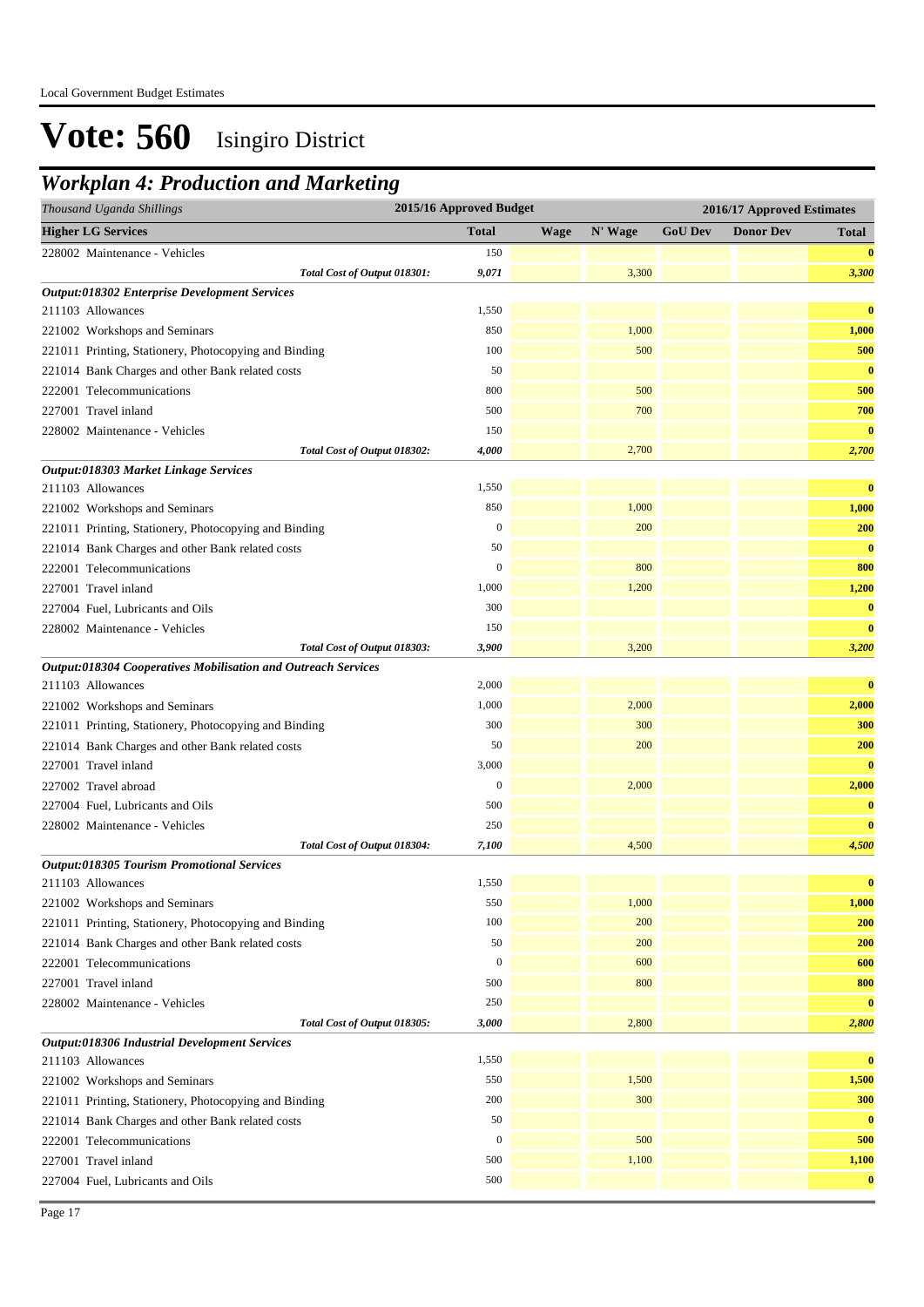| Thousand Uganda Shillings                                  | 2015/16 Approved Budget |             |         | 2016/17 Approved Estimates |                  |              |
|------------------------------------------------------------|-------------------------|-------------|---------|----------------------------|------------------|--------------|
| <b>Higher LG Services</b>                                  | <b>Total</b>            | <b>Wage</b> | N' Wage | <b>GoU Dev</b>             | <b>Donor Dev</b> | <b>Total</b> |
| 228002 Maintenance - Vehicles                              | 150                     |             |         |                            |                  | $\bf{0}$     |
| Total Cost of Output 018306:                               | 3,500                   |             | 3,400   |                            |                  | 3,400        |
| Output:018307 Tourism Development                          |                         |             |         |                            |                  |              |
| 211103 Allowances                                          | 1,550                   |             |         |                            |                  | $\bf{0}$     |
| 221002 Workshops and Seminars                              | 800                     |             | 1,000   |                            |                  | 1,000        |
| 221011 Printing, Stationery, Photocopying and Binding      | 100                     |             |         |                            |                  | $\bf{0}$     |
| 221014 Bank Charges and other Bank related costs           | 50                      |             | 149     |                            |                  | 149          |
| 227001 Travel inland                                       | 500                     |             | 1,000   |                            |                  | 1,000        |
| 227004 Fuel, Lubricants and Oils                           | 350                     |             |         |                            |                  | $\bf{0}$     |
| 228002 Maintenance - Vehicles                              | 150                     |             |         |                            |                  | $\bf{0}$     |
| Total Cost of Output 018307:                               | 3,500                   |             | 2,149   |                            |                  | 2,149        |
| <b>Total Cost of Higher LG Services</b>                    | 34,071                  |             | 22,049  |                            |                  | 22,049       |
| <b>Total Cost of function District Commercial Services</b> | 34,071                  |             | 22,049  |                            |                  | 22,049       |
| <b>Total Cost of Production and Marketing</b>              | 463,028                 | 451,006     | 86,210  | 63,318                     | $\bf{0}$         | 600,534      |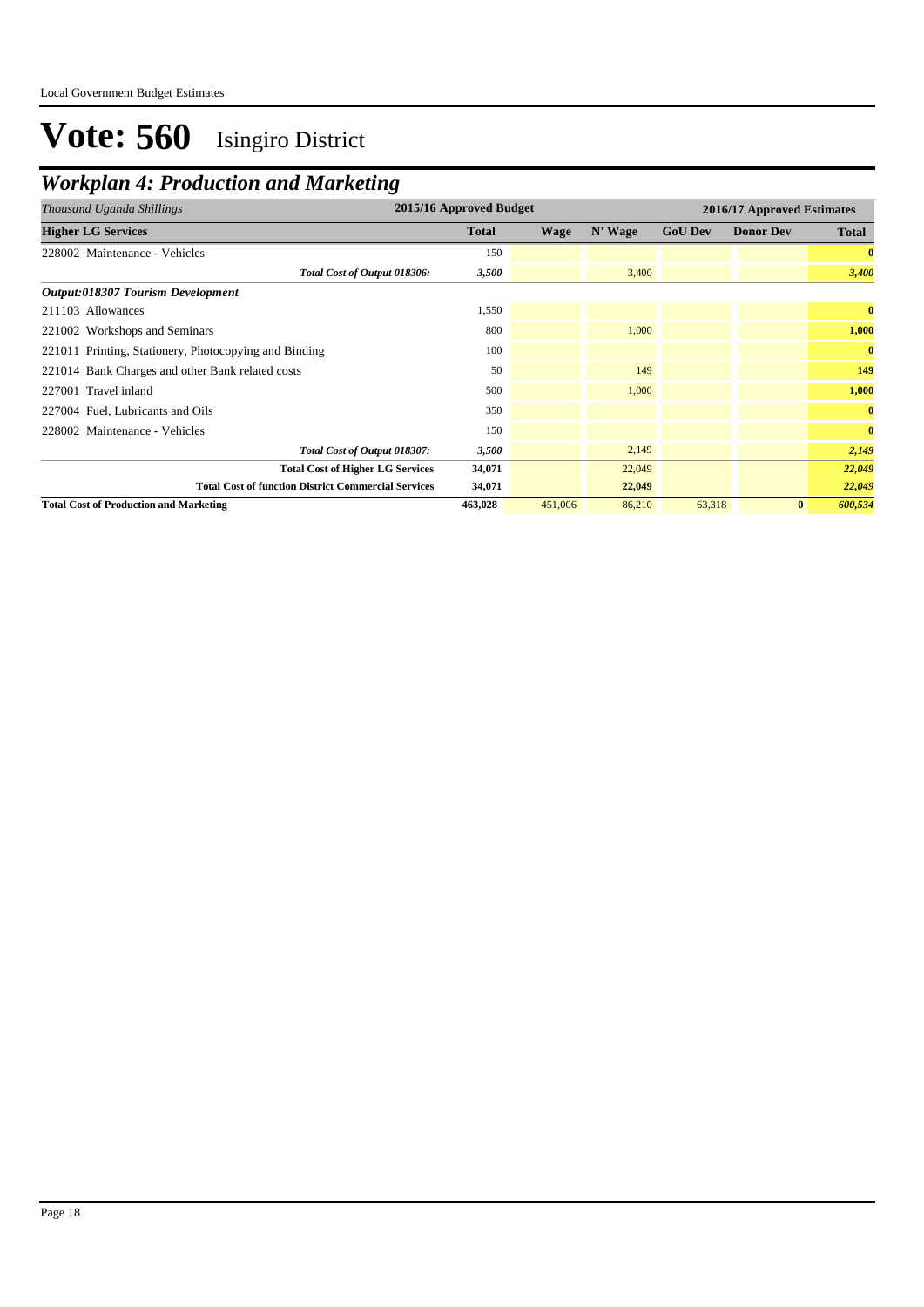### *Workplan 5: Health*

#### **(i) Overview of Workplan Revenue and Expenditures**

| <b>UShs Thousand</b>                                 |                                  | 2015/16                        | 2016/17                          |  |
|------------------------------------------------------|----------------------------------|--------------------------------|----------------------------------|--|
|                                                      | <b>Approved</b><br><b>Budget</b> | <b>Outturn by</b><br>end March | <b>Approved</b><br><b>Budget</b> |  |
| A: Breakdown of Workplan Revenues:                   |                                  |                                |                                  |  |
| <b>Recurrent Revenues</b>                            | 3,470,274                        | 3,026,117                      | 3,540,938                        |  |
| District Unconditional Grant (Non-Wage)              | 12,188                           | 5,067                          |                                  |  |
| <b>Locally Raised Revenues</b>                       | 20,201                           | 12,045                         | 5,800                            |  |
| Other Transfers from Central Government              | 308,001                          | 546,537                        | 300,000                          |  |
| Sector Conditional Grant (Non-Wage)                  | 327,447                          | 245,585                        | 392,667                          |  |
| Sector Conditional Grant (Wage)                      | 2,766,886                        | 2,181,332                      | 2,842,470                        |  |
| Unspent balances - UnConditional Grants              | 35,551                           | 35,551                         |                                  |  |
| <b>Development Revenues</b>                          | 463.903                          | 294.997                        | 444,045                          |  |
| Development Grant                                    | 34,018                           | 34,018                         | $\Omega$                         |  |
| District Discretionary Development Equalization Gran | 40.080                           | 32,531                         | 84,962                           |  |
| Donor Funding                                        | 383,928                          | 222,426                        | 359,083                          |  |
| <b>Locally Raised Revenues</b>                       | 4.008                            | 4,152                          |                                  |  |
| Unspent balances - donor                             | 1,868                            | 1,868                          |                                  |  |
| <b>Total Revenues</b>                                | 3,934,177                        | 3,321,114                      | 3,984,982                        |  |
| <b>B: Breakdown of Workplan Expenditures:</b>        |                                  |                                |                                  |  |
| Recurrent Expenditure                                | 3,470,274                        | 3,026,117                      | 3,540,938                        |  |
| Wage                                                 | 2,766,886                        | 2,181,332                      | 2,842,470                        |  |
| Non Wage                                             | 703,388                          | 844,786                        | 698,467                          |  |
| Development Expenditure                              | 463,903                          | 270,130                        | 444,045                          |  |
| Domestic Development                                 | 78,106                           | 51953.021                      | 84,962                           |  |
| Donor Development                                    | 385,796                          | 218,177                        | 359,083                          |  |
| <b>Total Expenditure</b>                             | 3,934,177                        | 3,296,248                      | 3,984,982                        |  |

**(ii) Details of Workplan Revenues and Expenditures**

### *Expenditure Details for Workplan 5: Health*

| <b>LG Function 0881 Primary Healthcare</b>  |                                                   |                               |                         |                |         |                            |                                                |              |  |
|---------------------------------------------|---------------------------------------------------|-------------------------------|-------------------------|----------------|---------|----------------------------|------------------------------------------------|--------------|--|
| Thousand Uganda Shillings                   |                                                   |                               | 2015/16 Approved Budget |                |         | 2016/17 Approved Estimates |                                                |              |  |
| <b>Lower Local Services</b>                 |                                                   |                               | <b>Total</b>            | <b>Wage</b>    | N' Wage | <b>GoU Dev</b>             | <b>Donor Dev</b>                               | <b>Total</b> |  |
|                                             | Output:088153 NGO Basic Healthcare Services (LLS) |                               |                         |                |         |                            |                                                |              |  |
| 291002 Transfers to NGOs                    |                                                   |                               | $\Omega$                | $\mathbf{0}$   | 42,263  |                            | $\overline{0}$<br>$\overline{0}$               | 42,263       |  |
| Total LCIII: Kashumba                       |                                                   |                               | LCIV: Bukanga           |                |         |                            |                                                | 5,635        |  |
| LCII: Kankingi                              | LCI: Buhungiro H/C II                             | <b>Buhungiro H/C II</b>       |                         |                |         |                            | Source: Conditional Grant to PHC - devel       | 5,635        |  |
| <b>Total LCIII: Isingiro Town Council</b>   |                                                   |                               | LCIV: Isingiro          |                |         |                            |                                                | 16,905       |  |
| LCII: Kamuli                                | LCI: Isibuka H/C IIII                             | Isibuka H/C IIII              |                         |                |         |                            | Source: Conditional Grant to PHC - devel       | 8,453        |  |
| LCII: Mabona                                | LCI: Kyabirukwa H/C IIII                          | Kyabirukwa H/C IIII           |                         |                |         |                            | Source: Conditional Grant to PHC - devel       | 8,453        |  |
| <b>Total LCIII: Kaberebere Town Council</b> |                                                   |                               | LCIV: Isingiro          |                |         |                            |                                                | 8,453        |  |
| LCII: Kaberebere South                      | LCI: Kakoma H/C IIII                              | Kakoma H/C IIII               |                         |                |         |                            | Source: Conditional Grant to PHC - devel       | 8,453        |  |
| <b>Total LCIII: Kabuyanda Town Council</b>  |                                                   |                               | LCIV: Isingiro          |                |         |                            |                                                | 11,270       |  |
| LCII: Central Ward                          | LCI: Kabuyanda Catholic H/C II                    | Kabuyanda Catholic H/C II     |                         |                |         |                            | Source: Conditional Grant to PHC - devel       | 5,635        |  |
| LCII: kisyoro ward                          | LCI: St Luke Kisyoro H/C II                       | <b>St Luke Kisyoro H/C II</b> |                         |                |         |                            | Source: Conditional Grant to PHC - devel       | 5,635        |  |
|                                             |                                                   | Total Cost of Output 088153:  | 0                       | $\overline{0}$ | 42,263  |                            | $\boldsymbol{\theta}$<br>$\boldsymbol{\theta}$ | 42,263       |  |

*Output:088154 Basic Healthcare Services (HCIV-HCII-LLS)*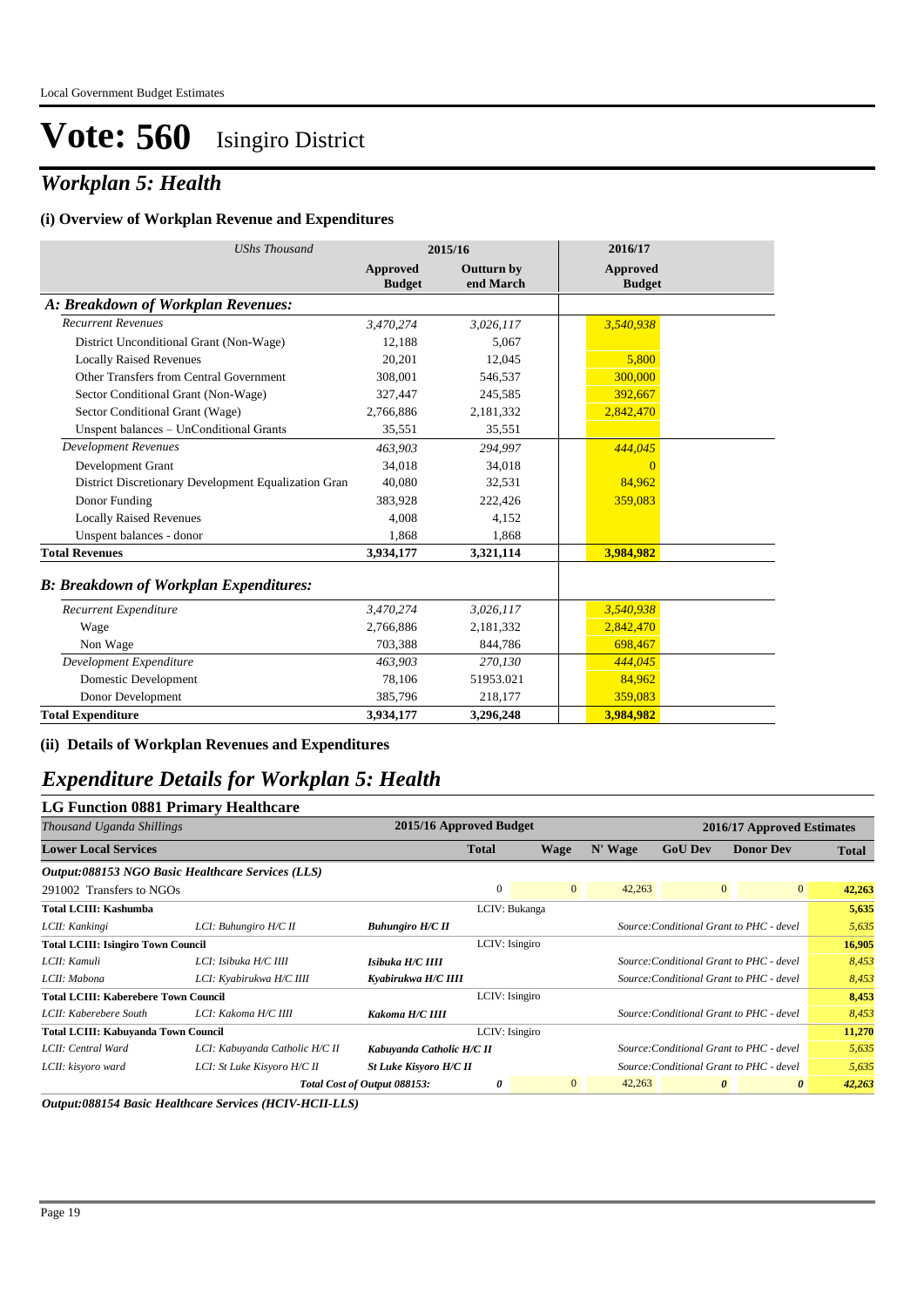## *Workplan 5: Health*

| Thousand Uganda Shillings                       |                    |                         | 2015/16 Approved Budget<br>2016/17 Approved Estimates |              |         |                |                                          |              |
|-------------------------------------------------|--------------------|-------------------------|-------------------------------------------------------|--------------|---------|----------------|------------------------------------------|--------------|
| <b>Lower Local Services</b>                     |                    |                         | <b>Total</b>                                          | Wage         | N' Wage | <b>GoU Dev</b> | <b>Donor Dev</b>                         | <b>Total</b> |
| 263104 Transfers to other govt. units (Current) |                    |                         | 228,148                                               | $\mathbf{0}$ | 214,079 |                | $\mathbf{0}$<br>$\boldsymbol{0}$         | 214,079      |
| <b>Total LCIII: Endiinzi</b>                    |                    |                         | LCIV: Bukanga                                         |              |         |                |                                          | 1,923        |
| LCII: Busheeka                                  | LCI: Not Specified | <b>Busheka H/C II</b>   |                                                       |              |         |                | Source: Conditional Grant to PHC - devel | 1,923        |
| <b>Total LCIII: Ngarama</b>                     |                    |                         | LCIV: Bukanga                                         |              |         |                |                                          | 1,923        |
| LCII: Not Specified                             | LCI: Not Specified | <b>Burungamo H/C II</b> |                                                       |              |         |                | Source: Conditional Grant to PHC - devel | 1,923        |
| <b>Total LCIII: Rugaaga</b>                     |                    |                         | LCIV: Bukanga                                         |              |         |                |                                          | 1,923        |
| LCII: Not Specified                             | LCI: Not Specified | Birunduma H/C III       |                                                       |              |         |                | Source: Conditional Grant to PHC - devel | 1,923        |
| <b>Total LCIII: Not Specified</b>               |                    |                         | LCIV: Not Specified                                   |              |         |                |                                          | 208,310      |
| LCII: Not Specified                             | LCI: Not Specified | Kyabinunga H/C II       |                                                       |              |         |                | Source: Conditional Grant to PHC - devel | 1,923        |
| LCII: Not Specified                             | LCI: Not Specified | Ruyanga H/C II          |                                                       |              |         |                | Source: Conditional Grant to PHC - devel | 1,923        |
| LCII: Not Specified                             | LCI: Not Specified | Rubondo H/C II          |                                                       |              |         |                | Source: Conditional Grant to PHC - devel | 1,923        |
| LCII: Not Specified                             | LCI: Not Specified | Nyamisindo H/C II       |                                                       |              |         |                | Source: Conditional Grant to PHC - devel | 1,923        |
| LCII: Not Specified                             | LCI: Not Specified | Nyamarungi H/C II       |                                                       |              |         |                | Source: Conditional Grant to PHC - devel | 1,923        |
| LCII: Not Specified                             | LCI: Not Specified | Ntungu H/C II           |                                                       |              |         |                | Source: Conditional Grant to PHC - devel | 1,923        |
| LCII: Not Specified                             | LCI: Not Specified | Nshororo H/C II         |                                                       |              |         |                | Source: Conditional Grant to PHC - devel | 1,923        |
| LCII: Not Specified                             | LCI: Not Specified | Murema H/C II           |                                                       |              |         |                | Source: Conditional Grant to PHC - devel | 1,923        |
| LCII: Not Specified                             | LCI: Not Specified | Migyera H/C II          |                                                       |              |         |                | Source: Conditional Grant to PHC - devel | 1,923        |
| LCII: Not Specified                             | LCI: Not Specified | Kyezimbire H/C II       |                                                       |              |         |                | Source: Conditional Grant to PHC - devel | 1,923        |
| LCII: Not Specified                             | LCI: Not Specified | Kyamusoni H/C II        |                                                       |              |         |                | Source: Conditional Grant to PHC - devel | 1,923        |
| LCII: Not Specified                             | LCI: Not Specified | Rwantaaha H/C II        |                                                       |              |         |                | Source: Conditional Grant to PHC - devel | 1,923        |
| LCII: Not Specified                             | LCI: Not Specified | Kyabahesi H/C II        |                                                       |              |         |                | Source: Conditional Grant to PHC - devel | 1,923        |
| LCII: Not Specified                             | LCI: Not Specified | Kihiihi H/C II          |                                                       |              |         |                | Source: Conditional Grant to PHC - devel | 1,923        |
| LCII: Not Specified                             | LCI: Not Specified | Kigaragara H/C II       |                                                       |              |         |                | Source: Conditional Grant to PHC - devel | 1,923        |
| LCII: Not Specified                             | LCI: Not Specified | Katembe H/C II          |                                                       |              |         |                | Source: Conditional Grant to PHC - devel | 1,923        |
| LCII: Not Specified                             | LCI: Not Specified | Katanoga H/C II         |                                                       |              |         |                | Source: Conditional Grant to PHC - devel | 1,923        |
| LCII: Not Specified                             | LCI: Not Specified | Karokarungi H/C II      |                                                       |              |         |                | Source: Conditional Grant to PHC - devel | 1,923        |
| LCII: Not Specified                             | LCI: Not Specified | Karama H/C II           |                                                       |              |         |                | Source: Conditional Grant to PHC - devel | 1,923        |
| LCII: Not Specified                             | LCI: Not Specified | Kamuri H/C II           |                                                       |              |         |                | Source: Conditional Grant to PHC - devel | 1,923        |
| LCII: Not Specified                             | LCI: Not Specified | Kamubeizi H/C II        |                                                       |              |         |                | Source: Conditional Grant to PHC - devel | 1,923        |
| LCII: Not Specified                             | LCI: Not Specified | Kakamba H/C II          |                                                       |              |         |                | Source: Conditional Grant to PHC - devel | 1,923        |
| LCII: Not Specified                             | LCI: Not Specified | Kahenda H/C II          |                                                       |              |         |                | Source: Conditional Grant to PHC - devel | 1,923        |
| LCII: Not Specified                             | LCI: Not Specified | Kabugu H/C II           |                                                       |              |         |                | Source: Conditional Grant to PHC - devel | 1,923        |
| LCII: Not Specified                             | LCI: Not Specified | Kyarugaju H/C II        |                                                       |              |         |                | Source: Conditional Grant to PHC - devel | 1,923        |
| LCII: Not Specified                             | LCI: Not Specified | Mabona H/C III          |                                                       |              |         |                | Source: Conditional Grant to PHC - devel | 3,846        |
| LCII: Not Specified                             | LCI: Not Specified | Rwanjogyera H/C II      |                                                       |              |         |                | Source: Conditional Grant to PHC - devel | 1,923        |
| LCII: Not Specified                             | LCI: Not Specified | Rushasha H/C III        |                                                       |              |         |                | Source: Conditional Grant to PHC - devel | 3,846        |
| LCII: Not Specified                             | LCI: Not Specified | Ruhiira H/C III         |                                                       |              |         |                | Source: Conditional Grant to PHC - devel | 3,846        |
| LCII: Not Specified                             | LCI: Not Specified | Rugaaga H/C IV          |                                                       |              |         |                | Source: Conditional Grant to PHC - devel | 23,887       |
| LCII: Not Specified                             | LCI: Not Specified | Ruborogota H/C III      |                                                       |              |         |                | Source: Conditional Grant to PHC - devel | 3,846        |
| LCII: Not Specified                             | LCI: Not Specified | Nyarubungo H/C III      |                                                       |              |         |                | Source: Conditional Grant to PHC - devel | 3,846        |
| LCII: Not Specified                             | LCI: Not Specified | Nyamuyanja H/C IV       |                                                       |              |         |                | Source: Conditional Grant to PHC - devel | 20,149       |
| LCII: Not Specified                             | LCI: Not Specified | Nyakitunda H/C III      |                                                       |              |         |                | Source: Conditional Grant to PHC - devel | 3,846        |
| LCII: Not Specified                             | LCI: Not Specified | Nshungyenzi H/C III     |                                                       |              |         |                | Source: Conditional Grant to PHC - devel | 3,846        |
| LCII: Not Specified                             | LCI: Not Specified | Ngarama H/C III         |                                                       |              |         |                | Source: Conditional Grant to PHC - devel | 3,846        |
| LCII: Not Specified                             | LCI: Not Specified | Rwakakwenda H/C II      |                                                       |              |         |                | Source: Conditional Grant to PHC - devel | 1,923        |
| LCII: Not Specified                             | LCI: Not Specified | Mbaare H/C III          |                                                       |              |         |                | Source: Conditional Grant to PHC - devel | 3,846        |
| LCII: Not Specified                             | LCI: Not Specified | Rwamwijuka H/C II       |                                                       |              |         |                | Source: Conditional Grant to PHC - devel | 1,923        |
| LCII: Not Specified                             | LCI: Not Specified | Kyeirumba H/C III       |                                                       |              |         |                | Source: Conditional Grant to PHC - devel | 3,846        |
| LCII: Not Specified                             | LCI: Not Specified | Kikokwa H/C III         |                                                       |              |         |                | Source: Conditional Grant to PHC - devel | 3,846        |
| LCII: Not Specified                             | LCI: Not Specified | Kikagate H/C III        |                                                       |              |         |                | Source: Conditional Grant to PHC - devel | 3,846        |
| LCII: Not Specified                             | LCI: Not Specified | Kashumba H/C III        |                                                       |              |         |                | Source: Conditional Grant to PHC - devel | 3,846        |
| LCII: Not Specified                             | LCI: Not Specified | Kasaana H/C III         |                                                       |              |         |                | Source: Conditional Grant to PHC - devel | 3,846        |
| LCII: Not Specified                             | LCI: Not Specified | Kanywamaizi HC III      |                                                       |              |         |                | Source: Conditional Grant to PHC - devel | 3,846        |
| LCII: Not Specified                             | LCI: Not Specified | Kagaaga H/C II          |                                                       |              |         |                | Source: Conditional Grant to PHC - devel | 1,923        |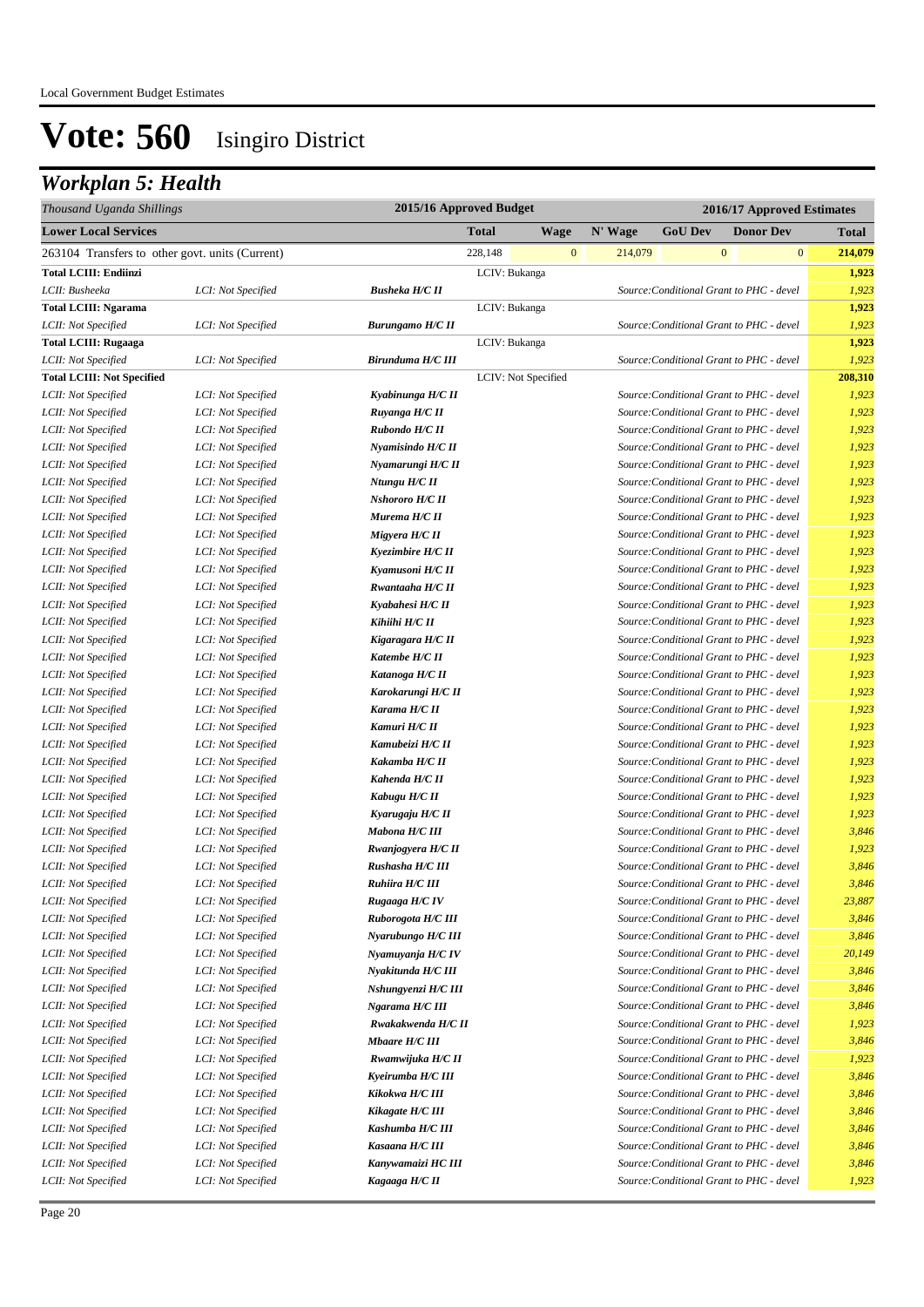### *Workplan 5: Health*

| Thousand Uganda Shillings                                  |                    |                                           | 2015/16 Approved Budget |               |              | 2016/17 Approved Estimates               |                                          |                       |
|------------------------------------------------------------|--------------------|-------------------------------------------|-------------------------|---------------|--------------|------------------------------------------|------------------------------------------|-----------------------|
| <b>Lower Local Services</b>                                |                    |                                           | <b>Total</b>            | <b>Wage</b>   | N' Wage      | <b>GoU Dev</b>                           | <b>Donor Dev</b>                         | <b>Total</b>          |
| LCII: Not Specified                                        | LCI: Not Specified | Kabuyanda HC IV                           |                         |               |              | Source: Conditional Grant to PHC - devel |                                          | 23,887                |
| LCII: Not Specified                                        | LCI: Not Specified | Endiinzi HC III                           |                         |               |              | Source: Conditional Grant to PHC - devel |                                          | 3,846                 |
| LCII: Not Specified                                        | LCI: Not Specified | Rwetango H/C II                           |                         |               |              | Source: Conditional Grant to PHC - devel |                                          | 1,923                 |
| LCII: Not Specified                                        | LCI: Not Specified | Rwekubo H/C IV                            |                         |               |              | Source: Conditional Grant to PHC - devel |                                          | 17,317                |
| LCII: Not Specified                                        | LCI: Not Specified | Nakivale H/C III                          |                         |               |              |                                          | Source: Conditional Grant to PHC - devel | 3,846                 |
|                                                            |                    | Total Cost of Output 088154:              | 228,148                 | $\mathbf{0}$  | 214,079      | $\boldsymbol{\theta}$                    | $\boldsymbol{\theta}$                    | 214,079               |
|                                                            |                    | <b>Total Cost of Lower Local Services</b> | 228,148                 | $\mathbf{0}$  | 256,341      | $\mathbf{0}$                             | $\bf{0}$                                 | 256,341               |
| <b>Higher LG Services</b>                                  |                    |                                           | <b>Total</b>            | <b>Wage</b>   | N' Wage      | <b>GoU Dev</b>                           | <b>Donor Dev</b>                         | <b>Total</b>          |
| <b>Output:088101 Public Health Promotion</b>               |                    |                                           |                         |               |              |                                          |                                          |                       |
| 211101 General Staff Salaries                              |                    |                                           | 2,766,886               | 2,842,470     |              |                                          |                                          | 2,842,470             |
| 211103 Allowances                                          |                    |                                           | 596,312                 |               |              |                                          |                                          | $\bf{0}$              |
| 213001 Medical expenses (To employees)                     |                    |                                           | 500                     |               |              |                                          |                                          | $\bf{0}$              |
| 213002 Incapacity, death benefits and funeral expenses     |                    |                                           | 300                     |               |              |                                          |                                          | $\bf{0}$              |
| 221001 Advertising and Public Relations                    |                    |                                           | 1,448                   |               |              |                                          |                                          | $\bf{0}$              |
| 221002 Workshops and Seminars                              |                    |                                           | 66,724                  |               | 24,326       |                                          | 155,000                                  | 179,326               |
| 221003 Staff Training                                      |                    |                                           | 117                     |               |              |                                          |                                          | $\bf{0}$              |
| 221005 Hire of Venue (chairs, projector, etc)              |                    |                                           | 3,000                   |               |              |                                          | 1,200                                    | 1,200                 |
| 221008 Computer supplies and Information Technology (IT)   |                    |                                           | 6,500                   |               |              |                                          | 500                                      | 500                   |
| 221009 Welfare and Entertainment                           |                    |                                           | 5,500                   |               |              |                                          | 4,000                                    | 4,000                 |
| 221011 Printing, Stationery, Photocopying and Binding      |                    |                                           | 9,500                   |               | 4,000        |                                          | 2,000                                    | 6,000                 |
| 221014 Bank Charges and other Bank related costs           |                    |                                           | 920                     |               |              |                                          | 100                                      | 100                   |
| 225001 Consultancy Services- Short term                    |                    |                                           | 2,044                   |               |              |                                          |                                          | $\bf{0}$              |
| 227001 Travel inland                                       |                    |                                           | 111,606                 |               | 253,981      |                                          | 196,283                                  | 450,264               |
| 227002 Travel abroad                                       |                    |                                           | $\overline{2}$          |               |              |                                          |                                          | $\bf{0}$              |
| 227004 Fuel, Lubricants and Oils                           |                    |                                           | 300                     |               |              |                                          |                                          | $\bf{0}$              |
| 228002 Maintenance - Vehicles                              |                    |                                           | 8,000                   |               |              |                                          |                                          | $\bf{0}$              |
|                                                            |                    | Total Cost of Output 088101:              | 3,579,660               | 2,842,470     | 282,306      |                                          | 359,083                                  | 3,483,860             |
| Output:088106 Promotion of Sanitation and Hygiene          |                    |                                           |                         |               |              |                                          |                                          |                       |
| 227001 Travel inland                                       |                    |                                           | 6,000                   |               |              |                                          |                                          | $\bf{0}$              |
|                                                            |                    | Total Cost of Output 088106:              | 6,000                   |               |              |                                          |                                          | $\boldsymbol{\theta}$ |
|                                                            |                    | <b>Total Cost of Higher LG Services</b>   | 3,585,660               | 2,842,470     | 282,306      |                                          | 359,083                                  | 3,483,860             |
| <b>Capital Purchases</b>                                   |                    |                                           | <b>Total</b>            | <b>Wage</b>   | N' Wage      | <b>GoU Dev</b>                           | <b>Donor Dev</b>                         | <b>Total</b>          |
| Output:088181 Staff houses construction and rehabilitation |                    |                                           |                         |               |              |                                          |                                          |                       |
| 312102 Residential Buildings                               |                    |                                           | $\mathbf{0}$            | $\mathbf{0}$  | $\mathbf{0}$ | 84,962                                   | $\boldsymbol{0}$                         | 84,962                |
| <b>Total LCIII: Rushasha</b>                               |                    |                                           |                         | LCIV: Bukanga |              |                                          |                                          | 42,481                |
| LCII: Rushasha                                             | LCI: Not Specified | Junoir Staff House at Rushasha H/C III    |                         |               |              | Source: District Equalisation Grant      |                                          | 42,481                |

| LCII: Rushasha                | LCI: Not Specified                                 | Junoir Staff House at Rushasha H/C III<br>Source: District Equalisation Grant   |           |                |         |        |                       | 42.481    |
|-------------------------------|----------------------------------------------------|---------------------------------------------------------------------------------|-----------|----------------|---------|--------|-----------------------|-----------|
| <b>Total LCIII: Oruchinga</b> |                                                    | LCIV: Isingiro                                                                  |           |                |         |        |                       | 42,481    |
| LCII: Michinga                | LCI: Nshungyezi H/C III                            | Junoir Staff House at Nshungyezi H/C III<br>Source: District Equalisation Grant |           |                |         |        |                       | 42,481    |
|                               |                                                    | Total Cost of Output 088181:                                                    | 0         | $\overline{0}$ |         | 84.962 | $\boldsymbol{\theta}$ | 84,962    |
|                               |                                                    | <b>Total Cost of Capital Purchases</b>                                          |           | $\Omega$       |         | 84,962 | $\bf{0}$              | 84.962    |
|                               | <b>Total Cost of function Primary Healthcare</b>   |                                                                                 | 3,813,808 | 2,842,470      | 538,648 | 84,962 | 359,083               | 3,825,163 |
|                               | LG Function 0883 Health Management and Supervision |                                                                                 |           |                |         |        |                       |           |

| Thousand Uganda Shillings                                                 |                              | 2015/16 Approved Budget |      |         | 2016/17 Approved Estimates |                  |              |
|---------------------------------------------------------------------------|------------------------------|-------------------------|------|---------|----------------------------|------------------|--------------|
| <b>Higher LG Services</b>                                                 |                              | <b>Total</b>            | Wage | N' Wage | <b>GoU Dev</b>             | <b>Donor Dev</b> | <b>Total</b> |
| Output:088301 Healthcare Management Services                              |                              |                         |      |         |                            |                  |              |
| 227001 Travel inland                                                      |                              | $\theta$                |      | 42,019  |                            |                  | 42.019       |
|                                                                           | Total Cost of Output 088301: | 0                       |      | 42,019  |                            |                  | 42,019       |
| <i><b>Output:088302 Healthcare Services Monitoring and Inspection</b></i> |                              |                         |      |         |                            |                  |              |
| 213001 Medical expenses (To employees)                                    |                              | $\Omega$                |      | 4,000   |                            |                  | 4,000        |
|                                                                           |                              |                         |      |         |                            |                  |              |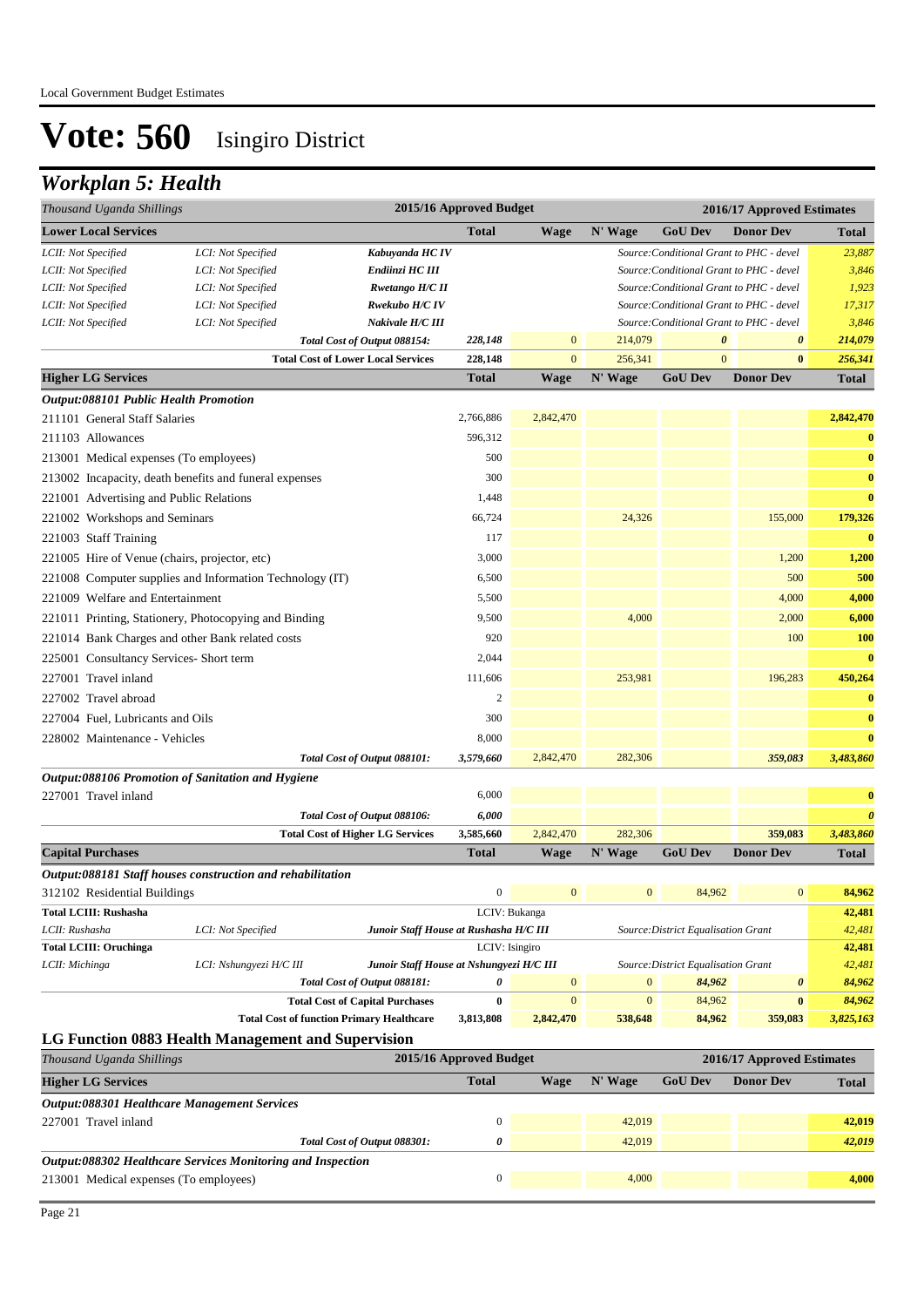## *Workplan 5: Health*

| Thousand Uganda Shillings                                       | 2015/16 Approved Budget |             |                | 2016/17 Approved Estimates |                  |                |  |
|-----------------------------------------------------------------|-------------------------|-------------|----------------|----------------------------|------------------|----------------|--|
| <b>Higher LG Services</b>                                       | <b>Total</b>            | <b>Wage</b> | N' Wage        | <b>GoU Dev</b>             | <b>Donor Dev</b> | <b>Total</b>   |  |
| 213002 Incapacity, death benefits and funeral expenses          | $\mathbf{0}$            |             | 1,000          |                            |                  | 1,000          |  |
| 221001 Advertising and Public Relations                         | $\mathbf{0}$            |             | 2,000          |                            |                  | 2,000          |  |
| 221002 Workshops and Seminars                                   | $\overline{0}$          |             | 8,000          |                            |                  | 8,000          |  |
| 221004 Recruitment Expenses                                     | $\overline{0}$          |             | $\overline{2}$ |                            |                  | $\overline{2}$ |  |
| 221005 Hire of Venue (chairs, projector, etc)                   | $\mathbf{0}$            |             | 1,200          |                            |                  | 1,200          |  |
| 221008 Computer supplies and Information Technology (IT)        | $\mathbf{0}$            |             | 5,000          |                            |                  | 5,000          |  |
| 221009 Welfare and Entertainment                                | $\mathbf{0}$            |             | 3,000          |                            |                  | 3,000          |  |
| 221011 Printing, Stationery, Photocopying and Binding           | $\mathbf{0}$            |             | 6,000          |                            |                  | 6,000          |  |
| 221014 Bank Charges and other Bank related costs                | $\mathbf{0}$            |             | 1.500          |                            |                  | 1,500          |  |
| 222001 Telecommunications                                       | $\mathbf{0}$            |             | 500            |                            |                  | 500            |  |
| 227001 Travel inland                                            | $\mathbf{0}$            |             | 69,098         |                            |                  | 69,098         |  |
| 228002 Maintenance - Vehicles                                   | $\mathbf{0}$            |             | 16,000         |                            |                  | 16,000         |  |
| 228003 Maintenance – Machinery, Equipment & Furniture           | $\Omega$                |             | 500            |                            |                  | 500            |  |
| Total Cost of Output 088302:                                    | 0                       |             | 117,800        |                            |                  | 117,800        |  |
| <b>Total Cost of Higher LG Services</b>                         | $\bf{0}$                |             | 159,820        |                            |                  | 159,820        |  |
| <b>Total Cost of function Health Management and Supervision</b> | 0                       |             | 159,820        |                            |                  | 159,820        |  |
| <b>Total Cost of Health</b>                                     | 3,813,808               | 2,842,470   | 698,467        | 84,962                     | 359,083          | 3,984,982      |  |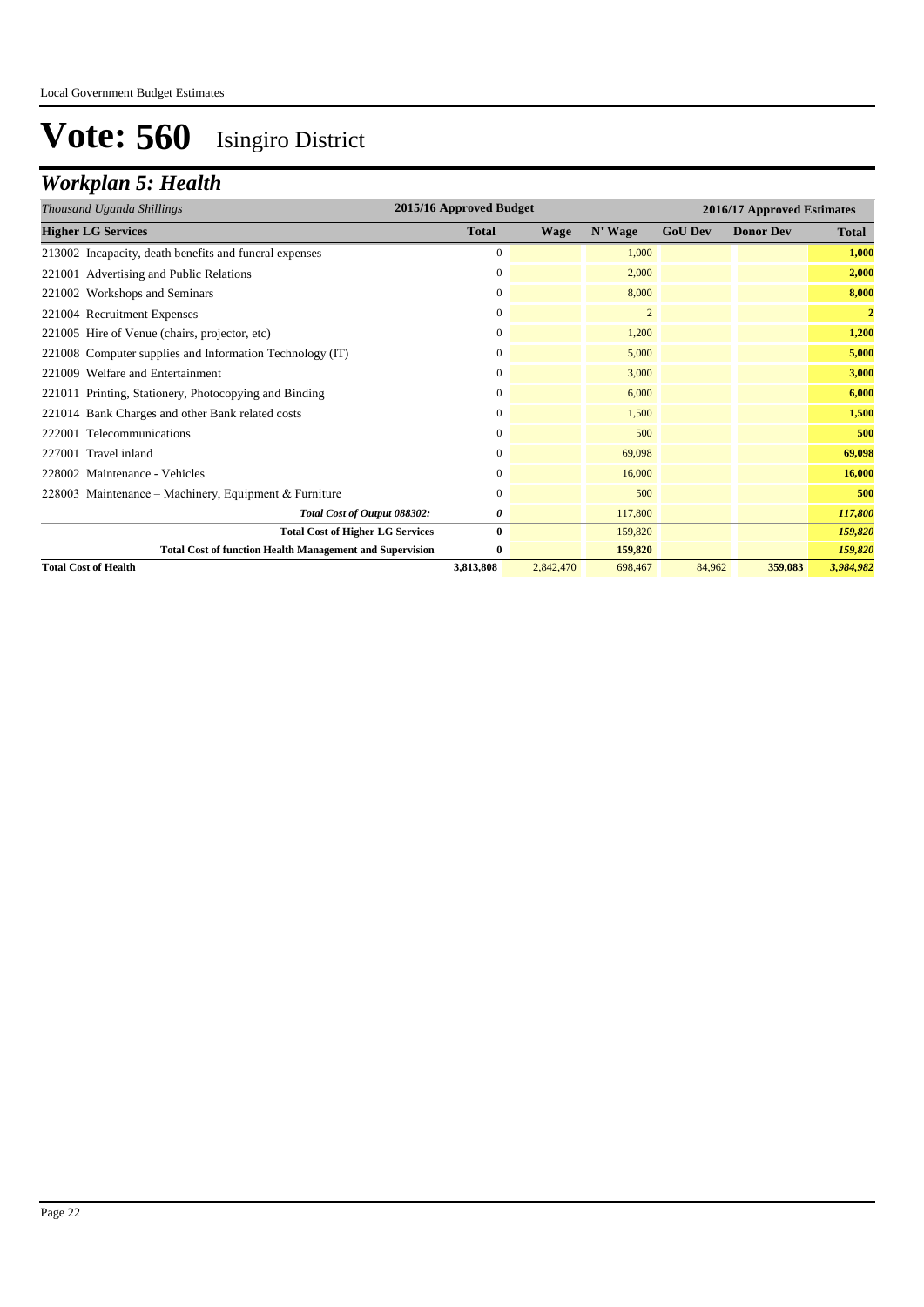### *Workplan 6: Education*

#### **(i) Overview of Workplan Revenue and Expenditures**

| <b>UShs Thousand</b>                                 | 2015/16                   |                         | 2016/17                          |  |
|------------------------------------------------------|---------------------------|-------------------------|----------------------------------|--|
|                                                      | Approved<br><b>Budget</b> | Outturn by<br>end March | <b>Approved</b><br><b>Budget</b> |  |
| A: Breakdown of Workplan Revenues:                   |                           |                         |                                  |  |
| <b>Recurrent Revenues</b>                            | 13,216,234                | 8,914,946               | 13,730,439                       |  |
| District Unconditional Grant (Non-Wage)              | 11,672                    | 13,027                  |                                  |  |
| District Unconditional Grant (Wage)                  | 51,173                    | 37,565                  | 50,743                           |  |
| <b>Locally Raised Revenues</b>                       | 16.000                    | 630                     | 19,000                           |  |
| Other Transfers from Central Government              | 15,000                    | 18,587                  | 20,000                           |  |
| Sector Conditional Grant (Non-Wage)                  | 1,941,141                 | 1,284,813               | 1,941,141                        |  |
| Sector Conditional Grant (Wage)                      | 11,180,821                | 7,559,896               | 11,699,555                       |  |
| Unspent balances - Locally Raised Revenues           | 427                       | 427                     |                                  |  |
| <b>Development Revenues</b>                          | 544.999                   | 862,368                 | 802,380                          |  |
| Development Grant                                    | 206,737                   | 206,737                 | 402,380                          |  |
| District Discretionary Development Equalization Gran | 54,656                    | 67,161                  |                                  |  |
| Donor Funding                                        | 275,325                   | 588,470                 | 100,000                          |  |
| <b>Locally Raised Revenues</b>                       | 8,282                     | $\mathbf{0}$            |                                  |  |
| <b>Transitional Development Grant</b>                |                           | $\Omega$                | 300,000                          |  |
| <b>Total Revenues</b>                                | 13,761,234                | 9,777,313               | 14,532,818                       |  |
| <b>B: Breakdown of Workplan Expenditures:</b>        |                           |                         |                                  |  |
| Recurrent Expenditure                                | 13,216,234                | 8,914,952               | 13,730,439                       |  |
| Wage                                                 | 11,231,994                | 7,597,461               | 11,750,298                       |  |
| Non Wage                                             | 1,984,240                 | 1,317,491               | 1,980,141                        |  |
| Development Expenditure                              | 544,999                   | 661,171                 | 802,380                          |  |
| Domestic Development                                 | 269,674                   | 231050.903              | 702,380                          |  |
| Donor Development                                    | 275,325                   | 430,121                 | 100,000                          |  |
| <b>Total Expenditure</b>                             | 13,761,234                | 9,576,123               | 14,532,818                       |  |

#### **(ii) Details of Workplan Revenues and Expenditures**

### *Expenditure Details for Workplan 6: Education*

#### **LG Function 0781 Pre-Primary and Primary Education**

| Thousand Uganda Shillings                        | 2015/16 Approved Budget |      |         |                | 2016/17 Approved Estimates |              |
|--------------------------------------------------|-------------------------|------|---------|----------------|----------------------------|--------------|
| <b>Lower Local Services</b>                      | <b>Total</b>            | Wage | N' Wage | <b>GoU Dev</b> | <b>Donor Dev</b>           | <b>Total</b> |
| Output:078151 Primary Schools Services UPE (LLS) |                         |      |         |                |                            |              |
| 263101 LG Conditional grants (Current)           | 776,444                 |      |         |                | $\Omega$                   |              |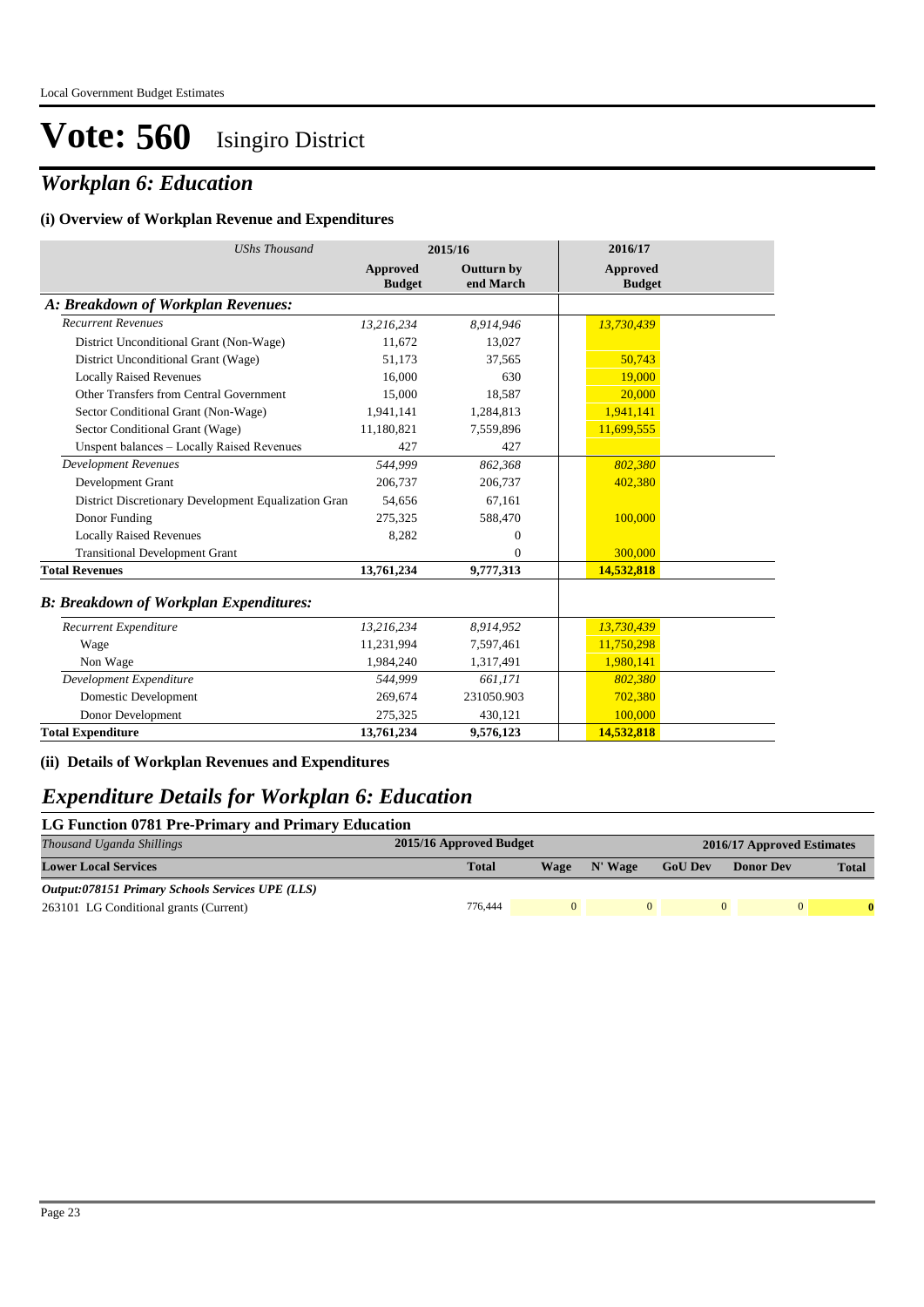| Thousand Uganda Shillings                  |                                          | 2015/16 Approved Budget                |             | 2016/17 Approved Estimates |                                                                                    |              |                  |                   |
|--------------------------------------------|------------------------------------------|----------------------------------------|-------------|----------------------------|------------------------------------------------------------------------------------|--------------|------------------|-------------------|
| <b>Lower Local Services</b>                |                                          | <b>Total</b>                           | <b>Wage</b> | N' Wage                    | <b>GoU Dev</b>                                                                     |              | <b>Donor Dev</b> | Total             |
| 263366 Sector Conditional Grant (Wage)     |                                          | $\mathbf{0}$                           | 9,443,676   |                            | $\mathbf{0}$                                                                       | $\mathbf{0}$ | $\mathbf{0}$     | 9,443,676         |
| <b>Total LCIII: Endiinzi</b>               |                                          | LCIV: Bukanga                          |             |                            |                                                                                    |              |                  | 163,534           |
| LCII: Busheeka                             | LCI: Not Specified                       | <b>Busheeka P/S</b>                    |             |                            | Source: Sector Conditional Grant (Wage)                                            |              |                  | 44,332            |
| LCII: Busheeka                             | LCI: Not Specified                       | Rwambaga P/S                           |             |                            | Source: Sector Conditional Grant (Wage)                                            |              |                  | 41,277            |
| LCII: Nyabyondo                            | LCI: Not Specified                       | <b>NYABYONDO P/S</b>                   |             |                            | Source: Sector Conditional Grant (Wage)                                            |              |                  | 37,403            |
| LCII: Rwanjogyera                          | LCI: Not Specified                       | Rwanjogyera P/S                        |             |                            | Source: Sector Conditional Grant (Wage)                                            |              |                  | 40,524            |
| <b>Total LCIII: Endiinzi Town Council</b>  |                                          | LCIV: Bukanga                          |             |                            |                                                                                    |              |                  | 156,354           |
| LCII: Endiinzi B                           | LCI: Not Specified                       | <b>Saano Primary School</b>            |             |                            | Source: Sector Conditional Grant (Wage)                                            |              |                  | 48,581            |
| LCII: Endiinzi B                           | LCI: Not Specified                       | Endiinzi P/s                           |             |                            | Source: Sector Conditional Grant (Wage)                                            |              |                  | 49,733            |
| LCII: Kamaya                               | LCI: Not Specified                       | <b>KAMAAYA P/S</b>                     |             |                            | Source: Sector Conditional Grant (Wage)                                            |              |                  | 58,040            |
| <b>Total LCIII: Kashumba</b>               |                                          | LCIV: Bukanga                          |             |                            |                                                                                    |              |                  | 425,509           |
| LCII: Kankingi                             | LCI: Not Specified                       | <b>KKANKINGI P/S</b>                   |             |                            | Source: Sector Conditional Grant (Wage)                                            |              |                  | 37,950            |
| LCII: Kankingi                             | LCI: Not Specified                       | <b>JURU P/S</b>                        |             |                            | Source: Sector Conditional Grant (Wage)                                            |              |                  | 52,795            |
| LCII: Kasharira                            | LCI: Not Specified                       | Kabura Madarasat                       |             |                            | Source: Sector Conditional Grant (Wage)                                            |              |                  | 45,768            |
| LCII: Kashumba                             | LCI: Not Specified                       | <b>Buhungiro Demo P/S</b>              |             |                            | Source: Sector Conditional Grant (Wage)                                            |              |                  | 39,228            |
| LCII: Kashumba                             | LCI: Not Specified                       | Kagango P/S                            |             |                            | Source: Sector Conditional Grant (Wage)                                            |              |                  | 36,376            |
| LCII: Kigaragara                           | LCI: Not Specified                       | Kigaragara Primary School              |             |                            | Source: Sector Conditional Grant (Wage)                                            |              |                  | 51,623            |
| LCII: Kigaragara                           | LCI: Not Specified                       | Kasheshe p/s                           |             |                            | Source: Sector Conditional Grant (Wage)                                            |              |                  | 50,783            |
| LCII: Murema                               | LCI: Not Specified                       | <b>MUREMA P/S</b>                      |             |                            | Source: Sector Conditional Grant (Wage)                                            |              |                  | 44,218            |
| LCII: Rushwa                               | LCI: Not Specified                       | Kiyenje p/s                            |             |                            | Source: Sector Conditional Grant (Wage)                                            |              |                  | 66,767            |
| <b>Total LCIII: Mbaare</b><br>LCII: Burigi |                                          | LCIV: Bukanga<br><b>BURIGI COU P/S</b> |             |                            | Source: Sector Conditional Grant (Wage)                                            |              |                  | 938,839<br>32,124 |
| LCII: Burigi                               | LCI: Not Specified<br>LCI: Not Specified | <b>Burigi Catholic P/S</b>             |             |                            | Source: Sector Conditional Grant (Wage)                                            |              |                  | 42,639            |
| LCII: Kihanda                              | LCI: Not Specified                       | Kempara                                |             |                            | Source: Sector Conditional Grant (Wage)                                            |              |                  | 41,277            |
| LCII: Kihanda                              | LCI: Not Specified                       | <b>KIHANDA MIXED P/S</b>               |             |                            | Source: Sector Conditional Grant (Wage)                                            |              |                  | 49,024            |
| LCII: Kihanda                              | LCI: Not Specified                       | Mishenyi II P/S                        |             |                            | Source: Sector Conditional Grant (Wage)                                            |              |                  | 38,760            |
| LCII: Kihanda                              | LCI: Not Specified                       | Mishenyi I                             |             |                            | Source: Sector Conditional Grant (Wage)                                            |              |                  | 44,392            |
| LCII: Kyabahesi                            | LCI: Not Specified                       | Kyabahesi Primary School               |             |                            | Source: Sector Conditional Grant (Wage)                                            |              |                  | 49,665            |
| LCII: Kyabahesi                            | LCI: Not Specified                       | Kahungye primary school                |             |                            | Source: Sector Conditional Grant (Wage)                                            |              |                  | 478,791           |
| LCII: Nshororo                             | LCI: Not Specified                       | <b>Mbaare P/S</b>                      |             |                            | Source: Sector Conditional Grant (Wage)                                            |              |                  | 51,417            |
| LCII: Nshororo                             | LCI: Not Specified                       | Keirungu p/s                           |             |                            | Source: Sector Conditional Grant (Wage)                                            |              |                  | 35,437            |
| LCII: Nshororo                             | LCI: Not Specified                       | <b>Nshororo P/S</b>                    |             |                            | Source: Sector Conditional Grant (Wage)                                            |              |                  | 39,426            |
| LCII: Nyamarungi                           | LCI: Not Specified                       | Nyamarungi P/S                         |             |                            | Source: Sector Conditional Grant (Wage)                                            |              |                  | 35,888            |
| <b>Total LCIII: Ngarama</b>                |                                          | LCIV: Bukanga                          |             |                            |                                                                                    |              |                  | 749,989           |
| LCII: Burungamo                            | LCI: Not Specified                       | <b>Burungamo primary school</b>        |             |                            | Source: Sector Conditional Grant (Wage)                                            |              |                  | 53,458            |
| LCII: Burungamo                            | LCI: Not Specified                       | <b>Burungamo C.O.U</b>                 |             |                            | Source: Sector Conditional Grant (Wage)                                            |              |                  | 42,607            |
| LCII: Burungamo                            | LCI: Not Specified                       | Kyakabindi P/s                         |             |                            | Source: Sector Conditional Grant (Wage)                                            |              |                  | 58,685            |
| LCII: Kabaare                              | LCI: Not Specified                       | <b>KAMATARISI P/S</b>                  |             |                            | Source: Sector Conditional Grant (Wage)                                            |              |                  | 49,128            |
| LCII: Kabaare                              | LCI: Not Specified                       | Kyajungu p/s                           |             |                            | Source: Sector Conditional Grant (Wage)                                            |              |                  | 49,367            |
| LCII: Kagaaga                              | LCI: Not Specified                       | Kagaaga 11 P/S                         |             |                            | Source: Sector Conditional Grant (Wage)                                            |              |                  | 57,562            |
| LCII: Kakamba                              | LCI: Not Specified                       | Kavenje II                             |             |                            | Source: Sector Conditional Grant (Wage)                                            |              |                  | 40,895            |
| LCII: Kakamba                              | LCI: Not Specified                       | Birunduma p/s                          |             |                            | Source: Sector Conditional Grant (Wage)                                            |              |                  | 48,693            |
| LCII: Kakamba                              | LCI: Not Specified                       | <b>Kakuuto P/S</b>                     |             |                            | Source: Sector Conditional Grant (Wage)                                            |              |                  | 48,191            |
| LCII: Ngarama                              | LCI: Not Specified                       | Kashenyi P/S                           |             |                            | Source: Sector Conditional Grant (Wage)                                            |              |                  | 19,033            |
| LCII: Ngarama                              | LCI: Not Specified<br>LCI: Not Specified | <b>St. Johns Biharwe P/S</b>           |             |                            | Source: Sector Conditional Grant (Wage)                                            |              |                  | 33,812<br>59,646  |
| LCII: Ngarama<br>LCII: Ngarama             | LCI: Not Specified                       | Ngarama Catholic Primary School        |             |                            | Source: Sector Conditional Grant (Wage)<br>Source: Sector Conditional Grant (Wage) |              |                  | 44,266            |
| LCII: Ngarama                              | LCI: Not Specified                       | Kayenje I P/S<br><b>Rukonje P/S</b>    |             |                            | Source: Sector Conditional Grant (Wage)                                            |              |                  | 42,513            |
| LCII: Ngarama                              | LCI: Not Specified                       | <b>KISHOJO P/S</b>                     |             |                            | Source: Sector Conditional Grant (Wage)                                            |              |                  | 31,517            |
| LCII: Ngarama                              | LCI: Not Specified                       | Ngarama C.O.U                          |             |                            | Source: Sector Conditional Grant (Wage)                                            |              |                  | 70,615            |
| <b>Total LCIII: Rugaaga</b>                |                                          | LCIV: Bukanga                          |             |                            |                                                                                    |              |                  | 387,288           |
| LCII: Kashojwa                             | LCI: Not Specified                       | Kashojwa Primary school                |             |                            | Source: Sector Conditional Grant (Wage)                                            |              |                  | 102,337           |
| LCII: Rwangabo                             | LCI: Not Specified                       | <b>Rushongye P/S</b>                   |             |                            | Source: Sector Conditional Grant (Wage)                                            |              |                  | 222,365           |
| LCII: Rwangabo                             | LCI: Not Specified                       | Katooma I P/S                          |             |                            | Source: Sector Conditional Grant (Wage)                                            |              |                  | 62,586            |
|                                            |                                          |                                        |             |                            |                                                                                    |              |                  |                   |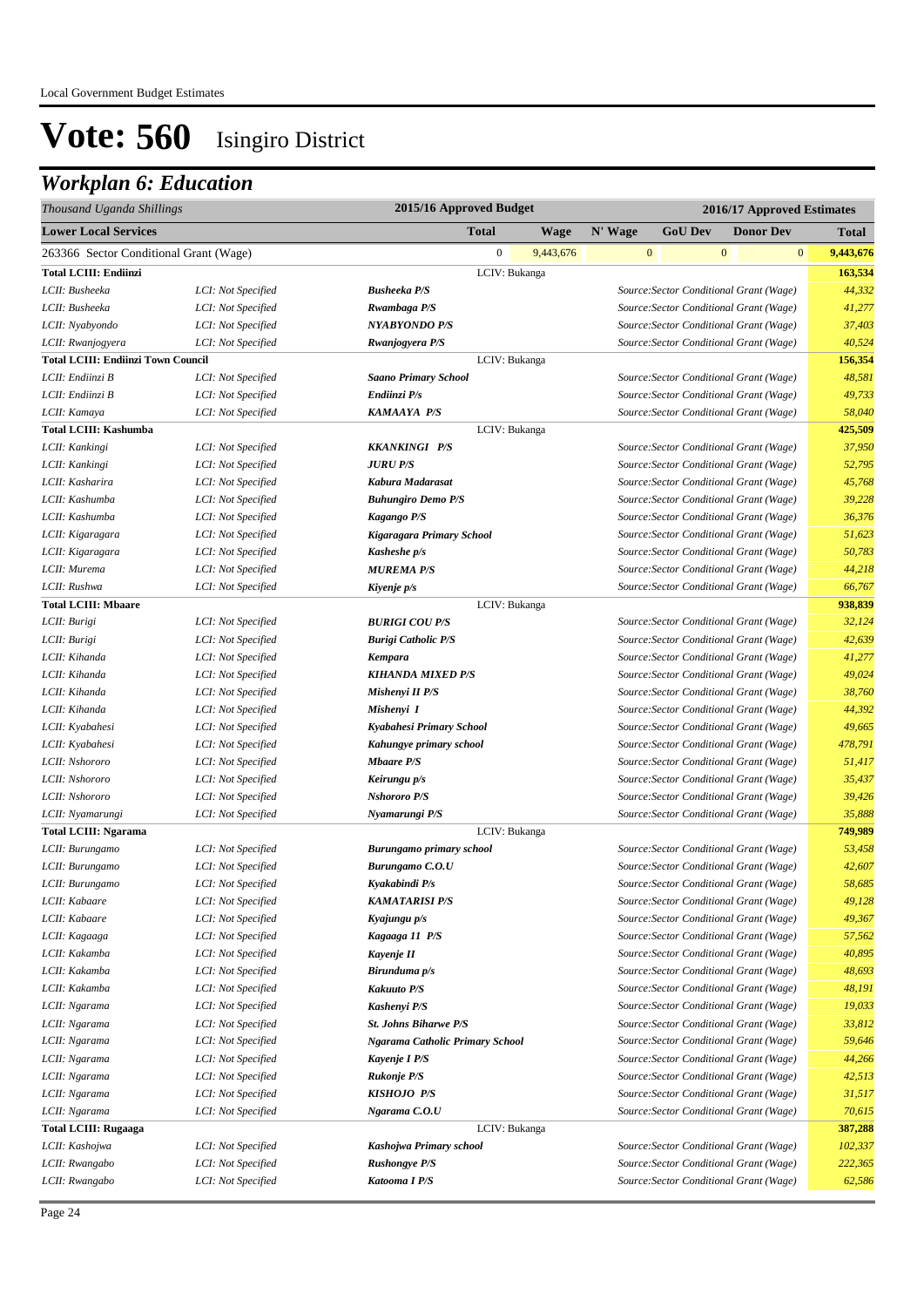| Thousand Uganda Shillings                   |                    | 2015/16 Approved Budget                | 2016/17 Approved Estimates |                |                                         |              |
|---------------------------------------------|--------------------|----------------------------------------|----------------------------|----------------|-----------------------------------------|--------------|
| <b>Lower Local Services</b>                 |                    | Total                                  | <b>Wage</b><br>N' Wage     | <b>GoU Dev</b> | <b>Donor Dev</b>                        | <b>Total</b> |
| <b>Total LCIII: Rushasha</b>                |                    | LCIV: Bukanga                          |                            |                |                                         | 186,865      |
| LCII: Ihunga                                | LCI: Not Specified | <b>KENDOBO P/S</b>                     |                            |                | Source: Sector Conditional Grant (Wage) | 19,032       |
| LCII: Ihunga                                | LCI: Not Specified | <b>KENDOBO COPE P/S</b>                |                            |                | Source: Sector Conditional Grant (Wage) | 23,579       |
| LCII: Ihunga                                | LCI: Not Specified | Rubondo P/S                            |                            |                | Source: Sector Conditional Grant (Wage) | 40,740       |
| LCII: Mirambiro                             | LCI: Not Specified | Kabazana Primary School                |                            |                | Source: Sector Conditional Grant (Wage) | 50,683       |
| LCII: Rushasha                              | LCI: Not Specified | <b>KARYAMENVU Cope P/S</b>             |                            |                | Source: Sector Conditional Grant (Wage) | 22,529       |
| LCII: Rwantaha                              | LCI: Not Specified | Karunga P/S                            |                            |                | Source: Sector Conditional Grant (Wage) | 30,302       |
| <b>Total LCIII: Birere</b>                  |                    | LCIV: Isingiro                         |                            |                |                                         | 566,441      |
| LCII: Kahenda                               | LCI: Not Specified | <b>St.Deo's Kitooha Primary School</b> |                            |                | Source: Sector Conditional Grant (Wage) | 55,949       |
| LCII: Kahenda                               | LCI: Not Specified | Ndaragi P/S                            |                            |                | Source: Sector Conditional Grant (Wage) | 63.874       |
| LCII: Kahenda                               | LCI: Not Specified | Kahenda P/S                            |                            |                | Source: Sector Conditional Grant (Wage) | 48,888       |
| LCII: Kasaana                               | LCI: Not Specified | <b>Kibona Girls P/S</b>                |                            |                | Source: Sector Conditional Grant (Wage) | 46,965       |
| LCII: Kasaana                               | LCI: Not Specified | Mpambazi P/S                           |                            |                | Source: Sector Conditional Grant (Wage) | 49,637       |
| LCII: Kasaana                               | LCI: Not Specified | <b>Kibona Boys P/S</b>                 |                            |                | Source: Sector Conditional Grant (Wage) | 50,593       |
| LCII: Kasaana                               | LCI: Not Specified | <b>Birere Mixed Primary School</b>     |                            |                | Source: Sector Conditional Grant (Wage) | 51,257       |
| LCII: Kishuro                               | LCI: Not Specified | <b>Kishuro Moslem P/S</b>              |                            |                | Source: Sector Conditional Grant (Wage) | 57,260       |
| LCII: Kishuro                               | LCI: Not Specified | <b>Butenga P/S</b>                     |                            |                | Source: Sector Conditional Grant (Wage) | 43,512       |
| LCII: Kyera                                 | LCI: Not Specified | Kitooha P/s                            |                            |                | Source: Sector Conditional Grant (Wage) | 50,636       |
| LCII: Kyera                                 | LCI: Not Specified | Rukoma P/S                             |                            |                | Source: Sector Conditional Grant (Wage) | 47,870       |
| <b>Total LCIII: Isingiro Town Council</b>   |                    | LCIV: Isingiro                         |                            |                |                                         | 838,909      |
| LCII: Kaharo                                | LCI: Not Specified | Igayaza p/s                            |                            |                | Source: Sector Conditional Grant (Wage) | 44,911       |
| LCII: Kaharo                                | LCI: Not Specified | <b>GAYAZA MIXED P/S</b>                |                            |                | Source: Sector Conditional Grant (Wage) | 55,561       |
| LCII: Kaharo                                | LCI: Not Specified | <b>KISHAYE P/S</b>                     |                            |                | Source: Sector Conditional Grant (Wage) | 79,850       |
| LCII: Kaharo                                | LCI: Not Specified | Kyeirumba Primary School               |                            |                | Source: Sector Conditional Grant (Wage) | 55,147       |
| LCII: Kamuli                                | LCI: Not Specified | <b>KAMURI P/S</b>                      |                            |                | Source: Sector Conditional Grant (Wage) | 48,862       |
| LCII: Kamuli                                | LCI: Not Specified | <b>Kigyende P/S</b>                    |                            |                | Source: Sector Conditional Grant (Wage) | 50,585       |
| LCII: Kamuli                                | LCI: Not Specified | <b>Ruhimbo Muslim P/S</b>              |                            |                | Source: Sector Conditional Grant (Wage) | 54,659       |
| LCII: Kyabishaho                            | LCI: Not Specified | Kahirimbi P/s                          |                            |                | Source: Sector Conditional Grant (Wage) | 59,853       |
| LCII: Kyabishaho                            | LCI: Not Specified | Rwekubo P/S                            |                            |                | Source: Sector Conditional Grant (Wage) | 57,179       |
| LCII: Kyabishaho                            | LCI: Not Specified | Kyabishaho P/S                         |                            |                | Source: Sector Conditional Grant (Wage) | 51,070       |
| LCII: Kyabishaho                            | LCI: Not Specified | <b>Guma memorial P/S</b>               |                            |                | Source: Sector Conditional Grant (Wage) | 35,000       |
| LCII: Mabona                                | LCI: Not Specified | Kyabirukwa P/S                         |                            |                | Source: Sector Conditional Grant (Wage) | 65,153       |
| LCII: Mabona                                | LCI: Not Specified | Kibwera P/S                            |                            |                | Source: Sector Conditional Grant (Wage) | 61,158       |
| LCII: Mabona                                | LCI: Not Specified | St. Peters Kyoga P/S                   |                            |                | Source: Sector Conditional Grant (Wage) | 64,782       |
| LCII: Mabona                                | LCI: Not Specified | Kyarumigana P/s                        |                            |                | Source: Sector Conditional Grant (Wage) | 55,137       |
| <b>Total LCIII: Kaberebere Town Council</b> |                    | LCIV: Isingiro                         |                            |                |                                         | 295,959      |
| LCII: Kaberebere East                       | LCI: Not Specified | <b>Rweiziringiro Primary School</b>    |                            |                | Source: Sector Conditional Grant (Wage) | 65,613       |
| LCII: Kaberebere South                      | LCI: Not Specified | <b>Kaberebere P/S</b>                  |                            |                | Source: Sector Conditional Grant (Wage) | 80,544       |
| LCII: Kaberebere West                       | LCI: Not Specified | <b>Kakoma P/S</b>                      |                            |                | Source: Sector Conditional Grant (Wage) | 44,874       |
| LCII: Kaberebere West                       | LCI: Not Specified | Rutsya P/S                             |                            |                | Source: Sector Conditional Grant (Wage) | 104,928      |
| <b>Total LCIII: Kabingo</b>                 |                    | LCIV: Isingiro                         |                            |                |                                         | 669,621      |
| LCII: Kagarama                              | LCI: Not Specified | <b>KAGARAMA P/S</b>                    |                            |                | Source: Sector Conditional Grant (Wage) | 49,362       |
| LCII: Kagarama                              | LCI: Not Specified | <b>KITURA PARENTS P/S</b>              |                            |                | Source: Sector Conditional Grant (Wage) | 44,468       |
| LCII: Kagarama                              | LCI: Not Specified | Kicwekano Primary School               |                            |                | Source: Sector Conditional Grant (Wage) | 42,591       |
| LCII: Kagarama                              | LCI: Not Specified | Kabibi P/S                             |                            |                | Source: Sector Conditional Grant (Wage) | 43,544       |
| LCII: Katembe                               | LCI: Not Specified | <b>Katembe P/S</b>                     |                            |                | Source: Sector Conditional Grant (Wage) | 54,899       |
| LCII: Kyabinunga                            | LCI: Not Specified | Kyandera P/S                           |                            |                | Source: Sector Conditional Grant (Wage) | 33,200       |
| LCII: Kyabinunga                            | LCI: Not Specified | <b>Buhungura P/S</b>                   |                            |                | Source: Sector Conditional Grant (Wage) | 53,503       |
| LCII: Kyarugaaju                            | LCI: Not Specified | <b>Rubira Cope Primary School</b>      |                            |                | Source: Sector Conditional Grant (Wage) | 11,454       |
| LCII: Kyarugaaju                            | LCI: Not Specified | Kayonza Cope                           |                            |                | Source: Sector Conditional Grant (Wage) | 25,161       |
| LCII: Kyarugaaju                            | LCI: Not Specified | Kagogo United P/school                 |                            |                | Source: Sector Conditional Grant (Wage) | 37,451       |
| LCII: Kyarugaaju                            | LCI: Not Specified | Nyakayojo III P/S                      |                            |                | Source: Sector Conditional Grant (Wage) | 37,943       |
| LCII: Kyarugaaju                            | LCI: Not Specified | Kyarugaju P/S                          |                            |                | Source: Sector Conditional Grant (Wage) | 43,129       |
| LCII: Kyeirumba                             | LCI: Not Specified | <b>Byaruha P/S</b>                     |                            |                | Source: Sector Conditional Grant (Wage) | 41,668       |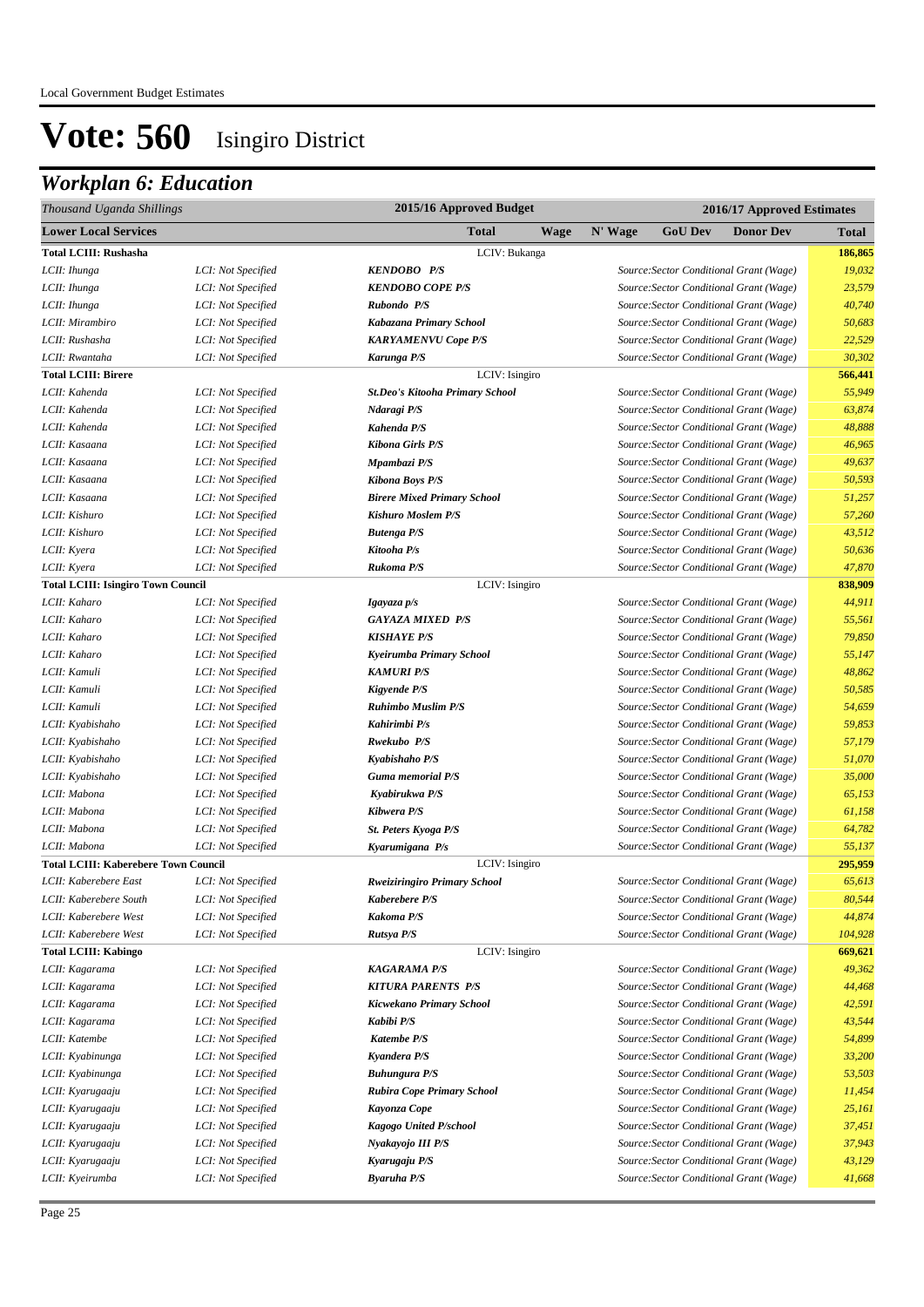| Thousand Uganda Shillings                  |                    | 2015/16 Approved Budget               |             | 2016/17 Approved Estimates |                |                                                                                    |                   |  |  |
|--------------------------------------------|--------------------|---------------------------------------|-------------|----------------------------|----------------|------------------------------------------------------------------------------------|-------------------|--|--|
| <b>Lower Local Services</b>                |                    | <b>Total</b>                          | <b>Wage</b> | N' Wage                    | <b>GoU Dev</b> | <b>Donor Dev</b>                                                                   | <b>Total</b>      |  |  |
| LCII: Nyakigyera                           | LCI: Not Specified | Kvempara P/S                          |             |                            |                | Source: Sector Conditional Grant (Wage)                                            | 49,333            |  |  |
| LCII: Nyakigyera                           | LCI: Not Specified | Kyempara Mixed                        |             |                            |                | Source: Sector Conditional Grant (Wage)                                            | 48,064            |  |  |
| LCII: Nyakigyera                           | LCI: Not Specified | Nyakigyera P/S                        |             |                            |                | Source: Sector Conditional Grant (Wage)                                            | 53,849            |  |  |
| Total LCIII: Kabuyanda                     |                    | LCIV: Isingiro                        |             |                            |                |                                                                                    | 314,440           |  |  |
| LCII: kabugu                               | LCI: Not Specified | Kanywamaizi primary school            |             |                            |                | Source: Sector Conditional Grant (Wage)                                            | 57,375            |  |  |
| LCII: kabugu                               | LCI: Not Specified | Kigabagaba Primary School             |             |                            |                | Source: Sector Conditional Grant (Wage)                                            | 36,937            |  |  |
| LCII: kabugu                               | LCI: Not Specified | kabugu P/S                            |             |                            |                | Source: Sector Conditional Grant (Wage)                                            | 42,224            |  |  |
| LCII: Kagaara                              | LCI: Not Specified | <b>Rwabyemera P/S</b>                 |             |                            |                | Source: Sector Conditional Grant (Wage)                                            | 33,710            |  |  |
| LCII: Kanywamaizi                          | LCI: Not Specified | <b>Kagoto P/S</b>                     |             |                            |                | Source: Sector Conditional Grant (Wage)                                            | 56,364            |  |  |
| LCII: Kanywamaizi                          | LCI: Not Specified | <b>St.Marys Kagoto P/S</b>            |             |                            |                | Source: Sector Conditional Grant (Wage)                                            | 44,435            |  |  |
| LCII: Rwakakwenda                          | LCI: Not Specified | Rwakakwenda primary school            |             |                            |                | Source: Sector Conditional Grant (Wage)                                            | 43,396            |  |  |
| <b>Total LCIII: Kabuyanda Town Council</b> |                    | LCIV: Isingiro                        |             |                            |                |                                                                                    | 310,492           |  |  |
| LCII: Central Ward                         | LCI: Not Specified | Kabuyanda primary school              |             |                            |                | Source: Sector Conditional Grant (Wage)                                            | 70,239            |  |  |
| LCII: Iryango                              | LCI: Not Specified | Kaiho II                              |             |                            |                | Source: Sector Conditional Grant (Wage)                                            | 43,400            |  |  |
| LCII: Iryango                              | LCI: Not Specified | Iryango primary school                |             |                            |                | Source: Sector Conditional Grant (Wage)                                            | 45,802            |  |  |
| LCII: kisyoro ward                         | LCI: Not Specified | kisyoro P/S                           |             |                            |                | Source: Sector Conditional Grant (Wage)                                            | 56,095            |  |  |
| LCII: kisyoro ward                         | LCI: Not Specified | Nyampikye II primary school           |             |                            |                | Source: Sector Conditional Grant (Wage)                                            | 50,972            |  |  |
| LCII: Northern Ward                        | LCI: Not Specified | Kaarokarungi P/S                      |             |                            |                | Source: Sector Conditional Grant (Wage)                                            | 43,985            |  |  |
| <b>Total LCIII: Kikagate</b>               |                    | LCIV: Isingiro                        |             |                            |                |                                                                                    | 1,028,180         |  |  |
| LCII: Kajaho                               | LCI: Not Specified | Kajaho P/S                            |             |                            |                | Source: Sector Conditional Grant (Wage)                                            | 115,379           |  |  |
| LCII: Kajaho                               | LCI: Not Specified | Rwamurunga P/s                        |             |                            |                | Source: Sector Conditional Grant (Wage)                                            | 91,317            |  |  |
| LCII: Kamubeizi                            | LCI: Not Specified | Nyakamuri I P/S                       |             |                            |                | Source: Sector Conditional Grant (Wage)                                            | 89,942            |  |  |
| LCII: Kamubeizi                            | LCI: Not Specified | Kamubeizi P/S                         |             |                            |                | Source: Sector Conditional Grant (Wage)                                            | 83,571            |  |  |
| LCII: Kamubeizi                            | LCI: Not Specified | Katanzi P/S                           |             |                            |                | Source: Sector Conditional Grant (Wage)                                            | 56,590            |  |  |
| LCII: Kyezimbire                           | LCI: Not Specified | <b>Kyezimbire P/S</b>                 |             |                            |                | Source: Sector Conditional Grant (Wage)                                            | 79,688            |  |  |
| LCII: Kyezimbire                           | LCI: Not Specified | Kisharira p/s                         |             |                            |                | Source: Sector Conditional Grant (Wage)                                            | 62,402            |  |  |
| LCII: Ntundu                               | LCI: Not Specified | Kitezo P/S                            |             |                            |                | Source: Sector Conditional Grant (Wage)                                            | 38,747            |  |  |
| LCII: Ntundu                               | LCI: Not Specified | Kikagate P/s                          |             |                            |                | Source: Sector Conditional Grant (Wage)                                            | 74,554            |  |  |
| LCII: Ntundu                               | LCI: Not Specified | St.Mathias Kabashaki P/S              |             |                            |                | Source: Sector Conditional Grant (Wage)                                            | 42,288            |  |  |
| LCII: Nyabushenyi                          | LCI: Not Specified | Nyabushenyi P/S                       |             |                            |                | Source: Sector Conditional Grant (Wage)                                            | 49,574            |  |  |
| LCII: Nyabushenyi                          | LCI: Not Specified | Nyaruhanga P/s                        |             |                            |                | Source: Sector Conditional Grant (Wage)                                            | 41,069            |  |  |
| LCII: Ruyanga                              | LCI: Not Specified | Katojo II P/S                         |             |                            |                | Source: Sector Conditional Grant (Wage)                                            | 50,715            |  |  |
| LCII: Ruyanga                              | LCI: Not Specified | Ruyanga P/S                           |             |                            |                | Source: Sector Conditional Grant (Wage)                                            | 62,613            |  |  |
| LCII: Rwamwijuka                           | LCI: Not Specified | Nyakabungo P/S                        |             |                            |                | Source: Sector Conditional Grant (Wage)                                            | 51,763            |  |  |
| LCII: Rwamwijuka                           | LCI: Not Specified | Rwamwijuka primary school             |             |                            |                | Source: Sector Conditional Grant (Wage)                                            | 37,966            |  |  |
| <b>Total LCIII: Masha</b>                  | LCI: Not Specified | LCIV: Isingiro                        |             |                            |                |                                                                                    | 648,958<br>60,991 |  |  |
| LCII: Kabaare<br>LCII: Nyakakoni           | LCI: Not Specified | <b>Kabaare P/S</b><br>Masha P/S       |             |                            |                | Source: Sector Conditional Grant (Wage)<br>Source: Sector Conditional Grant (Wage) | 51,206            |  |  |
|                                            | LCI: Not Specified |                                       |             |                            |                | Source: Sector Conditional Grant (Wage)                                            | 46,659            |  |  |
| LCII: Nyakakoni<br>LCII: Nyamitsindo       | LCI: Not Specified | Nyakakoni P/S<br>Rwakahunde S.D.A P/S |             |                            |                | Source: Sector Conditional Grant (Wage)                                            | 29,912            |  |  |
| LCII: Nyamitsindo                          | LCI: Not Specified | Karungi Primary School                |             |                            |                | Source: Sector Conditional Grant (Wage)                                            | 57,952            |  |  |
| LCII: Nyamitsindo                          | LCI: Not Specified | Nyamitsindo Primary School            |             |                            |                | Source: Sector Conditional Grant (Wage)                                            | 53,441            |  |  |
| LCII: Nyamitsindo                          | LCI: Not Specified | Rumuri P/S                            |             |                            |                | Source: Sector Conditional Grant (Wage)                                            | 50,359            |  |  |
| LCII: Nyarubungo                           | LCI: Not Specified | Katereera Primary School              |             |                            |                | Source: Sector Conditional Grant (Wage)                                            | 55,136            |  |  |
| LCII: Nyarubungo                           | LCI: Not Specified | <b>Itegyero P/S</b>                   |             |                            |                | Source: Sector Conditional Grant (Wage)                                            | 59,231            |  |  |
| LCII: Rukuuba                              | LCI: Not Specified | Rukuuba P/S                           |             |                            |                | Source: Sector Conditional Grant (Wage)                                            | 49,790            |  |  |
| LCII: Rukuuba                              | LCI: Not Specified | Rwendezi P/S                          |             |                            |                | Source: Sector Conditional Grant (Wage)                                            | 44,312            |  |  |
| LCII: Rwetango                             | LCI: Not Specified | <b>Rwetango P/S</b>                   |             |                            |                | Source: Sector Conditional Grant (Wage)                                            | 50,327            |  |  |
| LCII: Rwetango                             | LCI: Not Specified | Rwakahunde II P/S                     |             |                            |                | Source: Sector Conditional Grant (Wage)                                            | 39,644            |  |  |
| <b>Total LCIII: Nyakitunda</b>             |                    | LCIV: Isingiro                        |             |                            |                |                                                                                    | 844,652           |  |  |
| LCII: Bugongi                              | LCI: Not Specified | Rwentsinga p/s                        |             |                            |                | Source: Sector Conditional Grant (Wage)                                            | 65,408            |  |  |
| LCII: Bugongi                              | LCI: Not Specified | Nyakitunda P/s                        |             |                            |                | Source: Sector Conditional Grant (Wage)                                            | 53,291            |  |  |
| LCII: Kamubeizi                            | LCI: Not Specified | <b>KIKINGA II P/S</b>                 |             |                            |                | Source: Sector Conditional Grant (Wage)                                            | 45,039            |  |  |
| LCII: Kamubeizi                            | LCI: Not Specified | Rushoroza Primary School              |             |                            |                | Source: Sector Conditional Grant (Wage)                                            | 71,749            |  |  |
|                                            |                    |                                       |             |                            |                |                                                                                    |                   |  |  |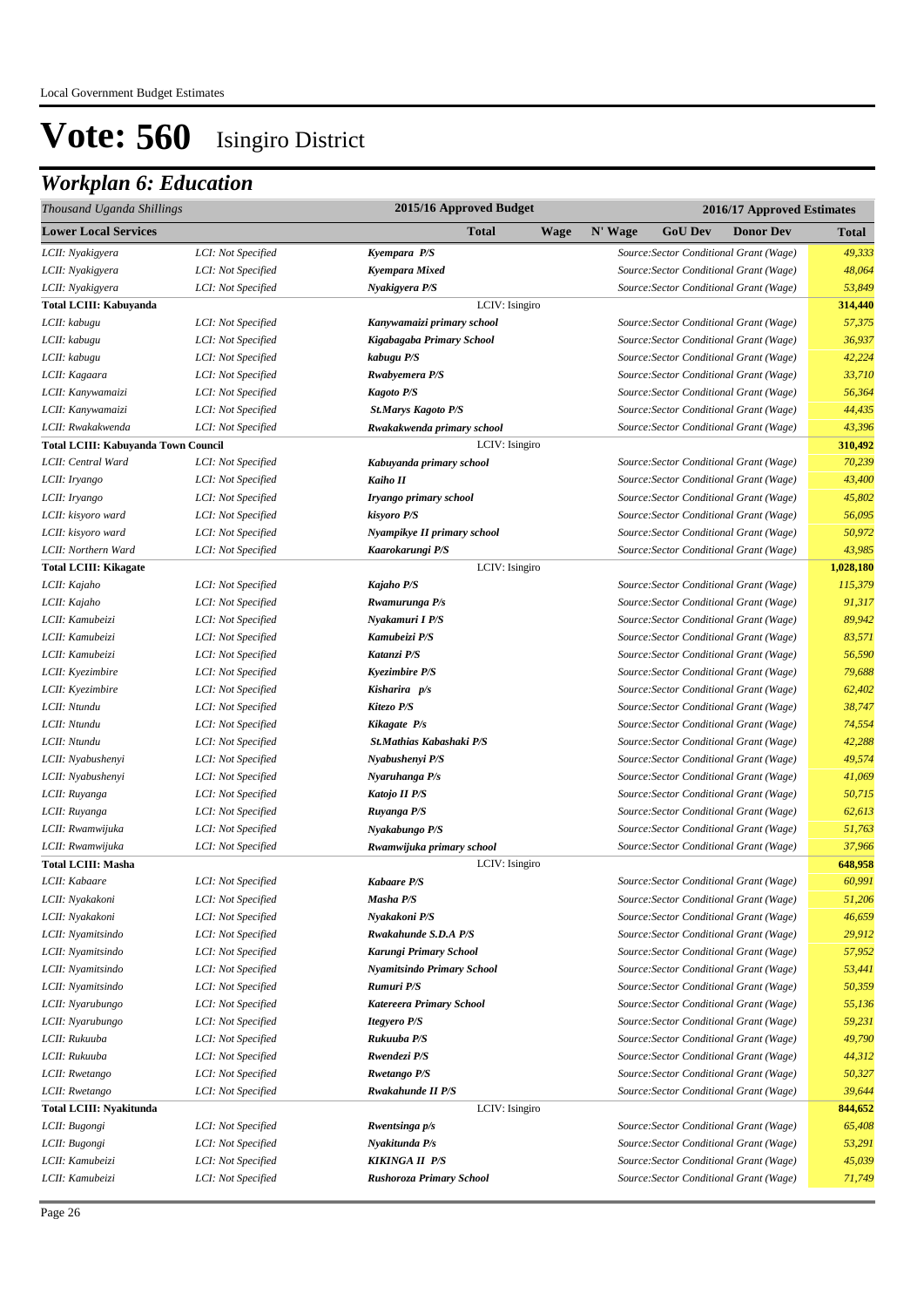| Thousand Uganda Shillings      | 2015/16 Approved Budget<br>2016/17 Approved Estimates |                           |             |         |                |                                         |              |
|--------------------------------|-------------------------------------------------------|---------------------------|-------------|---------|----------------|-----------------------------------------|--------------|
| <b>Lower Local Services</b>    |                                                       | <b>Total</b>              | <b>Wage</b> | N' Wage | <b>GoU Dev</b> | <b>Donor Dev</b>                        | <b>Total</b> |
| LCII: Kihiihi                  | LCI: Not Specified                                    | Kihiihi Primary School    |             |         |                | Source: Sector Conditional Grant (Wage) | 44,090       |
| LCII: Kihiihi                  | LCI: Not Specified                                    | Nyandama P/S              |             |         |                | Source: Sector Conditional Grant (Wage) | 25,662       |
| LCII: Kihiihi                  | LCI: Not Specified                                    | Sanni Pentecostal P/S     |             |         |                | Source: Sector Conditional Grant (Wage) | 29,211       |
| LCII: Migyera                  | LCI: Not Specified                                    | Migyera II primary school |             |         |                | Source: Sector Conditional Grant (Wage) | 37,421       |
| LCII: Ntungu                   | LCI: Not Specified                                    | <b>Ntungu Mixed P/S</b>   |             |         |                | Source: Sector Conditional Grant (Wage) | 46,590       |
| LCII: Ntungu                   | LCI: Not Specified                                    | Ntungu Boys P/S           |             |         |                | Source: Sector Conditional Grant (Wage) | 53,266       |
| LCII: Ntungu                   | LCI: Not Specified                                    | <b>ISHINGISHA P/S</b>     |             |         |                | Source: Sector Conditional Grant (Wage) | 43,042       |
| LCII: Nyakarambi               | LCI: Not Specified                                    | Kabumba P/S               |             |         |                | Source: Sector Conditional Grant (Wage) | 25,480       |
| LCII: Nyakarambi               | LCI: Not Specified                                    | Nyanjetagyera P/S         |             |         |                | Source: Sector Conditional Grant (Wage) | 43,883       |
| LCII: Nyakarambi               | LCI: Not Specified                                    | Kabatangare P/S           |             |         |                | Source: Sector Conditional Grant (Wage) | 43,369       |
| LCII: Ruhiira                  | LCI: Not Specified                                    | Ruhiira P/S               |             |         |                | Source: Sector Conditional Grant (Wage) | 42,487       |
| LCII: Ruhiira                  | LCI: Not Specified                                    | Omwicwamba P/S            |             |         |                | Source: Sector Conditional Grant (Wage) | 62,653       |
| LCII: Ruhiira                  | LCI: Not Specified                                    | Ngoma P/S                 |             |         |                | Source: Sector Conditional Grant (Wage) | 43,268       |
| LCII: Ruhiira                  | LCI: Not Specified                                    | Nyakamuri II P/S          |             |         |                | Source: Sector Conditional Grant (Wage) | 68,744       |
| Total LCIII: Nyamuyanja        |                                                       | LCIV: Isingiro            |             |         |                |                                         | 519,666      |
| LCII: Ibumba                   | LCI: Not Specified                                    | Kayonza P/S               |             |         |                | Source: Sector Conditional Grant (Wage) | 45,231       |
| LCII: Ibumba                   | LCI: Not Specified                                    | Kamutumo P/S              |             |         |                | Source: Sector Conditional Grant (Wage) | 27,623       |
| LCII: Ibumba                   | LCI: Not Specified                                    | Kyanza P/S                |             |         |                | Source: Sector Conditional Grant (Wage) | 45,805       |
| LCII: Ibumba                   | LCI: Not Specified                                    | Ijugangoma P/S            |             |         |                | Source: Sector Conditional Grant (Wage) | 42,916       |
| LCII: Ibumba                   | LCI: Not Specified                                    | Ibumba P/School           |             |         |                | Source: Sector Conditional Grant (Wage) | 31,865       |
| LCII: Katanoga                 | LCI: Not Specified                                    | St. Peters Katanoga P/S   |             |         |                | Source: Sector Conditional Grant (Wage) | 44,889       |
| LCII: Katanoga                 | LCI: Not Specified                                    | Katanoga Parimary School  |             |         |                | Source: Sector Conditional Grant (Wage) | 59,806       |
| LCII: Kigyendwa                | LCI: Not Specified                                    | Nyamuyanja Modern P/S     |             |         |                | Source: Sector Conditional Grant (Wage) | 54,101       |
| LCII: Nyamuyanja               | LCI: Not Specified                                    | Kiihwa Primary School     |             |         |                | Source: Sector Conditional Grant (Wage) | 72,314       |
| LCII: Nyamuyanja               | LCI: Not Specified                                    | Nyakibaare P/S            |             |         |                | Source: Sector Conditional Grant (Wage) | 50,225       |
| LCII: Nyamuyanja               | LCI: Not Specified                                    | Nyamuyanja Central P/S    |             |         |                | Source: Sector Conditional Grant (Wage) | 44,889       |
| <b>Total LCIII: Ruborogota</b> |                                                       | LCIV: Isingiro            |             |         |                |                                         | 397,980      |
| LCII: Karama                   | LCI: Not Specified                                    | <b>Ibinja P/S</b>         |             |         |                | Source: Sector Conditional Grant (Wage) | 34,356       |
| LCII: Karama                   | LCI: Not Specified                                    | Karama II P/S             |             |         |                | Source: Sector Conditional Grant (Wage) | 23,749       |
| LCII: Karama                   | LCI: Not Specified                                    | <b>KENTEEKO P/S</b>       |             |         |                | Source: Sector Conditional Grant (Wage) | 44,090       |
| LCII: Kyamusooni               | LCI: Not Specified                                    | Ruborogota P/S            |             |         |                | Source: Sector Conditional Grant (Wage) | 48,751       |
| LCII: Kyamusooni               | LCI: Not Specified                                    | Kyamusooni primary school |             |         |                | Source: Sector Conditional Grant (Wage) | 41,803       |
| LCII: Nshenyi                  | LCI: Not Specified                                    | <b>NYABUGANDO P/S</b>     |             |         |                | Source: Sector Conditional Grant (Wage) | 40,173       |
| LCII: Ruborogota               | LCI: Not Specified                                    | Kashenyi P/S              |             |         |                | Source: Sector Conditional Grant (Wage) | 41,136       |
| LCII: Ruborogota               | LCI: Not Specified                                    | <b>MPOMA P/S</b>          |             |         |                | Source: Sector Conditional Grant (Wage) | 39,468       |
| LCII: Rwangunga                | LCI: Not Specified                                    | Kagabagaba primary school |             |         |                | Source: Sector Conditional Grant (Wage) | 40,455       |
| LCII: Rwangunga                | LCI: Not Specified                                    | Bibungo primary school    |             |         |                | Source: Sector Conditional Grant (Wage) | 43,999       |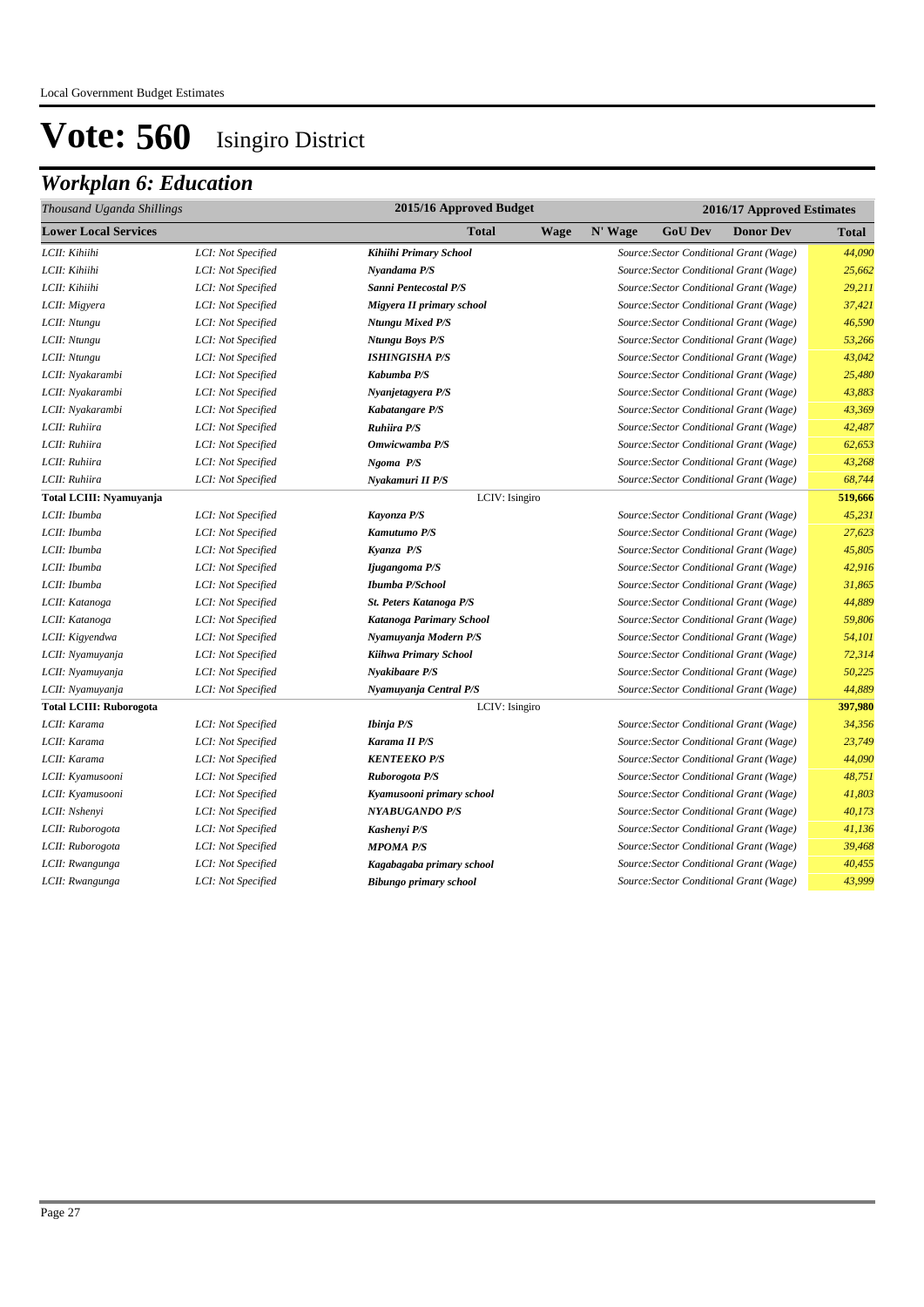| Thousand Uganda Shillings                  |                    |                                 | 2015/16 Approved Budget |              |         |                |              | 2016/17 Approved Estimates              |              |
|--------------------------------------------|--------------------|---------------------------------|-------------------------|--------------|---------|----------------|--------------|-----------------------------------------|--------------|
| <b>Lower Local Services</b>                |                    |                                 | <b>Total</b>            | <b>Wage</b>  | N' Wage | <b>GoU Dev</b> |              | <b>Donor Dev</b>                        | <b>Total</b> |
| 263367 Sector Conditional Grant (Non-Wage) |                    |                                 | $\mathbf{0}$            | $\mathbf{0}$ | 741,822 |                | $\mathbf{0}$ | $\mathbf{0}$                            | 741,822      |
| <b>Total LCIII: Endiinzi</b>               |                    |                                 | LCIV: Bukanga           |              |         |                |              |                                         | 13,977       |
| LCII: Busheeka                             | LCI: Not Specified | Rwambaga P/S                    |                         |              |         |                |              | Source: Sector Conditional Grant (Non-W | 3,236        |
| LCII: Busheeka                             | LCI: Not Specified | <b>Busheeka P/S</b>             |                         |              |         |                |              | Source: Sector Conditional Grant (Non-W | 3,183        |
| LCII: Nyabyondo                            | LCI: Not Specified | <b>NYABYONDO P/S</b>            |                         |              |         |                |              | Source: Sector Conditional Grant (Non-W | 3,123        |
| LCII: Rwanjogyera                          | LCI: Not Specified | Rwanjogyera P/S                 |                         |              |         |                |              | Source: Sector Conditional Grant (Non-W | 4,435        |
| <b>Total LCIII: Endiinzi Town Council</b>  |                    |                                 | LCIV: Bukanga           |              |         |                |              |                                         | 11,032       |
| LCII: Endiinzi                             | LCI: Not Specified | Kitooha P/s                     |                         |              |         |                |              | Source: Sector Conditional Grant (Non-W | 3,367        |
| LCII: Endiinzi B                           | LCI: Not Specified | Endiinzi P/s                    |                         |              |         |                |              | Source: Sector Conditional Grant (Non-W | 3,295        |
| LCII: Kikoba                               | LCI: Not Specified | KAMAAYA P/S                     |                         |              |         |                |              | Source: Sector Conditional Grant (Non-W | 4,369        |
| <b>Total LCIII: Kashumba</b>               |                    |                                 | LCIV: Bukanga           |              |         |                |              |                                         | 37,170       |
| LCII: Kankingi                             | LCI: Not Specified | <b>KANKINGI P/S</b>             |                         |              |         |                |              | Source: Sector Conditional Grant (Non-W | 3,552        |
| LCII: Kankingi                             | LCI: Not Specified | Kagango P/S                     |                         |              |         |                |              | Source: Sector Conditional Grant (Non-W | 3,163        |
| LCII: Kankingi                             | LCI: Not Specified | <b>JURU P/S</b>                 |                         |              |         |                |              | Source: Sector Conditional Grant (Non-W | 12,037       |
| LCII: Kasharira                            | LCI: Not Specified | Kabura Madarasat                |                         |              |         |                |              | Source: Sector Conditional Grant (Non-W | 2,800        |
| LCII: Kashumba                             | LCI: Not Specified | <b>Buhungiro Demo P/S</b>       |                         |              |         |                |              | Source: Sector Conditional Grant (Non-W | 3,756        |
| LCII: Kigaragara                           | LCI: Not Specified | Kigaragara Primary School       |                         |              |         |                |              | Source: Sector Conditional Grant (Non-W | 3,196        |
| LCII: Kigaragara                           | LCI: Not Specified | Kasheshe p/s                    |                         |              |         |                |              | Source: Sector Conditional Grant (Non-W | 3,104        |
| LCII: Murema                               | LCI: Not Specified | <b>MUREMA P/S</b>               |                         |              |         |                |              | Source: Sector Conditional Grant (Non-W | 2,708        |
| LCII: Rushwa                               | LCI: Not Specified | Kiyenje p/s                     |                         |              |         |                |              | Source: Sector Conditional Grant (Non-W | 2,853        |
| <b>Total LCIII: Mbaare</b>                 |                    |                                 | LCIV: Bukanga           |              |         |                |              |                                         | 39,934       |
| LCII: Burigi                               | LCI: Not Specified | <b>BURIGI COU P/S</b>           |                         |              |         |                |              | Source: Sector Conditional Grant (Non-W | 2,570        |
| LCII: Burigi                               | LCI: Not Specified | <b>Burigi Catholic P/S</b>      |                         |              |         |                |              | Source: Sector Conditional Grant (Non-W | 2,622        |
| LCII: Kihanda                              | LCI: Not Specified | <b>Kempara</b>                  |                         |              |         |                |              | Source: Sector Conditional Grant (Non-W | 3,559        |
| LCII: Kihanda                              | LCI: Not Specified | Mishenyi I                      |                         |              |         |                |              | Source: Sector Conditional Grant (Non-W | 3,071        |
| LCII: Kihanda                              | LCI: Not Specified | <b>KIHANDA MIXED P/S</b>        |                         |              |         |                |              | Source: Sector Conditional Grant (Non-W | 4,198        |
| LCII: Kihanda                              | LCI: Not Specified | Mishenyi II P/S                 |                         |              |         |                |              | Source: Sector Conditional Grant (Non-W | 2,893        |
| LCII: Kyabahesi                            | LCI: Not Specified | Kahungye primary school         |                         |              |         |                |              | Source: Sector Conditional Grant (Non-W | 3,921        |
| LCII: Kyabahesi                            | LCI: Not Specified | Kyabahesi Primary School        |                         |              |         |                |              | Source: Sector Conditional Grant (Non-W | 3,796        |
| LCII: Nshororo                             | LCI: Not Specified | Kemengo p/s                     |                         |              |         |                |              | Source: Sector Conditional Grant (Non-W | 2,346        |
| LCII: Nshororo                             | LCI: Not Specified | <b>Nshororo P/S</b>             |                         |              |         |                |              | Source: Sector Conditional Grant (Non-W | 3,875        |
| LCII: Nshororo                             | LCI: Not Specified | <b>Mbaare P/S</b>               |                         |              |         |                |              | Source: Sector Conditional Grant (Non-W | 3,354        |
| LCII: Nyamarungi                           | LCI: Not Specified | Nyamarungi P/S                  |                         |              |         |                |              | Source: Sector Conditional Grant (Non-W | 3,730        |
| <b>Total LCIII: Ngarama</b>                |                    |                                 | LCIV: Bukanga           |              |         |                |              |                                         | 66,767       |
| LCII: Burungamo                            | LCI: Not Specified | <b>Burungamo primary school</b> |                         |              |         |                |              | Source: Sector Conditional Grant (Non-W | 4,699        |
| LCII: Burungamo                            | LCI: Not Specified | Kyakabindi P/s                  |                         |              |         |                |              | Source: Sector Conditional Grant (Non-W | 3,704        |
| LCII: Burungamo                            | LCI: Not Specified | <b>Burungamo C.O.U</b>          |                         |              |         |                |              | Source: Sector Conditional Grant (Non-W | 4,910        |
| LCII: Kabaare                              | LCI: Not Specified | <b>KAMATARISI P/S</b>           |                         |              |         |                |              | Source: Sector Conditional Grant (Non-W | 4,238        |
| LCII: Kabaare                              | LCI: Not Specified | Kyajungu p/s                    |                         |              |         |                |              | Source: Sector Conditional Grant (Non-W | 3,671        |
| LCII: Kabaare                              | LCI: Not Specified | St. Johns Biharwe P/S           |                         |              |         |                |              | Source: Sector Conditional Grant (Non-W | 3,657        |
| LCII: Kagaaga                              | LCI: Not Specified | Kagaaga 11 P/S                  |                         |              |         |                |              | Source: Sector Conditional Grant (Non-W | 4,871        |
| LCII: Kakamba                              | LCI: Not Specified | Kashenyi P/S                    |                         |              |         |                |              | Source: Sector Conditional Grant (Non-W | 2,326        |
| LCII: Kakamba                              | LCI: Not Specified | Kayenje II                      |                         |              |         |                |              | Source: Sector Conditional Grant (Non-W | 6,763        |
| LCII: Kakamba                              | LCI: Not Specified | <b>Burumba</b> P/S              |                         |              |         |                |              | Source: Sector Conditional Grant (Non-W | 3,493        |
| LCII: Ngarama                              | LCI: Not Specified | Ngarama Catholic Primary School |                         |              |         |                |              | Source: Sector Conditional Grant (Non-W | 4,007        |
| LCII: Ngarama                              | LCI: Not Specified | Kayenje I P/S                   |                         |              |         |                |              | Source: Sector Conditional Grant (Non-W | 4,383        |
| LCII: Ngarama                              | LCI: Not Specified | Ngarama C.O.U                   |                         |              |         |                |              | Source: Sector Conditional Grant (Non-W | 6,057        |
| LCII: Ngarama                              | LCI: Not Specified | <b>Kakuuto P/S</b>              |                         |              |         |                |              | Source: Sector Conditional Grant (Non-W | 4,020        |
| LCII: Ngarama                              | LCI: Not Specified | KISHOJO P/S                     |                         |              |         |                |              | Source: Sector Conditional Grant (Non-W | 3,110        |
| LCII: Ngarama                              | LCI: Not Specified | <b>Rukonje P/S</b>              |                         |              |         |                |              | Source: Sector Conditional Grant (Non-W | 2,860        |
| <b>Total LCIII: Rugaaga</b>                |                    |                                 | LCIV: Bukanga           |              |         |                |              |                                         | 55,824       |
| LCII: Kabaare                              | LCI: Not Specified | Keirungu p/s                    |                         |              |         |                |              | Source: Sector Conditional Grant (Non-W | 4,666        |
| LCII: Kashojwa                             | LCI: Not Specified | Kashojwa Primary school         |                         |              |         |                |              | Source: Sector Conditional Grant (Non-W | 19,803       |
| LCII: Kiryaburo                            | LCI: Not Specified | Kiryaburo p/s                   |                         |              |         |                |              | Source: Sector Conditional Grant (Non-W | 4,765        |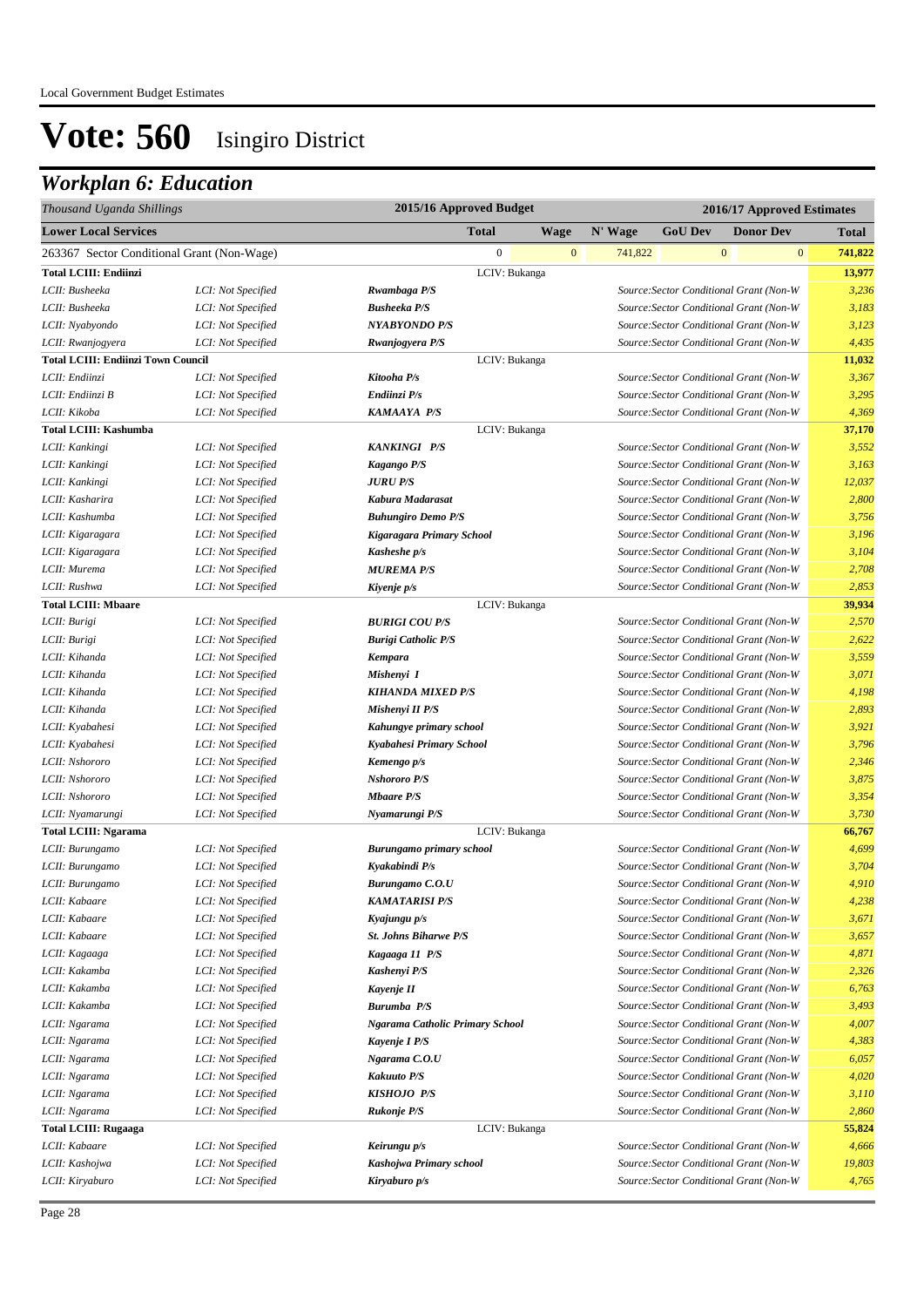| Thousand Uganda Shillings                   |                    | 2015/16 Approved Budget               | 2016/17 Approved Estimates                    |              |  |  |
|---------------------------------------------|--------------------|---------------------------------------|-----------------------------------------------|--------------|--|--|
| <b>Lower Local Services</b>                 |                    | <b>Total</b><br><b>Wage</b>           | <b>GoU Dev</b><br>N' Wage<br><b>Donor Dev</b> | <b>Total</b> |  |  |
| LCII: Kyampango                             | LCI: Not Specified | Rugaaga p/s                           | Source: Sector Conditional Grant (Non-W       | 4,337        |  |  |
| LCII: Kyarubambura                          | LCI: Not Specified | Birunduma p/s                         | Source: Sector Conditional Grant (Non-W       | 4,093        |  |  |
| LCII: Kyarubambura                          | LCI: Not Specified | Kyarubambura P/S                      | Source: Sector Conditional Grant (Non-W       | 3,203        |  |  |
| LCII: Nyabubaare                            | LCI: Not Specified | Nyabubare                             | Source: Sector Conditional Grant (Non-W       | 2,807        |  |  |
| LCII: Nyabubaare                            | LCI: Not Specified | <b>KATUNTU P/S</b>                    | Source: Sector Conditional Grant (Non-W       | 3,282        |  |  |
| LCII: Rwangabo                              | LCI: Not Specified | Katooma I P/S                         | Source: Sector Conditional Grant (Non-W       | 2,734        |  |  |
| LCII: Rwangabo                              | LCI: Not Specified | <b>Rushongye P/S</b>                  | Source: Sector Conditional Grant (Non-W       | 3,967        |  |  |
| LCII: Rwangabo                              | LCI: Not Specified | <b>KEMENGO COPE P/S</b>               | Source: Sector Conditional Grant (Non-W       | 2,168        |  |  |
| <b>Total LCIII: Rushasha</b>                |                    | LCIV: Bukanga                         |                                               | 44,085       |  |  |
| LCII: Ihunga                                | LCI: Not Specified | Rubondo P/S                           | Source: Sector Conditional Grant (Non-W       | 17,759       |  |  |
| LCII: Ihunga                                | LCI: Not Specified | <b>KENDOBO COPE P/S</b>               | Source: Sector Conditional Grant (Non-W       | 2,932        |  |  |
| LCII: Ihunga                                | LCI: Not Specified | <b>KENDOBO P/S</b>                    | Source: Sector Conditional Grant (Non-W       | 3,275        |  |  |
| LCII: Mirambiro                             | LCI: Not Specified | Kabazana Primary School               | Source: Sector Conditional Grant (Non-W       | 12,212       |  |  |
| LCII: Rushasha                              | LCI: Not Specified | <b>KARYAMENVU Cope P/S</b>            | Source: Sector Conditional Grant (Non-W       | 2,570        |  |  |
| LCII: Rushasha                              | LCI: Not Specified | Kamutinganzi P/S                      | Source: Sector Conditional Grant (Non-W       | 2,702        |  |  |
| LCII: Rwantaha                              | LCI: Not Specified | Karunga P/S                           | Source: Sector Conditional Grant (Non-W       | 2,636        |  |  |
| <b>Total LCIII: Birere</b>                  |                    | LCIV: Isingiro                        |                                               | 35,334       |  |  |
| LCII: Kahenda                               | LCI: Not Specified | Kahenda P/S                           | Source: Sector Conditional Grant (Non-W       | 2,662        |  |  |
| LCII: Kahenda                               | LCI: Not Specified | <b>St.Deos Kitooha Primary School</b> | Source: Sector Conditional Grant (Non-W       | 2,814        |  |  |
| LCII: Kahenda                               | LCI: Not Specified | Ndaragi P/S                           | Source: Sector Conditional Grant (Non-W       | 3,625        |  |  |
| LCII: Kasaana                               | LCI: Not Specified | <b>Birere Mixed Primary School</b>    | Source: Sector Conditional Grant (Non-W       | 3,407        |  |  |
| LCII: Kasaana                               | LCI: Not Specified | <b>Kibona Girls P/S</b>               | Source: Sector Conditional Grant (Non-W       | 3,374        |  |  |
| LCII: Kasaana                               | LCI: Not Specified | Mpambazi P/S                          | Source: Sector Conditional Grant (Non-W       | 3,433        |  |  |
| LCII: Kasaana                               | LCI: Not Specified | <b>Kibona Boys P/S</b>                | Source: Sector Conditional Grant (Non-W       | 3,394        |  |  |
| LCII: Kishuro                               | LCI: Not Specified | <b>Butenga P/S</b>                    | Source: Sector Conditional Grant (Non-W       | 2,866        |  |  |
| LCII: Kishuro                               | LCI: Not Specified | <b>Kishuro Moslem P/S</b>             | Source: Sector Conditional Grant (Non-W       | 3,117        |  |  |
| LCII: Kyera                                 | LCI: Not Specified | Rukoma P/S                            | Source: Sector Conditional Grant (Non-W       | 2,556        |  |  |
| LCII: Kyera                                 | LCI: Not Specified | Kitooma P/S                           | Source: Sector Conditional Grant (Non-W       | 4,086        |  |  |
| <b>Total LCIII: Isingiro Town Council</b>   |                    | LCIV: Isingiro                        |                                               | 59,081       |  |  |
| LCII: Kaharo                                | LCI: Not Specified | Igayaza p/s                           | Source: Sector Conditional Grant (Non-W       | 2,820        |  |  |
| LCII: Kaharo                                | LCI: Not Specified | <b>GAYAZA MIXED P/S</b>               | Source: Sector Conditional Grant (Non-W       | 3,565        |  |  |
| LCII: Kaharo                                | LCI: Not Specified | <b>KISHAYE P/S</b>                    | Source: Sector Conditional Grant (Non-W       | 5,372        |  |  |
| LCII: Kaharo                                | LCI: Not Specified | Kyeirumba Primary School              | Source: Sector Conditional Grant (Non-W       | 3,374        |  |  |
| LCII: Kamuli                                | LCI: Not Specified | <b>Kigyende P/S</b>                   | Source: Sector Conditional Grant (Non-W       | 3,394        |  |  |
| LCII: Kamuli                                | LCI: Not Specified | <b>KAMURI P/S</b>                     | Source: Sector Conditional Grant (Non-W       | 3,592        |  |  |
| LCII: Kamuli                                | LCI: Not Specified | <b>Ruhimbo Muslim P/S</b>             | Source: Sector Conditional Grant (Non-W       | 3,447        |  |  |
| LCII: Kyabishaho                            | LCI: Not Specified | Kahirimbi P/s                         | Source: Sector Conditional Grant (Non-W       | 6,545        |  |  |
| LCII: Kyabishaho                            | LCI: Not Specified | Guma memorial P/S                     | Source: Sector Conditional Grant (Non-W       | 2,326        |  |  |
| LCII: Kyabishaho                            | LCI: Not Specified | Rwekubo P/S                           | Source: Sector Conditional Grant (Non-W       | 5,174        |  |  |
| LCII: Kyabishaho                            | LCI: Not Specified | Kyabishaho P/S                        | Source: Sector Conditional Grant (Non-W       | 3,783        |  |  |
| LCII: Mabona                                | LCI: Not Specified | Kyabirukwa P/S                        | Source: Sector Conditional Grant (Non-W       | 4,732        |  |  |
| LCII: Mabona                                | LCI: Not Specified | Kibwera P/S                           | Source: Sector Conditional Grant (Non-W       | 4,442        |  |  |
| LCII: Mabona                                | LCI: Not Specified | St. Peters Kyoga P/S                  | Source: Sector Conditional Grant (Non-W       | 3,578        |  |  |
| LCII: Mabona                                | LCI: Not Specified | Kyarumigana P/s                       | Source: Sector Conditional Grant (Non-W       | 2,939        |  |  |
| <b>Total LCIII: Kaberebere Town Council</b> |                    | LCIV: Isingiro                        |                                               | 14,313       |  |  |
| LCII: Kaberebere East                       | LCI: Not Specified | <b>Rweiziringiro Primary School</b>   | Source: Sector Conditional Grant (Non-W       | 3,334        |  |  |
| LCII: Kaberebere South                      | LCI: Not Specified | <b>Kaberebere P/S</b>                 | Source: Sector Conditional Grant (Non-W       | 4,528        |  |  |
| LCII: Kaberebere South                      | LCI: Not Specified | <b>Kakoma P/S</b>                     | Source: Sector Conditional Grant (Non-W       | 2,873        |  |  |
| LCII: Kaberebere West                       | LCI: Not Specified | Rutsya P/S                            | Source: Sector Conditional Grant (Non-W       | 3,578        |  |  |
| <b>Total LCIII: Kabingo</b>                 |                    | LCIV: Isingiro                        |                                               | 49,395       |  |  |
| LCII: Kagarama                              | LCI: Not Specified | <b>KITURA PARENTS P/S</b>             | Source: Sector Conditional Grant (Non-W       | 3,447        |  |  |
| LCII: Kagarama                              | LCI: Not Specified | Kabibi P/S                            | Source: Sector Conditional Grant (Non-W       | 3,664        |  |  |
| LCII: Kagarama                              | LCI: Not Specified | <b>KAGARAMA P/S</b>                   | Source: Sector Conditional Grant (Non-W       | 2,992        |  |  |
| LCII: Kagarama                              | LCI: Not Specified | Kicwekano Primary School              | Source: Sector Conditional Grant (Non-W       | 2,873        |  |  |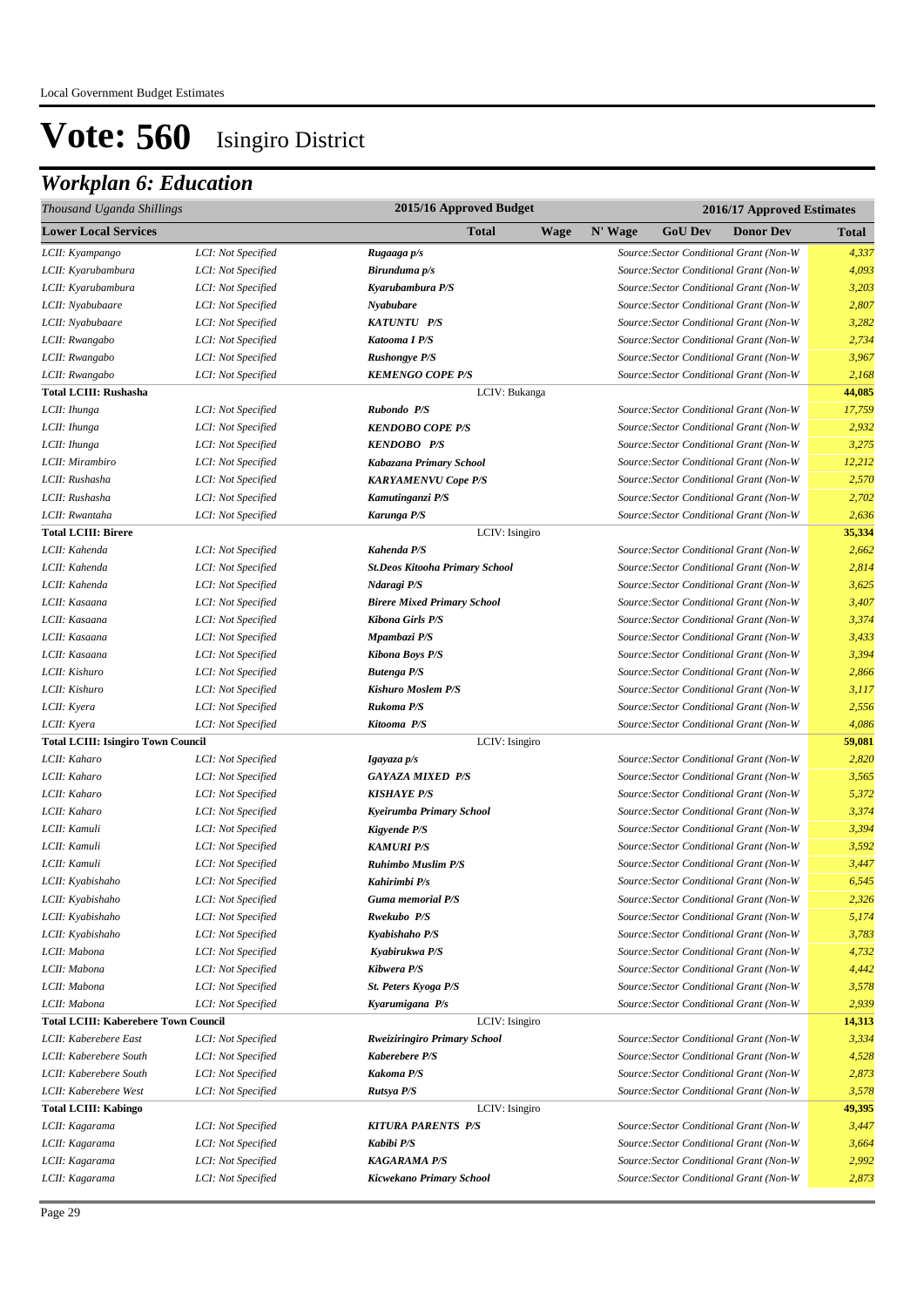| Thousand Uganda Shillings                  |                                          | 2015/16 Approved Budget                   |                        | 2016/17 Approved Estimates |                                                                                    |                |  |  |
|--------------------------------------------|------------------------------------------|-------------------------------------------|------------------------|----------------------------|------------------------------------------------------------------------------------|----------------|--|--|
| <b>Lower Local Services</b>                |                                          | Total                                     | N' Wage<br><b>Wage</b> | <b>GoU Dev</b>             | <b>Donor Dev</b>                                                                   | <b>Total</b>   |  |  |
| LCII: Katembe                              | LCI: Not Specified                       | Katembe P/S                               |                        |                            | Source: Sector Conditional Grant (Non-W                                            | 5,180          |  |  |
| LCII: Kyabinunga                           | LCI: Not Specified                       | <b>Buhungura P/S</b>                      |                        |                            | Source: Sector Conditional Grant (Non-W                                            | 2,761          |  |  |
| LCII: Kyabinunga                           | LCI: Not Specified                       | Kyandera P/S                              |                        |                            | Source: Sector Conditional Grant (Non-W                                            | 2,550          |  |  |
| LCII: Kyarugaaju                           | LCI: Not Specified                       | Kayonza Cope                              |                        |                            | Source: Sector Conditional Grant (Non-W                                            | 2,148          |  |  |
| LCII: Kyarugaaju                           | LCI: Not Specified                       | Rubira Cope Primary School                |                        |                            | Source: Sector Conditional Grant (Non-W                                            | 2,214          |  |  |
| LCII: Kyarugaaju                           | LCI: Not Specified                       | Kagogo United P/school                    |                        |                            | Source: Sector Conditional Grant (Non-W                                            | 2,451          |  |  |
| LCII: Kyarugaaju                           | LCI: Not Specified                       | Nyakayojo III P/S                         |                        |                            | Source: Sector Conditional Grant (Non-W                                            | 2,444          |  |  |
| LCII: Kyarugaaju                           | LCI: Not Specified                       | Kyarugaju P/S                             |                        |                            | Source: Sector Conditional Grant (Non-W                                            | 3,196          |  |  |
| LCII: Nyakigyera                           | LCI: Not Specified                       | <b>Byaruha P/S</b>                        |                        |                            | Source: Sector Conditional Grant (Non-W                                            | 3,367          |  |  |
| LCII: Nyakigyera                           | LCI: Not Specified                       | Kyempara P/S                              |                        |                            | Source: Sector Conditional Grant (Non-W                                            | 3,381          |  |  |
| LCII: Nyakigyera                           | LCI: Not Specified                       | Kyempara Mixed                            |                        |                            | Source: Sector Conditional Grant (Non-W                                            | 2,589          |  |  |
| LCII: Nyakigyera                           | LCI: Not Specified                       | Nyakigyera P/S                            |                        |                            | Source: Sector Conditional Grant (Non-W                                            | 4,139          |  |  |
| Total LCIII: Kabuyanda                     |                                          | LCIV: Isingiro                            |                        |                            |                                                                                    | 29,393         |  |  |
| LCII: kabugu                               | LCI: Not Specified                       | Kigabagaba Primary School                 |                        |                            | Source: Sector Conditional Grant (Non-W                                            | 2,972          |  |  |
| LCII: kabugu                               | LCI: Not Specified                       | Kanywamaizi primary school                |                        |                            | Source: Sector Conditional Grant (Non-W                                            | 6,835          |  |  |
| LCII: kabugu                               | LCI: Not Specified                       | kabugu P/S                                |                        |                            | Source: Sector Conditional Grant (Non-W                                            | 3,855          |  |  |
| LCII: Kagaara                              | LCI: Not Specified                       | <b>Rwabyemera P/S</b>                     |                        |                            | Source: Sector Conditional Grant (Non-W                                            | 3,447          |  |  |
| LCII: Kanywamaizi                          | LCI: Not Specified                       | <b>Kagoto P/S</b>                         |                        |                            | Source: Sector Conditional Grant (Non-W                                            | 3,394          |  |  |
| LCII: Kanywamaizi                          | LCI: Not Specified                       | <b>St.Marys Kagoto P/S</b>                |                        |                            | Source: Sector Conditional Grant (Non-W                                            | 3,723          |  |  |
| LCII: Rwakakwenda                          | LCI: Not Specified                       | Rwakakwenda primary school                |                        |                            | Source: Sector Conditional Grant (Non-W                                            | 5,167          |  |  |
| <b>Total LCIII: Kabuyanda Town Council</b> |                                          | LCIV: Isingiro                            |                        |                            |                                                                                    | 22,894         |  |  |
| LCII: Central Ward                         | LCI: Not Specified                       | Kabuyanda primary school                  |                        |                            | Source: Sector Conditional Grant (Non-W                                            | 4,699          |  |  |
| LCII: Iryango                              | LCI: Not Specified                       | Iryango primary school                    |                        |                            | Source: Sector Conditional Grant (Non-W                                            | 3,315          |  |  |
| LCII: Iryango                              | LCI: Not Specified                       | Kaiho II                                  |                        |                            | Source: Sector Conditional Grant (Non-W                                            | 3,308          |  |  |
| LCII: kisyoro ward                         | LCI: Not Specified                       | kisyoro P/S                               |                        |                            | Source: Sector Conditional Grant (Non-W                                            | 4,818          |  |  |
| LCII: kisyoro ward                         | LCI: Not Specified                       | Nyampikye II primary school               |                        |                            | Source: Sector Conditional Grant (Non-W                                            | 3,981          |  |  |
| LCII: Northern Ward                        | LCI: Not Specified                       | Kaarokarungi P/S                          |                        |                            | Source: Sector Conditional Grant (Non-W                                            | 2,774          |  |  |
| <b>Total LCIII: Kikagate</b>               |                                          | LCIV: Isingiro                            |                        |                            |                                                                                    | 85,026         |  |  |
| LCII: Kajaho                               | LCI: Not Specified                       | Rwamurunga P/s                            |                        |                            | Source: Sector Conditional Grant (Non-W                                            | 10,692         |  |  |
| LCII: Kajaho                               | LCI: Not Specified                       | Kajaho P/S                                |                        |                            | Source: Sector Conditional Grant (Non-W                                            | 9,347          |  |  |
| LCII: Kamubeizi                            | LCI: Not Specified                       | Kamubeizi P/S                             |                        |                            | Source: Sector Conditional Grant (Non-W                                            | 7,725          |  |  |
| LCII: Kamubeizi                            | LCI: Not Specified                       | Katanzi P/S                               |                        |                            | Source: Sector Conditional Grant (Non-W                                            | 3,961<br>5,767 |  |  |
| LCII: Kamubeizi<br>LCII: Kyezimbire        | LCI: Not Specified                       | Nyakamuri I P/S                           |                        |                            | Source: Sector Conditional Grant (Non-W                                            |                |  |  |
| LCII: Kyezimbire                           | LCI: Not Specified<br>LCI: Not Specified | <b>Kyezimbire P/S</b>                     |                        |                            | Source: Sector Conditional Grant (Non-W<br>Source: Sector Conditional Grant (Non-W | 5,378<br>4,521 |  |  |
| LCII: Ntundu                               | LCI: Not Specified                       | Kisharira p/s<br>St.Mathias Kabashaki P/S |                        |                            | Source: Sector Conditional Grant (Non-W                                            | 3,374          |  |  |
| LCII: Ntundu                               | LCI: Not Specified                       | Kitezo P/S                                |                        |                            | Source: Sector Conditional Grant (Non-W                                            | 3,466          |  |  |
| LCII: Ntundu                               | LCI: Not Specified                       | Kikagate P/s                              |                        |                            | Source: Sector Conditional Grant (Non-W                                            | 7,218          |  |  |
| LCII: Nyabushenyi                          | LCI: Not Specified                       | Nyaruhanga P/s                            |                        |                            | Source: Sector Conditional Grant (Non-W                                            | 4,369          |  |  |
| LCII: Nyabushenyi                          | LCI: Not Specified                       | Nyabushenyi P/S                           |                        |                            | Source: Sector Conditional Grant (Non-W                                            | 4,271          |  |  |
| LCII: Ruyanga                              | LCI: Not Specified                       | Ruyanga P/S                               |                        |                            | Source: Sector Conditional Grant (Non-W                                            | 5,958          |  |  |
| LCII: Ruyanga                              | LCI: Not Specified                       | Katojo II P/S                             |                        |                            | Source: Sector Conditional Grant (Non-W                                            | 4,126          |  |  |
| LCII: Rwamwijuka                           | LCI: Not Specified                       | Rwamwijuka primary school                 |                        |                            | Source: Sector Conditional Grant (Non-W                                            | 1,479          |  |  |
| LCII: Rwamwijuka                           | LCI: Not Specified                       | Nyakabungo P/S                            |                        |                            | Source: Sector Conditional Grant (Non-W                                            | 3,374          |  |  |
| <b>Total LCIII: Masha</b>                  |                                          | LCIV: Isingiro                            |                        |                            |                                                                                    | 42,405         |  |  |
| LCII: Kabaare                              | LCI: Not Specified                       | <b>Kabaare P/S</b>                        |                        |                            | Source: Sector Conditional Grant (Non-W                                            | 3,888          |  |  |
| LCII: Nyakakoni                            | LCI: Not Specified                       | Nyakakoni P/S                             |                        |                            | Source: Sector Conditional Grant (Non-W                                            | 2,906          |  |  |
| LCII: Nyakakoni                            | LCI: Not Specified                       | Masha P/S                                 |                        |                            | Source: Sector Conditional Grant (Non-W                                            | 3,196          |  |  |
| LCII: Nyamitsindo                          | LCI: Not Specified                       | Rwakahunde S.D.A P/S                      |                        |                            | Source: Sector Conditional Grant (Non-W                                            | 2,866          |  |  |
| LCII: Nyamitsindo                          | LCI: Not Specified                       | Rumuri P/S                                |                        |                            | Source: Sector Conditional Grant (Non-W                                            | 3,058          |  |  |
| LCII: Nyamitsindo                          | LCI: Not Specified                       | Nyamitsindo P/S                           |                        |                            | Source: Sector Conditional Grant (Non-W                                            | 3,262          |  |  |
| LCII: Nyamitsindo                          | LCI: Not Specified                       | Karungi Primary School                    |                        |                            | Source: Sector Conditional Grant (Non-W                                            | 3,723          |  |  |
| LCII: Nyarubungo                           | LCI: Not Specified                       | Katereera Primary School                  |                        |                            | Source: Sector Conditional Grant (Non-W                                            | 3,222          |  |  |
| LCII: Nyarubungo                           | LCI: Not Specified                       | <b>Itegyero P/S</b>                       |                        |                            | Source: Sector Conditional Grant (Non-W                                            | 3,585          |  |  |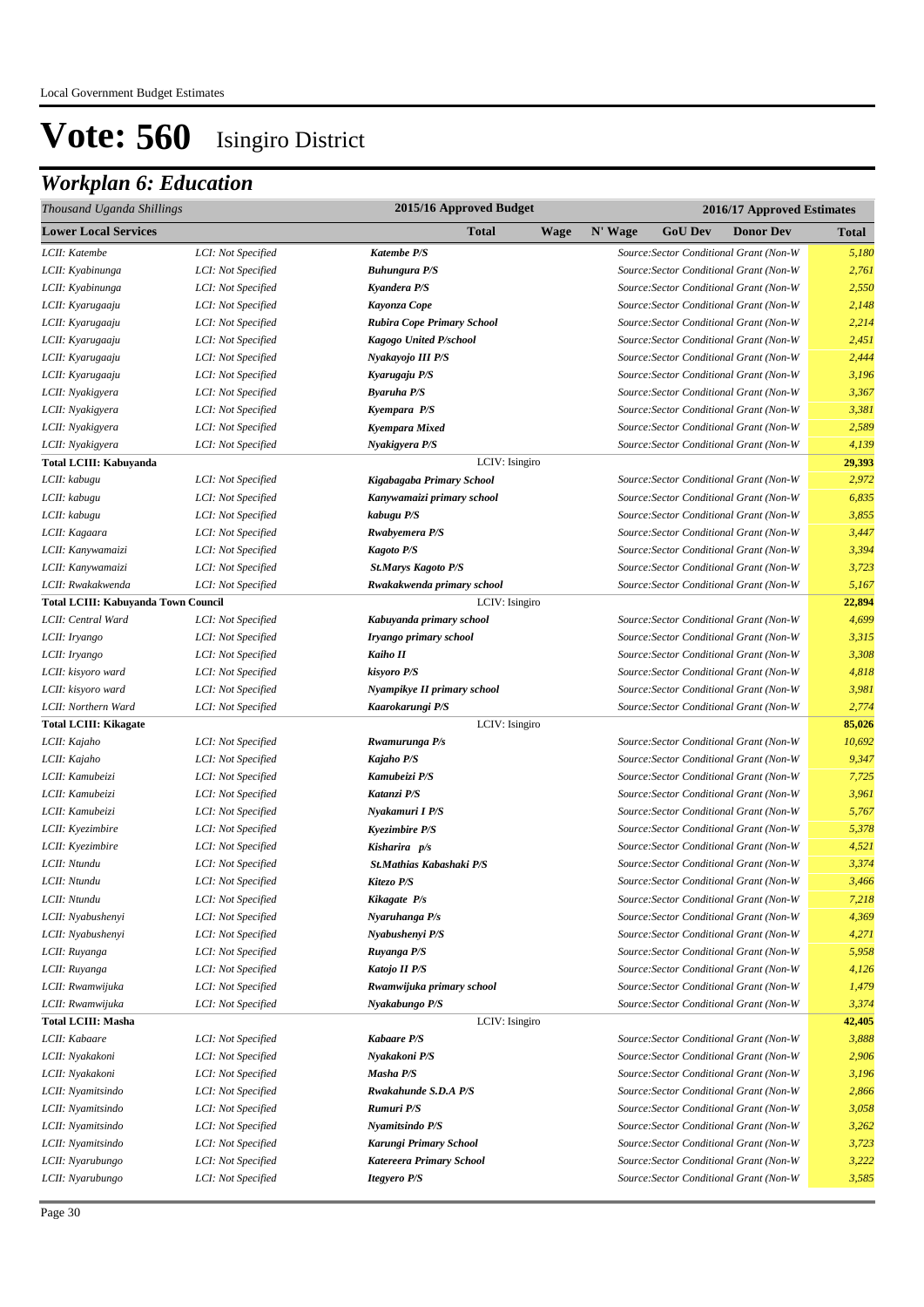| Thousand Uganda Shillings                      |                    |                                           | 2015/16 Approved Budget |             |         | 2016/17 Approved Estimates |                                         |              |  |  |
|------------------------------------------------|--------------------|-------------------------------------------|-------------------------|-------------|---------|----------------------------|-----------------------------------------|--------------|--|--|
| <b>Lower Local Services</b>                    |                    |                                           | <b>Total</b>            | <b>Wage</b> | N' Wage | <b>GoU Dev</b>             | <b>Donor Dev</b>                        | Total        |  |  |
| LCII: Rukuuba                                  | LCI: Not Specified | Rwendezi P/S                              |                         |             |         |                            | Source: Sector Conditional Grant (Non-W | 2,912        |  |  |
| LCII: Rukuuba                                  | LCI: Not Specified | Rukuuba P/S                               |                         |             |         |                            | Source: Sector Conditional Grant (Non-W | 3,750        |  |  |
| LCII: Rwetango                                 | LCI: Not Specified | <b>Rwetango P/S</b>                       |                         |             |         |                            | Source: Sector Conditional Grant (Non-W | 3,130        |  |  |
| LCII: Rwetango                                 | LCI: Not Specified | Rwakahunde II P/S                         |                         |             |         |                            | Source: Sector Conditional Grant (Non-W | 2,906        |  |  |
| <b>Total LCIII: Nyakitunda</b>                 |                    |                                           | LCIV: Isingiro          |             |         |                            |                                         | 65,960       |  |  |
| LCII: Bugongi                                  | LCI: Not Specified | Nyakitunda P/s                            |                         |             |         |                            | Source: Sector Conditional Grant (Non-W | 4,409        |  |  |
| LCII: Bugongi                                  | LCI: Not Specified | Rwentsinga p/s                            |                         |             |         |                            | Source: Sector Conditional Grant (Non-W | 6,242        |  |  |
| LCII: Kamubeizi                                | LCI: Not Specified | Rushoroza Primary School                  |                         |             |         |                            | Source: Sector Conditional Grant (Non-W | 4,587        |  |  |
| LCII: Kamubeizi                                | LCI: Not Specified | <b>KIKINGA II P/S</b>                     |                         |             |         |                            | Source: Sector Conditional Grant (Non-W | 3,189        |  |  |
| LCII: Kihiihi                                  | LCI: Not Specified | Kihiihi Primary School                    |                         |             |         |                            | Source: Sector Conditional Grant (Non-W | 2,794        |  |  |
| LCII: Kihiihi                                  | LCI: Not Specified | Nyandama P/S                              |                         |             |         |                            | Source: Sector Conditional Grant (Non-W | 2,767        |  |  |
| LCII: Kihiihi                                  | LCI: Not Specified | Sanni Pentecostal P/S                     |                         |             |         |                            | Source: Sector Conditional Grant (Non-W | 2,800        |  |  |
| LCII: Migyera                                  | LCI: Not Specified | Migyera II primary school                 |                         |             |         |                            | Source: Sector Conditional Grant (Non-W | 3,156        |  |  |
| LCII: Ntungu                                   | LCI: Not Specified | <b>Ntungu Mixed P/S</b>                   |                         |             |         |                            | Source: Sector Conditional Grant (Non-W | 3,236        |  |  |
| LCII: Ntungu                                   | LCI: Not Specified | <b>ISHINGISHA P/S</b>                     |                         |             |         |                            | Source: Sector Conditional Grant (Non-W | 3,328        |  |  |
| LCII: Ntungu                                   | LCI: Not Specified | Ntungu Boys P/S                           |                         |             |         |                            | Source: Sector Conditional Grant (Non-W | 4,073        |  |  |
| LCII: Nyakarambi                               | LCI: Not Specified | Kabumba P/S                               |                         |             |         |                            | Source: Sector Conditional Grant (Non-W | 3,394        |  |  |
| LCII: Nyakarambi                               | LCI: Not Specified | Nyanjetagyera P/S                         |                         |             |         |                            | Source: Sector Conditional Grant (Non-W | 2,945        |  |  |
| LCII: Nyakarambi                               | LCI: Not Specified | Kabatangare P/S                           |                         |             |         |                            | Source: Sector Conditional Grant (Non-W | 3,605        |  |  |
| LCII: Ruhiira                                  | LCI: Not Specified | Ngoma P/S                                 |                         |             |         |                            | Source: Sector Conditional Grant (Non-W | 4,857        |  |  |
| LCII: Ruhiira                                  | LCI: Not Specified | Ruhiira P/S                               |                         |             |         |                            | Source: Sector Conditional Grant (Non-W | 2,860        |  |  |
| LCII: Ruhiira                                  | LCI: Not Specified | Omwicwamba P/S                            |                         |             |         |                            | Source: Sector Conditional Grant (Non-W | 3,209        |  |  |
| LCII: Ruhiira                                  | LCI: Not Specified | Nyakamuri II P/S                          |                         |             |         |                            | Source: Sector Conditional Grant (Non-W | 4,508        |  |  |
| Total LCIII: Nyamuyanja                        |                    |                                           | LCIV: Isingiro          |             |         |                            |                                         | 36,698       |  |  |
| LCII: Ibumba                                   | LCI: Not Specified | Kyanza P/S                                |                         |             |         |                            | Source: Sector Conditional Grant (Non-W | 2,978        |  |  |
| LCII: Ibumba                                   | LCI: Not Specified | Kayonza P/S                               |                         |             |         |                            | Source: Sector Conditional Grant (Non-W | 2,899        |  |  |
| LCII: Ibumba                                   | LCI: Not Specified | Ijugangoma P/S                            |                         |             |         |                            | Source: Sector Conditional Grant (Non-W | 2,669        |  |  |
| LCII: Ibumba                                   | LCI: Not Specified | Kamutumo P/S                              |                         |             |         |                            | Source: Sector Conditional Grant (Non-W | 2,702        |  |  |
| LCII: Ibumba                                   | LCI: Not Specified | <b>Ibumba P/School</b>                    |                         |             |         |                            | Source: Sector Conditional Grant (Non-W | 2,702        |  |  |
| LCII: Katanoga                                 | LCI: Not Specified | Katanoga Parimary School                  |                         |             |         |                            | Source: Sector Conditional Grant (Non-W | 3,803        |  |  |
| LCII: Katanoga                                 | LCI: Not Specified | St. Peters Katanoga P/S                   |                         |             |         |                            | Source: Sector Conditional Grant (Non-W | 2,728        |  |  |
| LCII: Kigyendwa                                | LCI: Not Specified | Nyamuyanja Modern P/S                     |                         |             |         |                            | Source: Sector Conditional Grant (Non-W | 4,165        |  |  |
| LCII: Nyamuyanja                               | LCI: Not Specified | Nyamuyanja Central P/S                    |                         |             |         |                            | Source: Sector Conditional Grant (Non-W | 3,756        |  |  |
| LCII: Nyamuyanja                               | LCI: Not Specified | Kiihwa Primary School                     |                         |             |         |                            | Source: Sector Conditional Grant (Non-W | 5,365        |  |  |
| LCII: Nyamuyanja                               | LCI: Not Specified | Nyakibaare P/S                            |                         |             |         |                            | Source: Sector Conditional Grant (Non-W | 2,932        |  |  |
| <b>Total LCIII: Ruborogota</b>                 |                    |                                           | LCIV: Isingiro          |             |         |                            |                                         | 32,533       |  |  |
| LCII: Karama                                   | LCI: Not Specified | <b>Karama II P/S</b>                      |                         |             |         |                            | Source: Sector Conditional Grant (Non-W | 2,603        |  |  |
| LCII: Karama                                   | LCI: Not Specified | Ibinja P/S                                |                         |             |         |                            | Source: Sector Conditional Grant (Non-W | 2,827        |  |  |
| LCII: Karama                                   | LCI: Not Specified | Kyamusooni primary school                 |                         |             |         |                            | Source: Sector Conditional Grant (Non-W | 4,290        |  |  |
| LCII: Kyamusooni                               | LCI: Not Specified | Ruborogota P/S                            |                         |             |         |                            | Source: Sector Conditional Grant (Non-W | 4,468        |  |  |
| LCII: Nshenyi                                  | LCI: Not Specified | <b>NYABUGANDO P/S</b>                     |                         |             |         |                            | Source: Sector Conditional Grant (Non-W | 2,695        |  |  |
| LCII: Ruborogota                               | LCI: Not Specified | <b>KENTEEKO P/S</b>                       |                         |             |         |                            | Source: Sector Conditional Grant (Non-W | 3,532        |  |  |
| LCII: Ruborogota                               | LCI: Not Specified | Kashenyi Primary School                   |                         |             |         |                            | Source: Sector Conditional Grant (Non-W | 3,374        |  |  |
| LCII: Ruborogota                               | LCI: Not Specified | <b>MPOMA P/S</b>                          |                         |             |         |                            | Source: Sector Conditional Grant (Non-W | 2,662        |  |  |
| LCII: Rwangunga                                | LCI: Not Specified | <b>Bibungo primary school</b>             |                         |             |         |                            | Source: Sector Conditional Grant (Non-W | 3,625        |  |  |
| LCII: Rwangunga                                | LCI: Not Specified | Kagabagaba primary school                 |                         |             |         |                            | Source: Sector Conditional Grant (Non-W | 2,458        |  |  |
|                                                |                    | Total Cost of Output 078151:              | 776,444                 | 9,443,676   | 741,822 |                            | $\boldsymbol{\theta}$<br>0              | 10,185,498   |  |  |
|                                                |                    | <b>Total Cost of Lower Local Services</b> | 776,444                 | 9,443,676   | 741,822 |                            | $\overline{0}$<br>$\bf{0}$              | 10,185,498   |  |  |
| <b>Higher LG Services</b>                      |                    |                                           | Total                   | <b>Wage</b> | N' Wage | <b>GoU Dev</b>             | <b>Donor Dev</b>                        | <b>Total</b> |  |  |
| <b>Output:078101 Primary Teaching Services</b> |                    |                                           |                         |             |         |                            |                                         |              |  |  |
| 211101 General Staff Salaries                  |                    |                                           | 8,965,730               |             |         |                            |                                         | $\bf{0}$     |  |  |
| 221002 Workshops and Seminars                  |                    |                                           | 35,438                  |             |         |                            |                                         | $\bf{0}$     |  |  |
|                                                |                    |                                           | 45,000                  |             |         |                            |                                         | $\bf{0}$     |  |  |
| 227001 Travel inland                           |                    |                                           |                         |             |         |                            |                                         |              |  |  |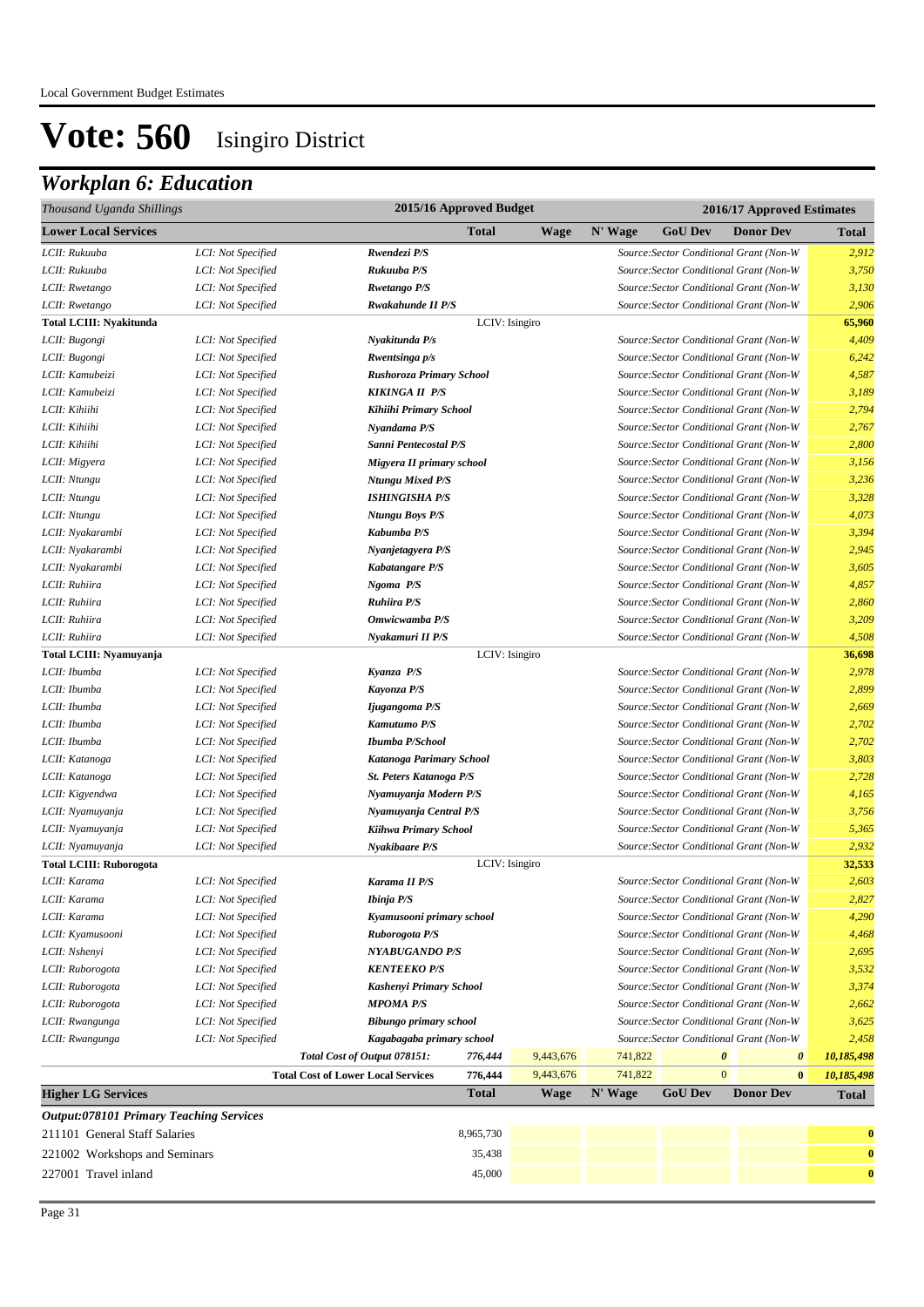### *Workplan 6: Education*

| Thousand Uganda Shillings                   | 2015/16 Approved Budget<br>2016/17 Approved Estimates           |                                                      |                         |               |                  |                                                                                         |                            |                       |
|---------------------------------------------|-----------------------------------------------------------------|------------------------------------------------------|-------------------------|---------------|------------------|-----------------------------------------------------------------------------------------|----------------------------|-----------------------|
| <b>Higher LG Services</b>                   |                                                                 |                                                      | <b>Total</b>            | <b>Wage</b>   | N' Wage          | <b>GoU Dev</b>                                                                          | <b>Donor Dev</b>           | <b>Total</b>          |
|                                             |                                                                 | Total Cost of Output 078101:                         | 9,046,168               |               |                  |                                                                                         |                            | $\boldsymbol{\theta}$ |
|                                             | <b>Total Cost of Higher LG Services</b>                         |                                                      | 9,046,168               |               |                  |                                                                                         |                            | $\theta$              |
| <b>Capital Purchases</b>                    |                                                                 |                                                      | <b>Total</b>            | <b>Wage</b>   | N' Wage          | <b>GoU Dev</b>                                                                          | <b>Donor Dev</b>           | <b>Total</b>          |
|                                             | Output:078180 Classroom construction and rehabilitation         |                                                      |                         |               |                  |                                                                                         |                            |                       |
|                                             | 281504 Monitoring, Supervision & Appraisal of capital works     |                                                      | 1,600                   | $\mathbf{0}$  | $\mathbf{0}$     | 21,099                                                                                  | $\mathbf{0}$               | 21,099                |
| <b>Total LCIII: Kikagate</b>                |                                                                 |                                                      | LCIV: Isingiro          |               |                  |                                                                                         |                            | 7,000                 |
| LCII: Kajaho                                | LCI: Not Specified                                              |                                                      |                         |               |                  | monitoring/supervision of construction of classrooms  Source:Development Grant          |                            | 7,000                 |
| <b>Total LCIII: Masha</b>                   |                                                                 |                                                      | LCIV: Isingiro          |               |                  |                                                                                         |                            | 7,099                 |
| LCII: Nyamitsindo                           | LCI: Not Specified                                              |                                                      |                         |               |                  | monitoring/supervision of construction of classrooms  Source:Development Grant          |                            | 7,099                 |
| Total LCIII: Nyamuyanja                     |                                                                 |                                                      | LCIV: Isingiro          |               |                  |                                                                                         |                            | 7,000                 |
| LCII: Nyamuyanja                            | LCI: Not Specified                                              |                                                      |                         |               |                  | monitoring/supervision of construction of classrooms Source: Development Grant          |                            | 7,000                 |
| 312101 Non-Residential Buildings            |                                                                 |                                                      | $\boldsymbol{0}$        | $\mathbf{0}$  | $\mathbf{0}$     | 176,007                                                                                 | $\mathbf{0}$               | 176,007               |
| <b>Total LCIII: Mbaare</b>                  |                                                                 |                                                      |                         | LCIV: Bukanga |                  |                                                                                         |                            | 5,320                 |
| LCII: Nshororo                              | LCI: Not Specified                                              |                                                      |                         |               |                  | pay retention funds on 2 classrooms constructed at Ns Source: Development Grant         |                            | 5,320                 |
| <b>Total LCIII: Isingiro Town Council</b>   |                                                                 |                                                      | LCIV: Isingiro          |               |                  |                                                                                         |                            | 5,687                 |
| LCII: Kyabishaho                            | LCI: Not Specified                                              |                                                      |                         |               |                  | pay retention funds on 2 classrooms constructed at G Source: Development Grant          |                            | 5,687                 |
| <b>Total LCIII: Kikagate</b>                |                                                                 |                                                      | LCIV: Isingiro          |               |                  |                                                                                         |                            | 55,000                |
| LCII: Kajaho                                | LCI: Not Specified                                              |                                                      |                         |               |                  | construction of 2 classrooms with 36 three seater twin Source: Development Grant        |                            | 55,000                |
| <b>Total LCIII: Masha</b>                   |                                                                 |                                                      | LCIV: Isingiro          |               |                  |                                                                                         |                            | 55,000                |
| LCII: Nyamitsindo                           | LCI: Not Specified                                              |                                                      |                         |               |                  | construction of 2 classrooms with 36 three seater twin Source: Development Grant        |                            | 55,000                |
| Total LCIII: Nyamuyanja                     |                                                                 |                                                      | LCIV: Isingiro          |               |                  |                                                                                         |                            | 55,000                |
| LCII: Nyamuyanja                            | LCI: Not Specified                                              |                                                      |                         |               |                  | construction of 2 classrooms with 36 three seater twin Source: Development Grant        |                            | 55,000                |
|                                             |                                                                 | Total Cost of Output 078180:                         | 1,600                   | $\Omega$      | $\Omega$         | 197,106                                                                                 | $\boldsymbol{\theta}$      | 197,106               |
|                                             | Output:078182 Teacher house construction and rehabilitation     |                                                      |                         |               |                  |                                                                                         |                            |                       |
|                                             | 281504 Monitoring, Supervision & Appraisal of capital works     |                                                      | 400                     | $\mathbf{0}$  | $\mathbf{0}$     | 18,956                                                                                  | $\mathbf{0}$               | 18,956                |
| Total LCIII: Kashumba                       |                                                                 |                                                      |                         | LCIV: Bukanga |                  |                                                                                         |                            | 4,739                 |
| LCII: Murema                                | LCI: Not Specified                                              |                                                      |                         |               |                  | monitoring construction of junior staff house at Mure Source: Conditional Grant to SFG  |                            | 4,739                 |
| <b>Total LCIII: Rushasha</b>                |                                                                 |                                                      |                         | LCIV: Bukanga |                  |                                                                                         |                            | 4,739                 |
| LCII: Rushasha                              | LCI: Not Specified                                              |                                                      |                         |               |                  | monitoring construction of junior staff house at Kary Source: Conditional Grant to SFG  |                            | 4,739                 |
| <b>Total LCIII: Kabingo</b>                 |                                                                 |                                                      | LCIV: Isingiro          |               |                  |                                                                                         |                            | 4,739                 |
| LCII: Kyeirumba                             | LCI: Not Specified                                              |                                                      |                         |               |                  | monitoring construction of junior staff house at Byar Source: Conditional Grant to SFG  |                            | 4,739                 |
| <b>Total LCIII: Masha</b>                   |                                                                 |                                                      | LCIV: Isingiro          |               |                  |                                                                                         |                            | 4,739                 |
| LCII: Nyamitsindo                           | LCI: Not Specified                                              |                                                      |                         |               |                  | monitoring construction of junior staff house at Nyam Source: Conditional Grant to SFG  |                            | 4,739                 |
| 312102 Residential Buildings                |                                                                 |                                                      | $\boldsymbol{0}$        | $\mathbf{0}$  | $\mathbf{0}$     | 186,318                                                                                 | $\mathbf{0}$               | 186,318               |
| Total LCIII: Kashumba                       |                                                                 |                                                      |                         | LCIV: Bukanga |                  |                                                                                         |                            | 41,154                |
| LCII: Murema                                | LCI: Not Specified                                              | construction of a junior staff house at Murema p/s.  |                         |               |                  | Source: Conditional Grant to SFG                                                        |                            | 41,154                |
| <b>Total LCIII: Rushasha</b>                |                                                                 |                                                      |                         | LCIV: Bukanga |                  |                                                                                         |                            | 41,000                |
| LCII: Rushasha                              | LCI: Not Specified                                              |                                                      |                         |               |                  | construction of a junior staff house at Karyamenvu co Source: Conditional Grant to SFG  |                            | 41,000                |
| <b>Total LCIII: Kabingo</b>                 |                                                                 |                                                      | LCIV: Isingiro          |               |                  |                                                                                         |                            | 64,000                |
| LCII: Kyeirumba                             | LCI: Not Specified                                              | construction of a junior staff house at Byaruha p/s. |                         |               |                  | Source: Conditional Grant to SFG                                                        |                            | 41,000                |
| LCII: Nyakigyera                            | LCI: Not Specified                                              | completion of junior staff house at Kyempara mixed p |                         |               |                  | Source: Conditional Grant to SFG                                                        |                            | 23,000                |
| <b>Total LCIII: Masha</b>                   |                                                                 |                                                      | LCIV: Isingiro          |               |                  |                                                                                         |                            | 40,164                |
| LCII: Nyamitsindo                           | LCI: Not Specified                                              |                                                      |                         |               |                  | construction of a junior staff house at Nyamitsindo p/ Source: Conditional Grant to SFG |                            | 40,164                |
|                                             |                                                                 | Total Cost of Output 078182:                         | 400                     | $\mathbf{0}$  | $\boldsymbol{0}$ | 205,274                                                                                 | $\boldsymbol{\theta}$      | 205,274               |
|                                             |                                                                 | <b>Total Cost of Capital Purchases</b>               |                         | $\mathbf{0}$  | $\boldsymbol{0}$ | 402,380                                                                                 | $\bf{0}$                   | 402,380               |
|                                             | <b>Total Cost of function Pre-Primary and Primary Education</b> |                                                      | 2,000<br>9,824,613      | 9,443,676     | 741,822          | 402,380                                                                                 | $\bf{0}$                   | 10,587,878            |
|                                             |                                                                 |                                                      |                         |               |                  |                                                                                         |                            |                       |
| <b>LG Function 0782 Secondary Education</b> |                                                                 |                                                      |                         |               |                  |                                                                                         |                            |                       |
| Thousand Uganda Shillings                   |                                                                 |                                                      | 2015/16 Approved Budget |               |                  |                                                                                         | 2016/17 Approved Estimates |                       |
| <b>Lower Local Services</b>                 |                                                                 |                                                      | <b>Total</b>            | <b>Wage</b>   | N' Wage          | <b>GoU Dev</b>                                                                          | <b>Donor Dev</b>           | <b>Total</b>          |

*Output:078251 Secondary Capitation(USE)(LLS)*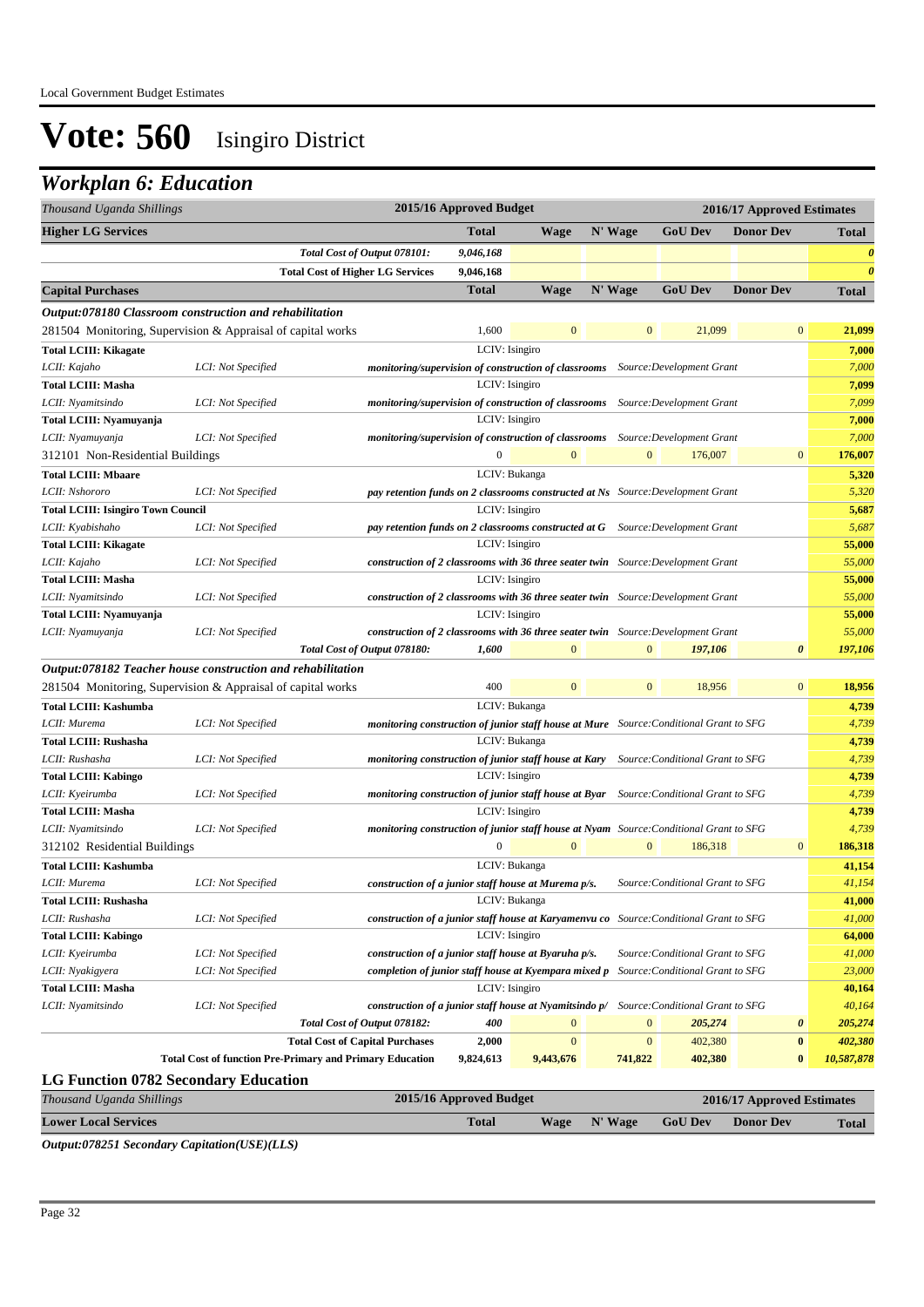| 2015/16 Approved Budget<br>Thousand Uganda Shillings |                    |                                                                     | 2016/17 Approved Estimates              |                                         |                                         |                                         |              |  |  |  |
|------------------------------------------------------|--------------------|---------------------------------------------------------------------|-----------------------------------------|-----------------------------------------|-----------------------------------------|-----------------------------------------|--------------|--|--|--|
| <b>Lower Local Services</b>                          |                    | <b>Total</b>                                                        | <b>Wage</b>                             | N' Wage                                 | <b>GoU Dev</b>                          | <b>Donor Dev</b>                        | <b>Total</b> |  |  |  |
| 263366 Sector Conditional Grant (Wage)               |                    | $\overline{0}$                                                      | 1,921,879                               | $\mathbf{0}$                            |                                         | $\mathbf{0}$<br>$\overline{0}$          | 1,921,879    |  |  |  |
| <b>Total LCIII: Endiinzi Town Council</b>            |                    |                                                                     | LCIV: Bukanga                           |                                         |                                         |                                         | 105,888      |  |  |  |
| LCII: Endiinzi B                                     | LCI: Not Specified | <b>ENDINZI HIGH SCHOOL</b>                                          |                                         |                                         | Source: Sector Conditional Grant (Wage) |                                         |              |  |  |  |
| <b>Total LCIII: Kashumba</b>                         |                    |                                                                     | LCIV: Bukanga                           |                                         |                                         |                                         | 67,393       |  |  |  |
| LCII: Kigaragara                                     | LCI: Not Specified | Kigaragara SS                                                       |                                         |                                         |                                         | Source: Sector Conditional Grant (Wage) |              |  |  |  |
| <b>Total LCIII: Mbaare</b>                           |                    |                                                                     | LCIV: Bukanga                           |                                         |                                         |                                         | 153,918      |  |  |  |
| LCII: Kihanda                                        | LCI: Not Specified | <b>KIHANDA SEC SCHOOL</b>                                           |                                         |                                         |                                         | Source: Sector Conditional Grant (Wage) |              |  |  |  |
| LCII: Kyabahesi                                      | LCI: Not Specified | <b>Bukanga SS</b>                                                   | Source: Sector Conditional Grant (Wage) |                                         |                                         |                                         | 75,003       |  |  |  |
| <b>Total LCIII: Ngarama</b><br>LCIV: Bukanga         |                    |                                                                     |                                         |                                         | 81,706                                  |                                         |              |  |  |  |
| LCII: Ngarama                                        | LCI: Not Specified | Ngarama Secondary School<br>Source: Sector Conditional Grant (Wage) |                                         |                                         |                                         |                                         | 81,706       |  |  |  |
| <b>Total LCIII: Birere</b>                           |                    | LCIV: Isingiro                                                      |                                         |                                         |                                         |                                         | 311,307      |  |  |  |
| LCII: Kasaana                                        | LCI: Not Specified | <b>Birere Sec Sch</b>                                               | Source: Sector Conditional Grant (Wage) |                                         |                                         |                                         | 194,164      |  |  |  |
| LCII: Kishuro                                        | LCI: Not Specified | Aisha Girls High School                                             |                                         |                                         |                                         | Source: Sector Conditional Grant (Wage) | 117,143      |  |  |  |
| <b>Total LCIII: Isingiro Town Council</b>            |                    |                                                                     | LCIV: Isingiro                          |                                         |                                         |                                         | 207,315      |  |  |  |
| LCII: Kaharo                                         | LCI: Not Specified | <b>ISINGIRO SECONDARY SCHOOL</b>                                    |                                         |                                         |                                         | Source: Sector Conditional Grant (Wage) | 207,315      |  |  |  |
| <b>Total LCIII: Kaberebere Town Council</b>          |                    | LCIV: Isingiro                                                      |                                         |                                         |                                         |                                         | 209,242      |  |  |  |
| LCII: Kaberebere West                                | LCI: Not Specified | <b>St. Johns SS Rutsya</b>                                          |                                         | Source: Sector Conditional Grant (Wage) | 209,242                                 |                                         |              |  |  |  |
| <b>Total LCIII: Kabingo</b>                          |                    | LCIV: Isingiro                                                      |                                         |                                         |                                         |                                         | 178,611      |  |  |  |
| LCII: Kagarama                                       | LCI: Not Specified | <b>Kabingo Seed</b>                                                 |                                         |                                         |                                         | Source: Sector Conditional Grant (Wage) | 178,611      |  |  |  |
| <b>Total LCIII: Kabuyanda Town Council</b>           |                    | LCIV: Isingiro                                                      |                                         |                                         |                                         |                                         | 97,173       |  |  |  |
| LCII: kisyoro ward                                   | LCI: Not Specified | Kisyoro Secondary school                                            |                                         |                                         |                                         | Source: Sector Conditional Grant (Wage) | 97,173       |  |  |  |
| <b>Total LCIII: Kikagate</b>                         |                    | LCIV: Isingiro                                                      |                                         |                                         |                                         |                                         | 147,758      |  |  |  |
| LCII: Kyezimbire                                     | LCI: Not Specified | Kyezimbire s s                                                      |                                         |                                         |                                         | Source: Sector Conditional Grant (Wage) | 147,758      |  |  |  |
| <b>Total LCIII: Masha</b>                            |                    | LCIV: Isingiro                                                      |                                         |                                         |                                         |                                         | 240,798      |  |  |  |
| LCII: Nyamitsindo                                    | LCI: Not Specified | <b>Masha Seed SS</b>                                                |                                         |                                         |                                         | Source: Sector Conditional Grant (Wage) | 240,798      |  |  |  |
| <b>Total LCIII: Nyakitunda</b>                       |                    | LCIV: Isingiro                                                      |                                         |                                         |                                         |                                         | 120,769      |  |  |  |
| LCII: Ntungu                                         | LCI: Not Specified | Ngarama Secondary School                                            |                                         |                                         |                                         | Source: Sector Conditional Grant (Wage) | 120,769      |  |  |  |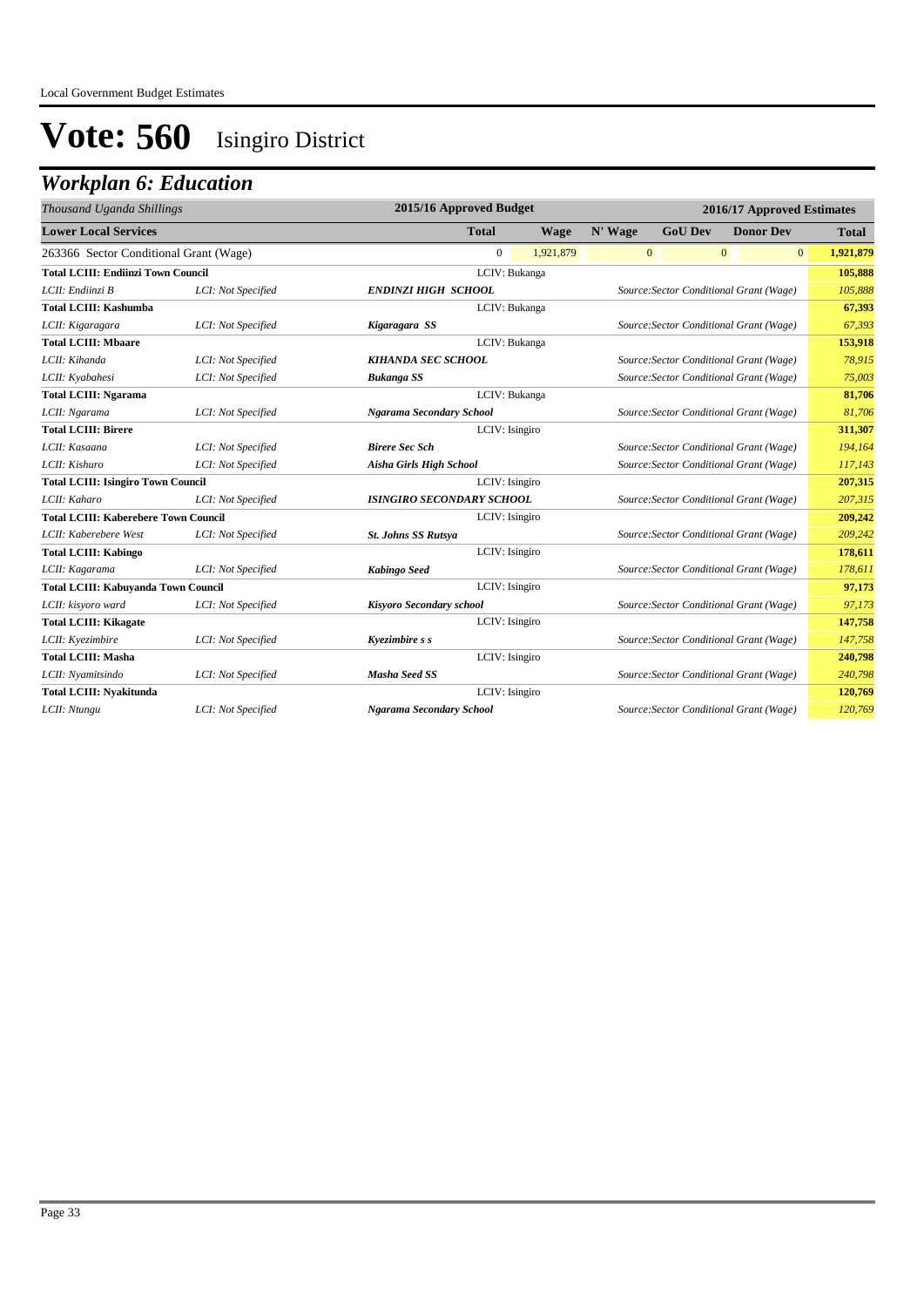| Thousand Uganda Shillings                                |                    | 2015/16 Approved Budget                                                                         |                  |                | 2016/17 Approved Estimates |                       |                                         |                       |
|----------------------------------------------------------|--------------------|-------------------------------------------------------------------------------------------------|------------------|----------------|----------------------------|-----------------------|-----------------------------------------|-----------------------|
| <b>Lower Local Services</b>                              |                    |                                                                                                 | <b>Total</b>     | <b>Wage</b>    | N' Wage                    | <b>GoU Dev</b>        | <b>Donor Dev</b>                        | <b>Total</b>          |
| 263367 Sector Conditional Grant (Non-Wage)               |                    |                                                                                                 | $\mathbf{0}$     | $\mathbf{0}$   | 859,089                    | $\mathbf{0}$          | $\mathbf{0}$                            | 859,089               |
| <b>Total LCIII: Endiinzi Town Council</b>                |                    |                                                                                                 |                  | LCIV: Bukanga  |                            |                       |                                         | 23,736                |
| LCII: Endiinzi B                                         | LCI: Not Specified | Endiinzi High School                                                                            |                  |                |                            |                       | Source: Sector Conditional Grant (Non-W | 23,736                |
| <b>Total LCIII: Kashumba</b>                             |                    |                                                                                                 |                  | LCIV: Bukanga  |                            |                       |                                         | 27,057                |
| LCII: Kigaragara                                         | LCI: Not Specified | Kigaragara SS                                                                                   |                  |                |                            |                       | Source: Sector Conditional Grant (Non-W | 27,057                |
| <b>Total LCIII: Mbaare</b>                               |                    |                                                                                                 |                  | LCIV: Bukanga  |                            |                       |                                         | 89,287                |
| LCII: Kihanda                                            | LCI: Not Specified | KIHANDA SEC SCHOOL                                                                              |                  |                |                            |                       | Source: Sector Conditional Grant (Non-W | 38,619                |
| LCII: Kyabahesi                                          | LCI: Not Specified | <b>Bukanga SS</b>                                                                               |                  |                |                            |                       | Source: Sector Conditional Grant (Non-W | 50,667                |
| <b>Total LCIII: Ngarama</b>                              |                    |                                                                                                 |                  | LCIV: Bukanga  |                            |                       |                                         | 74,553                |
| LCII: Ngarama                                            | LCI: Not Specified | Ngarama Secondary School                                                                        |                  |                |                            |                       | Source: Sector Conditional Grant (Non-W | 74,553                |
| <b>Total LCIII: Rugaaga</b>                              |                    |                                                                                                 |                  | LCIV: Bukanga  |                            |                       |                                         | 33,321                |
| LCII: Kyampango                                          | LCI: Not Specified | Rugaaga Modern Secondary School                                                                 |                  |                |                            |                       | Source: Sector Conditional Grant (Non-W | 33,321                |
| <b>Total LCIII: Birere</b>                               |                    |                                                                                                 |                  | LCIV: Isingiro |                            |                       |                                         | 35,985                |
| LCII: Kasaana                                            | LCI: Not Specified | <b>Birere Sec Sch</b>                                                                           |                  |                |                            |                       | Source: Sector Conditional Grant (Non-W | 35,985                |
| <b>Total LCIII: Isingiro Town Council</b>                |                    |                                                                                                 |                  | LCIV: Isingiro |                            |                       |                                         | 135,151               |
| LCII: Kaharo                                             | LCI: Not Specified | <b>ISINGIRO SECONDARY SCHOOL</b>                                                                |                  |                |                            |                       | Source: Sector Conditional Grant (Non-W | 122,602               |
| LCII: Mabona                                             | LCI: Not Specified | St.Marys Kyoga Secondary School                                                                 |                  |                |                            |                       | Source: Sector Conditional Grant (Non-W | 12,549                |
| <b>Total LCIII: Kaberebere Town Council</b>              |                    |                                                                                                 |                  | LCIV: Isingiro |                            |                       |                                         | 39,774                |
| LCII: Kaberebere South                                   | LCI: Not Specified | <b>St. Johns SS Rutsya</b>                                                                      |                  |                |                            |                       | Source: Sector Conditional Grant (Non-W | 39,774                |
| <b>Total LCIII: Kabingo</b>                              |                    |                                                                                                 |                  | LCIV: Isingiro |                            |                       |                                         | 23,859                |
| LCII: Kagarama                                           | LCI: Not Specified | <b>Kabingo Seed</b>                                                                             |                  |                |                            |                       | Source: Sector Conditional Grant (Non-W | 23,859                |
| <b>Total LCIII: Kabuyanda Town Council</b>               |                    |                                                                                                 |                  | LCIV: Isingiro |                            |                       |                                         | 110,149               |
| LCII: Central Ward                                       | LCI: Not Specified | <b>St. Thomas Aquinas Secondary School</b>                                                      |                  |                |                            |                       | Source: Sector Conditional Grant (Non-W | 34,308                |
| LCII: kisyoro ward                                       | LCI: Not Specified | Kisyoro Secondary school                                                                        |                  |                |                            |                       | Source: Sector Conditional Grant (Non-W | 75,840                |
| <b>Total LCIII: Kikagate</b>                             |                    |                                                                                                 |                  | LCIV: Isingiro |                            |                       |                                         | 104,503               |
| LCII: Kajaho                                             | LCI: Not Specified | Rwamurunga Community Secondary School                                                           |                  |                |                            |                       | Source: Sector Conditional Grant (Non-W | 27,963                |
| LCII: Kyezimbire                                         | LCI: Not Specified | Kyezimbire s s                                                                                  |                  |                |                            |                       | Source: Sector Conditional Grant (Non-W | 62,274                |
| LCII: Ntundu                                             | LCI: Not Specified | Kikagate Seed S S                                                                               |                  |                |                            |                       | Source: Sector Conditional Grant (Non-W | 14,265                |
| <b>Total LCIII: Masha</b>                                |                    |                                                                                                 |                  | LCIV: Isingiro |                            |                       |                                         | 27,015                |
| LCII: Nyamitsindo                                        | LCI: Not Specified | <b>Masha Seed SS</b>                                                                            |                  |                |                            |                       | Source: Sector Conditional Grant (Non-W | 27,015                |
| <b>Total LCIII: Nyakitunda</b>                           |                    |                                                                                                 |                  | LCIV: Isingiro |                            |                       |                                         | 67,069                |
| LCII: Kamubeizi                                          | LCI: Not Specified | <b>St.Johns Voc. Secondary School Rwentsinga</b>                                                |                  |                |                            |                       | Source: Sector Conditional Grant (Non-W | 31,770                |
| LCII: Ntungu                                             | LCI: Not Specified | NTUNGU S S                                                                                      |                  |                |                            |                       | Source: Sector Conditional Grant (Non-W | 35,298                |
| Total LCIII: Nyamuyanja                                  |                    |                                                                                                 |                  | LCIV: Isingiro |                            |                       |                                         | 67,630                |
| LCII: Katanoga                                           | LCI: Not Specified | Katanoga Secondary School                                                                       |                  |                |                            |                       | Source: Sector Conditional Grant (Non-W | 35,154                |
| LCII: Kigyendwa                                          | LCI: Not Specified | Nyamuyanja Secondary School                                                                     |                  |                |                            |                       | Source: Sector Conditional Grant (Non-W | 32,475                |
|                                                          |                    | Total Cost of Output 078251:                                                                    | 0                | 1,921,879      | 859,089                    | $\boldsymbol{\theta}$ | $\boldsymbol{\theta}$                   | 2,780,968             |
|                                                          |                    | <b>Total Cost of Lower Local Services</b>                                                       | $\bf{0}$         | 1,921,879      | 859,089                    | $\mathbf{0}$          | $\bf{0}$                                | 2,780,968             |
| <b>Higher LG Services</b>                                |                    |                                                                                                 | <b>Total</b>     | Wage           | N' Wage                    | <b>GoU Dev</b>        | <b>Donor Dev</b>                        | <b>Total</b>          |
| <b>Output:078201 Secondary Teaching Services</b>         |                    |                                                                                                 |                  |                |                            |                       |                                         |                       |
| 211101 General Staff Salaries                            |                    |                                                                                                 | 1,880,651        |                |                            |                       |                                         | $\bf{0}$              |
|                                                          |                    | Total Cost of Output 078201:                                                                    | 1,880,651        |                |                            |                       |                                         | $\boldsymbol{\theta}$ |
|                                                          |                    | <b>Total Cost of Higher LG Services</b>                                                         | 1,880,651        |                |                            |                       |                                         | $\boldsymbol{\theta}$ |
| <b>Capital Purchases</b>                                 |                    |                                                                                                 | <b>Total</b>     | Wage           | N' Wage                    | <b>GoU Dev</b>        | <b>Donor Dev</b>                        | <b>Total</b>          |
| Output:078280 Classroom construction and rehabilitation  |                    |                                                                                                 |                  |                |                            |                       |                                         |                       |
| 312101 Non-Residential Buildings                         |                    |                                                                                                 | $\boldsymbol{0}$ | $\mathbf{0}$   | $\mathbf{0}$               | 100,000               | $\bf{0}$                                | 100,000               |
| <b>Total LCIII: Ngarama</b>                              |                    |                                                                                                 |                  | LCIV: Bukanga  |                            |                       |                                         | 100,000               |
| LCII: Ngarama                                            | LCI: Not Specified | Rehabilitation of 10 classrooms at Ngarama ss                                                   |                  |                |                            |                       | Source: Transitional Development Grant  | 100,000               |
|                                                          |                    | Total Cost of Output 078280:                                                                    | 0                | $\overline{0}$ | $\mathbf{0}$               | 100,000               | $\boldsymbol{\theta}$                   | 100,000               |
| Output:078283 Laboratories and science room construction |                    |                                                                                                 |                  |                |                            |                       |                                         |                       |
| 312101 Non-Residential Buildings                         |                    |                                                                                                 | $\boldsymbol{0}$ | $\mathbf{0}$   | $\mathbf{0}$               | 200,000               | $\mathbf{0}$                            | 200,000               |
| <b>Total LCIII: Kashumba</b>                             |                    |                                                                                                 |                  | LCIV: Bukanga  |                            |                       |                                         | 200,000               |
| LCII: Kigaragara                                         | LCI: Not Specified | construction of multi purporse science laboratory at $K$ Source: Transitional Development Grant |                  |                |                            |                       |                                         | 200,000               |
|                                                          |                    |                                                                                                 |                  |                |                            |                       |                                         |                       |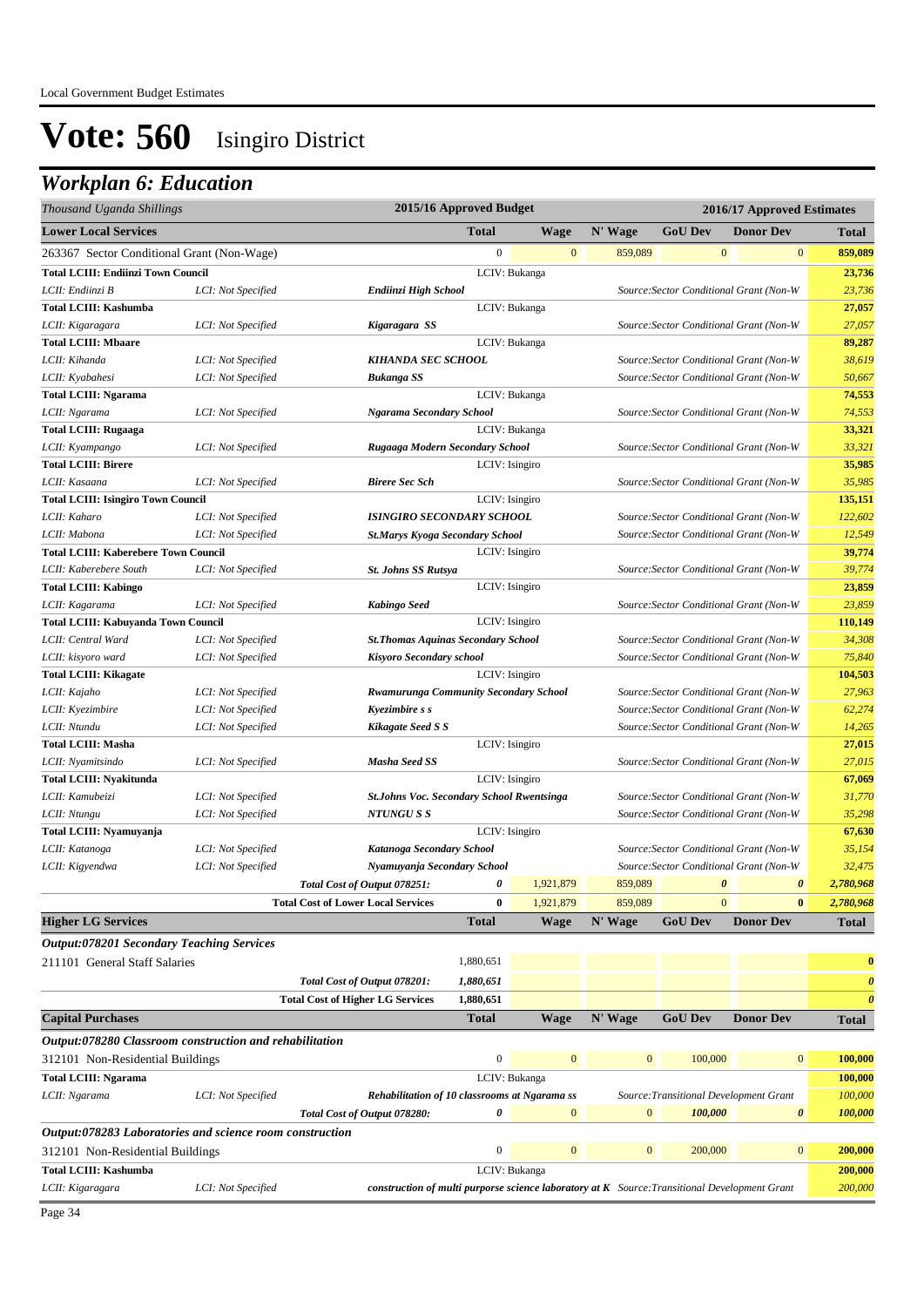### *Workplan 6: Education*

| 2015/16 Approved Budget<br>Thousand Uganda Shillings<br>2016/17 Approved Estimates<br><b>Capital Purchases</b><br><b>Total</b><br><b>Wage</b><br>N' Wage<br><b>GoU Dev</b><br><b>Donor Dev</b><br><b>Total</b><br>$\boldsymbol{\theta}$<br>Total Cost of Output 078283:<br>$\mathbf{0}$<br>$\mathbf{0}$<br>200,000<br>$\boldsymbol{\theta}$<br>200,000<br>$\pmb{0}$<br>$\boldsymbol{0}$<br>$\boldsymbol{0}$<br><b>Total Cost of Capital Purchases</b><br>300,000<br>$\bf{0}$<br>300,000<br><b>Total Cost of function Secondary Education</b><br>1,880,651<br>859,089<br>300,000<br>$\bf{0}$<br>3,080,968<br>1,921,879<br>LG Function 0783 Skills Development<br>2015/16 Approved Budget<br>2016/17 Approved Estimates<br>Thousand Uganda Shillings<br><b>GoU Dev</b><br><b>Donor Dev</b><br><b>Lower Local Services</b><br><b>Total</b><br><b>Wage</b><br>N' Wage<br><b>Total</b><br>Output:078351 Tertiary Institutions Services (LLS)<br>$\overline{0}$<br>334,000<br>$\mathbf{0}$<br>$\mathbf{0}$<br>$\mathbf{0}$<br>334,000<br>263366 Sector Conditional Grant (Wage)<br>LCIV: Bukanga<br><b>Total LCIII: Kashumba</b><br>120,445<br>LCII: Kashumba<br>LCI: Not Specified<br>120,445<br>Source: Sector Conditional Grant (Wage)<br><b>Buhungiro PTC</b><br>LCIV: Isingiro<br>213,555<br><b>Total LCIII: Kaberebere Town Council</b><br>LCI: Not Specified<br>213,555<br>LCII: Kaberebere East<br>Source: Sector Conditional Grant (Wage)<br><b>Rweiziringiro Technical School</b><br>$\overline{0}$<br>$\mathbf{0}$<br>247,479<br>$\mathbf{0}$<br>$\mathbf{0}$<br>247,479<br>263367 Sector Conditional Grant (Non-Wage) |
|-----------------------------------------------------------------------------------------------------------------------------------------------------------------------------------------------------------------------------------------------------------------------------------------------------------------------------------------------------------------------------------------------------------------------------------------------------------------------------------------------------------------------------------------------------------------------------------------------------------------------------------------------------------------------------------------------------------------------------------------------------------------------------------------------------------------------------------------------------------------------------------------------------------------------------------------------------------------------------------------------------------------------------------------------------------------------------------------------------------------------------------------------------------------------------------------------------------------------------------------------------------------------------------------------------------------------------------------------------------------------------------------------------------------------------------------------------------------------------------------------------------------------------------------------------------------------------------------------------------------------------|
|                                                                                                                                                                                                                                                                                                                                                                                                                                                                                                                                                                                                                                                                                                                                                                                                                                                                                                                                                                                                                                                                                                                                                                                                                                                                                                                                                                                                                                                                                                                                                                                                                             |
|                                                                                                                                                                                                                                                                                                                                                                                                                                                                                                                                                                                                                                                                                                                                                                                                                                                                                                                                                                                                                                                                                                                                                                                                                                                                                                                                                                                                                                                                                                                                                                                                                             |
|                                                                                                                                                                                                                                                                                                                                                                                                                                                                                                                                                                                                                                                                                                                                                                                                                                                                                                                                                                                                                                                                                                                                                                                                                                                                                                                                                                                                                                                                                                                                                                                                                             |
|                                                                                                                                                                                                                                                                                                                                                                                                                                                                                                                                                                                                                                                                                                                                                                                                                                                                                                                                                                                                                                                                                                                                                                                                                                                                                                                                                                                                                                                                                                                                                                                                                             |
|                                                                                                                                                                                                                                                                                                                                                                                                                                                                                                                                                                                                                                                                                                                                                                                                                                                                                                                                                                                                                                                                                                                                                                                                                                                                                                                                                                                                                                                                                                                                                                                                                             |
|                                                                                                                                                                                                                                                                                                                                                                                                                                                                                                                                                                                                                                                                                                                                                                                                                                                                                                                                                                                                                                                                                                                                                                                                                                                                                                                                                                                                                                                                                                                                                                                                                             |
|                                                                                                                                                                                                                                                                                                                                                                                                                                                                                                                                                                                                                                                                                                                                                                                                                                                                                                                                                                                                                                                                                                                                                                                                                                                                                                                                                                                                                                                                                                                                                                                                                             |
|                                                                                                                                                                                                                                                                                                                                                                                                                                                                                                                                                                                                                                                                                                                                                                                                                                                                                                                                                                                                                                                                                                                                                                                                                                                                                                                                                                                                                                                                                                                                                                                                                             |
|                                                                                                                                                                                                                                                                                                                                                                                                                                                                                                                                                                                                                                                                                                                                                                                                                                                                                                                                                                                                                                                                                                                                                                                                                                                                                                                                                                                                                                                                                                                                                                                                                             |
|                                                                                                                                                                                                                                                                                                                                                                                                                                                                                                                                                                                                                                                                                                                                                                                                                                                                                                                                                                                                                                                                                                                                                                                                                                                                                                                                                                                                                                                                                                                                                                                                                             |
|                                                                                                                                                                                                                                                                                                                                                                                                                                                                                                                                                                                                                                                                                                                                                                                                                                                                                                                                                                                                                                                                                                                                                                                                                                                                                                                                                                                                                                                                                                                                                                                                                             |
|                                                                                                                                                                                                                                                                                                                                                                                                                                                                                                                                                                                                                                                                                                                                                                                                                                                                                                                                                                                                                                                                                                                                                                                                                                                                                                                                                                                                                                                                                                                                                                                                                             |
|                                                                                                                                                                                                                                                                                                                                                                                                                                                                                                                                                                                                                                                                                                                                                                                                                                                                                                                                                                                                                                                                                                                                                                                                                                                                                                                                                                                                                                                                                                                                                                                                                             |
|                                                                                                                                                                                                                                                                                                                                                                                                                                                                                                                                                                                                                                                                                                                                                                                                                                                                                                                                                                                                                                                                                                                                                                                                                                                                                                                                                                                                                                                                                                                                                                                                                             |
|                                                                                                                                                                                                                                                                                                                                                                                                                                                                                                                                                                                                                                                                                                                                                                                                                                                                                                                                                                                                                                                                                                                                                                                                                                                                                                                                                                                                                                                                                                                                                                                                                             |
| LCIV: Bukanga<br>149,479<br><b>Total LCIII: Kashumba</b>                                                                                                                                                                                                                                                                                                                                                                                                                                                                                                                                                                                                                                                                                                                                                                                                                                                                                                                                                                                                                                                                                                                                                                                                                                                                                                                                                                                                                                                                                                                                                                    |
| 149,479<br>LCII: Kashumba<br>LCI: Not Specified<br>Source: Sector Conditional Grant (Non-W<br><b>Buhungiro PTC</b>                                                                                                                                                                                                                                                                                                                                                                                                                                                                                                                                                                                                                                                                                                                                                                                                                                                                                                                                                                                                                                                                                                                                                                                                                                                                                                                                                                                                                                                                                                          |
| LCIV: Isingiro<br><b>Total LCIII: Kaberebere Town Council</b><br>98,000                                                                                                                                                                                                                                                                                                                                                                                                                                                                                                                                                                                                                                                                                                                                                                                                                                                                                                                                                                                                                                                                                                                                                                                                                                                                                                                                                                                                                                                                                                                                                     |
| 98,000<br>LCII: Kaberebere West<br>LCI: Not Specified<br>Source: Sector Conditional Grant (Non-W<br><b>Rweiziringiro Technical School</b>                                                                                                                                                                                                                                                                                                                                                                                                                                                                                                                                                                                                                                                                                                                                                                                                                                                                                                                                                                                                                                                                                                                                                                                                                                                                                                                                                                                                                                                                                   |
| 0<br>334,000<br>247,479<br>$\boldsymbol{\theta}$<br>$\boldsymbol{\theta}$<br>581,479<br>Total Cost of Output 078351:                                                                                                                                                                                                                                                                                                                                                                                                                                                                                                                                                                                                                                                                                                                                                                                                                                                                                                                                                                                                                                                                                                                                                                                                                                                                                                                                                                                                                                                                                                        |
| $\overline{0}$<br>247,479<br>581,479<br>$\bf{0}$<br>334,000<br>$\bf{0}$<br><b>Total Cost of Lower Local Services</b>                                                                                                                                                                                                                                                                                                                                                                                                                                                                                                                                                                                                                                                                                                                                                                                                                                                                                                                                                                                                                                                                                                                                                                                                                                                                                                                                                                                                                                                                                                        |
| <b>Total</b><br>N' Wage<br><b>GoU Dev</b><br><b>Donor Dev</b><br><b>Wage</b><br><b>Higher LG Services</b><br><b>Total</b>                                                                                                                                                                                                                                                                                                                                                                                                                                                                                                                                                                                                                                                                                                                                                                                                                                                                                                                                                                                                                                                                                                                                                                                                                                                                                                                                                                                                                                                                                                   |
| <b>Output:078301 Tertiary Education Services</b>                                                                                                                                                                                                                                                                                                                                                                                                                                                                                                                                                                                                                                                                                                                                                                                                                                                                                                                                                                                                                                                                                                                                                                                                                                                                                                                                                                                                                                                                                                                                                                            |
| 211101 General Staff Salaries<br>334,439<br>$\bf{0}$                                                                                                                                                                                                                                                                                                                                                                                                                                                                                                                                                                                                                                                                                                                                                                                                                                                                                                                                                                                                                                                                                                                                                                                                                                                                                                                                                                                                                                                                                                                                                                        |
| $\bf{0}$<br>227001 Travel inland<br>247,479                                                                                                                                                                                                                                                                                                                                                                                                                                                                                                                                                                                                                                                                                                                                                                                                                                                                                                                                                                                                                                                                                                                                                                                                                                                                                                                                                                                                                                                                                                                                                                                 |
| 581,919<br>$\boldsymbol{\theta}$<br>Total Cost of Output 078301:                                                                                                                                                                                                                                                                                                                                                                                                                                                                                                                                                                                                                                                                                                                                                                                                                                                                                                                                                                                                                                                                                                                                                                                                                                                                                                                                                                                                                                                                                                                                                            |
| <b>Total Cost of Higher LG Services</b><br>581,919<br>$\boldsymbol{\theta}$                                                                                                                                                                                                                                                                                                                                                                                                                                                                                                                                                                                                                                                                                                                                                                                                                                                                                                                                                                                                                                                                                                                                                                                                                                                                                                                                                                                                                                                                                                                                                 |
| <b>Total Cost of function Skills Development</b><br>581,919<br>$\bf{0}$<br>334,000<br>247,479<br>$\bf{0}$<br>581,479                                                                                                                                                                                                                                                                                                                                                                                                                                                                                                                                                                                                                                                                                                                                                                                                                                                                                                                                                                                                                                                                                                                                                                                                                                                                                                                                                                                                                                                                                                        |
| LG Function 0784 Education & Sports Management and Inspection                                                                                                                                                                                                                                                                                                                                                                                                                                                                                                                                                                                                                                                                                                                                                                                                                                                                                                                                                                                                                                                                                                                                                                                                                                                                                                                                                                                                                                                                                                                                                               |
| 2015/16 Approved Budget<br>2016/17 Approved Estimates<br>Thousand Uganda Shillings                                                                                                                                                                                                                                                                                                                                                                                                                                                                                                                                                                                                                                                                                                                                                                                                                                                                                                                                                                                                                                                                                                                                                                                                                                                                                                                                                                                                                                                                                                                                          |
| N' Wage<br><b>GoU Dev</b><br><b>Donor Dev</b><br><b>Higher LG Services</b><br><b>Total</b><br>Wage<br><b>Total</b>                                                                                                                                                                                                                                                                                                                                                                                                                                                                                                                                                                                                                                                                                                                                                                                                                                                                                                                                                                                                                                                                                                                                                                                                                                                                                                                                                                                                                                                                                                          |
| <b>Output:078401 Education Management Services</b>                                                                                                                                                                                                                                                                                                                                                                                                                                                                                                                                                                                                                                                                                                                                                                                                                                                                                                                                                                                                                                                                                                                                                                                                                                                                                                                                                                                                                                                                                                                                                                          |
| 50,743<br>211101 General Staff Salaries<br>51,173<br>50,743                                                                                                                                                                                                                                                                                                                                                                                                                                                                                                                                                                                                                                                                                                                                                                                                                                                                                                                                                                                                                                                                                                                                                                                                                                                                                                                                                                                                                                                                                                                                                                 |
| 3,000<br>1,000<br>3,000<br>211103 Allowances                                                                                                                                                                                                                                                                                                                                                                                                                                                                                                                                                                                                                                                                                                                                                                                                                                                                                                                                                                                                                                                                                                                                                                                                                                                                                                                                                                                                                                                                                                                                                                                |
| 1,000<br>2,000<br>2,000<br>213001 Medical expenses (To employees)                                                                                                                                                                                                                                                                                                                                                                                                                                                                                                                                                                                                                                                                                                                                                                                                                                                                                                                                                                                                                                                                                                                                                                                                                                                                                                                                                                                                                                                                                                                                                           |
| $\boldsymbol{0}$<br>200<br>200<br>213002 Incapacity, death benefits and funeral expenses                                                                                                                                                                                                                                                                                                                                                                                                                                                                                                                                                                                                                                                                                                                                                                                                                                                                                                                                                                                                                                                                                                                                                                                                                                                                                                                                                                                                                                                                                                                                    |
| $\bf{0}$<br>427<br>221001 Advertising and Public Relations                                                                                                                                                                                                                                                                                                                                                                                                                                                                                                                                                                                                                                                                                                                                                                                                                                                                                                                                                                                                                                                                                                                                                                                                                                                                                                                                                                                                                                                                                                                                                                  |

| 221008 Computer supplies and Information Technology (IT)                  | 1,000        |        | 2,500  |        | 2,500  |
|---------------------------------------------------------------------------|--------------|--------|--------|--------|--------|
| 221011 Printing, Stationery, Photocopying and Binding                     | 1,500        |        | 1,000  |        | 1,000  |
| 221014 Bank Charges and other Bank related costs                          | 1,672        |        | 2.000  |        | 2,000  |
| 221017 Subscriptions                                                      | 400          |        | 500    |        | 500    |
| 226001 Insurances                                                         | $\mathbf{0}$ |        | 600    |        | 600    |
| 227001 Travel inland                                                      | 16,700       |        | 23,000 |        | 23,000 |
| 228002 Maintenance - Vehicles                                             | $\Omega$     |        | 2.000  |        | 2,000  |
| Total Cost of Output 078401:                                              | 75,273       | 50,743 | 37,000 |        | 87,743 |
| Output:078402 Monitoring and Supervision of Primary & secondary Education |              |        |        |        |        |
| 221002 Workshops and Seminars                                             | 300          |        | 3,000  | 50,000 | 53,000 |
| 221005 Hire of Venue (chairs, projector, etc)                             | 300          |        | 1.000  |        | 1,000  |
| 221008 Computer supplies and Information Technology (IT)                  | 2,000        |        | 3,000  |        | 3,000  |

221002 Workshops and Seminars 300 200 **200** 221005 Hire of Venue (chairs, projector, etc) 100 **0**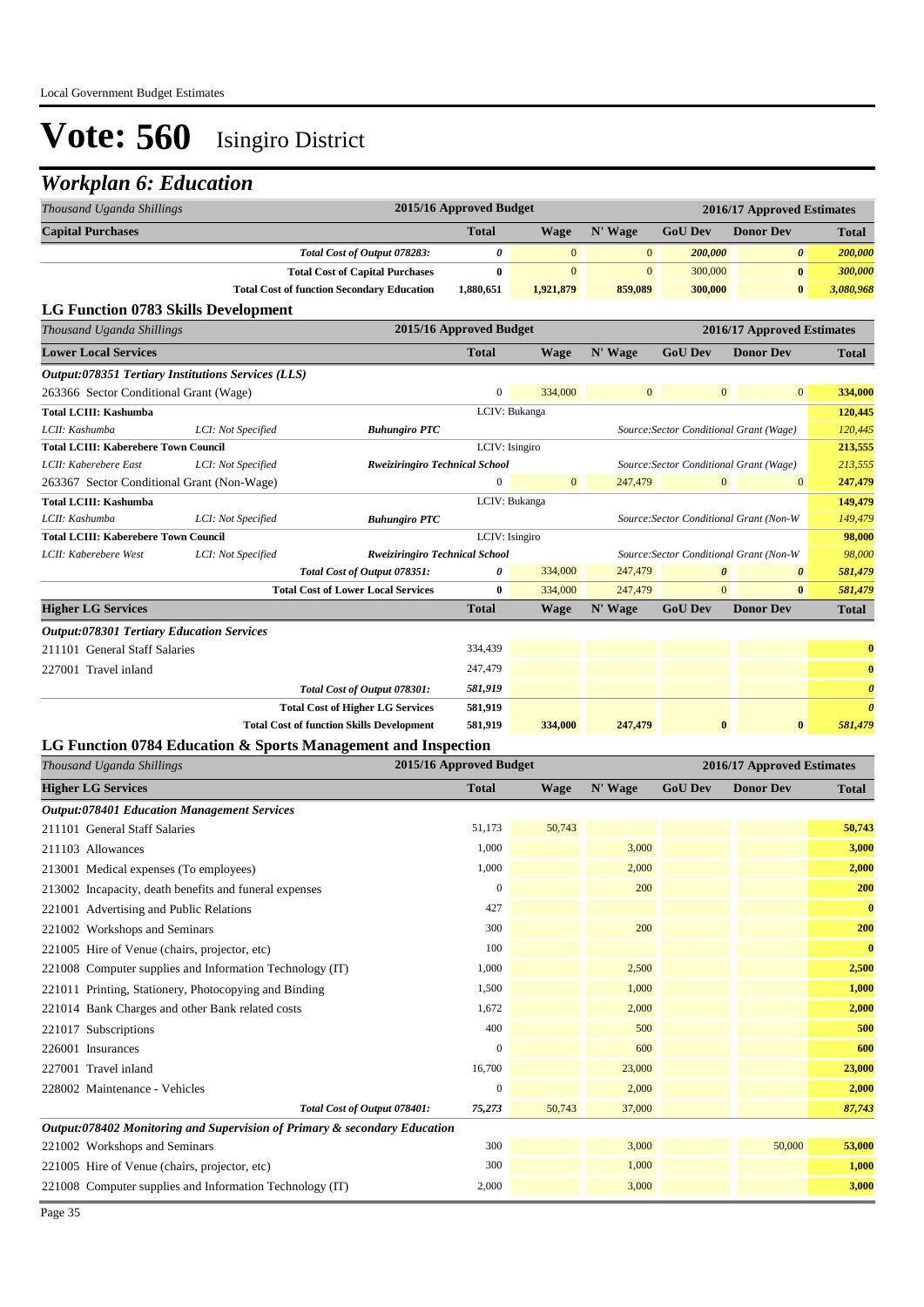| Thousand Uganda Shillings                                           | 2015/16 Approved Budget |            |           |                | 2016/17 Approved Estimates |              |  |  |
|---------------------------------------------------------------------|-------------------------|------------|-----------|----------------|----------------------------|--------------|--|--|
| <b>Higher LG Services</b>                                           | <b>Total</b>            | Wage       | N' Wage   | <b>GoU Dev</b> | <b>Donor Dev</b>           | <b>Total</b> |  |  |
| 221011 Printing, Stationery, Photocopying and Binding               | 3,500                   |            | 4,000     |                |                            | 4,000        |  |  |
| 221017 Subscriptions                                                | 300                     |            | 500       |                |                            | 500          |  |  |
| 227001 Travel inland                                                | 49,357                  |            | 81,251    |                | 50,000                     | 131,251      |  |  |
| 228002 Maintenance - Vehicles                                       | 2,371                   |            |           |                |                            | $\bf{0}$     |  |  |
| Total Cost of Output 078402:                                        | 58,128                  |            | 92,751    |                | 100,000                    | 192,751      |  |  |
| Output:078403 Sports Development services                           |                         |            |           |                |                            |              |  |  |
| 221017 Subscriptions                                                | 1,000                   |            | 500       |                |                            | 500          |  |  |
| 227001 Travel inland                                                | 3,000                   |            | 1,500     |                |                            | 1,500        |  |  |
| Total Cost of Output 078403:                                        | 4,000                   |            | 2,000     |                |                            | 2,000        |  |  |
| <b>Total Cost of Higher LG Services</b>                             | 137,401                 | 50,743     | 131,751   |                | 100,000                    | 282,494      |  |  |
| Total Cost of function Education & Sports Management and Inspection | 137,401                 | 50,743     | 131,751   |                | 100,000                    | 282,494      |  |  |
| <b>Total Cost of Education</b>                                      | 12,424,583              | 11,750,298 | 1,980,141 | 702,380        | 100,000                    | 14,532,818   |  |  |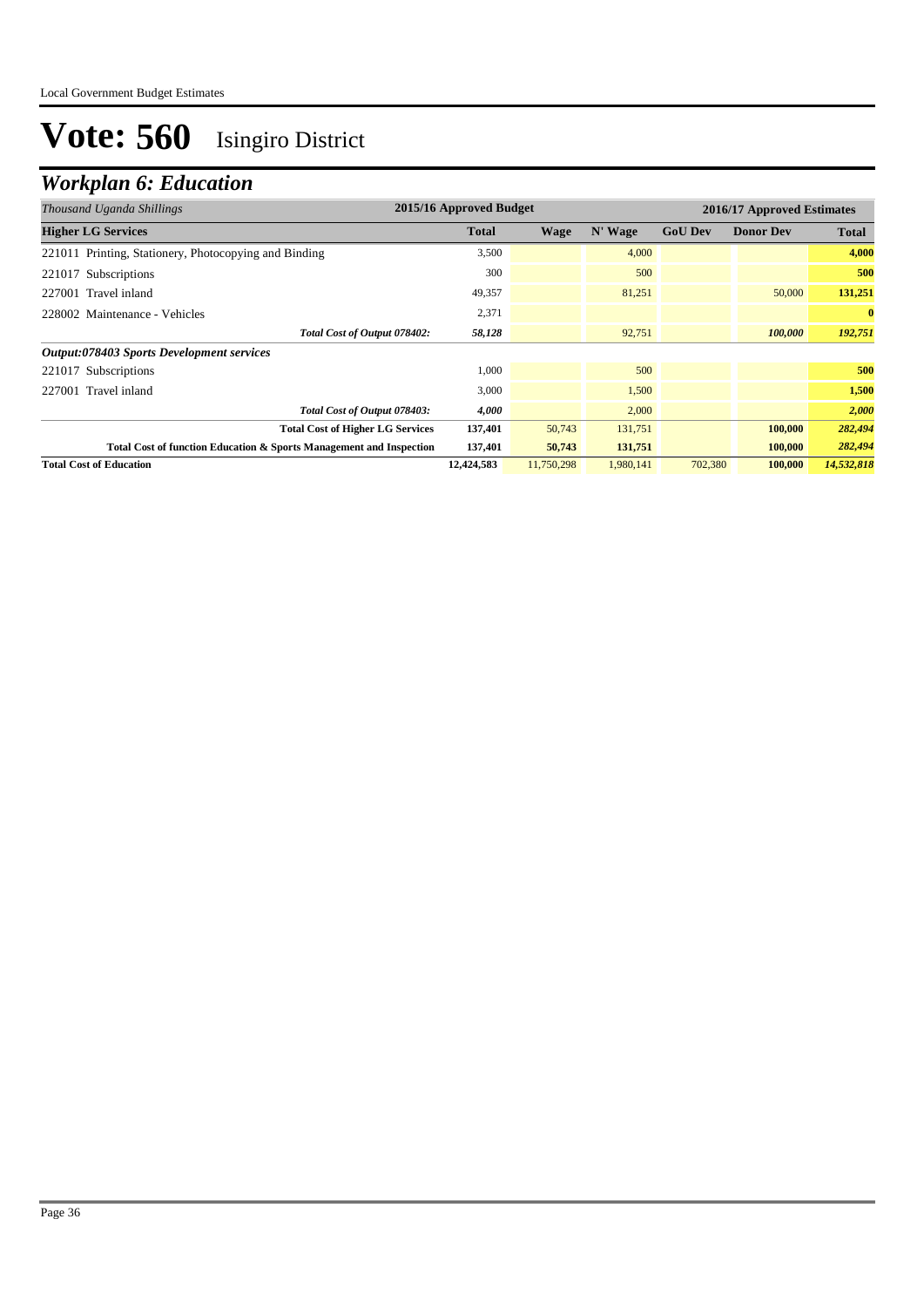## *Workplan 7a: Roads and Engineering*

#### **(i) Overview of Workplan Revenue and Expenditures**

| <b>UShs Thousand</b>                                 | 2015/16                          |                                | 2016/17                          |  |
|------------------------------------------------------|----------------------------------|--------------------------------|----------------------------------|--|
|                                                      | <b>Approved</b><br><b>Budget</b> | <b>Outturn by</b><br>end March | <b>Approved</b><br><b>Budget</b> |  |
| A: Breakdown of Workplan Revenues:                   |                                  |                                |                                  |  |
| <b>Recurrent Revenues</b>                            | 1,242,886                        | 643,796                        | 1,205,552                        |  |
| District Unconditional Grant (Non-Wage)              | 42,665                           | 30,601                         |                                  |  |
| District Unconditional Grant (Wage)                  | 45,757                           | 36,264                         | 48,678                           |  |
| <b>Locally Raised Revenues</b>                       | 26,000                           | 1,911                          | 7,000                            |  |
| Other Transfers from Central Government              | 1,128,464                        | 575,020                        |                                  |  |
| Sector Conditional Grant (Non-Wage)                  |                                  | $\mathbf{0}$                   | 1,149,873                        |  |
| <b>Development Revenues</b>                          | 169.839                          | 339,729                        | 79,300                           |  |
| District Discretionary Development Equalization Gran | 46,059                           | 32,274                         |                                  |  |
| Donor Funding                                        |                                  | 253,200                        |                                  |  |
| <b>Locally Raised Revenues</b>                       | 40,934                           | 0                              | 40,000                           |  |
| Other Transfers from Central Government              | 39,300                           | 0                              | 39,300                           |  |
| Unspent balances - donor                             | 39,292                           | 50,000                         |                                  |  |
| Unspent balances - Other Government Transfers        | 4,254                            | 4,254                          |                                  |  |
| <b>Total Revenues</b>                                | 1,412,725                        | 983,525                        | 1,284,852                        |  |
| <b>B: Breakdown of Workplan Expenditures:</b>        |                                  |                                |                                  |  |
| Recurrent Expenditure                                | 1,242,886                        | 643,795                        | 1,205,552                        |  |
| Wage                                                 | 45,757                           | 36,264                         | 48,678                           |  |
| Non Wage                                             | 1,197,129                        | 607,531                        | 1,156,873                        |  |
| Development Expenditure                              | 169,839                          | 72,913                         | 79,300                           |  |
| Domestic Development                                 | 130,547                          | 36079.272                      | 79,300                           |  |
| Donor Development                                    | 39,292                           | 36,833                         | $\Omega$                         |  |
| <b>Total Expenditure</b>                             | 1,412,725                        | 716,708                        | 1,284,852                        |  |

**(ii) Details of Workplan Revenues and Expenditures**

### *Expenditure Details for Workplan 7a: Roads and Engineering*

|                                             | LG Function 0481 District, Urban and Community Access Roads    |                                                                                                  |                         |                |                |                            |                       |         |  |
|---------------------------------------------|----------------------------------------------------------------|--------------------------------------------------------------------------------------------------|-------------------------|----------------|----------------|----------------------------|-----------------------|---------|--|
| Thousand Uganda Shillings                   |                                                                |                                                                                                  | 2015/16 Approved Budget |                |                | 2016/17 Approved Estimates |                       |         |  |
| <b>Lower Local Services</b>                 |                                                                | <b>Total</b>                                                                                     | Wage                    | N' Wage        | <b>GoU Dev</b> | <b>Donor Dev</b>           | <b>Total</b>          |         |  |
|                                             | Output:048156 Urban unpaved roads Maintenance (LLS)            |                                                                                                  |                         |                |                |                            |                       |         |  |
| 263367 Sector Conditional Grant (Non-Wage)  |                                                                |                                                                                                  | $\mathbf{0}$            | $\overline{0}$ | 393,242        | $\mathbf{0}$               | $\overline{0}$        | 393,242 |  |
| <b>Total LCIII: Endiinzi Town Council</b>   |                                                                | LCIV: Bukanga                                                                                    |                         |                |                |                            |                       | 50,000  |  |
| LCII: Endiinzi B                            | LCI: Not Specified                                             | <b>Maintenance of Urban Unpaved Roads in Endinzi To</b> Source: Other Transfers from Central Gov |                         |                |                |                            |                       | 50,000  |  |
| <b>Total LCIII: Isingiro Town Council</b>   |                                                                | LCIV: Isingiro                                                                                   |                         |                |                |                            |                       | 144,676 |  |
| LCII: Kamuli                                | LCI: Access roads to Central Busine                            | <b>Maintenance of Urban Unpaved Roads in Isingiro To</b> Source: Sector Conditional Grant (Non-W |                         |                |                |                            |                       | 144,676 |  |
| <b>Total LCIII: Kaberebere Town Council</b> |                                                                |                                                                                                  |                         | 98,506         |                |                            |                       |         |  |
| LCII: Kaberebere South                      | LCI: Access roads to Central Busine                            | <b>Maintenance of Urban Unpaved Roads in Kaberebere</b> Source: Sector Conditional Grant (Non-W) |                         |                |                |                            |                       | 98,506  |  |
| <b>Total LCIII: Kabuyanda Town Council</b>  |                                                                | LCIV: Isingiro                                                                                   |                         |                |                |                            |                       | 100,061 |  |
| LCII: Central Ward                          | LCI: Not Specified                                             | <b>Maintenance of Urban Unpaved Roads in Kabuyanda</b> Source: Sector Conditional Grant (Non-W   |                         |                |                |                            |                       | 100,061 |  |
|                                             |                                                                | Total Cost of Output 048156:                                                                     | 0                       | $\mathbf{0}$   | 393,242        | $\boldsymbol{\theta}$      | $\boldsymbol{\theta}$ | 393,242 |  |
|                                             | Output:048157 Bottle necks Clearance on Community Access Roads |                                                                                                  |                         |                |                |                            |                       |         |  |
| 263106 Other Current grants                 |                                                                |                                                                                                  | 43,554                  |                |                |                            |                       |         |  |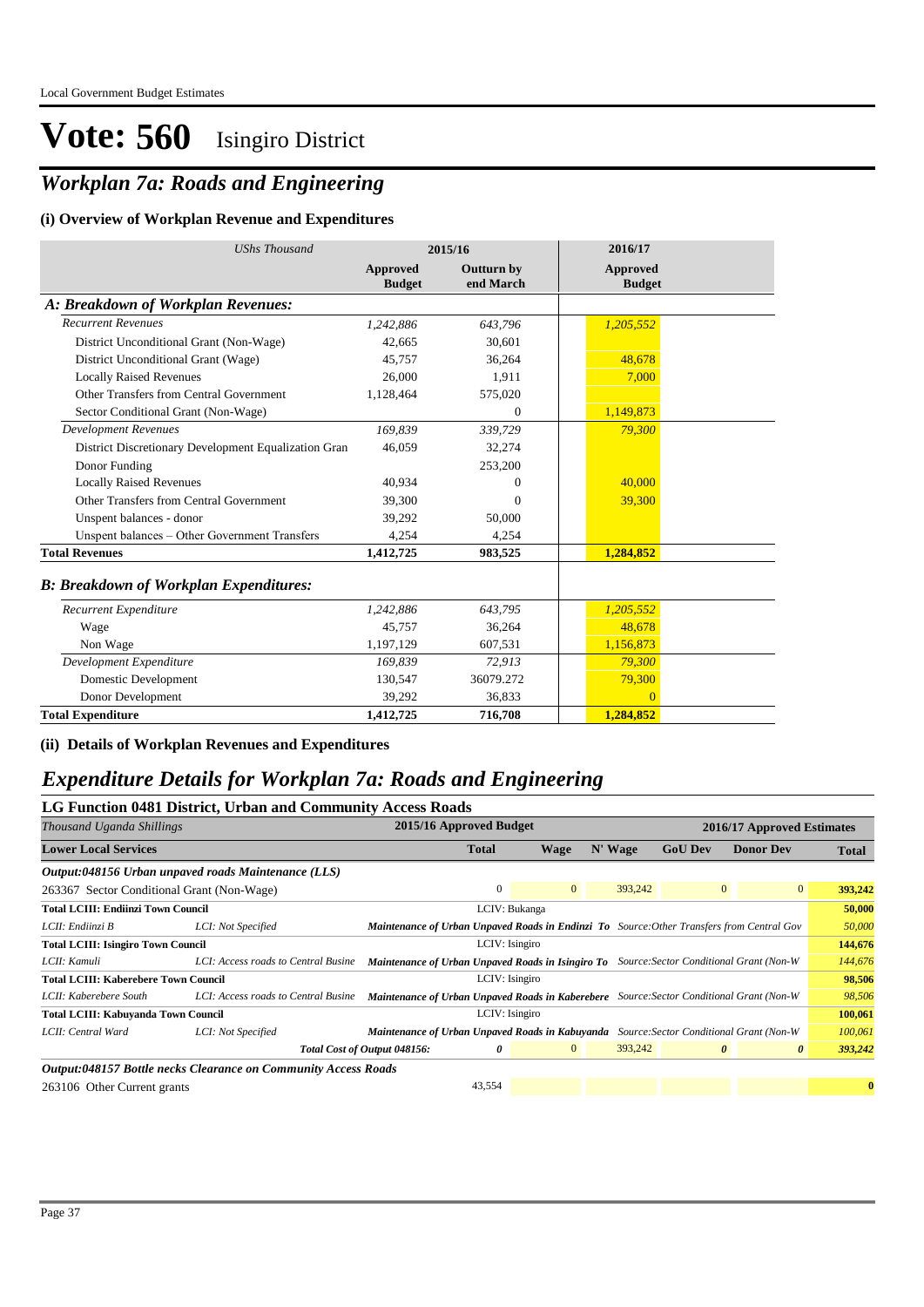### *Workplan 7a: Roads and Engineering*

| Thousand Uganda Shillings                  | 2015/16 Approved Budget<br>2016/17 Approved Estimates |                                                                                                        |                                  |  |  |
|--------------------------------------------|-------------------------------------------------------|--------------------------------------------------------------------------------------------------------|----------------------------------|--|--|
| <b>Lower Local Services</b>                |                                                       | <b>Total</b><br>N' Wage<br><b>GoU Dev</b><br><b>Donor Dev</b><br><b>Wage</b>                           | Total                            |  |  |
| 263206 Other Capital grants                |                                                       | $\boldsymbol{0}$<br>$\mathbf{0}$<br>39,300<br>$\mathbf{0}$                                             | $\mathbf{0}$<br>39,300           |  |  |
| <b>Total LCIII: Kashumba</b>               |                                                       | LCIV: Bukanga                                                                                          | 13,100                           |  |  |
| LCII: Kashumba                             | LCI: Not Specified                                    | Support services to CAIIP Roads projects and constr Source: Other Transfers from Central Gov           | 13,100                           |  |  |
| <b>Total LCIII: Kikagate</b>               |                                                       | LCIV: Isingiro                                                                                         | 13,100                           |  |  |
| LCII: Ntundu                               | LCI: Not Specified                                    | <b>Support services to CAIIP Roads projects and constr</b><br>Source: Other Transfers from Central Gov | 13,100                           |  |  |
| Total LCIII: Nyamuyanja                    |                                                       | LCIV: Isingiro                                                                                         | 13,100                           |  |  |
| LCII: Nyamuyanja                           | LCI: Not Specified                                    | Support services to CAIIP Roads projects and constr<br>Source: Other Transfers from Central Gov        | 13,100                           |  |  |
| 263367 Sector Conditional Grant (Non-Wage) |                                                       | $\boldsymbol{0}$<br>97,905<br>$\mathbf{0}$<br>$\mathbf{0}$                                             | $\mathbf{0}$<br>97,905           |  |  |
| <b>Total LCIII: Endiinzi</b>               |                                                       | LCIV: Bukanga                                                                                          | 6,326                            |  |  |
| LCII: Kikoba                               | LCI: Not Specified                                    | Clearance of road bottlenecks in Endiinzi S/C<br>Source: Transfer from Uganda Road Fund                | 6,326                            |  |  |
| <b>Total LCIII: Kashumba</b>               |                                                       | LCIV: Bukanga                                                                                          | 7,200                            |  |  |
| LCII: Kigaragara                           | LCI: Not Specified                                    | Clearance of road bottlenecks in Kashumba S/C<br>Source: Transfer from Uganda Road Fund                | 7,200                            |  |  |
| <b>Total LCIII: Mbaare</b>                 |                                                       | LCIV: Bukanga                                                                                          | 6,064                            |  |  |
| LCII: Kihanda                              | LCI: Not Specified                                    | Clearance of road bottlenecks in Mbaare S/C<br>Source: Transfer from Uganda Road Fund                  | 6,064                            |  |  |
| <b>Total LCIII: Ngarama</b>                |                                                       | LCIV: Bukanga                                                                                          | 6,958                            |  |  |
| LCII: Kagaaga                              | LCI: Not Specified                                    | Clearance of road bottlenecks in Ngarama S/C<br>Source:Transfer from Uganda Road Fund                  | 6,958                            |  |  |
| <b>Total LCIII: Rugaaga</b>                |                                                       | LCIV: Bukanga                                                                                          | 10,192                           |  |  |
| LCII: Kyampango                            | LCI: Not Specified                                    | Clearance of road bottlenecks in Rugaaga S/C<br>Source: Transfer from Uganda Road Fund                 | 10,192                           |  |  |
| <b>Total LCIII: Rushasha</b>               |                                                       | LCIV: Bukanga                                                                                          | 2,643                            |  |  |
| LCII: Rushasha                             | LCI: Not Specified                                    | Clearance of road bottlenecks in Rushasha S/C<br>Source: Transfer from Uganda Road Fund                | 2,643                            |  |  |
| <b>Total LCIII: Birere</b>                 |                                                       | LCIV: Isingiro                                                                                         | 5,038                            |  |  |
| LCII: Kishuro                              | LCI: Not Specified                                    | Clearance of road bottlenecks in Birere S/C<br>Source: Transfer from Uganda Road Fund                  | 5,038                            |  |  |
| <b>Total LCIII: Kabingo</b>                |                                                       | LCIV: Isingiro                                                                                         | 5,483                            |  |  |
| LCII: Kagarama                             | LCI: Not Specified                                    | Source: Transfer from Uganda Road Fund<br>Clearance of road bottlenecks in Kabingo S/C                 | 5,483                            |  |  |
| <b>Total LCIII: Kabuyanda</b>              |                                                       | LCIV: Isingiro                                                                                         | 5,758                            |  |  |
| LCII: Kagaara                              | LCI: Not Specified                                    | Clearance of road bottlenecks in Kabuyanda S/C<br>Source: Transfer from Uganda Road Fund               | 5,758                            |  |  |
| <b>Total LCIII: Kikagate</b>               |                                                       | LCIV: Isingiro                                                                                         | 14,370                           |  |  |
| LCII: Kajaho                               | LCI: Not Specified                                    | Source: Transfer from Uganda Road Fund<br>Clearance of road bottlenecks in Kikagate S/C                | 14,370                           |  |  |
| <b>Total LCIII: Masha</b>                  |                                                       | LCIV: Isingiro                                                                                         | 7,359                            |  |  |
| LCII: Nyakakoni                            | LCI: Not Specified                                    | Clearance of road bottlenecks in Masha S/C<br>Source: Transfer from Uganda Road Fund                   | 7,359                            |  |  |
| <b>Total LCIII: Nyakitunda</b>             |                                                       | LCIV: Isingiro                                                                                         | 10,494                           |  |  |
| LCII: Nyakarambi                           | LCI: Not Specified                                    | Clearance of road bottlenecks in Nyakitunda S/C<br>Source:Transfer from Uganda Road Fund               | 10,494                           |  |  |
| Total LCIII: Nyamuyanja                    |                                                       | LCIV: Isingiro                                                                                         | 4,235                            |  |  |
| LCII: Ibumba                               | LCI: Not Specified                                    | Clearance of road bottlenecks in Nyamuyanja S/C<br>Source: Transfer from Uganda Road Fund              | 4,235                            |  |  |
| <b>Total LCIII: Ruborogota</b>             |                                                       | LCIV: Isingiro                                                                                         | 5,785                            |  |  |
| LCII: Karama                               | LCI: Not Specified                                    | Clearance of road bottlenecks in Ruborogota S/C<br>Source: Transfer from Uganda Road Fund              | 5,785                            |  |  |
|                                            |                                                       | $\overline{0}$<br>97,905<br>43,554<br>39,300<br>Total Cost of Output 048157:                           | 137,205<br>$\boldsymbol{\theta}$ |  |  |

*Output:048158 District Roads Maintainence (URF)*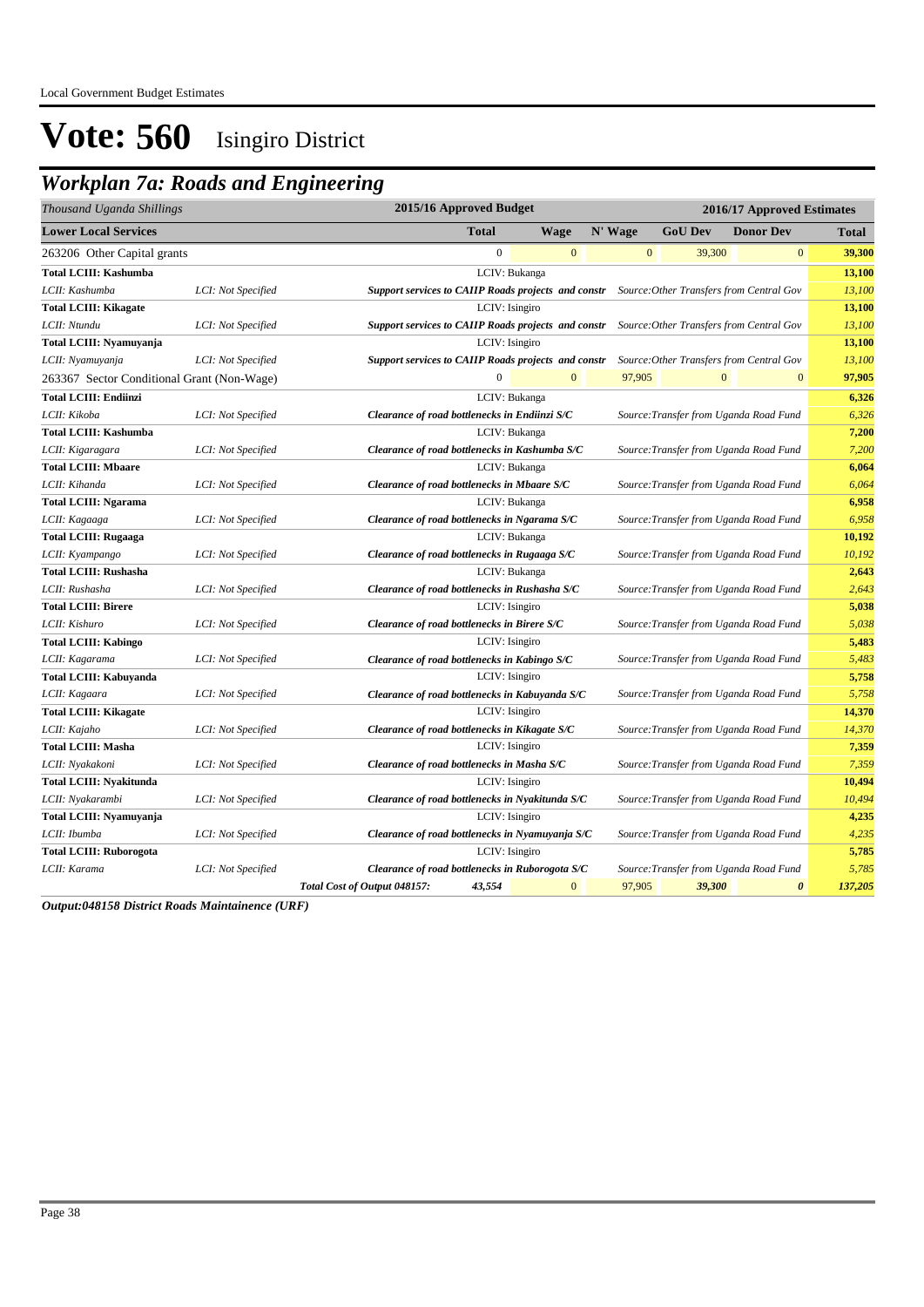### *Workplan 7a: Roads and Engineering*

| Thousand Uganda Shillings                  |                                    | 2015/16 Approved Budget<br>2016/17 Approved Estimates                                                                       |         |                |                                          |         |  |
|--------------------------------------------|------------------------------------|-----------------------------------------------------------------------------------------------------------------------------|---------|----------------|------------------------------------------|---------|--|
| <b>Lower Local Services</b>                |                                    | <b>Total</b><br><b>Wage</b>                                                                                                 | N' Wage | <b>GoU Dev</b> | <b>Donor Dev</b>                         | Total   |  |
| 263367 Sector Conditional Grant (Non-Wage) |                                    | $\boldsymbol{0}$<br>$\mathbf{0}$                                                                                            | 532,622 |                | $\mathbf{0}$<br>$\bf{0}$                 | 532,622 |  |
| <b>Total LCIII: Endiinzi</b>               |                                    | LCIV: Bukanga                                                                                                               |         |                |                                          | 12,250  |  |
| LCII: Endiinzi                             | LCI: Endiinzi - Mpikye - Ekiyonza  | Routine Manual Maintenance of Endiinzi - Mpikye -                                                                           |         |                | Source: Other Transfers from Central Gov | 8,250   |  |
| LCII: Endiinzi                             | LCI: Mpikye - Ekiyonza Road        | Installation of 2No. Lines of culverts on Endiinzi - M                                                                      |         |                | Source: Other Transfers from Central Gov | 4,000   |  |
| Total LCIII: Kashumba                      |                                    | LCIV: Bukanga                                                                                                               |         |                |                                          | 23,650  |  |
| LCII: Kankingi                             | LCI: Kagando - Nakivale            | <b>Routine Manual Maintenance of Kagando - Nakivale</b> Source: Other Transfers from Central Gov                            |         |                |                                          | 2,750   |  |
| LCII: Kasharira                            | LCI: Kasharira - Kirima - Keminazi | Routine Manual Maintenance of Kasharira -Keminaz Source: Other Transfers from Central Gov                                   |         |                |                                          | 3,850   |  |
| LCII: Kashumba                             | LCI: Kashumba - Rubumbo - Bigash   | Routine Maintenance of Kashumba - Rubombo - Biga Source: Other Transfers from Central Gov                                   |         |                |                                          | 8,250   |  |
| LCII: Kashumba                             | LCI: Buhungiro - Byenyi - Juru     | <b>Routine Manual Maintenance of Buhungiro - Byenyi</b> Source: Other Transfers from Central Gov                            |         |                |                                          | 4,675   |  |
| LCII: Rushwa                               | LCI: Kiyenje - Rwamacumu - Bigash  | <b>Routine Manual Maintenance of Kiyenje - Kyabibabi</b> Source: Other Transfers from Central Gov                           |         |                |                                          | 4,125   |  |
| <b>Total LCIII: Mbaare</b>                 |                                    | LCIV: Bukanga                                                                                                               |         |                |                                          | 76,441  |  |
| LCII: Kihanda                              |                                    | LCI: Kyanyanda - Kihanda - Mbaare Routine Manual Maintenance of Kyanyanda - Kihand Source: Other Transfers from Central Gov |         |                |                                          | 11,550  |  |
| LCII: Kihanda                              | LCI: Kihanda - Mbare - Bugaango    | <b>Mechanized road Maintenance of Kyanyanda - Kihan</b> Source: Other Transfers from Central Gov                            |         |                |                                          | 44,211  |  |
| LCII: Kyabahesi                            | LCI: Endiinzi - Mbaare - Omukatojo | <b>Routine Manual Maintenance of Endiinzi - Rwensheb</b> Source: Other Transfers from Central Gov                           |         |                |                                          | 14,080  |  |
| LCII: Nyamarungi                           | LCI: Mbaare - Burembo - Nyamarun   | Routine Manual Maintenance of Burembo - Nyamaru Source: Other Transfers from Central Gov                                    |         |                |                                          | 6,600   |  |
| <b>Total LCIII: Ngarama</b>                |                                    | LCIV: Bukanga                                                                                                               |         |                |                                          | 39,841  |  |
| LCII: Burungamo                            | LCI: Kakyenkye - Kibengo           | Mechanized Maintenance of Rushonje - Kibengo road Source: Other Transfers from Central Gov                                  |         |                |                                          | 10,526  |  |
| LCII: Burungamo                            | LCI: Rushonje - Kakyenkye - Kibeng | Routine Manual Maintenance of Rushonje - Kibengo                                                                            |         |                | Source: Other Transfers from Central Gov | 2,750   |  |
| LCII: Kakamba                              | LCI: Ngarama - Kakamba - Katoogo   | Routine Manual Maintenance of Ngarama - Kakamb                                                                              |         |                | Source: Other Transfers from Central Gov | 6,765   |  |
| LCII: Ngarama                              | LCI: Kyakabindi - Ngarama          | <b>Routine Manual Maintenance of Kahirimbi - Kyakabi</b> Source: Other Transfers from Central Gov                           |         |                |                                          | 8,250   |  |
| LCII: Ngarama                              | LCI: Ngarama - Kigando - Bigasha - | Routine Manual Maintenance of Ngarama - Kigando                                                                             |         |                | Source: Other Transfers from Central Gov | 11,550  |  |
| <b>Total LCIII: Rugaaga</b>                |                                    | LCIV: Bukanga                                                                                                               |         |                |                                          | 44,683  |  |
| LCII: Kabaare                              |                                    | LCI: Buhungiro - Kabaare - Kikunyu Routine Manual Maintenance of Buhungiro - Rugaa                                          |         |                | Source: Other Transfers from Central Gov | 5,720   |  |
| LCII: Kyarubambura                         | LCI: Rwenturagara - Rutunga - Kem  | Routine Manual Maintenance of Rwenturagara - Rut Source: Other Transfers from Central Gov                                   |         |                |                                          | 7,700   |  |
| LCII: Kyarubambura                         | LCI: Rwenturagara - Rutunga - Kem  | Mechanized road Maintenance of Rwenturagara - Ru Source: Other Transfers from Central Gov                                   |         |                |                                          | 25,263  |  |
| LCII: Kyarubambura                         | LCI: Rutuunga                      | <b>Installation of 3No. Lines of culverts on Rwenturagar</b> Source: Other Transfers from Central Gov                       |         |                |                                          | 6,000   |  |
| <b>Total LCIII: Birere</b>                 |                                    | LCIV: Isingiro                                                                                                              |         |                |                                          | 55,574  |  |
| LCII: Kasaana                              | LCI: Kyeera - Kibona - Mpambazi    | <b>Routine Manual Maintenance of Kyeera - Kibona - Ki</b> Source: Other Transfers from Central Gov                          |         |                |                                          | 9,240   |  |
| LCII: Kasaana                              | LCI: Kyeera - Kibona - Mpabaazi    | <b>Mechanized maintenance of Kyeera - Kibona - Kitooh</b> Source: Other Transfers from Central Gov                          |         |                |                                          | 33,684  |  |
| LCII: Kishuro                              | LCI: Kaberebere - Nyamuyanja - Ry  | <b>Routine Manual Maintenance of Kaberebere - Ryami</b> Source: Other Transfers from Central Gov                            |         |                |                                          | 12,650  |  |
| <b>Total LCIII: Kabingo</b>                |                                    | LCIV: Isingiro                                                                                                              |         |                |                                          | 67,939  |  |
| LCII: Katembe                              | LCI: Igayaza - Katembe - Kyarugaaj | <b>Routine Manual Maintenance of Kabingo - Igayaza -</b> Source: Other Transfers from Central Gov                           |         |                |                                          | 8,030   |  |
| LCII: Katembe                              | LCI: Igayaza - Katembe road        | <b>Installation of 1no. Line of culverts on Kabingo - Igay</b> Source: Other Transfers from Central Gov                     |         |                |                                          | 2,000   |  |
| LCII: Kyarugaaju                           | LCI: Kamuri - Kyarugaju - Kyeirum  | Routine Manual Maintenance of Kamuri - Kyarugaaj Source: Other Transfers from Central Gov                                   |         |                |                                          | 13,915  |  |
| LCII: Nyakigyera                           | LCI: Nyakigyera - Omukatooma       | Mechanized road Maintenance of Nyakigyera - Omuk Source: Other Transfers from Central Gov                                   |         |                |                                          | 31,579  |  |
| LCII: Nyakigyera                           | LCI: Nyakigyera - Omukatooma       | <b>Installation of 2No. Lines of culverts on Nyakigyera -</b> Source: Other Transfers from Central Gov                      |         |                |                                          | 4,000   |  |
| LCII: Nyakigyera                           | LCI: Nyakigyera - Omukatooma       | Routine Manual Maintenance of Nyakigyera - Omuk Source: Other Transfers from Central Gov                                    |         |                |                                          | 8,415   |  |
| <b>Total LCIII: Kabuyanda</b>              |                                    | LCIV: Isingiro                                                                                                              |         |                |                                          | 20,900  |  |
| LCII: Kanywamaizi                          | LCI: Kabugu - Kanywamaizi road     | Routine Manual Maintenance of Kabugu - Kanywam                                                                              |         |                | Source: Other Transfers from Central Gov | 5,500   |  |
| LCII: Rwakakwenda                          | LCI: Kashariira - Rwakakwenda - R  | Routine Manual Maintenance of Omukinangye - Om                                                                              |         |                | Source: Other Transfers from Central Gov | 15,400  |  |
| <b>Total LCIII: Kikagate</b>               |                                    | LCIV: Isingiro                                                                                                              |         |                |                                          | 60,259  |  |
| LCII: Kamubeizi                            | LCI: Kaburara - Kataanzi           | Routine Manual Maintenance of Kabuyanda - Kabur                                                                             |         |                | Source: Other Transfers from Central Gov | 3,850   |  |
| LCII: Kamubeizi                            | LCI: Kaburara - Katanzi            | Mechanized road Maintenance of Kabuyanda - Kabur                                                                            |         |                | Source: Other Transfers from Central Gov | 14,737  |  |
| LCII: Kamubeizi                            | LCI: Ruyanga - Kihande - Kamubeiz  | Routine Manual Maintenance of Ruyanga TC - Kiha                                                                             |         |                | Source: Other Transfers from Central Gov | 7,535   |  |
| LCII: Kyezimbire                           | LCI: Katanga - Kyezimbire - Nyabus | Routine Maintenance of Katanga - Kishariira - Nyabu Source: Other Transfers from Central Gov                                |         |                |                                          | 9,020   |  |
| LCII: Ntundu                               | LCI: Rwbishaari Swamp crossing     | <b>Completion works on Rwabishari Swamp crossing</b>                                                                        |         |                | Source: Other Transfers from Central Gov | 3,622   |  |
| LCII: Ntundu                               | LCI: Kikagate - Rwamwijuka         | Maintenance of Kikagate - Rwamwijuka Road 13.5K                                                                             |         |                | Source: Other Transfers from Central Gov | 7,425   |  |
| LCII: Ruyanga                              | LCI: Omurutooma                    | Routine Manual Maintenance of Ruyanga PS - Rotoo                                                                            |         |                | Source: Other Transfers from Central Gov | 4,070   |  |
| LCII: Rwamwijuka                           | LCI: Kaburara swamp crossing       | <b>Maintenance works on Kaburara Swamp Crossing</b>                                                                         |         |                | Source: Other Transfers from Central Gov | 10,000  |  |
| <b>Total LCIII: Masha</b>                  |                                    | LCIV: Isingiro                                                                                                              |         |                |                                          | 65,308  |  |
| LCII: Kabaare                              | LCI: Rwendezi - Omukabira - Nyam   | Routine Manual Maintenance of Nyarubungo - Omu                                                                              |         |                | Source: Other Transfers from Central Gov | 2,970   |  |
| LCII: Nyamitsindo                          | LCI: Kaberebere - Nyamitsindo - Ma | Routine Manual Maintenance of Kaberebere - Nyaru                                                                            |         |                | Source: Other Transfers from Central Gov | 9,075   |  |
| LCII: Nyarubungo                           | LCI: Nyarubungo - Rwetango - Kyab  | Mechanized road Maintenance of Rwetango - Kyabwe Source: Other Transfers from Central Gov                                   |         |                |                                          | 25,263  |  |
| LCII: Rukuuba                              | LCI: Rwendezi valley               | Installation of one line of culvert on Nyarubungo - O                                                                       |         |                | Source: Other Transfers from Central Gov | 2,000   |  |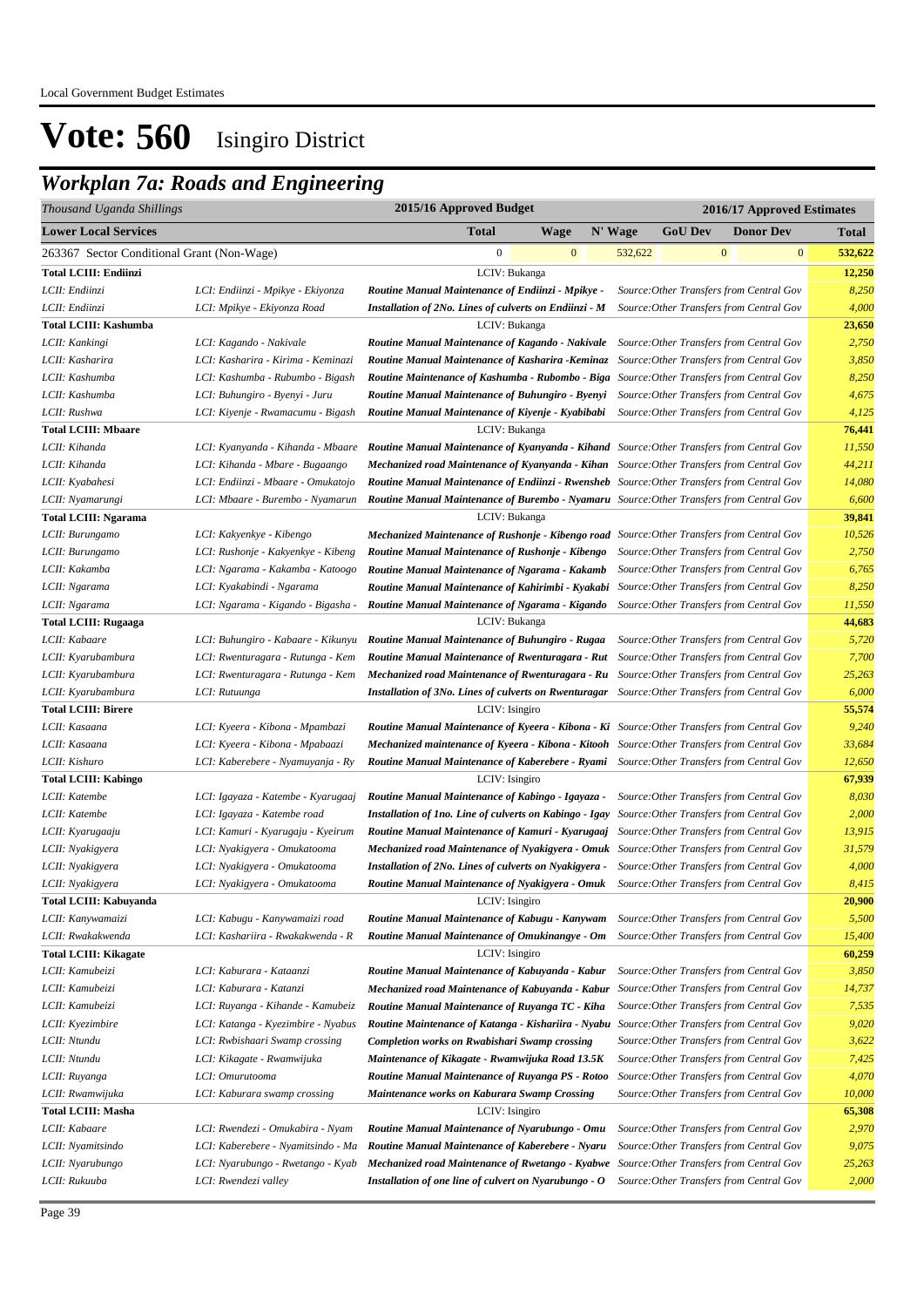### *Workplan 7a: Roads and Engineering*

| 2015/16 Approved Budget<br>Thousand Uganda Shillings<br>2016/17 Approved Estimates |                                                                          |                                                                                                        |                                                                                                                                          |              |                |                       |                                                                                      |                  |  |
|------------------------------------------------------------------------------------|--------------------------------------------------------------------------|--------------------------------------------------------------------------------------------------------|------------------------------------------------------------------------------------------------------------------------------------------|--------------|----------------|-----------------------|--------------------------------------------------------------------------------------|------------------|--|
| <b>Lower Local Services</b>                                                        |                                                                          |                                                                                                        | <b>Total</b>                                                                                                                             | Wage         | N' Wage        | <b>GoU</b> Dev        | <b>Donor Dev</b>                                                                     | <b>Total</b>     |  |
| LCII: Rwetango                                                                     | LCI: Nyarubungo - Rwetango - Kyab                                        | <b>Routine Manual Maintenance of Mile 5 - Rwentango</b> Source: Other Transfers from Central Gov       |                                                                                                                                          |              |                |                       |                                                                                      | 22,000           |  |
| LCII: Rwetango                                                                     | LCI: Rwetango                                                            | <b>Installation of 2No. Lines of culverts on Rwetango - K</b> Source: Other Transfers from Central Gov |                                                                                                                                          |              |                |                       |                                                                                      | 4,000            |  |
| <b>Total LCIII: Nyakitunda</b>                                                     |                                                                          |                                                                                                        | LCIV: Isingiro                                                                                                                           |              |                |                       |                                                                                      | 36,902           |  |
| LCII: Kamubeizi                                                                    | LCI: Nyakitunda - Kabuyanda                                              | Routine Manual Maintenance of Nyakitunda - Kabuy Source: Other Transfers from Central Gov              |                                                                                                                                          |              |                |                       |                                                                                      | 6,765            |  |
| LCII: Kihiihi                                                                      | LCI: Rwensinga - Nyandama - Kihiih                                       | Routine Manual Maintenance of Rwensinga - Nyana                                                        |                                                                                                                                          |              |                |                       | Source: Other Transfers from Central Gov                                             | 7,700<br>3,850   |  |
| LCII: Ntungu                                                                       | LCI: Ntungu - Omukatooma                                                 |                                                                                                        | <b>Routine Manual Maintenance of Omwichwamba - Nt</b> Source: Other Transfers from Central Gov                                           |              |                |                       |                                                                                      |                  |  |
| LCII: Ruhiira                                                                      | LCI: Ruhiira - Rwemango - Omukas                                         | Routine Manual Maintenance of Ruhiira - Rwemang                                                        |                                                                                                                                          |              |                |                       | Source: Other Transfers from Central Gov                                             | 3,850            |  |
| LCII: Ruhiira                                                                      | LCI: Ruhiira - Rwemango                                                  | Mechanized Maintenance of Ruhiira - Rwemango - O Source: Other Transfers from Central Gov              |                                                                                                                                          |              |                |                       |                                                                                      | 14,737<br>23,870 |  |
| Total LCIII: Nyamuyanja<br>LCIV: Isingiro                                          |                                                                          |                                                                                                        |                                                                                                                                          |              |                |                       |                                                                                      |                  |  |
| LCII: Ibumba                                                                       | LCI: Kayonza - Ijugangoma - Kamut                                        |                                                                                                        | Routine Manual Maintenance of Kayonza - Ijugango<br>Source: Other Transfers from Central Gov<br>Source: Other Transfers from Central Gov |              |                |                       |                                                                                      |                  |  |
| LCII: Ibumba                                                                       | LCI: Nsiika - Kamutumo - Kyanza -                                        | Routine Manual Maintenance of Nsiika - Kamutumo                                                        |                                                                                                                                          |              |                |                       |                                                                                      | 6,600            |  |
| LCII: Katanoga                                                                     | LCI: Kishuro - Katanoga - Nyakigye                                       | Routine Maintenance of Kishuro - Katanoga - Nyakig                                                     |                                                                                                                                          |              |                |                       | Source: Other Transfers from Central Gov                                             | 4,400            |  |
| LCII: Katanoga<br>LCII: Kigyendwa                                                  | LCI: Nyakigyera - Nyakibaare - Nya<br>LCI: Kishuro - Rwekitoma - Rwakan  | Routine road Maintenance of Nyakigyera - Nyakibaar<br>Routine Manual Maintenance of Kishuro - Rwekitoo |                                                                                                                                          |              |                |                       | Source: Other Transfers from Central Gov<br>Source: Other Transfers from Central Gov | 5,500<br>2,970   |  |
| <b>Total LCIII: Ruborogota</b>                                                     |                                                                          |                                                                                                        | LCIV: Isingiro                                                                                                                           |              |                |                       |                                                                                      | 5,005            |  |
| LCII: Kyamusooni                                                                   | LCI: Kabuyanda - Iryango - Ruboro                                        | Routine Manual Maintenance of Kabuyanda - Iryang Source: Other Transfers from Central Gov              |                                                                                                                                          |              |                |                       |                                                                                      | 5,005            |  |
|                                                                                    |                                                                          | Total Cost of Output 048158:                                                                           | 0                                                                                                                                        | $\mathbf{0}$ | 532,622        | $\boldsymbol{\theta}$ | $\boldsymbol{\theta}$                                                                | 532,622          |  |
|                                                                                    | <b>Total Cost of Lower Local Services</b>                                |                                                                                                        | 43,554                                                                                                                                   | $\mathbf{0}$ | 1,023,769      | 39,300                | $\bf{0}$                                                                             | 1,063,069        |  |
| <b>Higher LG Services</b>                                                          |                                                                          |                                                                                                        | <b>Total</b>                                                                                                                             | Wage         | N' Wage        | <b>GoU Dev</b>        | <b>Donor Dev</b>                                                                     | <b>Total</b>     |  |
| Output:048101 Operation of District Roads Office                                   |                                                                          |                                                                                                        |                                                                                                                                          |              |                |                       |                                                                                      |                  |  |
| 211101 General Staff Salaries                                                      |                                                                          |                                                                                                        | 45,757                                                                                                                                   | 48,678       |                |                       |                                                                                      | 48,678           |  |
|                                                                                    | 211102 Contract Staff Salaries (Incl. Casuals, Temporary)                |                                                                                                        | 15,840                                                                                                                                   |              | 15,840         |                       |                                                                                      | 15,840           |  |
| 211103 Allowances                                                                  |                                                                          |                                                                                                        | 5,647                                                                                                                                    |              | 2,665          |                       |                                                                                      | 2,665            |  |
| 213001 Medical expenses (To employees)                                             |                                                                          |                                                                                                        | $\boldsymbol{2}$                                                                                                                         |              | $\overline{c}$ |                       |                                                                                      | $\overline{2}$   |  |
| 213002 Incapacity, death benefits and funeral expenses                             |                                                                          |                                                                                                        | $\overline{2}$                                                                                                                           |              | $\overline{2}$ |                       |                                                                                      | $\overline{2}$   |  |
| 221002 Workshops and Seminars                                                      |                                                                          |                                                                                                        | 7,000                                                                                                                                    |              | 8,000          |                       |                                                                                      | 8,000            |  |
| 221003 Staff Training                                                              |                                                                          |                                                                                                        | $\boldsymbol{2}$                                                                                                                         |              | $\overline{c}$ |                       |                                                                                      | $\overline{2}$   |  |
| 221004 Recruitment Expenses                                                        |                                                                          |                                                                                                        | 5                                                                                                                                        |              | 5              |                       |                                                                                      | 5                |  |
|                                                                                    | 221008 Computer supplies and Information Technology (IT)                 |                                                                                                        | 1,000                                                                                                                                    |              | 1,000          |                       |                                                                                      | 1,000            |  |
| 221011 Printing, Stationery, Photocopying and Binding                              |                                                                          |                                                                                                        | 2,500                                                                                                                                    |              | 2,400          |                       |                                                                                      | 2,400            |  |
| 221012 Small Office Equipment                                                      |                                                                          |                                                                                                        | 36                                                                                                                                       |              | 246            |                       |                                                                                      | 246              |  |
| 221014 Bank Charges and other Bank related costs                                   |                                                                          |                                                                                                        | 1,000                                                                                                                                    |              | 900            |                       |                                                                                      | 900              |  |
| 222001 Telecommunications                                                          |                                                                          |                                                                                                        | 3                                                                                                                                        |              |                |                       |                                                                                      | $\bf{0}$         |  |
|                                                                                    | 222003 Information and communications technology (ICT)                   |                                                                                                        | 930                                                                                                                                      |              | 920            |                       |                                                                                      | 920              |  |
| 227001 Travel inland                                                               |                                                                          |                                                                                                        | 22,000                                                                                                                                   |              | 21,000         |                       |                                                                                      | 21,000           |  |
| 227004 Fuel, Lubricants and Oils                                                   |                                                                          |                                                                                                        | $\overline{\mathbf{c}}$                                                                                                                  |              | 5              |                       |                                                                                      | 5                |  |
| 228001 Maintenance - Civil                                                         |                                                                          |                                                                                                        | $\boldsymbol{2}$                                                                                                                         |              | $\sqrt{2}$     |                       |                                                                                      | $\overline{2}$   |  |
| 228002 Maintenance - Vehicles                                                      |                                                                          |                                                                                                        | 24,000                                                                                                                                   |              |                |                       |                                                                                      | $\bf{0}$         |  |
|                                                                                    | 228003 Maintenance - Machinery, Equipment & Furniture                    |                                                                                                        | 70,758                                                                                                                                   |              |                |                       |                                                                                      | $\bf{0}$         |  |
|                                                                                    |                                                                          | Total Cost of Output 048101:                                                                           | 196,486                                                                                                                                  | 48,678       | 52,988         |                       |                                                                                      | 101,667          |  |
|                                                                                    | <b>Total Cost of Higher LG Services</b>                                  |                                                                                                        | 196,486                                                                                                                                  | 48,678       | 52,988         |                       |                                                                                      | 101,667          |  |
|                                                                                    | <b>Total Cost of function District, Urban and Community Access Roads</b> |                                                                                                        | 240,040                                                                                                                                  | 48,678       | 1,076,758      | 39,300                | $\bf{0}$                                                                             | 1,164,736        |  |

#### **LG Function 0482 District Engineering Services**

| Thousand Uganda Shillings                              | 2015/16 Approved Budget | 2016/17 Approved Estimates |           |                |                  |              |
|--------------------------------------------------------|-------------------------|----------------------------|-----------|----------------|------------------|--------------|
| <b>Higher LG Services</b>                              | <b>Total</b>            | Wage                       | $N'$ Wage | <b>GoU Dev</b> | <b>Donor Dev</b> | <b>Total</b> |
| <b>Output:048201 Buildings Maintenance</b>             |                         |                            |           |                |                  |              |
| 211103 Allowances                                      | 600                     |                            |           |                |                  | $\mathbf{0}$ |
| 213001 Medical expenses (To employees)                 |                         |                            |           |                |                  | $\mathbf{0}$ |
| 213002 Incapacity, death benefits and funeral expenses | 300                     |                            | 300       |                |                  | 300          |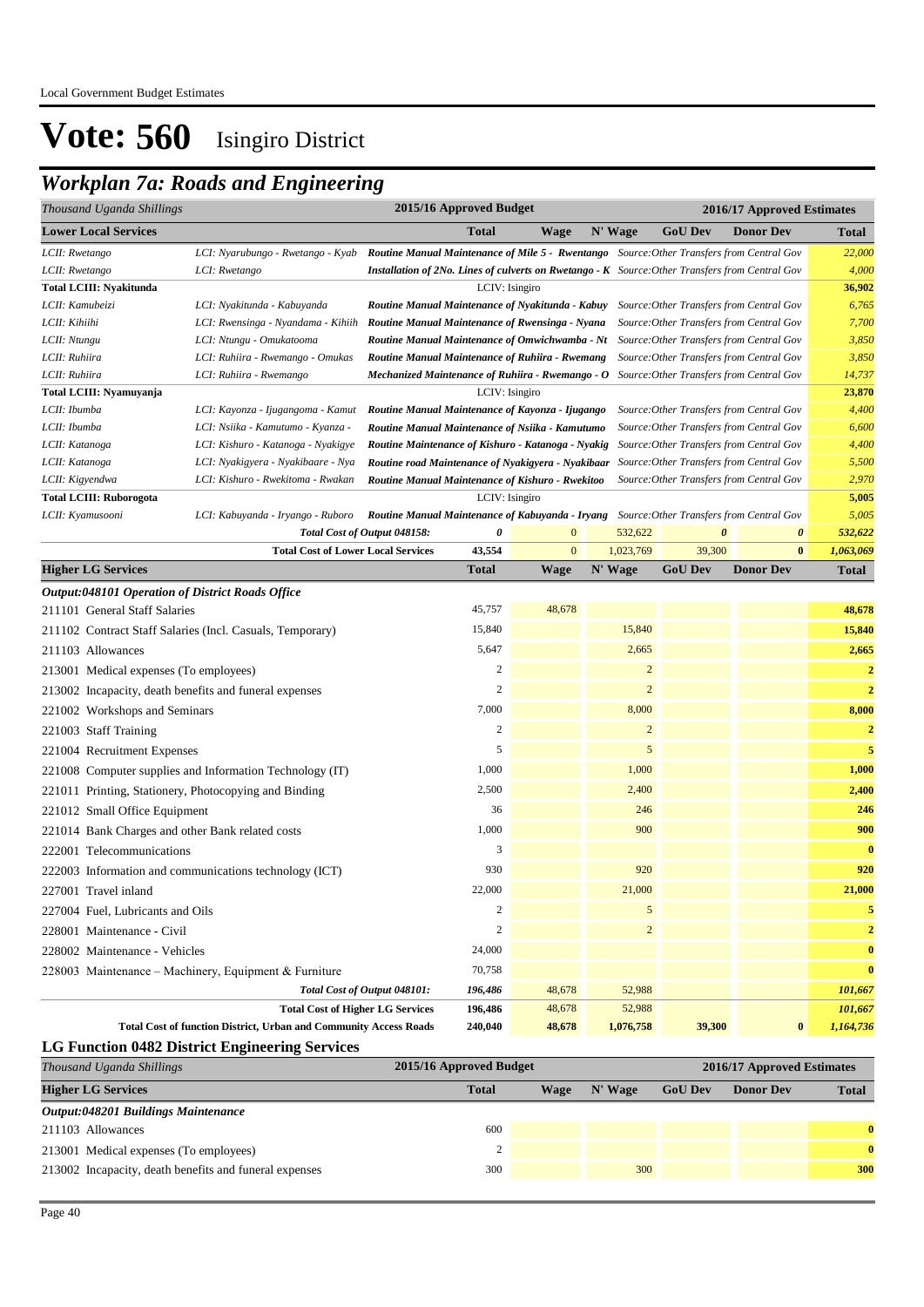### *Workplan 7a: Roads and Engineering*

| Thousand Uganda Shillings                                                                                                                        | 2015/16 Approved Budget |                  |                  |                | 2016/17 Approved Estimates |                       |
|--------------------------------------------------------------------------------------------------------------------------------------------------|-------------------------|------------------|------------------|----------------|----------------------------|-----------------------|
| <b>Higher LG Services</b>                                                                                                                        | <b>Total</b>            | <b>Wage</b>      | N' Wage          | <b>GoU Dev</b> | <b>Donor Dev</b>           | <b>Total</b>          |
| 221002 Workshops and Seminars                                                                                                                    | 1,000                   |                  |                  |                |                            | $\bf{0}$              |
| 221003 Staff Training                                                                                                                            | $\overline{c}$          |                  |                  |                |                            | $\bf{0}$              |
| 221008 Computer supplies and Information Technology (IT)                                                                                         | 600                     |                  | 400              |                |                            | 400                   |
| 221009 Welfare and Entertainment                                                                                                                 | $\overline{4}$          |                  |                  |                |                            | $\bf{0}$              |
| 221011 Printing, Stationery, Photocopying and Binding                                                                                            | 600                     |                  | 500              |                |                            | 500                   |
| 221012 Small Office Equipment                                                                                                                    | $\overline{c}$          |                  |                  |                |                            | $\bf{0}$              |
| 221014 Bank Charges and other Bank related costs                                                                                                 | 306                     |                  | 300              |                |                            | 300                   |
| 223003 Rent – (Produced Assets) to private entities                                                                                              | 8,400                   |                  |                  |                |                            | $\bf{0}$              |
| 223006 Water                                                                                                                                     | 500                     |                  |                  |                |                            | $\bf{0}$              |
| 224004 Cleaning and Sanitation                                                                                                                   | 13,000                  |                  |                  |                |                            | $\bf{0}$              |
| 225001 Consultancy Services- Short term                                                                                                          | 500                     |                  |                  |                |                            | $\bf{0}$              |
| 227001 Travel inland                                                                                                                             | 9,000                   |                  | 335              |                |                            | 335                   |
| 228001 Maintenance - Civil                                                                                                                       | 4,000                   |                  |                  |                |                            | $\bf{0}$              |
| 228002 Maintenance - Vehicles                                                                                                                    | $\overline{c}$          |                  |                  |                |                            | $\bf{0}$              |
| Total Cost of Output 048201:                                                                                                                     | 38,818                  |                  | 1,835            |                |                            | 1,835                 |
| Output:048202 Vehicle Maintenance                                                                                                                |                         |                  |                  |                |                            |                       |
| 211103 Allowances                                                                                                                                | 400                     |                  |                  |                |                            | $\bf{0}$              |
| 213001 Medical expenses (To employees)                                                                                                           | $\overline{2}$          |                  |                  |                |                            | $\bf{0}$              |
| 213002 Incapacity, death benefits and funeral expenses                                                                                           | $\overline{\mathbf{c}}$ |                  |                  |                |                            | $\bf{0}$              |
| 221002 Workshops and Seminars                                                                                                                    | $\overline{c}$          |                  |                  |                |                            | $\bf{0}$              |
| 221007 Books, Periodicals & Newspapers                                                                                                           | $\overline{c}$          |                  |                  |                |                            | $\bf{0}$              |
| 221008 Computer supplies and Information Technology (IT)                                                                                         | $\boldsymbol{2}$        |                  |                  |                |                            | $\bf{0}$              |
| 221011 Printing, Stationery, Photocopying and Binding                                                                                            | 400                     |                  | 300              |                |                            | 300                   |
| 221012 Small Office Equipment                                                                                                                    | $\overline{c}$          |                  |                  |                |                            | $\bf{0}$              |
| 221014 Bank Charges and other Bank related costs                                                                                                 | 200                     |                  |                  |                |                            | $\bf{0}$              |
| 222001 Telecommunications                                                                                                                        | $\overline{c}$          |                  |                  |                |                            | $\bf{0}$              |
| 225001 Consultancy Services- Short term                                                                                                          | 800                     |                  |                  |                |                            | $\bf{0}$              |
| 226001 Insurances                                                                                                                                | 386                     |                  |                  |                |                            | $\bf{0}$              |
| 227001 Travel inland                                                                                                                             | 3,200                   |                  | 1,200            |                |                            | 1,200                 |
| 228002 Maintenance - Vehicles                                                                                                                    | 6,800                   |                  | 1,000            |                |                            | 1,000                 |
| Total Cost of Output 048202:                                                                                                                     | 12,200                  |                  | 2,500            |                |                            | 2,500                 |
| Output:048203 Plant Maintenance                                                                                                                  |                         |                  |                  |                |                            |                       |
| 228002 Maintenance - Vehicles                                                                                                                    | $\mathbf{0}$            |                  | 15,780           |                |                            | 15,780                |
| 228003 Maintenance - Machinery, Equipment & Furniture                                                                                            | $\boldsymbol{0}$<br>0   |                  | 60,000           |                |                            | 60,000                |
| Total Cost of Output 048203:<br>Output:048204 Electrical Installations/Repairs                                                                   |                         |                  | 75,780           |                |                            | 75,780                |
| 223005 Electricity                                                                                                                               | 7,500                   |                  |                  |                |                            | $\bf{0}$              |
| 227004 Fuel, Lubricants and Oils                                                                                                                 | 3,500                   |                  |                  |                |                            | $\bf{0}$              |
| 228003 Maintenance - Machinery, Equipment & Furniture                                                                                            | 1,000                   |                  |                  |                |                            | $\bf{0}$              |
| Total Cost of Output 048204:                                                                                                                     | 12,000                  |                  |                  |                |                            | $\boldsymbol{\theta}$ |
| <b>Total Cost of Higher LG Services</b>                                                                                                          | 63,018                  |                  | 80,116           |                |                            | 80,116                |
| <b>Capital Purchases</b>                                                                                                                         | Total                   | <b>Wage</b>      | N' Wage          | <b>GoU Dev</b> | <b>Donor Dev</b>           | <b>Total</b>          |
| Output:048275 Non Standard Service Delivery Capital                                                                                              |                         |                  |                  |                |                            |                       |
| 312203 Furniture & Fixtures                                                                                                                      | $\boldsymbol{0}$        | $\boldsymbol{0}$ | $\boldsymbol{0}$ | 10,000         | $\boldsymbol{0}$           | 10,000                |
| <b>Total LCIII: Isingiro Town Council</b>                                                                                                        | LCIV: Isingiro          |                  |                  |                |                            | 10,000                |
| LCII: Kyabishaho<br>Purchase and supply of Furniture and fixtures includi Source: Locally Raised Revenues<br>LCI: Isingiro District Headquarters |                         |                  |                  |                |                            | 10,000                |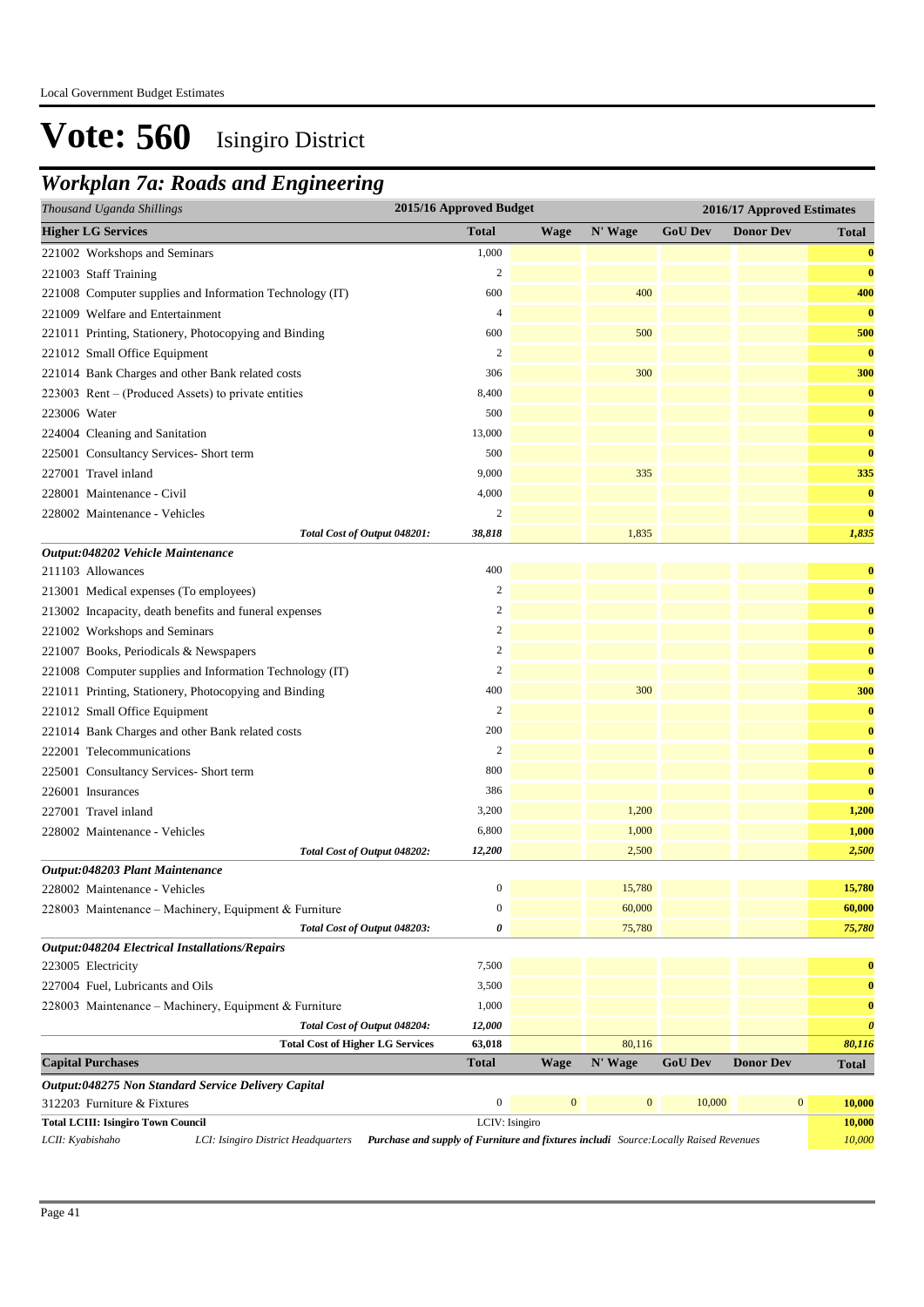## *Workplan 7a: Roads and Engineering*

| Thousand Uganda Shillings                  |                                                             | 2015/16 Approved Budget                                                                     | 2016/17 Approved Estimates |                |                |                  |              |  |
|--------------------------------------------|-------------------------------------------------------------|---------------------------------------------------------------------------------------------|----------------------------|----------------|----------------|------------------|--------------|--|
| <b>Capital Purchases</b>                   |                                                             | <b>Total</b>                                                                                | Wage                       | N' Wage        | <b>GoU Dev</b> | <b>Donor Dev</b> | <b>Total</b> |  |
| 314202 Work in progress                    |                                                             |                                                                                             | $\mathbf{0}$               | $\mathbf{0}$   | 30,000         | $\overline{0}$   | 30,000       |  |
| <b>Total LCIII: Isingiro Town Council</b>  |                                                             | LCIV: Isingiro                                                                              |                            |                |                |                  | 30,000       |  |
| LCII: Kyabishaho                           | LCI: Isingiro District Head quarters                        | Site leveling and re-vegatation of Ceremonial grounds Source: Locally Raised Revenues       |                            |                |                |                  |              |  |
| LCII: Kyabishaho                           | LCI: Isingiro District Headquarter a                        | <b>Completion works on construction of a three stance d</b> Source: Locally Raised Revenues |                            |                |                |                  |              |  |
| LCII: Kyabishaho                           | LCI: District Headquarter Land at K                         | <b>Completion of Fencing th District Land with correspo</b> Source: Locally Raised Revenues |                            |                |                |                  | 20,000       |  |
|                                            | Total Cost of Output 048275:                                | 0                                                                                           | $\overline{0}$             | $\overline{0}$ | 40,000         | 0                | 40,000       |  |
|                                            | <b>Total Cost of Capital Purchases</b>                      | $\bf{0}$                                                                                    | $\Omega$                   | $\mathbf{0}$   | 40,000         | $\bf{0}$         | 40,000       |  |
|                                            | <b>Total Cost of function District Engineering Services</b> | 63,018                                                                                      | $\bf{0}$                   | 80,116         | 40,000         | $\bf{0}$         | 120,116      |  |
| <b>Total Cost of Roads and Engineering</b> |                                                             | 303,058                                                                                     | 48,678                     | 1.156.873      | 79,300         | $\mathbf{0}$     | 1,284,852    |  |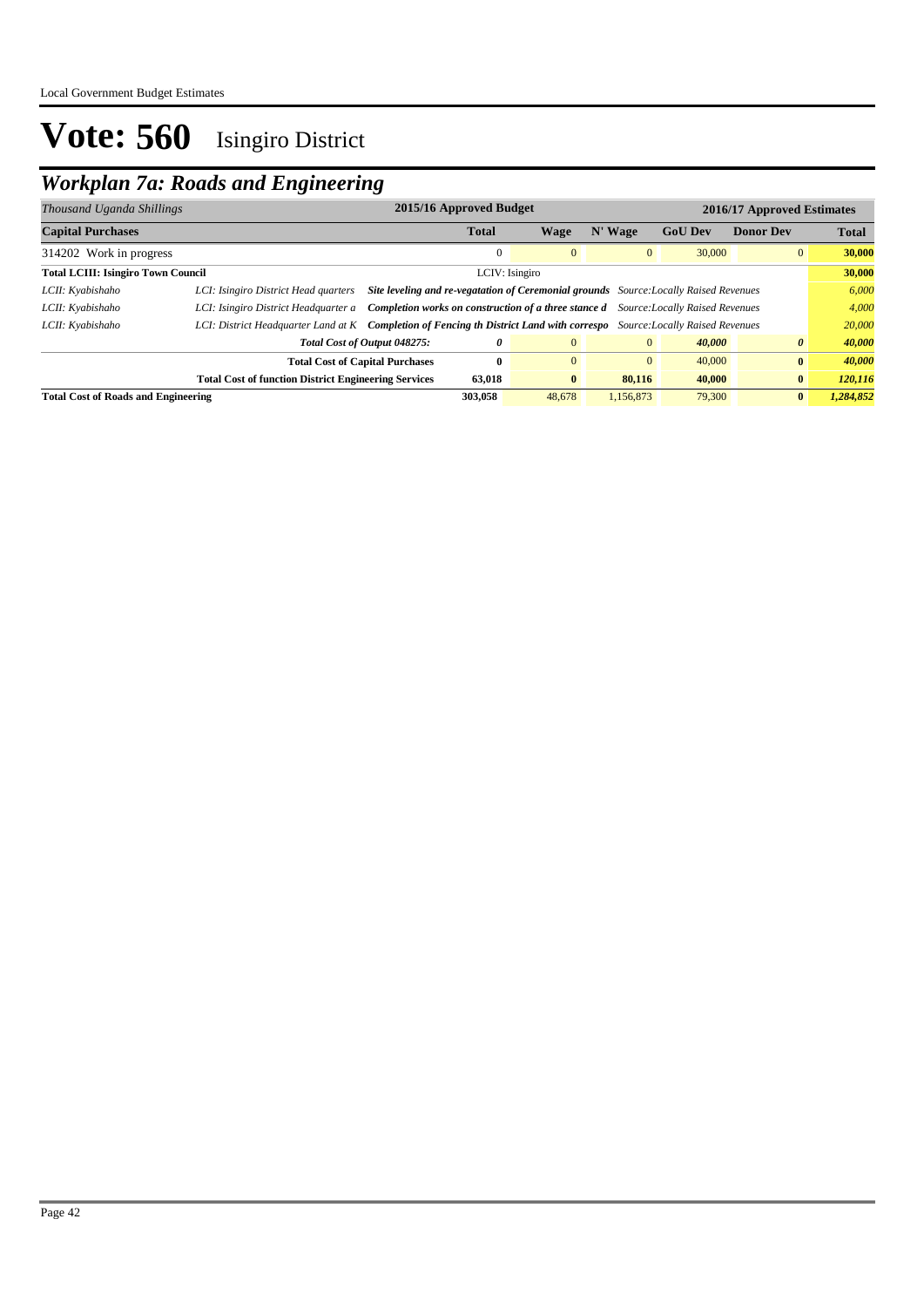### *Workplan 7b: Water*

#### **(i) Overview of Workplan Revenue and Expenditures**

| <b>UShs Thousand</b>                          |                           | 2015/16                        | 2016/17                          |
|-----------------------------------------------|---------------------------|--------------------------------|----------------------------------|
|                                               | Approved<br><b>Budget</b> | <b>Outturn by</b><br>end March | <b>Approved</b><br><b>Budget</b> |
| A: Breakdown of Workplan Revenues:            |                           |                                |                                  |
| <b>Recurrent Revenues</b>                     | 34,198                    | 26,023                         | 76,321                           |
| District Unconditional Grant (Non-Wage)       | 3,132                     | 3,673                          |                                  |
| District Unconditional Grant (Wage)           | 29,066                    | 21,800                         | 29,067                           |
| <b>Locally Raised Revenues</b>                | 2,000                     | 550                            | 5,800                            |
| Sector Conditional Grant (Non-Wage)           | $\Omega$                  | $\theta$                       | 41,454                           |
| <b>Development Revenues</b>                   | 695,530                   | 690,030                        | 610,713                          |
| Development Grant                             | 673.530                   | 673,530                        | 588,713                          |
| <b>Transitional Development Grant</b>         | 22,000                    | 16,500                         | 22,000                           |
| <b>Total Revenues</b>                         | 729,729                   | 716,054                        | 687,034                          |
| <b>B: Breakdown of Workplan Expenditures:</b> |                           |                                |                                  |
| Recurrent Expenditure                         | 56,198                    | 41,998                         | 76,321                           |
| Wage                                          | 29,066                    | 21,800                         | 29,067                           |
| Non Wage                                      | 27,132                    | 20,198                         | 47,254                           |
| Development Expenditure                       | 673,530                   | 491,141                        | 610,713                          |
| Domestic Development                          | 673,530                   | 491141.116                     | 610,713                          |
| Donor Development                             |                           | $\Omega$                       | $\Omega$                         |
| <b>Total Expenditure</b>                      | 729,728                   | 533,139                        | 687,034                          |

#### **(ii) Details of Workplan Revenues and Expenditures**

### *Expenditure Details for Workplan 7b: Water*

#### **LG Function 0981 Rural Water Supply and Sanitation**

| Thousand Uganda Shillings                                 | 2015/16 Approved Budget |             |         |                | 2016/17 Approved Estimates |              |
|-----------------------------------------------------------|-------------------------|-------------|---------|----------------|----------------------------|--------------|
| <b>Higher LG Services</b>                                 | <b>Total</b>            | <b>Wage</b> | N' Wage | <b>GoU Dev</b> | <b>Donor Dev</b>           | <b>Total</b> |
| Output:098101 Operation of the District Water Office      |                         |             |         |                |                            |              |
| 211101 General Staff Salaries                             | 29,066                  | 29,067      |         |                |                            | 29,067       |
| 211102 Contract Staff Salaries (Incl. Casuals, Temporary) | 9,036                   |             |         | 10,236         |                            | 10,236       |
| 211103 Allowances                                         | $\Omega$                |             | 2,000   |                |                            | 2,000        |
| 213004 Gratuity Expenses                                  | 6,183                   |             |         |                |                            | $\bf{0}$     |
| 221002 Workshops and Seminars                             | 1,800                   |             |         | 2,000          |                            | 2,000        |
| 221008 Computer supplies and Information Technology (IT)  | 3,139                   |             |         | 1,500          |                            | 1,500        |
| 221011 Printing, Stationery, Photocopying and Binding     | 2,600                   |             |         | 3,000          |                            | 3,000        |
| 221012 Small Office Equipment                             | $\mathbf{0}$            |             |         | 300            |                            | 300          |
| 221014 Bank Charges and other Bank related costs          | 1,200                   |             |         | 1,000          |                            | 1,000        |
| 222003 Information and communications technology (ICT)    | 1,020                   |             |         | 1,000          |                            | 1,000        |
| 227001 Travel inland                                      | 13,666                  |             | 8,673   | 6,000          |                            | 14,673       |
| 228002 Maintenance - Vehicles                             | 17,131                  |             |         | 10,000         |                            | 10,000       |
| 228003 Maintenance – Machinery, Equipment & Furniture     | 1,200                   |             |         | 380            |                            | 380          |
| Total Cost of Output 098101:                              | 86,041                  | 29,067      | 10,673  | 35,416         |                            | 75,155       |
| Output:098102 Supervision, monitoring and coordination    |                         |             |         |                |                            |              |
| 221002 Workshops and Seminars                             | 3,216                   |             |         | 3,216          |                            | 3,216        |
| 221009 Welfare and Entertainment                          | $\Omega$                |             | 1,000   |                |                            | 1,000        |
| 225001 Consultancy Services-Short term                    | 9,658                   |             |         | 6,784          |                            | 6,784        |
| 227001 Travel inland                                      | 23,252                  |             | 19,000  |                |                            | 19,000       |
| Total Cost of Output 098102:                              | 36,126                  |             | 20,000  | 10,000         |                            | 30,000       |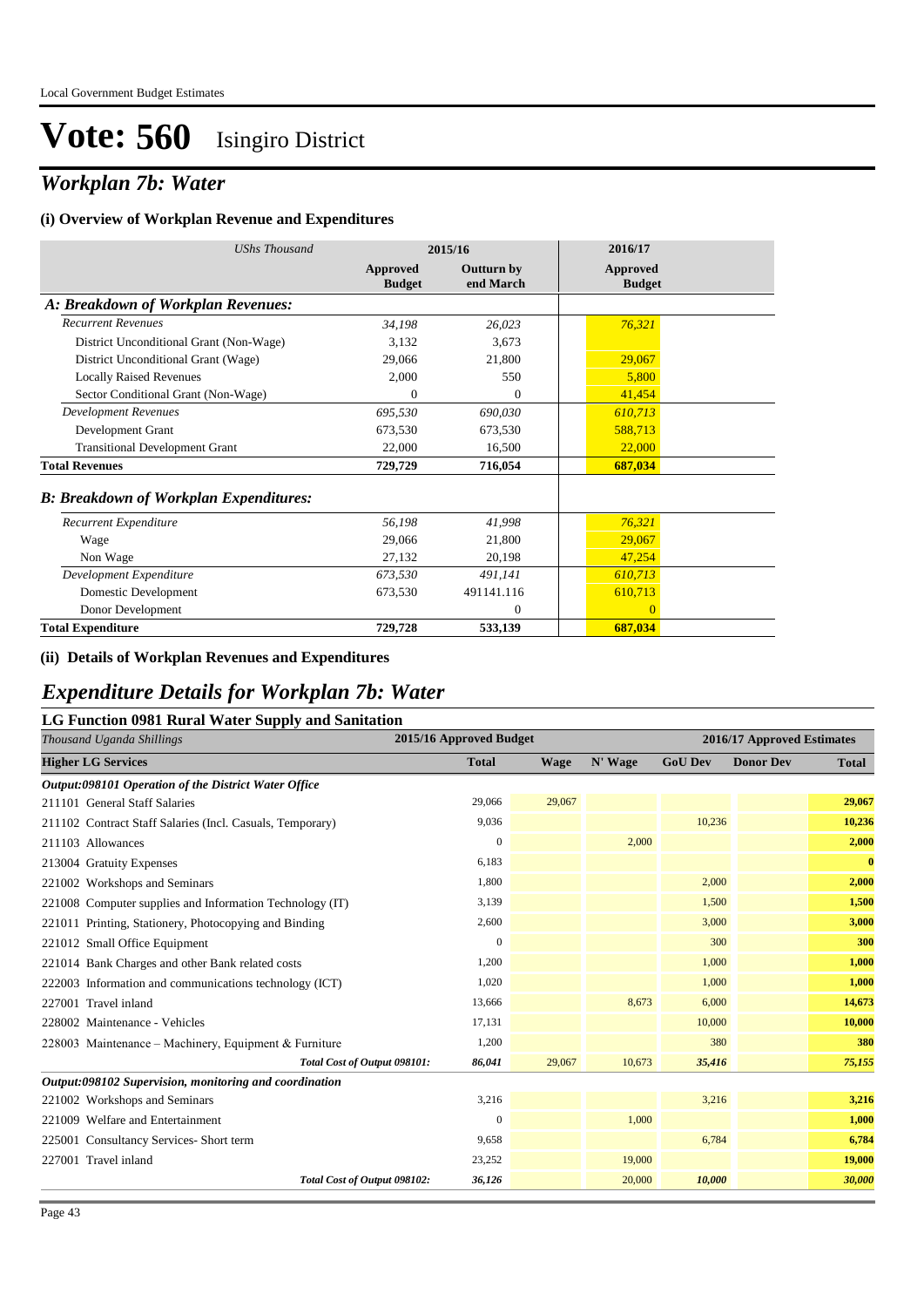### *Workplan 7b: Water*

| Thousand Uganda Shillings                    |                                                                |                                                                                                         | 2015/16 Approved Budget<br>2016/17 Approved Estimates |                  |                  |                                           |                       |              |
|----------------------------------------------|----------------------------------------------------------------|---------------------------------------------------------------------------------------------------------|-------------------------------------------------------|------------------|------------------|-------------------------------------------|-----------------------|--------------|
| <b>Higher LG Services</b>                    |                                                                |                                                                                                         | <b>Total</b>                                          | <b>Wage</b>      | N' Wage          | <b>GoU Dev</b>                            | <b>Donor Dev</b>      | <b>Total</b> |
|                                              | Output:098103 Support for O&M of district water and sanitation |                                                                                                         |                                                       |                  |                  |                                           |                       |              |
| 221002 Workshops and Seminars                |                                                                |                                                                                                         | 1,635                                                 |                  |                  | 3,000                                     |                       | 3,000        |
| 227001 Travel inland                         |                                                                |                                                                                                         | $\mathbf{0}$                                          |                  |                  | 7,000                                     |                       | 7,000        |
| 228001 Maintenance - Civil                   |                                                                |                                                                                                         | 68,353                                                |                  |                  | 42,000                                    |                       | 42,000       |
|                                              |                                                                | Total Cost of Output 098103:                                                                            | 69,988                                                |                  |                  | 52,000                                    |                       | 52,000       |
|                                              | <b>Output:098104 Promotion of Community Based Management</b>   |                                                                                                         |                                                       |                  |                  |                                           |                       |              |
| 221002 Workshops and Seminars                |                                                                |                                                                                                         | 48,752                                                |                  | 5,344            | 42,000                                    |                       | 47,344       |
|                                              | 222003 Information and communications technology (ICT)         |                                                                                                         | $\mathbf{0}$                                          |                  | 1,020            |                                           |                       | 1,020        |
| 227001 Travel inland                         |                                                                |                                                                                                         | $\overline{0}$                                        |                  | 4,000            |                                           |                       | 4,000        |
|                                              |                                                                | Total Cost of Output 098104:                                                                            | 48,752                                                |                  | 10,364           | 42,000                                    |                       | 52,364       |
|                                              | Output:098105 Promotion of Sanitation and Hygiene              |                                                                                                         |                                                       |                  |                  |                                           |                       |              |
| 221002 Workshops and Seminars                |                                                                |                                                                                                         | 21,000                                                |                  | 4,218            | 22,000                                    |                       | 26,218       |
|                                              |                                                                |                                                                                                         | 1,000                                                 |                  | 2,000            |                                           |                       | 2,000        |
| 227001 Travel inland                         |                                                                |                                                                                                         |                                                       |                  |                  |                                           |                       |              |
|                                              |                                                                | Total Cost of Output 098105:                                                                            | 22,000                                                |                  | 6,218<br>47,254  | 22,000                                    |                       | 28,218       |
|                                              |                                                                | <b>Total Cost of Higher LG Services</b>                                                                 | 262,907                                               | 29,067           |                  | 161,416                                   | <b>Donor Dev</b>      | 237,737      |
| <b>Capital Purchases</b>                     |                                                                |                                                                                                         | <b>Total</b>                                          | <b>Wage</b>      | N' Wage          | <b>GoU Dev</b>                            |                       | <b>Total</b> |
|                                              | Output:098180 Construction of public latrines in RGCs          |                                                                                                         |                                                       |                  |                  |                                           |                       |              |
| 312104 Other Structures                      |                                                                |                                                                                                         | 20,206                                                | $\mathbf{0}$     | $\mathbf{0}$     | 22,000                                    | $\mathbf{0}$          | 22,000       |
| <b>Total LCIII: Rugaaga</b><br>LCIV: Bukanga |                                                                |                                                                                                         |                                                       |                  |                  |                                           |                       | 2,000        |
| LCII: Kyampango                              | LCI: Rugaaga HC IV                                             | <b>Completion of a Five stance lined Latrine (Defects lia</b> Source: Conditional transfer for Rural Wa |                                                       |                  |                  |                                           |                       | 2,000        |
| <b>Total LCIII: Masha</b>                    |                                                                |                                                                                                         | LCIV: Isingiro                                        |                  |                  |                                           |                       | 20,000       |
| LCII: Rwetango                               | LCI: Rwenfunjo                                                 | Construction of a five (5) stance lined Latrine                                                         |                                                       |                  |                  | Source: Conditional transfer for Rural Wa |                       | 20,000       |
|                                              |                                                                | Total Cost of Output 098180:                                                                            | 20,206                                                | $\mathbf{0}$     | $\boldsymbol{0}$ | 22,000                                    | $\boldsymbol{\theta}$ | 22,000       |
| Output:098182 Shallow well construction      |                                                                |                                                                                                         | 4,000                                                 | $\boldsymbol{0}$ | $\overline{0}$   |                                           | $\boldsymbol{0}$      |              |
|                                              | 281504 Monitoring, Supervision & Appraisal of capital works    |                                                                                                         |                                                       |                  |                  | 2,240                                     |                       | 2,240        |
| <b>Total LCIII: Endiinzi</b>                 |                                                                |                                                                                                         | LCIV: Bukanga                                         |                  |                  |                                           |                       | 280<br>280   |
| LCII: Kikoba<br><b>Total LCIII: Kashumba</b> | LCI: Kikoba / Saano                                            | Construction of a new Shallow Well in Endiinzi S/C                                                      | LCIV: Bukanga                                         |                  |                  | Source: Conditional transfer for Rural Wa |                       | 280          |
| LCII: Murema                                 | LCI: Murema                                                    | Construction of a new Shallow Well in Kashumba S/C Source: Conditional transfer for Rural Wa            |                                                       |                  |                  |                                           |                       | 280          |
| <b>Total LCIII: Mbaare</b>                   |                                                                |                                                                                                         | LCIV: Bukanga                                         |                  |                  |                                           |                       | 280          |
| LCII: Kihanda                                | LCI: Kiviiga                                                   | Construction of a new Shallow Well in Mbaare S/C                                                        |                                                       |                  |                  | Source: Conditional transfer for Rural Wa |                       | 280          |
| <b>Total LCIII: Ngarama</b>                  |                                                                |                                                                                                         | LCIV: Bukanga                                         |                  |                  |                                           |                       | 280          |
| LCII: Kagaaga                                | LCI: Kagaga                                                    | Construction of a new Shallow Well in Ngarama S/C                                                       |                                                       |                  |                  | Source: Conditional transfer for Rural Wa |                       | 280          |
| <b>Total LCIII: Rugaaga</b>                  |                                                                |                                                                                                         | LCIV: Bukanga                                         |                  |                  |                                           |                       | 280          |
| LCII: Rwangabo                               | LCI: Kiiju / Kihima                                            | Construction of a new Shallow Well in Rugaga S/C                                                        |                                                       |                  |                  | Source: Conditional transfer for Rural Wa |                       | 280          |
| <b>Total LCIII: Masha</b>                    |                                                                |                                                                                                         | LCIV: Isingiro                                        |                  |                  |                                           |                       | 280          |
| LCII: Nyarubungo                             | LCI: Igyereka                                                  | Construction of a new Shallow Well in Masha S/C                                                         |                                                       |                  |                  | Source: Conditional transfer for Rural Wa |                       | 280          |
| <b>Total LCIII: Nyakitunda</b>               |                                                                |                                                                                                         | LCIV: Isingiro                                        |                  |                  |                                           |                       | 280          |
| LCII: Kihiihi                                | LCI: Kihiihi                                                   | Construction of a new Shallow Well in Nyakitunda S/ Source: Conditional transfer for Rural Wa           |                                                       |                  |                  |                                           |                       | 280          |
| Total LCIII: Nyamuyanja                      |                                                                |                                                                                                         | LCIV: Isingiro                                        |                  |                  |                                           |                       | 280          |
| LCII: Katanoga                               | LCI: Biharwe                                                   | Construction of a new Shallow Well in Endiinzi S/C                                                      |                                                       |                  |                  | Source: Conditional transfer for Rural Wa |                       | 280          |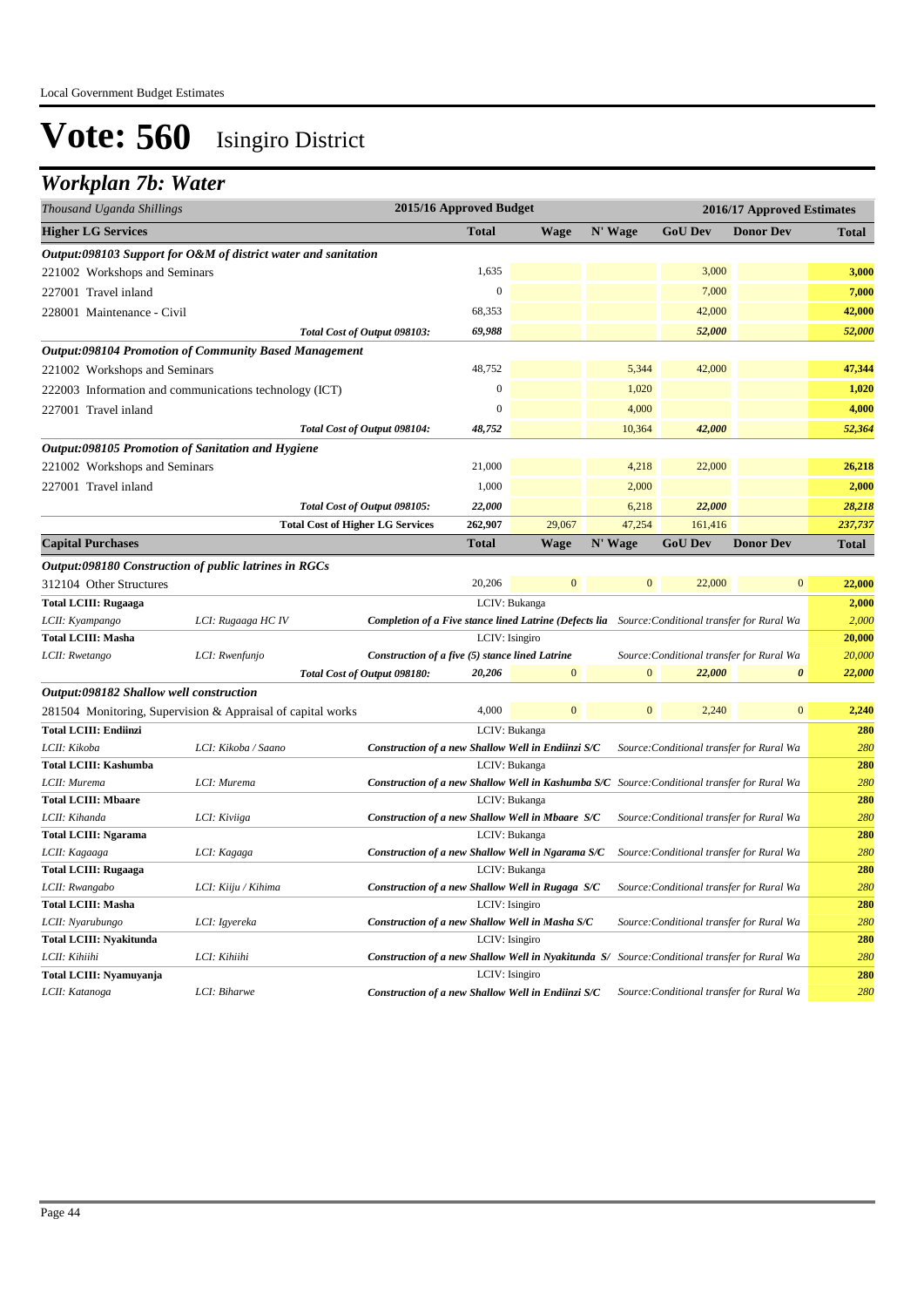## *Workplan 7b: Water*

| Thousand Uganda Shillings                          |                                                                 | 2015/16 Approved Budget                                                                             |                |         |                  |                | 2016/17 Approved Estimates                |              |
|----------------------------------------------------|-----------------------------------------------------------------|-----------------------------------------------------------------------------------------------------|----------------|---------|------------------|----------------|-------------------------------------------|--------------|
| <b>Capital Purchases</b>                           |                                                                 | Total                                                                                               | <b>Wage</b>    | N' Wage |                  | <b>GoU Dev</b> | <b>Donor Dev</b>                          | <b>Total</b> |
| 312104 Other Structures                            |                                                                 | $\boldsymbol{0}$                                                                                    | $\mathbf{0}$   |         | $\mathbf{0}$     | 53,760         | $\mathbf{0}$                              | 53,760       |
| <b>Total LCIII: Endiinzi</b>                       |                                                                 |                                                                                                     | LCIV: Bukanga  |         |                  |                |                                           | 6,720        |
| LCII: Endiinzi                                     | LCI: Saano                                                      | Construction of a new Shallow Well in Endiinzi S/C                                                  |                |         |                  |                | Source: Conditional transfer for Rural Wa | 6,720        |
| <b>Total LCIII: Kashumba</b>                       |                                                                 |                                                                                                     | LCIV: Bukanga  |         |                  |                |                                           | 6,720        |
| LCII: Murema                                       | LCI: Murema                                                     | Construction of a new Shallow Well in Kashumba S/C Source: Conditional transfer for Rural Wa        |                |         |                  |                |                                           | 6,720        |
| <b>Total LCIII: Mbaare</b>                         |                                                                 |                                                                                                     | LCIV: Bukanga  |         |                  |                |                                           | 6,720        |
| LCII: Kihanda                                      | LCI: Kiviiga                                                    | Construction of a new Shallow Well in Mbaare S/C                                                    |                |         |                  |                | Source: Conditional transfer for Rural Wa | 6,720        |
| <b>Total LCIII: Ngarama</b>                        |                                                                 |                                                                                                     | LCIV: Bukanga  |         |                  |                |                                           | 6,720        |
| LCII: Kagaaga                                      | LCI: Kagaaga                                                    | Construction of a new Shallow Well in Ngarama S/C                                                   |                |         |                  |                | Source: Conditional transfer for Rural Wa | 6,720        |
| <b>Total LCIII: Rugaaga</b>                        |                                                                 |                                                                                                     | LCIV: Bukanga  |         |                  |                |                                           | 6,720        |
| LCII: Rwangabo                                     | LCI: Kiiju /Kihima                                              | Construction of a new Shallow Well in Rugaaga S/C                                                   |                |         |                  |                | Source: Conditional transfer for Rural Wa | 6,720        |
| <b>Total LCIII: Masha</b>                          |                                                                 |                                                                                                     | LCIV: Isingiro |         |                  |                |                                           | 6,720        |
| LCII: Nyarubungo                                   | LCI: Igyereka                                                   | Construction of a new Shallow Well in Masha S/C                                                     |                |         |                  |                | Source: Conditional transfer for Rural Wa | 6,720        |
| <b>Total LCIII: Nyakitunda</b>                     |                                                                 |                                                                                                     | LCIV: Isingiro |         |                  |                |                                           | 6,720        |
| LCII: Kihiihi                                      | LCI: Kihiihi                                                    | Construction of a new Shallow Well in Nyakitunda S/ Source: Conditional transfer for Rural Wa       |                |         |                  |                |                                           | 6,720        |
| Total LCIII: Nyamuyanja                            |                                                                 |                                                                                                     | LCIV: Isingiro |         |                  |                |                                           | 6,720        |
| LCII: Katanoga                                     | LCI: Biharwe                                                    | <b>Construction of a new Shallow Well in Nyamuyanja S</b> Source: Conditional transfer for Rural Wa |                |         |                  |                |                                           | 6,720        |
|                                                    |                                                                 | 4,000<br>Total Cost of Output 098182:                                                               | $\overline{0}$ |         | $\mathbf{0}$     | 56,000         | $\boldsymbol{\theta}$                     | 56,000       |
| Output:098183 Borehole drilling and rehabilitation |                                                                 |                                                                                                     |                |         |                  |                |                                           |              |
| 312104 Other Structures                            |                                                                 | $\boldsymbol{0}$                                                                                    | $\mathbf{0}$   |         | $\boldsymbol{0}$ | 40,000         | $\mathbf{0}$                              | 40,000       |
| <b>Total LCIII: Endiinzi</b>                       |                                                                 |                                                                                                     | LCIV: Bukanga  |         |                  |                |                                           | 8,000        |
| LCII: Rwanjogyera                                  | LCI: Rwakasasira                                                | Rehabilitation of deep borehole in Endiinzi S/C                                                     |                |         |                  |                | Source: Conditional transfer for Rural Wa | 8,000        |
| <b>Total LCIII: Kashumba</b>                       |                                                                 |                                                                                                     | LCIV: Bukanga  |         |                  |                |                                           | 8,000        |
| LCII: Rushwa                                       | LCI: Rushwa                                                     | Rehabilitation of deep borehole in Kashumba S/C                                                     |                |         |                  |                | Source: Conditional transfer for Rural Wa | 8,000        |
| <b>Total LCIII: Mbaare</b>                         |                                                                 |                                                                                                     | LCIV: Bukanga  |         |                  |                |                                           | 8,000        |
| LCII: Burigi                                       | LCI: Burigi                                                     | Rehabilitation of deep borehole in Mbaare S/C                                                       |                |         |                  |                | Source: Conditional transfer for Rural Wa | 8,000        |
| <b>Total LCIII: Ngarama</b>                        |                                                                 |                                                                                                     | LCIV: Bukanga  |         |                  |                |                                           | 8,000        |
| LCII: Burungamo                                    | LCI: Rwakabohe / Burungamo                                      | Rehabilitation of deep borehole in Ngarama S/C                                                      |                |         |                  |                | Source: Conditional transfer for Rural Wa | 8,000        |
| <b>Total LCIII: Masha</b>                          |                                                                 |                                                                                                     | LCIV: Isingiro |         |                  |                |                                           | 8,000        |
| LCII: Rukuuba                                      | LCI: Rukuuba                                                    | Rehabilitation of deep borehole in Masha S/C                                                        |                |         |                  |                | Source: Conditional transfer for Rural Wa | 8,000        |
|                                                    |                                                                 | Total Cost of Output 098183:<br>0                                                                   | $\mathbf{0}$   |         | $\mathbf{0}$     | 40,000         | $\boldsymbol{\theta}$                     | 40,000       |
|                                                    | Output:098184 Construction of piped water supply system         |                                                                                                     |                |         |                  |                |                                           |              |
|                                                    | 281503 Engineering and Design Studies & Plans for capital works | 24,120                                                                                              |                |         |                  |                |                                           | $\bf{0}$     |
|                                                    | 281504 Monitoring, Supervision & Appraisal of capital works     | 7,000                                                                                               | $\mathbf{0}$   |         | $\overline{0}$   | 12,000         | $\mathbf{0}$                              | 12,000       |
| <b>Total LCIII: Ngarama</b>                        |                                                                 |                                                                                                     | LCIV: Bukanga  |         |                  |                |                                           | 2,500        |
| LCII: Ngarama                                      | LCI: Kyakabindi, Ruhiira, Ngarama                               | Construction of Ngarama piped water scheme                                                          |                |         |                  |                | Source: Conditional transfer for Rural Wa | 2,500        |
| <b>Total LCIII: Birere</b>                         |                                                                 |                                                                                                     | LCIV: Isingiro |         |                  |                |                                           | 2,000        |
| LCII: Kikokwa                                      | LCI: Mikono'Igana                                               | <b>Rehabilitation Works on Mikono'Igana GFS</b>                                                     |                |         |                  |                | Source: Conditional transfer for Rural Wa | 2,000        |
| <b>Total LCIII: Kikagate</b>                       |                                                                 |                                                                                                     | LCIV: Isingiro |         |                  |                |                                           | 5,000        |
| LCII: Kyezimbire                                   | LCI: Kyezimbire                                                 | <b>Improvement works on Kyezimbire GFS</b>                                                          |                |         |                  |                | Source: Conditional transfer for Rural Wa | 2,500        |
| LCII: Rwamwijuka                                   | LCI: Kamwosya / Rwamwijuka                                      | <b>Improvement and Exetention works on Rwacece GFS</b>                                              |                |         |                  |                | Source: Conditional transfer for Rural Wa | 2,500        |
| <b>Total LCIII: Ruborogota</b>                     |                                                                 |                                                                                                     | LCIV: Isingiro |         |                  |                |                                           | 2,500        |
| LCII: Kyamusooni                                   | LCI: 48 Miles Trading Centre                                    | <b>Completion works on Ruborogota GFS</b>                                                           |                |         |                  |                | Source: Conditional transfer for Rural Wa | 2,500        |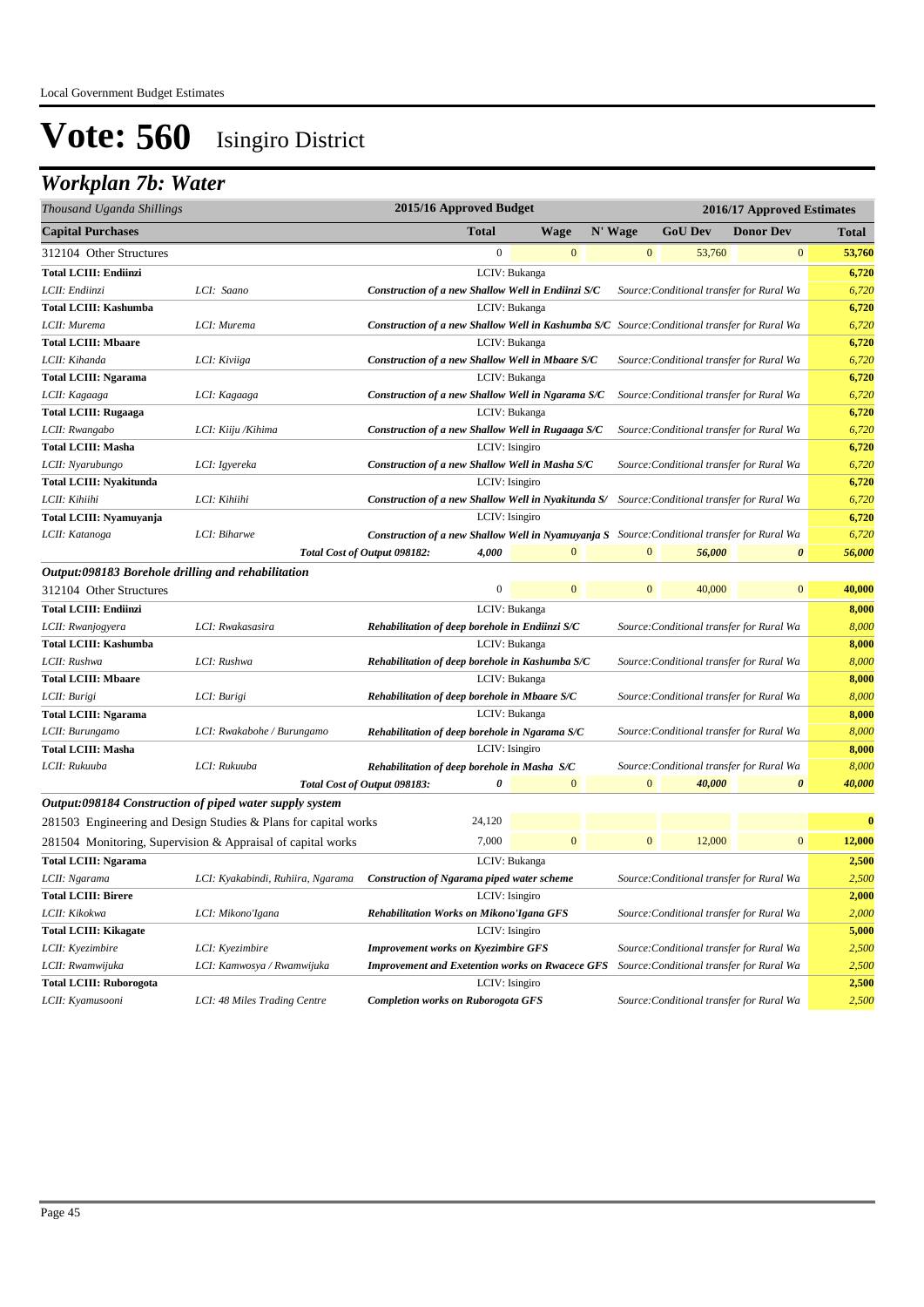## *Workplan 7b: Water*

| Thousand Uganda Shillings                                   |                                                                 |                                                       | 2015/16 Approved Budget                                                                           |                |                |                | 2016/17 Approved Estimates                |              |
|-------------------------------------------------------------|-----------------------------------------------------------------|-------------------------------------------------------|---------------------------------------------------------------------------------------------------|----------------|----------------|----------------|-------------------------------------------|--------------|
| <b>Capital Purchases</b>                                    |                                                                 |                                                       | Total                                                                                             | Wage           | N' Wage        | <b>GoU Dev</b> | <b>Donor Dev</b>                          | <b>Total</b> |
| 312104 Other Structures                                     |                                                                 |                                                       | 217,381                                                                                           | $\overline{0}$ | $\mathbf{0}$   | 319,297        | $\overline{0}$                            | 319,297      |
| <b>Total LCIII: Ngarama</b>                                 |                                                                 |                                                       |                                                                                                   | LCIV: Bukanga  |                |                |                                           | 240,000      |
| LCII: Ngarama                                               | LCI: Ngarama, Ruhiira and Kyakabi                               | <b>Construction of Ngarama Piped Water Scheme</b>     |                                                                                                   |                |                |                | Source: Conditional transfer for Rural Wa | 240,000      |
| <b>Total LCIII: Birere</b>                                  |                                                                 |                                                       | LCIV: Isingiro                                                                                    |                |                |                |                                           |              |
| LCII: Kikokwa                                               | LCI: Mikono'Igana                                               |                                                       | <b>Rehabilitation of Mikono'Igana GFS</b><br>Source: Conditional transfer for Rural Wa            |                |                |                |                                           |              |
| <b>Total LCIII: Isingiro Town Council</b><br>LCIV: Isingiro |                                                                 |                                                       |                                                                                                   |                | 10,000         |                |                                           |              |
| LCII: Kyabishaho                                            | LCI: Kyabishaho                                                 |                                                       | <b>Completion of improvement works on Kyabishaho GF</b> Source: Conditional transfer for Rural Wa |                |                |                |                                           |              |
| <b>Total LCIII: Kikagate</b>                                |                                                                 |                                                       | LCIV: Isingiro                                                                                    |                |                |                |                                           | 34,292       |
| LCII: Kyezimbire                                            | LCI: Kyezimbire, Katanga                                        | <b>Improvement Works on Kyezimbire GFS</b>            |                                                                                                   |                |                |                | Source: Conditional transfer for Rural Wa | 34,287       |
| LCII: Rwamwijuka                                            | LCI: Kamwosya - Rwmijuka areas                                  | <b>Improvement works and extention of Rwacece GFS</b> |                                                                                                   |                |                |                | Source: Conditional transfer for Rural Wa |              |
| <b>Total LCIII: Ruborogota</b>                              |                                                                 |                                                       | LCIV: Isingiro                                                                                    |                |                |                |                                           | 35,000       |
| LCII: Kyamusooni                                            | LCI: 48Miles Trading Centre                                     | <b>Completion works on Ruborogota GFS</b>             |                                                                                                   |                |                |                | Source: Conditional transfer for Rural Wa | 35,000       |
|                                                             |                                                                 | Total Cost of Output 098184:                          | 248,501                                                                                           | $\mathbf{0}$   | $\overline{0}$ | 331,297        | 0                                         | 331,297      |
|                                                             |                                                                 | <b>Total Cost of Capital Purchases</b>                | 272,707                                                                                           | $\overline{0}$ | $\mathbf{0}$   | 449,297        | $\bf{0}$                                  | 449,297      |
|                                                             | <b>Total Cost of function Rural Water Supply and Sanitation</b> |                                                       | 535,614                                                                                           | 29,067         | 47,254         | 610,713        | $\bf{0}$                                  | 687,034      |
| <b>Total Cost of Water</b>                                  |                                                                 |                                                       | 535,614                                                                                           | 29,067         | 47,254         | 610,713        | $\bf{0}$                                  | 687,034      |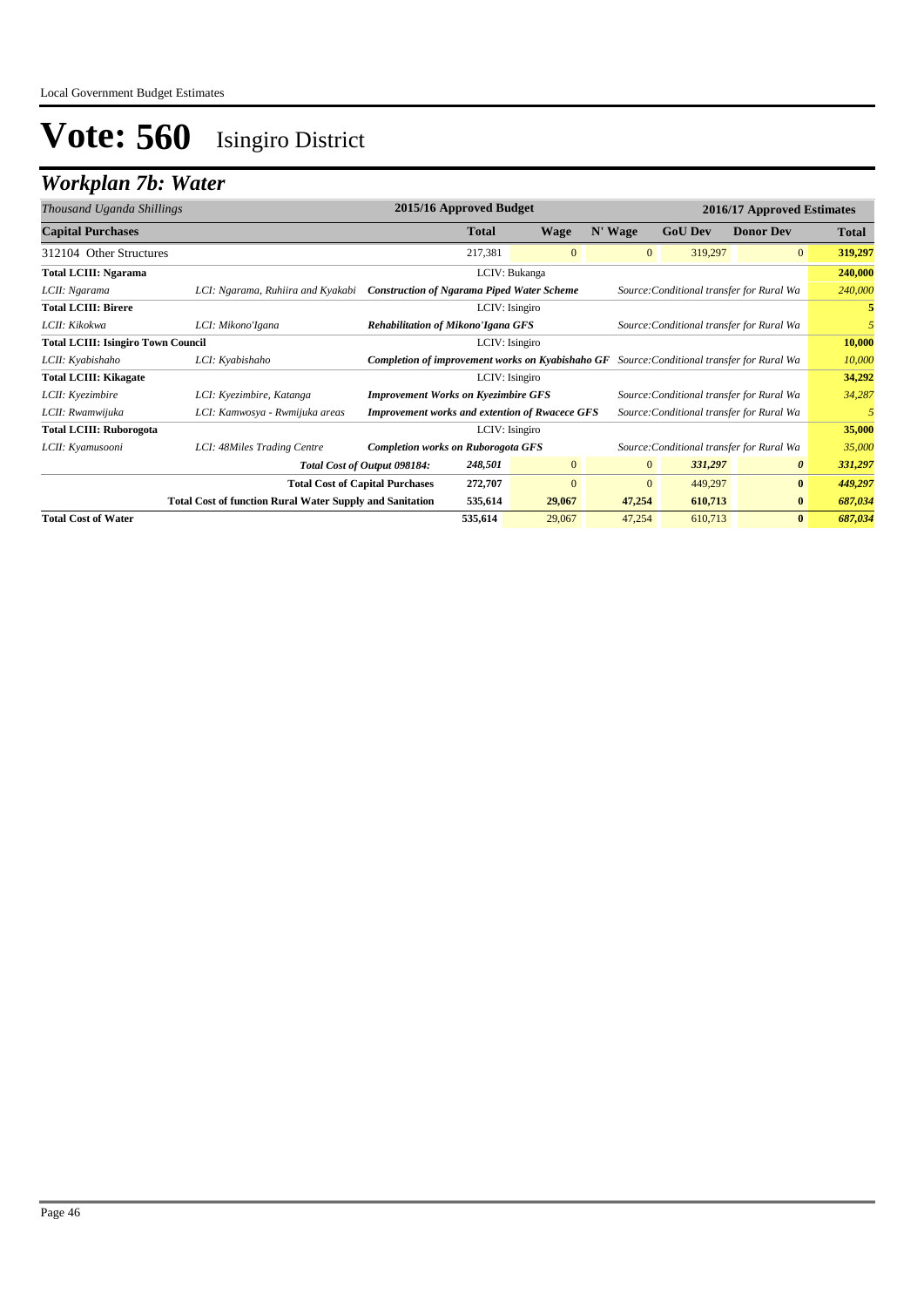## *Workplan 8: Natural Resources*

#### **(i) Overview of Workplan Revenue and Expenditures**

| <b>UShs Thousand</b>                                 |                           | 2015/16                        | 2016/17                   |  |
|------------------------------------------------------|---------------------------|--------------------------------|---------------------------|--|
|                                                      | Approved<br><b>Budget</b> | <b>Outturn by</b><br>end March | Approved<br><b>Budget</b> |  |
| A: Breakdown of Workplan Revenues:                   |                           |                                |                           |  |
| <b>Recurrent Revenues</b>                            | 95,849                    | 62,373                         | 104,599                   |  |
| District Unconditional Grant (Non-Wage)              | 20,188                    | 9,400                          |                           |  |
| District Unconditional Grant (Wage)                  | 61,531                    | 45,595                         | 61,238                    |  |
| <b>Locally Raised Revenues</b>                       | 5,497                     | 855                            | 31,684                    |  |
| Sector Conditional Grant (Non-Wage)                  | 8,443                     | 6.332                          | 11,677                    |  |
| Unspent balances - Locally Raised Revenues           | 191                       | 191                            |                           |  |
| <b>Development Revenues</b>                          |                           | $\theta$                       | 3,921                     |  |
| District Discretionary Development Equalization Gran |                           | $\overline{0}$                 | 3,921                     |  |
| <b>Total Revenues</b>                                | 95,849                    | 62,373                         | 108,521                   |  |
| <b>B: Breakdown of Workplan Expenditures:</b>        |                           |                                |                           |  |
| Recurrent Expenditure                                | 95,849                    | 62,196                         | 104,599                   |  |
| Wage                                                 | 61,531                    | 45,418                         | 61,238                    |  |
| Non Wage                                             | 34,318                    | 16,778                         | 43,362                    |  |
| Development Expenditure                              | $\theta$                  | 0                              | 3,921                     |  |
| Domestic Development                                 |                           | $\Omega$                       | 3,921                     |  |
| Donor Development                                    |                           | $\Omega$                       | $\Omega$                  |  |
| <b>Total Expenditure</b>                             | 95,849                    | 62,196                         | 108,521                   |  |

#### **(ii) Details of Workplan Revenues and Expenditures**

### *Expenditure Details for Workplan 8: Natural Resources*

### **LG Function 0983 Natural Resources Management**

| Thousand Uganda Shillings                                                                     | 2015/16 Approved Budget |             |         |                | 2016/17 Approved Estimates |              |
|-----------------------------------------------------------------------------------------------|-------------------------|-------------|---------|----------------|----------------------------|--------------|
| <b>Higher LG Services</b>                                                                     | <b>Total</b>            | <b>Wage</b> | N' Wage | <b>GoU Dev</b> | <b>Donor Dev</b>           | <b>Total</b> |
| Output:098301 District Natural Resource Management                                            |                         |             |         |                |                            |              |
| 211101 General Staff Salaries                                                                 | 61,531                  | 61,238      |         |                |                            | 61,238       |
| 211103 Allowances                                                                             | 190                     |             |         |                |                            | $\bf{0}$     |
| 221008 Computer supplies and Information Technology (IT)                                      | 560                     |             | 300     |                |                            | 300          |
| 221011 Printing, Stationery, Photocopying and Binding                                         | 301                     |             | 500     |                |                            | 500          |
| 221014 Bank Charges and other Bank related costs                                              | 300                     |             | 600     |                |                            | 600          |
| 222001 Telecommunications                                                                     | 240                     |             | 240     |                |                            | 240          |
| 227001 Travel inland                                                                          | 1,000                   |             | 1,940   |                |                            | 1,940        |
| 227004 Fuel, Lubricants and Oils                                                              | 500                     |             |         |                |                            | $\bf{0}$     |
| Total Cost of Output 098301:                                                                  | 64,622                  | 61,238      | 3,580   |                |                            | 64,818       |
| Output:098303 Tree Planting and Afforestation                                                 |                         |             |         |                |                            |              |
| 211102 Contract Staff Salaries (Incl. Casuals, Temporary)                                     | 2,900                   |             | 1,200   |                |                            | 1,200        |
| 221008 Computer supplies and Information Technology (IT)                                      | $\mathbf{0}$            |             | 200     |                |                            | 200          |
| 222001 Telecommunications                                                                     | 240                     |             | 240     |                |                            | 240          |
| 224006 Agricultural Supplies                                                                  | 2,000                   |             | 2,386   |                |                            | 2,386        |
| 227001 Travel inland                                                                          | 1,000                   |             | 1,666   |                |                            | 1,666        |
| 227004 Fuel, Lubricants and Oils                                                              | 208                     |             | 800     |                |                            | 800          |
| Total Cost of Output 098303:                                                                  | 6,348                   |             | 6,492   |                |                            | 6,492        |
| Output:098304 Training in forestry management (Fuel Saving Technology, Water Shed Management) |                         |             |         |                |                            |              |
| 211103 Allowances                                                                             | 100                     |             |         |                |                            | $\bf{0}$     |
| 221002 Workshops and Seminars                                                                 | 1,000                   |             | 1,000   | 1,500          |                            | 2,500        |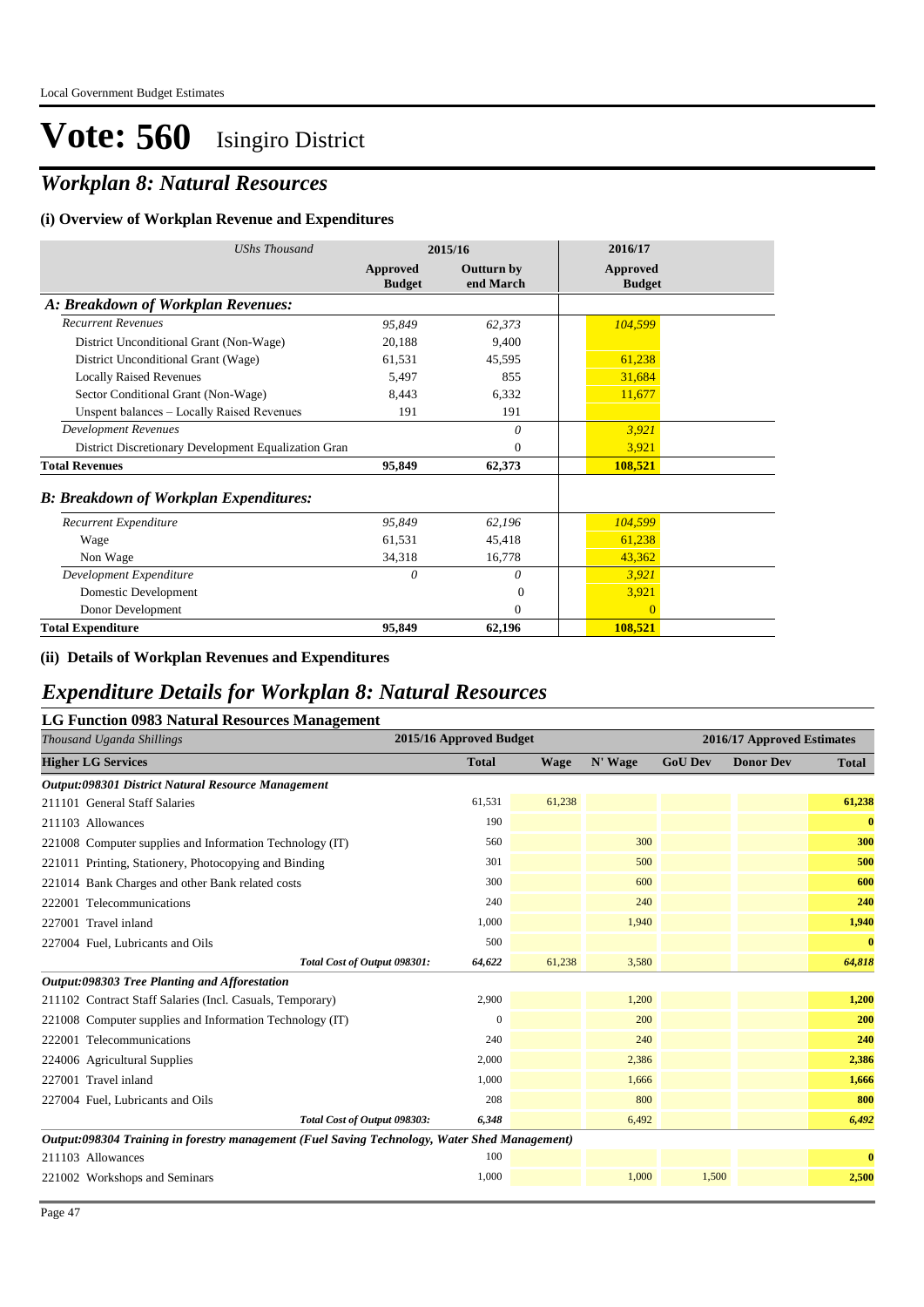### *Workplan 8: Natural Resources*

| Thousand Uganda Shillings                                                                     | 2015/16 Approved Budget |             |         |                | 2016/17 Approved Estimates |              |
|-----------------------------------------------------------------------------------------------|-------------------------|-------------|---------|----------------|----------------------------|--------------|
| <b>Higher LG Services</b>                                                                     | <b>Total</b>            | <b>Wage</b> | N' Wage | <b>GoU Dev</b> | <b>Donor Dev</b>           | <b>Total</b> |
| 221008 Computer supplies and Information Technology (IT)                                      | 200                     |             | 400     |                |                            | 400          |
| 221011 Printing, Stationery, Photocopying and Binding                                         | 150                     |             | 160     | 181            |                            | 341          |
| 222001 Telecommunications                                                                     | 240                     |             | 240     | 240            |                            | 480          |
| 224006 Agricultural Supplies                                                                  | 392                     |             |         |                |                            | $\bf{0}$     |
| 227001 Travel inland                                                                          | $\mathbf{0}$            |             | 2,500   | 1,800          |                            | 4,300        |
| 227004 Fuel, Lubricants and Oils                                                              | $\boldsymbol{0}$        |             | 500     | 200            |                            | 700          |
| Total Cost of Output 098304:                                                                  | 2,082                   |             | 4,800   | 3,921          |                            | 8,721        |
| Output:098305 Forestry Regulation and Inspection                                              |                         |             |         |                |                            |              |
| 221011 Printing, Stationery, Photocopying and Binding                                         | $\boldsymbol{0}$        |             | 132     |                |                            | 132          |
| 222001 Telecommunications                                                                     | 80                      |             | 240     |                |                            | 240          |
| 227001 Travel inland                                                                          | 676                     |             | 1,500   |                |                            | 1,500        |
| 227004 Fuel, Lubricants and Oils                                                              | 200                     |             | 300     |                |                            | 300          |
| Total Cost of Output 098305:                                                                  | 956                     |             | 2,172   |                |                            | 2,172        |
| Output:098306 Community Training in Wetland management                                        |                         |             |         |                |                            |              |
| 221002 Workshops and Seminars                                                                 | 1,200                   |             |         |                |                            | $\bf{0}$     |
| 221011 Printing, Stationery, Photocopying and Binding                                         | 195                     |             |         |                |                            | $\bf{0}$     |
| 222001 Telecommunications                                                                     | 240                     |             | 222     |                |                            | 222          |
| 227001 Travel inland                                                                          | 700                     |             | 2,700   |                |                            | 2,700        |
| 227004 Fuel, Lubricants and Oils                                                              | 600                     |             | 800     |                |                            | 800          |
| Total Cost of Output 098306:                                                                  | 2,935                   |             | 3,722   |                |                            | 3,722        |
| Output:098307 River Bank and Wetland Restoration                                              |                         |             |         |                |                            |              |
| 221002 Workshops and Seminars                                                                 | 1,500                   |             |         |                |                            | $\bf{0}$     |
| 221011 Printing, Stationery, Photocopying and Binding                                         | 200                     |             |         |                |                            | $\bf{0}$     |
| 222001 Telecommunications                                                                     | 240                     |             | 222     |                |                            | 222          |
| 224006 Agricultural Supplies                                                                  | 1,555                   |             |         |                |                            | $\bf{0}$     |
| 227001 Travel inland                                                                          | 1,000                   |             | 2,700   |                |                            | 2,700        |
| 227004 Fuel, Lubricants and Oils                                                              | 500                     |             | 800     |                |                            | 800          |
| 228002 Maintenance - Vehicles                                                                 | 500                     |             |         |                |                            | $\bf{0}$     |
| Total Cost of Output 098307:                                                                  | 5,495                   |             | 3,722   |                |                            | 3,722        |
| Output:098308 Stakeholder Environmental Training and Sensitisation                            |                         |             |         |                |                            |              |
| 221002 Workshops and Seminars                                                                 | 1,200                   |             |         |                |                            | $\bf{0}$     |
| 221011 Printing, Stationery, Photocopying and Binding                                         | 251                     |             | 233     |                |                            | 233          |
| 222001 Telecommunications                                                                     | 240                     |             | 240     |                |                            | 240          |
| 227001 Travel inland                                                                          | 500                     |             | 2,200   |                |                            | 2,200        |
| 227004 Fuel, Lubricants and Oils                                                              | 300                     |             | 400     |                |                            | 400          |
| Total Cost of Output 098308:                                                                  | 2,491                   |             | 3,073   |                |                            | 3,073        |
| Output:098309 Monitoring and Evaluation of Environmental Compliance                           |                         |             |         |                |                            |              |
| 221011 Printing, Stationery, Photocopying and Binding                                         | $\boldsymbol{0}$        |             | 233     |                |                            | 233          |
| 222001 Telecommunications                                                                     | 240                     |             | 240     |                |                            | 240          |
| 227001 Travel inland                                                                          | 1,251                   |             | 3,200   |                |                            | 3,200        |
| 227004 Fuel, Lubricants and Oils                                                              | 1,000                   |             | 400     |                |                            | 400          |
| Total Cost of Output 098309:                                                                  | 2,491                   |             | 4,073   |                |                            | 4,073        |
| Output:098310 Land Management Services (Surveying, Valuations, Tittling and lease management) |                         |             |         |                |                            |              |
| 211102 Contract Staff Salaries (Incl. Casuals, Temporary)                                     | 4,368                   |             |         |                |                            | $\bf{0}$     |
| 221008 Computer supplies and Information Technology (IT)                                      | $\boldsymbol{0}$        |             | 604     |                |                            | 604          |
| 221011 Printing, Stationery, Photocopying and Binding                                         | $\boldsymbol{0}$        |             | 1,000   |                |                            | 1,000        |
| 222001 Telecommunications                                                                     | 120                     |             | 240     |                |                            | 240          |
| 227001 Travel inland                                                                          | 1,075                   |             | 5,000   |                |                            | 5,000        |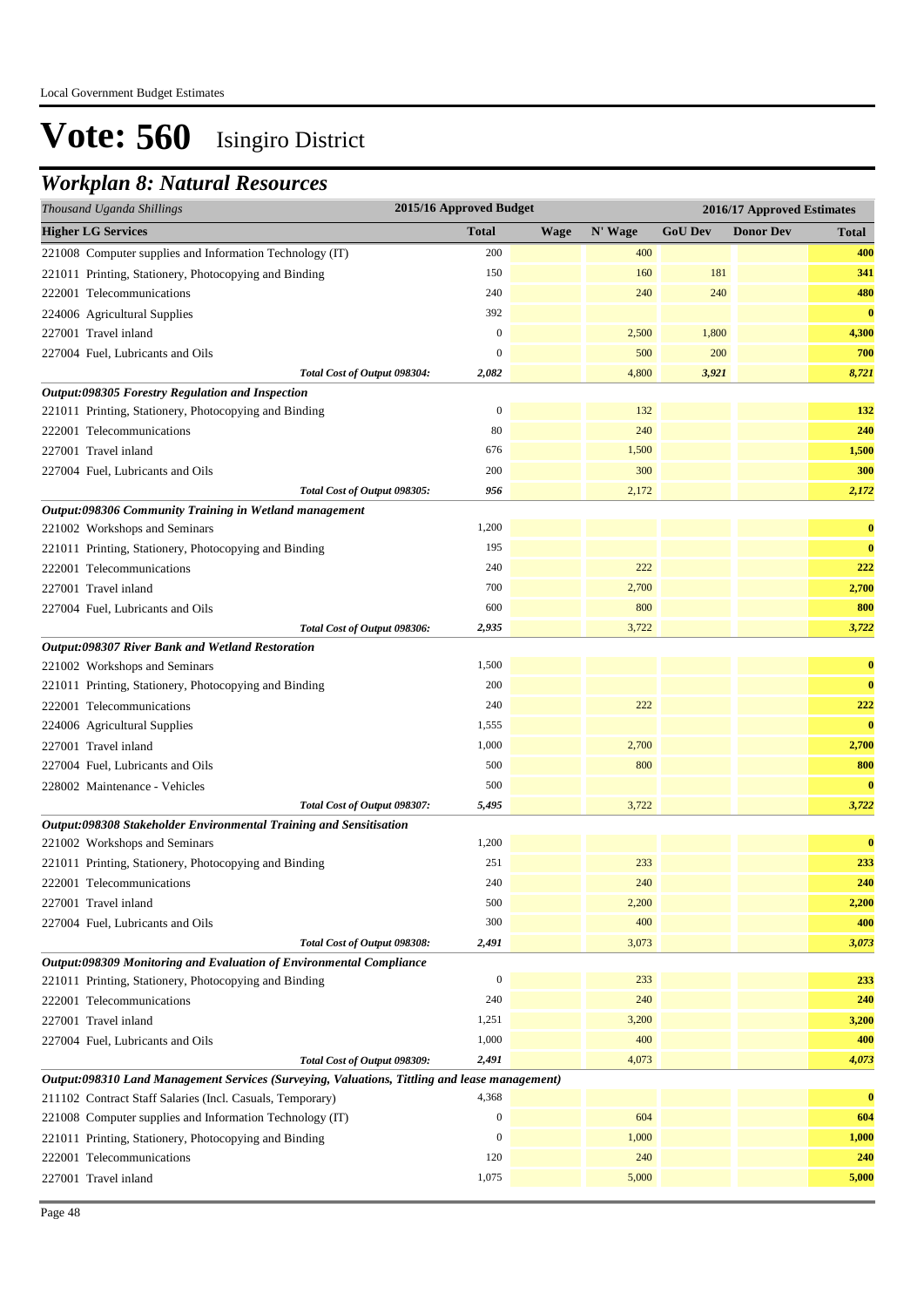## *Workplan 8: Natural Resources*

| Thousand Uganda Shillings                                  | 2015/16 Approved Budget<br>2016/17 Approved Estimates |        |         |                |                  |              |
|------------------------------------------------------------|-------------------------------------------------------|--------|---------|----------------|------------------|--------------|
| <b>Higher LG Services</b>                                  | <b>Total</b>                                          | Wage   | N' Wage | <b>GoU Dev</b> | <b>Donor Dev</b> | <b>Total</b> |
| Total Cost of Output 098310:                               | 5,563                                                 |        | 6,844   |                |                  | 6,844        |
| Output:098311 Infrastruture Planning                       |                                                       |        |         |                |                  |              |
| 221002 Workshops and Seminars                              | 300                                                   |        |         |                |                  | $\bf{0}$     |
| 221008 Computer supplies and Information Technology (IT)   | 167                                                   |        | 243     |                |                  | 243          |
| 222001 Telecommunications                                  | 200                                                   |        | 240     |                |                  | 240          |
| 227001 Travel inland                                       | 2,200                                                 |        | 4.000   |                |                  | 4,000        |
| 227004 Fuel, Lubricants and Oils                           |                                                       |        | 400     |                |                  | 400          |
| Total Cost of Output 098311:                               | 2,867                                                 |        | 4,883   |                |                  | 4,883        |
| <b>Total Cost of Higher LG Services</b>                    | 95,849                                                | 61,238 | 43,362  | 3,921          |                  | 108,521      |
| <b>Total Cost of function Natural Resources Management</b> | 95,849                                                | 61,238 | 43,362  | 3,921          |                  | 108,521      |
| <b>Total Cost of Natural Resources</b>                     | 95,849                                                | 61,238 | 43,362  | 3,921          |                  | 108,521      |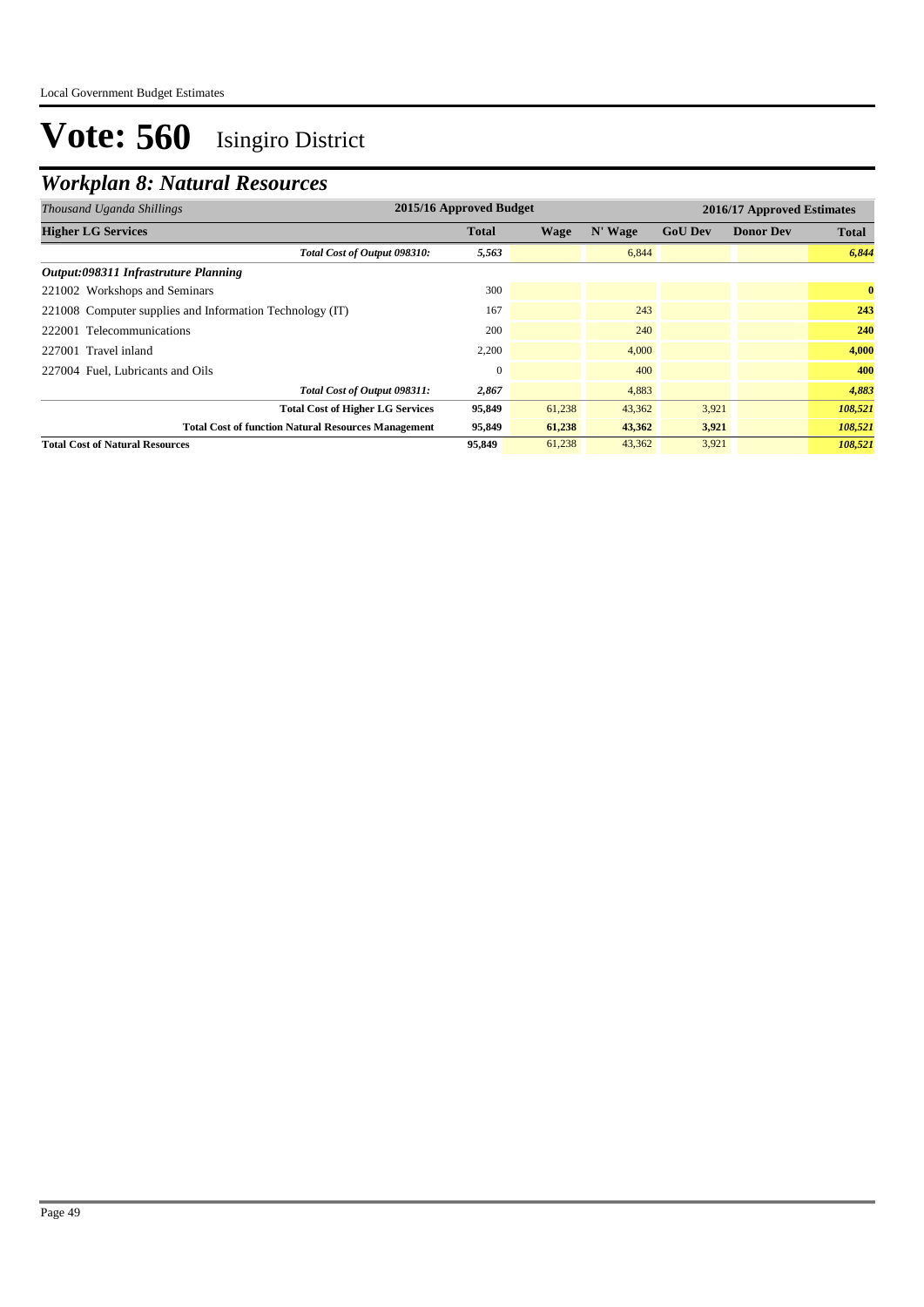### *Workplan 9: Community Based Services*

#### **(i) Overview of Workplan Revenue and Expenditures**

| <b>UShs Thousand</b>                                 | 2015/16                   |                                | 2016/17                   |
|------------------------------------------------------|---------------------------|--------------------------------|---------------------------|
|                                                      | Approved<br><b>Budget</b> | <b>Outturn by</b><br>end March | Approved<br><b>Budget</b> |
| A: Breakdown of Workplan Revenues:                   |                           |                                |                           |
| <b>Recurrent Revenues</b>                            | 155,910                   | 109,143                        | 173,290                   |
| District Unconditional Grant (Non-Wage)              | 28.188                    | 14,516                         |                           |
| District Unconditional Grant (Wage)                  | 32.461                    | 28.658                         | 51,580                    |
| <b>Locally Raised Revenues</b>                       | 8.800                     | 670                            | 33,988                    |
| Sector Conditional Grant (Non-Wage)                  | 84.645                    | 63,482                         | 87,722                    |
| Unspent balances - Other Government Transfers        | 1.816                     | 1,816                          |                           |
| <b>Development Revenues</b>                          | 267,665                   | 78,288                         | 136,003                   |
| District Discretionary Development Equalization Gran |                           | $\Omega$                       | 5,228                     |
| Donor Funding                                        |                           | 61,561                         | 126,427                   |
| Other Transfers from Central Government              | 266.943                   | 16,005                         |                           |
| <b>Transitional Development Grant</b>                |                           | $\Omega$                       | 4,348                     |
| Unspent balances - Other Government Transfers        | 722                       | 722                            |                           |
| <b>Total Revenues</b>                                | 423,575                   | 187,431                        | 309,293                   |
| <b>B: Breakdown of Workplan Expenditures:</b>        |                           |                                |                           |
| Recurrent Expenditure                                | 155,910                   | 103,506                        | 173,290                   |
| Wage                                                 | 32,461                    | 28,658                         | 51,580                    |
| Non Wage                                             | 123,450                   | 74,848                         | 121,710                   |
| Development Expenditure                              | 267,665                   | 44,780                         | 136,003                   |
| Domestic Development                                 | 267,665                   | 9842.694                       | 9.576                     |
| Donor Development                                    |                           | 34,937                         | 126,427                   |
| <b>Total Expenditure</b>                             | 423,575                   | 148,286                        | 309,293                   |

#### **(ii) Details of Workplan Revenues and Expenditures**

### *Expenditure Details for Workplan 9: Community Based Services*

**LG Function 1081 Community Mobilisation and Empowerment**

| Thousand Uganda Shillings   | 2015/16 Approved Budget |                        | 2016/17 Approved Estimates |                  |              |
|-----------------------------|-------------------------|------------------------|----------------------------|------------------|--------------|
| <b>Lower Local Services</b> | <b>Total</b>            | N' Wage<br><b>Wage</b> | <b>GoU Dev</b>             | <b>Donor Dev</b> | <b>Total</b> |

*Output:108151 Community Development Services for LLGs (LLS)*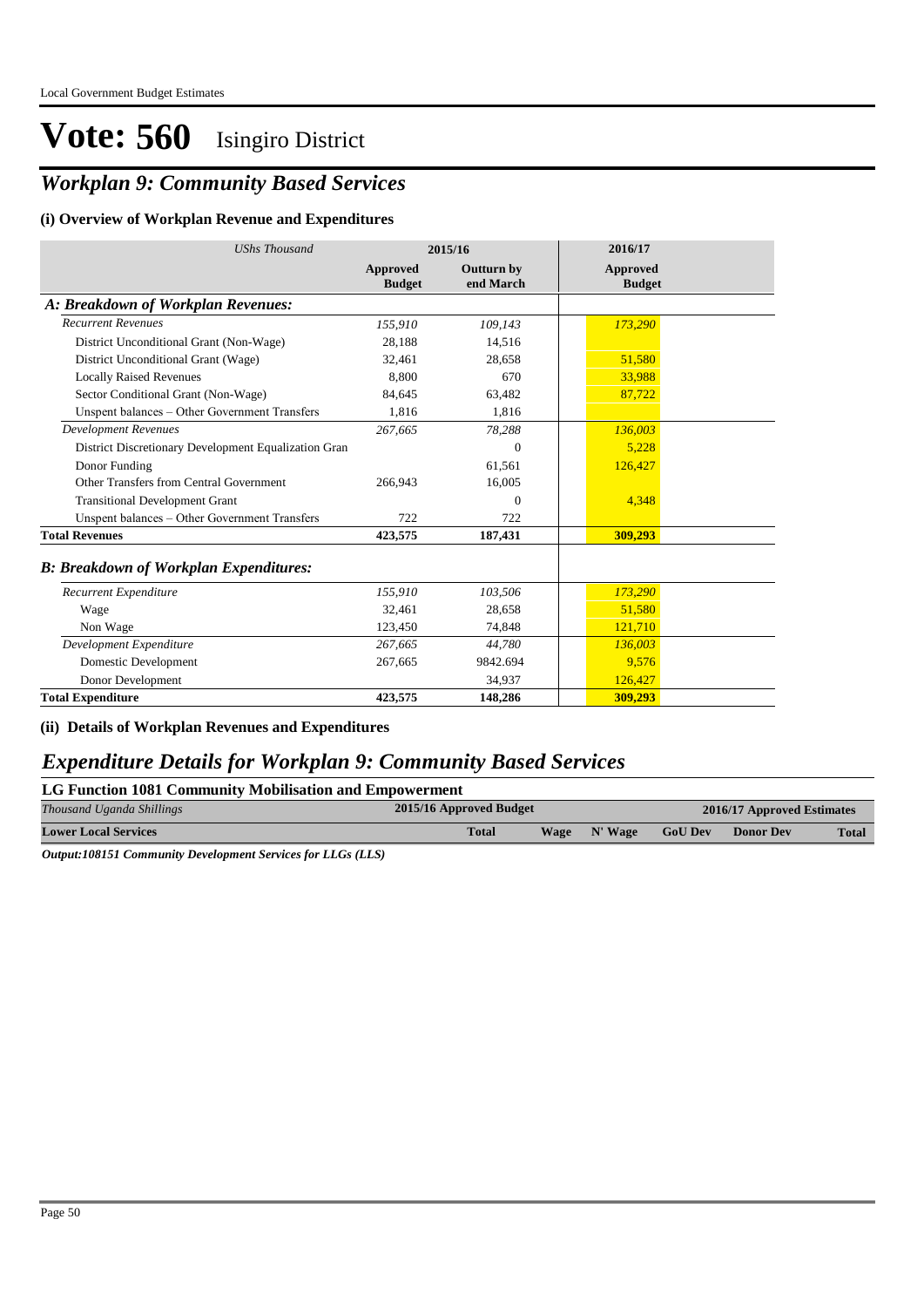## *Workplan 9: Community Based Services*

| Thousand Uganda Shillings                                         |                    |                                           | 2015/16 Approved Budget |                |         | 2016/17 Approved Estimates |                                        |              |
|-------------------------------------------------------------------|--------------------|-------------------------------------------|-------------------------|----------------|---------|----------------------------|----------------------------------------|--------------|
| <b>Lower Local Services</b>                                       |                    |                                           | <b>Total</b>            | Wage           | N' Wage | <b>GoU Dev</b>             | <b>Donor Dev</b>                       | <b>Total</b> |
| 263367 Sector Conditional Grant (Non-Wage)                        |                    |                                           | $\mathbf{0}$            | $\mathbf{0}$   | 62,585  | $\bf{0}$                   | $\mathbf{0}$                           | 62,585       |
| <b>Total LCIII: Endiinzi</b>                                      |                    |                                           |                         | LCIV: Bukanga  |         |                            |                                        | 3,400        |
| LCII: Nyabyondo                                                   | LCI: Not Specified | Endiinzi                                  |                         |                |         |                            | Source: Conditional Grant to Community | 3,400        |
| <b>Total LCIII: Endiinzi Town Council</b>                         |                    |                                           |                         | LCIV: Bukanga  |         |                            |                                        | 3,400        |
| LCII: Endiinzi B                                                  | LCI: Not Specified | Endiinzi Town Council                     |                         |                |         |                            | Source: Conditional Grant to Community | 3,400        |
| <b>Total LCIII: Kashumba</b>                                      |                    |                                           |                         | LCIV: Bukanga  |         |                            |                                        | 3,500        |
| LCII: Kashumba                                                    | LCI: Not Specified | Kashumba                                  |                         |                |         |                            | Source: Conditional Grant to Community | 3,500        |
| <b>Total LCIII: Mbaare</b>                                        |                    |                                           |                         | LCIV: Bukanga  |         |                            |                                        | 3,500        |
| LCII: Ruteete                                                     | LCI: Not Specified | <b>Mbaare</b>                             |                         |                |         |                            | Source: Conditional Grant to Community | 3,500        |
| <b>Total LCIII: Ngarama</b>                                       |                    |                                           |                         | LCIV: Bukanga  |         |                            |                                        | 3,500        |
| LCII: Ngarama                                                     | LCI: Not Specified | Ngarama                                   |                         |                |         |                            | Source: Conditional Grant to Community | 3,500        |
| <b>Total LCIII: Rugaaga</b>                                       |                    |                                           |                         | LCIV: Bukanga  |         |                            |                                        | 3,662        |
| LCII: Kyampango                                                   | LCI: Not Specified | Rugaaga                                   |                         |                |         |                            | Source: Conditional Grant to Community | 3,662        |
| <b>Total LCIII: Rushasha</b>                                      |                    |                                           |                         | LCIV: Bukanga  |         |                            |                                        | 3,400        |
| LCII: Rushasha                                                    | LCI: Not Specified | Rushasha                                  |                         |                |         |                            | Source: Conditional Grant to Community | 3,400        |
| <b>Total LCIII: Birere</b>                                        |                    |                                           | LCIV: Isingiro          |                |         |                            |                                        | 3,400        |
| LCII: Kasaana                                                     | LCI: Not Specified | <b>Birere</b>                             |                         |                |         |                            | Source: Conditional Grant to Community | 3,400        |
| <b>Total LCIII: Isingiro Town Council</b>                         |                    |                                           | LCIV: Isingiro          |                |         |                            |                                        | 3,500        |
| LCII: Kaharo                                                      | LCI: Not Specified | <b>Isingiro Town Council</b>              |                         |                |         |                            | Source: Conditional Grant to Community | 3,500        |
| <b>Total LCIII: Kaberebere Town Council</b>                       |                    |                                           | LCIV: Isingiro          |                |         |                            |                                        | 3,500        |
| LCII: Kaberebere West                                             | LCI: Not Specified | <b>Kaberebere Town Council</b>            |                         |                |         |                            | Source: Conditional Grant to Community | 3,500        |
| <b>Total LCIII: Kabingo</b>                                       |                    |                                           | LCIV: Isingiro          |                |         |                            |                                        | 3,400        |
| LCII: Kyeirumba                                                   | LCI: Not Specified | <b>Kabingo</b>                            |                         |                |         |                            | Source: Conditional Grant to Community | 3,400        |
| Total LCIII: Kabuyanda                                            |                    |                                           | LCIV: Isingiro          |                |         |                            |                                        | 3,400        |
| LCII: Kanywamaizi                                                 | LCI: Not Specified | Kabuyanda                                 |                         |                |         |                            | Source: Conditional Grant to Community | 3,400        |
| <b>Total LCIII: Kabuyanda Town Council</b>                        |                    |                                           | LCIV: Isingiro          |                |         |                            |                                        | 3,500        |
| LCII: Central Ward                                                | LCI: Not Specified | Kabuyanda Town Council                    |                         |                |         |                            | Source: Conditional Grant to Community | 3,500        |
| <b>Total LCIII: Kikagate</b>                                      |                    |                                           | LCIV: Isingiro          |                |         |                            |                                        | 3,662        |
| LCII: Ntundu                                                      | LCI: Not Specified | Kikagate                                  |                         |                |         |                            | Source: Conditional Grant to Community | 3,662        |
| <b>Total LCIII: Masha</b>                                         |                    |                                           | LCIV: Isingiro          |                |         |                            |                                        | 3,400        |
| LCII: Nyarubungo                                                  | LCI: Not Specified | Masha                                     |                         |                |         |                            | Source: Conditional Grant to Community | 3,400        |
| Total LCIII: Nyakitunda                                           |                    |                                           | LCIV: Isingiro          |                |         |                            |                                        | 3,662        |
| LCII: Bugongi                                                     | LCI: Not Specified | Nyakitunda                                |                         |                |         |                            | Source: Conditional Grant to Community | 3,662        |
| Total LCIII: Nyamuyanja                                           |                    |                                           | LCIV: Isingiro          |                |         |                            |                                        | 3,400        |
| LCII: Nyamuyanja                                                  | LCI: Not Specified | Nyamuyanja                                |                         |                |         |                            | Source: Conditional Grant to Community | 3,400        |
| <b>Total LCIII: Ruborogota</b>                                    |                    |                                           | LCIV: Isingiro          |                |         |                            |                                        | 3,400        |
| LCII: Ruborogota                                                  | LCI: Not Specified | Ruborogota                                |                         |                |         |                            | Source: Conditional Grant to Community | 3,400        |
|                                                                   |                    | Total Cost of Output 108151:              | 0                       | $\mathbf{0}$   | 62,585  | 0                          | $\boldsymbol{\theta}$                  | 62,585       |
|                                                                   |                    | <b>Total Cost of Lower Local Services</b> | $\bf{0}$                | $\overline{0}$ | 62,585  | $\Omega$                   | $\bf{0}$                               | 62,585       |
| <b>Higher LG Services</b>                                         |                    |                                           | <b>Total</b>            | <b>Wage</b>    | N' Wage | <b>GoU Dev</b>             | <b>Donor Dev</b>                       | <b>Total</b> |
| Output:108101 Operation of the Community Based Sevices Department |                    |                                           |                         |                |         |                            |                                        |              |
| 211101 General Staff Salaries                                     |                    |                                           | 32,461                  | 51,580         |         |                            |                                        | 51,580       |
| 221002 Workshops and Seminars                                     |                    |                                           | 2,000                   |                | 1,000   |                            |                                        | 1,000        |
| 221008 Computer supplies and Information Technology (IT)          |                    |                                           | 600                     |                | 1,000   |                            |                                        | 1,000        |
|                                                                   |                    |                                           |                         |                |         |                            |                                        |              |
| 221011 Printing, Stationery, Photocopying and Binding             |                    |                                           | 200                     |                | 500     |                            |                                        | 500          |
| 221014 Bank Charges and other Bank related costs                  |                    |                                           | 800                     |                | 700     |                            |                                        | 700          |
| 227001 Travel inland                                              |                    |                                           | 10,400                  |                | 7,799   |                            |                                        | 7,799        |
|                                                                   |                    | Total Cost of Output 108101:              | 46,461                  | 51,580         | 10,999  |                            |                                        | 62,579       |
| Output:108102 Probation and Welfare Support                       |                    |                                           |                         |                |         |                            |                                        |              |
| 221002 Workshops and Seminars                                     |                    |                                           | 3,100                   |                | 4,201   |                            | 87,479                                 | 91,680       |
| 221008 Computer supplies and Information Technology (IT)          |                    |                                           | 600                     |                | 500     |                            |                                        | 500          |
| 221011 Printing, Stationery, Photocopying and Binding             |                    |                                           | 300                     |                | 1,500   |                            |                                        | 1,500        |
|                                                                   |                    |                                           |                         |                |         |                            |                                        |              |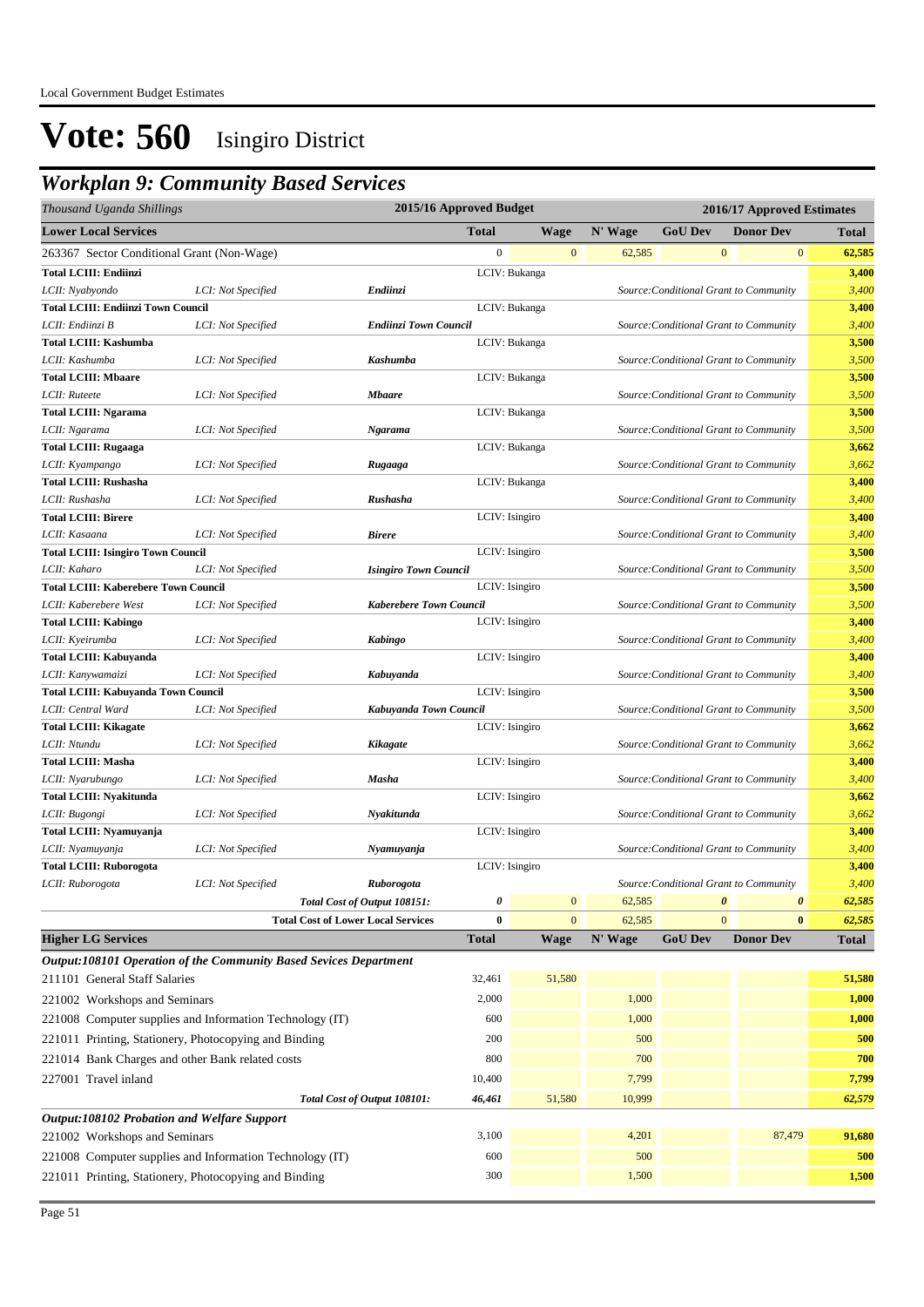### *Workplan 9: Community Based Services*

| Thousand Uganda Shillings                                            | 2015/16 Approved Budget |             |         |                | 2016/17 Approved Estimates |              |
|----------------------------------------------------------------------|-------------------------|-------------|---------|----------------|----------------------------|--------------|
| <b>Higher LG Services</b>                                            | <b>Total</b>            | <b>Wage</b> | N' Wage | <b>GoU Dev</b> | <b>Donor Dev</b>           | <b>Total</b> |
| 227001 Travel inland                                                 | 9,000                   |             | 2,000   |                | 38,948                     | 40,948       |
| Total Cost of Output 108102:                                         | 13,000                  |             | 8,201   |                | 126,427                    | 134,628      |
| <b>Output:108103 Social Rehabilitation Services</b>                  |                         |             |         |                |                            |              |
| 227001 Travel inland                                                 | $\boldsymbol{0}$        |             | 1,000   |                |                            | 1,000        |
| 227002 Travel abroad                                                 | 399                     |             |         |                |                            | $\bf{0}$     |
| 282101 Donations                                                     | $\boldsymbol{0}$        |             | 2,000   |                |                            | 2,000        |
| Total Cost of Output 108103:                                         | 399                     |             | 3,000   |                |                            | 3,000        |
| <b>Output:108104 Community Development Services (HLG)</b>            |                         |             |         |                |                            |              |
| 221002 Workshops and Seminars                                        | 1,000                   |             |         |                |                            | $\bf{0}$     |
| 221008 Computer supplies and Information Technology (IT)             | 4,200                   |             |         |                |                            | $\bf{0}$     |
| 227001 Travel inland                                                 | 2,642                   |             | 7,010   |                |                            | 7,010        |
| 282101 Donations                                                     | $\boldsymbol{0}$        |             |         | 5,228          |                            | 5,228        |
| Total Cost of Output 108104:                                         | 7,842                   |             | 7,010   | 5,228          |                            | 12,238       |
| Output:108105 Adult Learning                                         |                         |             |         |                |                            |              |
| 221002 Workshops and Seminars                                        | 11,598                  |             | 6,159   |                |                            | 6,159        |
| 221011 Printing, Stationery, Photocopying and Binding                | 2,000                   |             | 1,800   |                |                            | 1,800        |
| 227001 Travel inland                                                 | 3,200                   |             | 2,084   |                |                            | 2,084        |
| 282101 Donations                                                     | 4,000                   |             |         |                |                            | $\bf{0}$     |
| Total Cost of Output 108105:                                         | 20,798                  |             | 10,043  |                |                            | 10,043       |
| <b>Output:108107 Gender Mainstreaming</b>                            |                         |             |         |                |                            |              |
| 221002 Workshops and Seminars                                        | 3,000                   |             | 1,000   |                |                            | 1,000        |
| 227001 Travel inland                                                 | 3,000                   |             | 2,000   |                |                            | 2,000        |
| Total Cost of Output 108107:                                         | 6,000                   |             | 3,000   |                |                            | 3,000        |
| Output:108108 Children and Youth Services                            |                         |             |         |                |                            |              |
| 221014 Bank Charges and other Bank related costs                     | 500                     |             |         |                |                            | $\bf{0}$     |
| 227001 Travel inland                                                 | 3,827                   |             |         |                |                            | $\bf{0}$     |
| 282101 Donations                                                     | 263,338                 |             |         | 4,348          |                            | 4,348        |
| Total Cost of Output 108108:                                         | 267,665                 |             |         | 4,348          |                            | 4,348        |
| <b>Output:108109 Support to Youth Councils</b>                       |                         |             |         |                |                            |              |
| 221002 Workshops and Seminars                                        | 7,778                   |             | 2,778   |                |                            | 2,778        |
| Total Cost of Output 108109:                                         | 7,778                   |             | 2,778   |                |                            | 2,778        |
| Output:108110 Support to Disabled and the Elderly                    |                         |             |         |                |                            |              |
| 221002 Workshops and Seminars                                        | 7,231                   |             | 4,000   |                |                            | 4,000        |
| 227001 Travel inland                                                 | 1,961                   |             | 4,315   |                |                            | 4,315        |
| 282101 Donations                                                     | 35,646                  |             |         |                |                            | $\bf{0}$     |
| Total Cost of Output 108110:                                         | 44,839                  |             | 8,315   |                |                            | 8,315        |
| Output:108111 Culture mainstreaming<br>227001 Travel inland          | 715                     |             | 1,000   |                |                            | 1,000        |
|                                                                      | 715                     |             | 1,000   |                |                            | 1,000        |
| Total Cost of Output 108111:                                         |                         |             |         |                |                            |              |
| Output:108112 Work based inspections<br>227001 Travel inland         | 300                     |             | 1,000   |                |                            | 1,000        |
| Total Cost of Output 108112:                                         | 300                     |             | 1,000   |                |                            | 1,000        |
| <b>Output:108114 Representation on Women's Councils</b>              |                         |             |         |                |                            |              |
| 221002 Workshops and Seminars                                        | 5,778                   |             | 3,778   |                |                            | 3,778        |
| 227001 Travel inland                                                 | 2,000                   |             |         |                |                            | $\bf{0}$     |
| Total Cost of Output 108114:                                         | 7,778                   |             | 3,778   |                |                            | 3,778        |
| <b>Total Cost of Higher LG Services</b>                              | 423,575                 | 51,580      | 59,124  | 9,576          | 126,427                    | 246,707      |
| <b>Total Cost of function Community Mobilisation and Empowerment</b> | 423,575                 | 51,580      | 121,710 | 9,576          | 126,427                    | 309,293      |
| <b>Total Cost of Community Based Services</b>                        | 423,575                 | 51,580      | 121,710 | 9,576          | 126,427                    | 309,293      |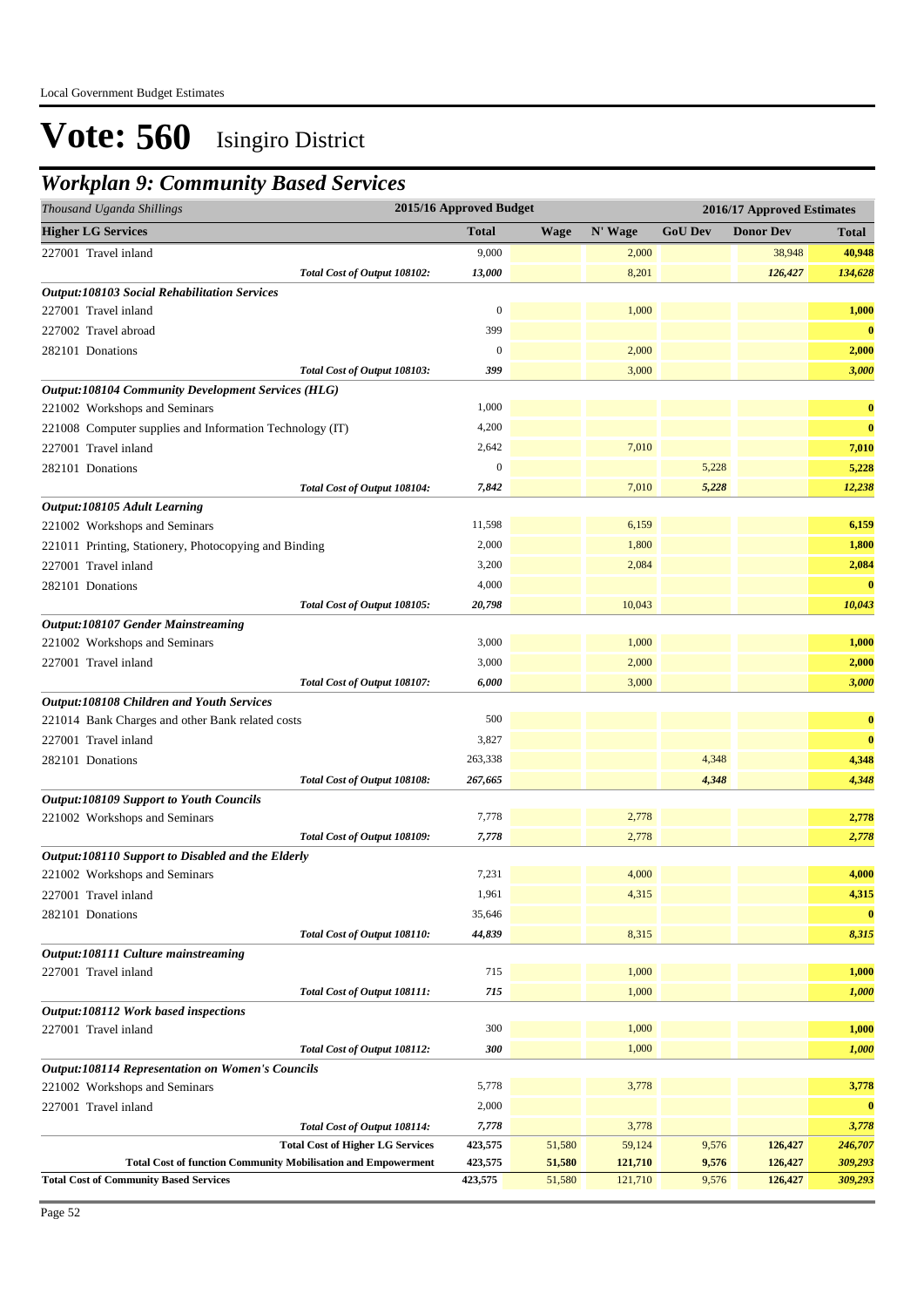### *Workplan 10: Planning*

#### **(i) Overview of Workplan Revenue and Expenditures**

| <b>UShs Thousand</b>                                 |                           | 2015/16                        | 2016/17                   |
|------------------------------------------------------|---------------------------|--------------------------------|---------------------------|
|                                                      | Approved<br><b>Budget</b> | <b>Outturn by</b><br>end March | Approved<br><b>Budget</b> |
| A: Breakdown of Workplan Revenues:                   |                           |                                |                           |
| <b>Recurrent Revenues</b>                            | 141,680                   | 79,490                         | 126,658                   |
| District Unconditional Grant (Non-Wage)              | 84,629                    | 42,664                         | 63,663                    |
| District Unconditional Grant (Wage)                  | 30,988                    | 24,329                         | 32,439                    |
| <b>Locally Raised Revenues</b>                       | 8.800                     | 3,256                          | 15,556                    |
| Other Transfers from Central Government              | $\theta$                  | $\boldsymbol{0}$               | 15,000                    |
| Support Services Conditional Grant (Non-Wage)        | 17,263                    | 9,240                          |                           |
| Development Revenues                                 | 1.408                     | 867                            | 9.150                     |
| District Discretionary Development Equalization Gran |                           | $\theta$                       | 9,150                     |
| Donor Funding                                        | 1,408                     | 867                            |                           |
| <b>Total Revenues</b>                                | 143,087                   | 80,357                         | 135,808                   |
| <b>B: Breakdown of Workplan Expenditures:</b>        |                           |                                |                           |
| Recurrent Expenditure                                | 141.680                   | 86.309                         | 126,658                   |
| Wage                                                 | 30.984                    | 24,329                         | 32,439                    |
| Non Wage                                             | 110.696                   | 61,979                         | 94,219                    |
| Development Expenditure                              | 1,408                     | 867                            | 9,150                     |
| Domestic Development                                 |                           | $\Omega$                       | 9,150                     |
| Donor Development                                    | 1,408                     | 867                            | $\Omega$                  |
| <b>Total Expenditure</b>                             | 143,087                   | 87,176                         | 135,808                   |

**(ii) Details of Workplan Revenues and Expenditures**

### *Expenditure Details for Workplan 10: Planning*

| <b>LG Function 1383 Local Government Planning Services</b> |                         |             |         |                |                            |              |
|------------------------------------------------------------|-------------------------|-------------|---------|----------------|----------------------------|--------------|
| Thousand Uganda Shillings                                  | 2015/16 Approved Budget |             |         |                | 2016/17 Approved Estimates |              |
| <b>Higher LG Services</b>                                  | <b>Total</b>            | <b>Wage</b> | N' Wage | <b>GoU Dev</b> | <b>Donor Dev</b>           | <b>Total</b> |
| Output:138301 Management of the District Planning Office   |                         |             |         |                |                            |              |
| 211101 General Staff Salaries                              | 30,984                  | 32,439      |         |                |                            | 32,439       |
| 213001 Medical expenses (To employees)                     | 1,290                   |             | 500     |                |                            | 500          |
| 227001 Travel inland                                       | 11,572                  |             | 9,674   |                |                            | 9,674        |
| 227002 Travel abroad                                       | 10                      |             |         |                |                            | $\bf{0}$     |
| Total Cost of Output 138301:                               | 43,856                  | 32,439      | 10,174  |                |                            | 42,613       |
| Output:138302 District Planning                            |                         |             |         |                |                            |              |
| 221002 Workshops and Seminars                              | 4,900                   |             |         |                |                            | $\bf{0}$     |
| 221011 Printing, Stationery, Photocopying and Binding      | 4,090                   |             |         |                |                            | $\bf{0}$     |
| 227001 Travel inland                                       | 1,190                   |             | 5,000   |                |                            | 5,000        |
| Total Cost of Output 138302:                               | 10,180                  |             | 5,000   |                |                            | 5,000        |
| Output:138303 Statistical data collection                  |                         |             |         |                |                            |              |
| 213001 Medical expenses (To employees)                     | 1,300                   |             | 500     |                |                            | 500          |
| 227001 Travel inland                                       | 13,700                  |             | 13,500  |                |                            | 13,500       |
| Total Cost of Output 138303:                               | 15,000                  |             | 14,000  |                |                            | 14,000       |
| Output:138304 Demographic data collection                  |                         |             |         |                |                            |              |
| 221002 Workshops and Seminars                              | 3,000                   |             | 25,496  |                |                            | 25,496       |
| 227001 Travel inland                                       | 7,105                   |             |         |                |                            | $\mathbf{0}$ |
| Total Cost of Output 138304:                               | 10,105                  |             | 25,496  |                |                            | 25,496       |
| <b>Output:138305 Project Formulation</b>                   |                         |             |         |                |                            |              |
| 227001 Travel inland                                       | 11,000                  |             | 7,000   |                |                            | 7,000        |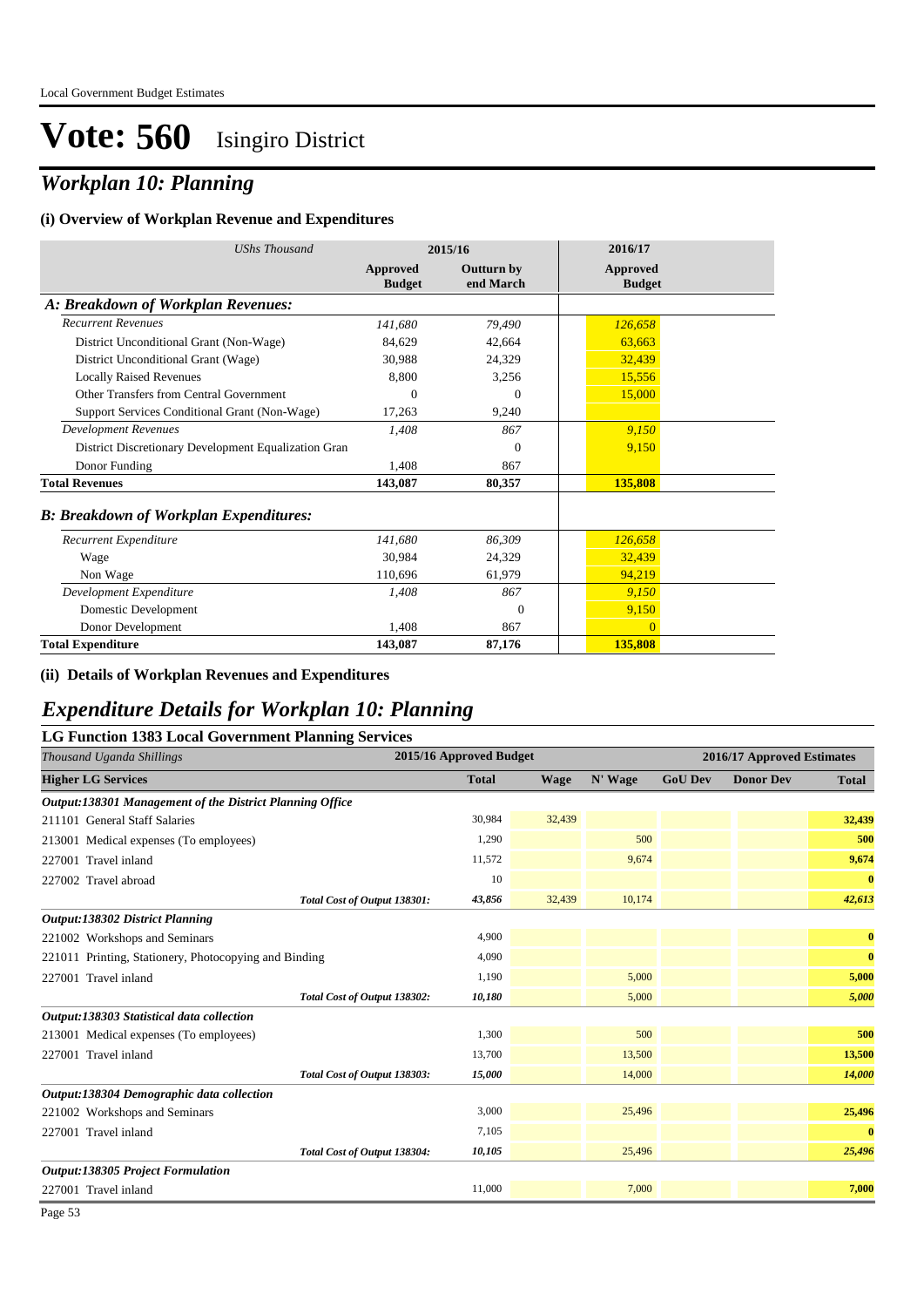## *Workplan 10: Planning*

| Thousand Uganda Shillings                                        | 2015/16 Approved Budget |             |         |                | 2016/17 Approved Estimates |              |
|------------------------------------------------------------------|-------------------------|-------------|---------|----------------|----------------------------|--------------|
| <b>Higher LG Services</b>                                        | <b>Total</b>            | <b>Wage</b> | N' Wage | <b>GoU Dev</b> | <b>Donor Dev</b>           | <b>Total</b> |
| Total Cost of Output 138305:                                     | 11,000                  |             | 7,000   |                |                            | 7,000        |
| <b>Output:138306 Development Planning</b>                        |                         |             |         |                |                            |              |
| 227001 Travel inland                                             | 16,000                  |             | 10,000  |                |                            | 10,000       |
| Total Cost of Output 138306:                                     | 16,000                  |             | 10,000  |                |                            | 10,000       |
| <b>Output:138307 Management Information Systems</b>              |                         |             |         |                |                            |              |
| 221008 Computer supplies and Information Technology (IT)         | 3,000                   |             | 2,161   |                |                            | 2,161        |
| 222001 Telecommunications                                        | 600                     |             |         |                |                            | $\bf{0}$     |
| 222003 Information and communications technology (ICT)           | 1,200                   |             | 1,600   |                |                            | 1,600        |
| 227001 Travel inland                                             | 7,000                   |             |         |                |                            | $\bf{0}$     |
| Total Cost of Output 138307:                                     | 11,800                  |             | 3,761   |                |                            | 3,761        |
| <b>Output:138308 Operational Planning</b>                        |                         |             |         |                |                            |              |
| 221002 Workshops and Seminars                                    | 202                     |             |         |                |                            | $\bf{0}$     |
| 221011 Printing, Stationery, Photocopying and Binding            | $\Omega$                |             | 4,000   |                |                            | 4,000        |
| 222001 Telecommunications                                        | 257                     |             |         |                |                            | $\bf{0}$     |
| 222003 Information and communications technology (ICT)           | 240                     |             |         |                |                            | $\bf{0}$     |
| 227001 Travel inland                                             | 15,966                  |             | 10,000  | 9,150          |                            | 19,150       |
| Total Cost of Output 138308:                                     | 16,665                  |             | 14,000  | 9,150          |                            | 23,150       |
| Output:138309 Monitoring and Evaluation of Sector plans          |                         |             |         |                |                            |              |
| 221002 Workshops and Seminars                                    | 3,629                   |             |         |                |                            | $\bf{0}$     |
| 227001 Travel inland                                             | 4,852                   |             | 4,788   |                |                            | 4,788        |
| Total Cost of Output 138309:                                     | 8,481                   |             | 4,788   |                |                            | 4,788        |
| <b>Total Cost of Higher LG Services</b>                          | 143,087                 | 32,439      | 94,219  | 9,150          |                            | 135,808      |
| <b>Total Cost of function Local Government Planning Services</b> | 143,087                 | 32,439      | 94,219  | 9,150          |                            | 135,808      |
| <b>Total Cost of Planning</b>                                    | 143,087                 | 32,439      | 94,219  | 9,150          |                            | 135,808      |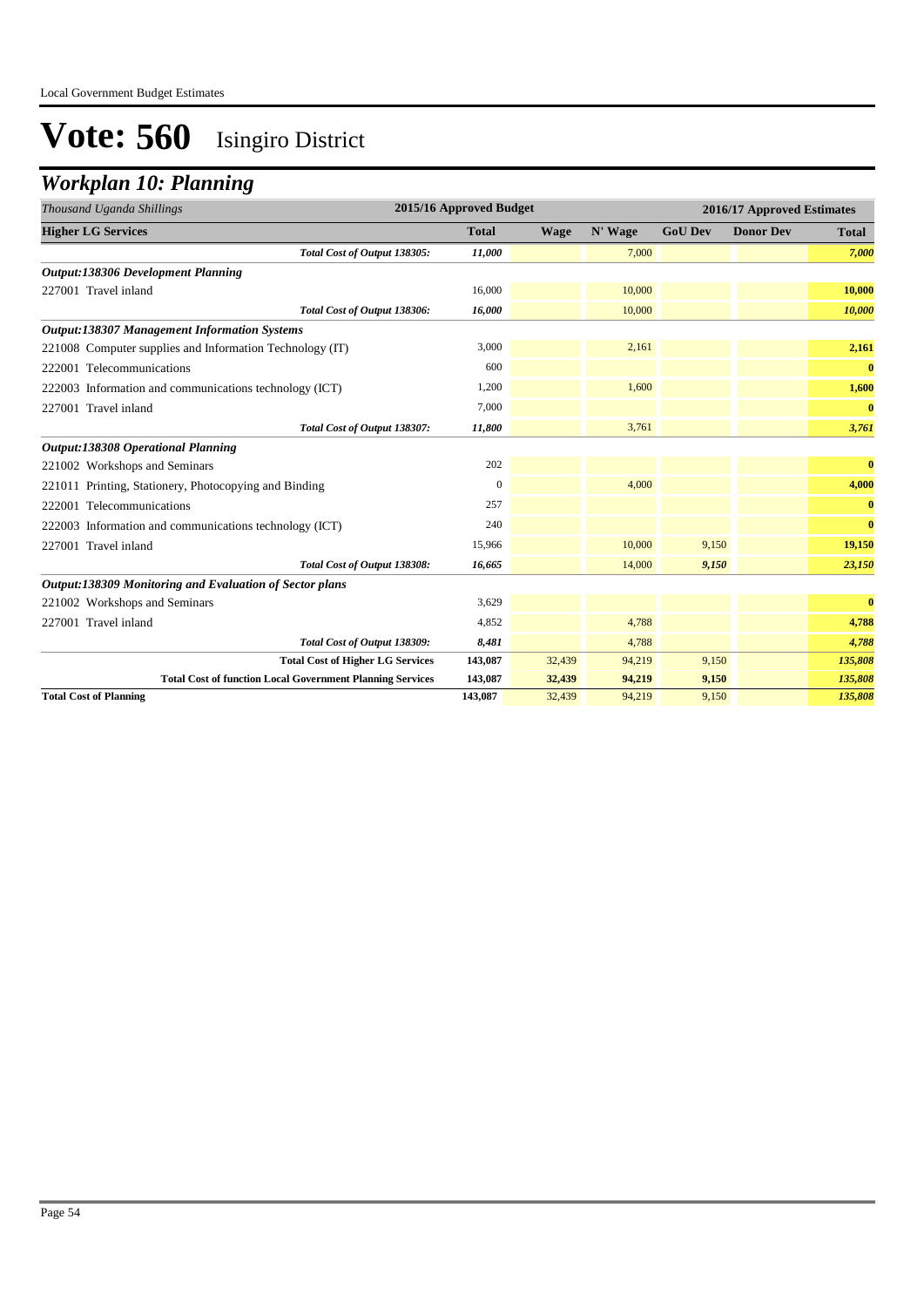### *Workplan 11: Internal Audit*

#### **(i) Overview of Workplan Revenue and Expenditures**

| <b>UShs Thousand</b>                                 |                           | 2015/16                        | 2016/17                   |  |
|------------------------------------------------------|---------------------------|--------------------------------|---------------------------|--|
|                                                      | Approved<br><b>Budget</b> | <b>Outturn by</b><br>end March | Approved<br><b>Budget</b> |  |
| A: Breakdown of Workplan Revenues:                   |                           |                                |                           |  |
| <b>Recurrent Revenues</b>                            | 101,057                   | 67,618                         | 92,644                    |  |
| District Unconditional Grant (Non-Wage)              | 58,589                    | 31,900                         | 53,947                    |  |
| District Unconditional Grant (Wage)                  | 28,534                    | 21,179                         | 28,239                    |  |
| <b>Locally Raised Revenues</b>                       | 8,800                     | 9,980                          | 10,459                    |  |
| Support Services Conditional Grant (Non-Wage)        | 5,135                     | 4,559                          |                           |  |
| <b>Development Revenues</b>                          |                           | 0                              | 2,614                     |  |
| District Discretionary Development Equalization Gran |                           | $\mathbf{0}$                   | 2,614                     |  |
| <b>Total Revenues</b>                                | 101,057                   | 67,618                         | 95,258                    |  |
| <b>B: Breakdown of Workplan Expenditures:</b>        |                           |                                |                           |  |
| Recurrent Expenditure                                | 101,057                   | 67,618                         | 92,644                    |  |
| Wage                                                 | 28,534                    | 21,125                         | 28,239                    |  |
| Non Wage                                             | 72,524                    | 46,493                         | 64,405                    |  |
| Development Expenditure                              | 0                         | 0                              | 2,614                     |  |
| Domestic Development                                 |                           | $\Omega$                       | 2,614                     |  |
| Donor Development                                    |                           | $\theta$                       | $\mathbf{0}$              |  |
| <b>Total Expenditure</b>                             | 101,057                   | 67,618                         | 95,258                    |  |

#### **(ii) Details of Workplan Revenues and Expenditures**

### *Expenditure Details for Workplan 11: Internal Audit*

| <b>LG Function 1482 Internal Audit Services</b>          |                         |        |         |                |                            |              |
|----------------------------------------------------------|-------------------------|--------|---------|----------------|----------------------------|--------------|
| Thousand Uganda Shillings                                | 2015/16 Approved Budget |        |         |                | 2016/17 Approved Estimates |              |
| <b>Higher LG Services</b>                                | <b>Total</b>            | Wage   | N' Wage | <b>GoU Dev</b> | <b>Donor Dev</b>           | <b>Total</b> |
| Output:148201 Management of Internal Audit Office        |                         |        |         |                |                            |              |
| 211101 General Staff Salaries                            | 28,534                  | 28,239 |         |                |                            | 28,239       |
| 211103 Allowances                                        | 10                      |        |         |                |                            | $\bf{0}$     |
| 213001 Medical expenses (To employees)                   | 10                      |        |         |                |                            | $\bf{0}$     |
| 213002 Incapacity, death benefits and funeral expenses   | 10                      |        | 200     |                |                            | 200          |
| 221001 Advertising and Public Relations                  | 10                      |        |         |                |                            | $\bf{0}$     |
| 221002 Workshops and Seminars                            | 2,340                   |        | 2,000   |                |                            | 2,000        |
| 221003 Staff Training                                    | 600                     |        |         |                |                            | $\bf{0}$     |
| 221005 Hire of Venue (chairs, projector, etc)            | 10                      |        |         |                |                            | $\bf{0}$     |
| 221007 Books, Periodicals & Newspapers                   | 500                     |        |         |                |                            | $\bf{0}$     |
| 221008 Computer supplies and Information Technology (IT) | 1,100                   |        | 500     |                |                            | 500          |
| 221009 Welfare and Entertainment                         | 10                      |        |         |                |                            | $\bf{0}$     |
| 221011 Printing, Stationery, Photocopying and Binding    | 1,300                   |        |         |                |                            | $\bf{0}$     |
| 221012 Small Office Equipment                            | $\mathbf{0}$            |        | 1,000   |                |                            | 1,000        |
| 222001 Telecommunications                                | 733                     |        | 1,000   |                |                            | 1,000        |
| 227001 Travel inland                                     | 32,871                  |        | 18,300  |                |                            | 18,300       |
| 227002 Travel abroad                                     | 10                      |        |         |                |                            | $\bf{0}$     |
| 228002 Maintenance - Vehicles                            | 10                      |        |         |                |                            | $\bf{0}$     |
| Total Cost of Output 148201:                             | 68,057                  | 28,239 | 23,000  |                |                            | 51,239       |
| Output:148202 Internal Audit                             |                         |        |         |                |                            |              |
| 221002 Workshops and Seminars                            | 1,000                   |        | 3,000   |                |                            | 3,000        |
| 221008 Computer supplies and Information Technology (IT) | 500                     |        | 500     |                |                            | 500          |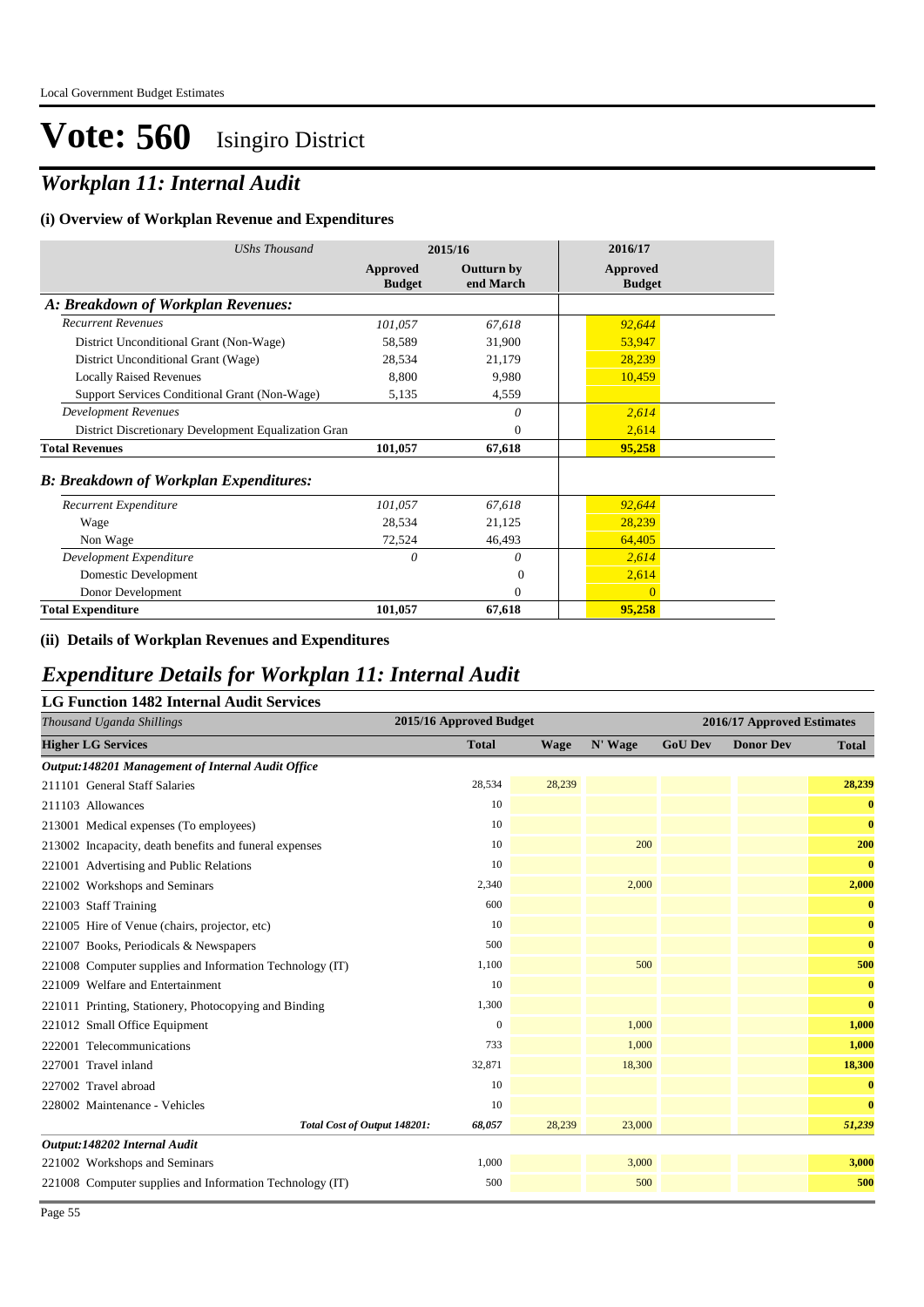### *Workplan 11: Internal Audit*

| 2015/16 Approved Budget<br>Thousand Uganda Shillings   |              |        |         | 2016/17 Approved Estimates |                  |              |  |
|--------------------------------------------------------|--------------|--------|---------|----------------------------|------------------|--------------|--|
| <b>Higher LG Services</b>                              | <b>Total</b> | Wage   | N' Wage | <b>GoU Dev</b>             | <b>Donor Dev</b> | <b>Total</b> |  |
| 221011 Printing, Stationery, Photocopying and Binding  | 700          |        | 2,500   |                            |                  | 2,500        |  |
| 221017 Subscriptions                                   | 1,300        |        | 1,500   |                            |                  | 1,500        |  |
| 222003 Information and communications technology (ICT) |              |        | 500     |                            |                  | 500          |  |
| 227001 Travel inland                                   | 29,500       |        | 27,205  | 2,614                      |                  | 29,819       |  |
| Total Cost of Output 148202:                           | 33,000       |        | 35,205  | 2,614                      |                  | 37,819       |  |
| Output:148204 Sector Management and Monitoring         |              |        |         |                            |                  |              |  |
| 227001 Travel inland                                   |              |        | 6,200   |                            |                  | 6,200        |  |
| Total Cost of Output 148204:                           | 0            |        | 6,200   |                            |                  | 6,200        |  |
| <b>Total Cost of Higher LG Services</b>                | 101,057      | 28,239 | 64,405  | 2,614                      |                  | 95,258       |  |
| <b>Total Cost of function Internal Audit Services</b>  | 101,057      | 28,239 | 64,405  | 2,614                      |                  | 95,258       |  |
| <b>Total Cost of Internal Audit</b>                    | 101,057      | 28,239 | 64,405  | 2,614                      |                  | 95,258       |  |